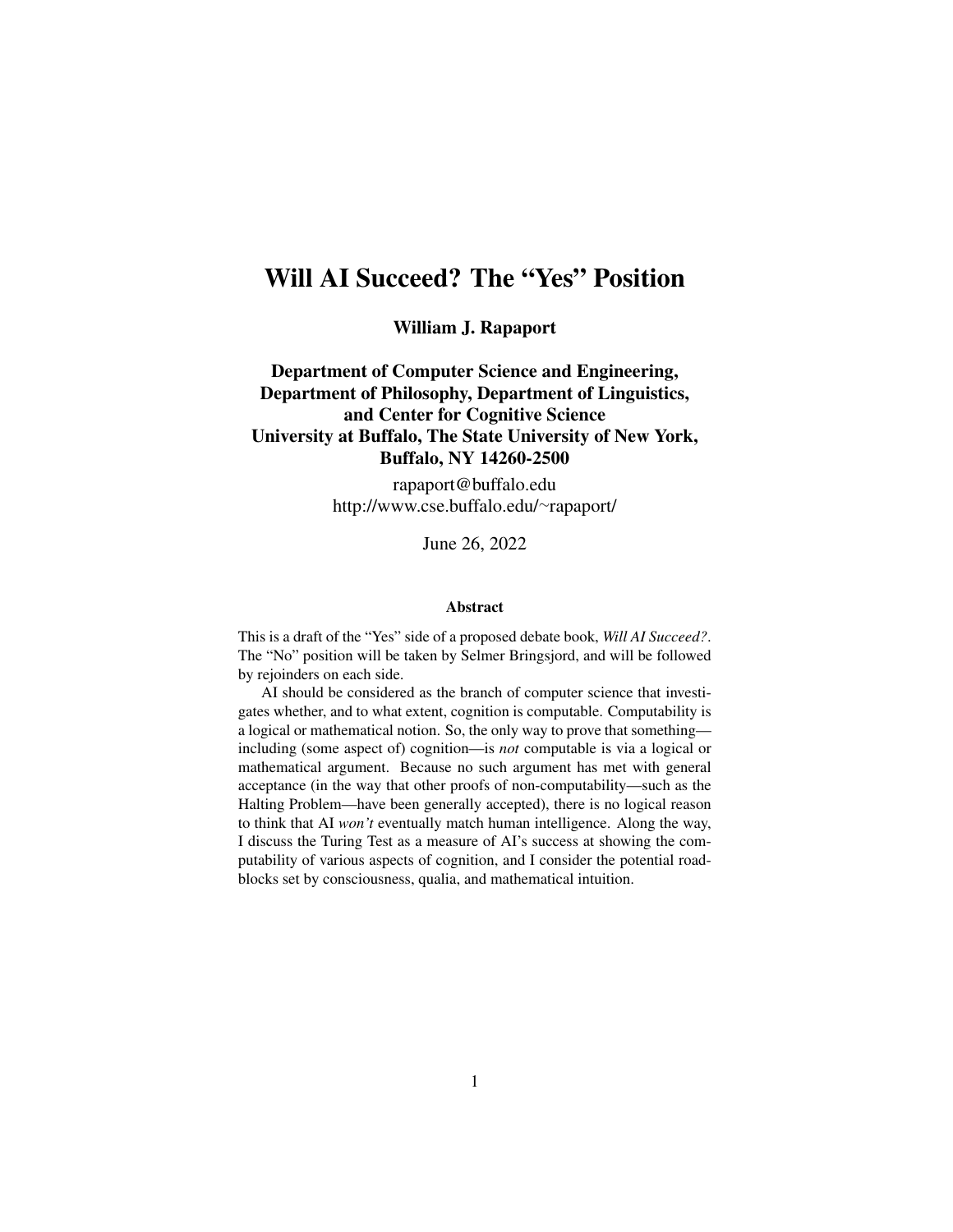# **Contents**

| 1 |                                        | Yes, (Real) Intelligence (Probably) Is (Artificially) Computable<br>5 |  |  |  |
|---|----------------------------------------|-----------------------------------------------------------------------|--|--|--|
| 2 |                                        | What Is AI?<br>6                                                      |  |  |  |
|   | 2.1                                    | 6                                                                     |  |  |  |
|   |                                        | 2.1.1<br>6                                                            |  |  |  |
|   |                                        | $\overline{7}$<br>2.1.2                                               |  |  |  |
|   | 2.2                                    | $\,8\,$                                                               |  |  |  |
|   |                                        | 8<br>2.2.1                                                            |  |  |  |
|   |                                        | 2.2.2<br>8                                                            |  |  |  |
|   | 2.3                                    | 9                                                                     |  |  |  |
|   |                                        | 9<br>2.3.1                                                            |  |  |  |
|   |                                        | 2.3.2<br>12                                                           |  |  |  |
|   |                                        | 2.3.3<br>Does 'Artificial' Have to Mean "Computable"?<br>13           |  |  |  |
|   | 2.4                                    | 15                                                                    |  |  |  |
|   |                                        | 2.4.1<br>15                                                           |  |  |  |
|   |                                        |                                                                       |  |  |  |
|   |                                        | 2.4.2<br>17                                                           |  |  |  |
|   |                                        | 2.4.3<br>18                                                           |  |  |  |
|   |                                        | 2.4.4<br>18                                                           |  |  |  |
|   | 2.5                                    | 19                                                                    |  |  |  |
|   | 2.6                                    | 23                                                                    |  |  |  |
|   | 2.7                                    | 24                                                                    |  |  |  |
| 3 | <b>What Counts as "Success"?</b><br>24 |                                                                       |  |  |  |
|   | 3.1                                    | 25                                                                    |  |  |  |
|   | 3.2                                    | 26                                                                    |  |  |  |
|   |                                        | 3.2.1<br>26                                                           |  |  |  |
|   |                                        | 3.2.2<br>27                                                           |  |  |  |
|   |                                        | 32<br>3.2.3                                                           |  |  |  |
|   | 3.3                                    | 33                                                                    |  |  |  |
| 4 |                                        | <b>What Counts as 'Failure'?</b><br>34                                |  |  |  |
|   | 4.1                                    | 34                                                                    |  |  |  |
|   | 4.2                                    |                                                                       |  |  |  |
|   |                                        | 36                                                                    |  |  |  |
|   |                                        | 4.2.1<br>36                                                           |  |  |  |
|   |                                        | 37<br>4.2.2                                                           |  |  |  |
|   | 4.3                                    | 40                                                                    |  |  |  |
|   | 4.4                                    | 41                                                                    |  |  |  |
|   | 4.5                                    | 45                                                                    |  |  |  |
|   | 4.6                                    | 47                                                                    |  |  |  |
| 5 |                                        | Will All of AI Succeed?<br>48                                         |  |  |  |
|   | 5.1                                    | 48                                                                    |  |  |  |
|   | 5.2                                    | 49                                                                    |  |  |  |
|   | 5.3                                    | 51                                                                    |  |  |  |
|   | 5.4                                    | 55                                                                    |  |  |  |
|   |                                        | 5.4.1<br>55                                                           |  |  |  |
|   |                                        | 5.4.2<br>56                                                           |  |  |  |
|   |                                        | 5.4.3<br>59                                                           |  |  |  |
|   |                                        |                                                                       |  |  |  |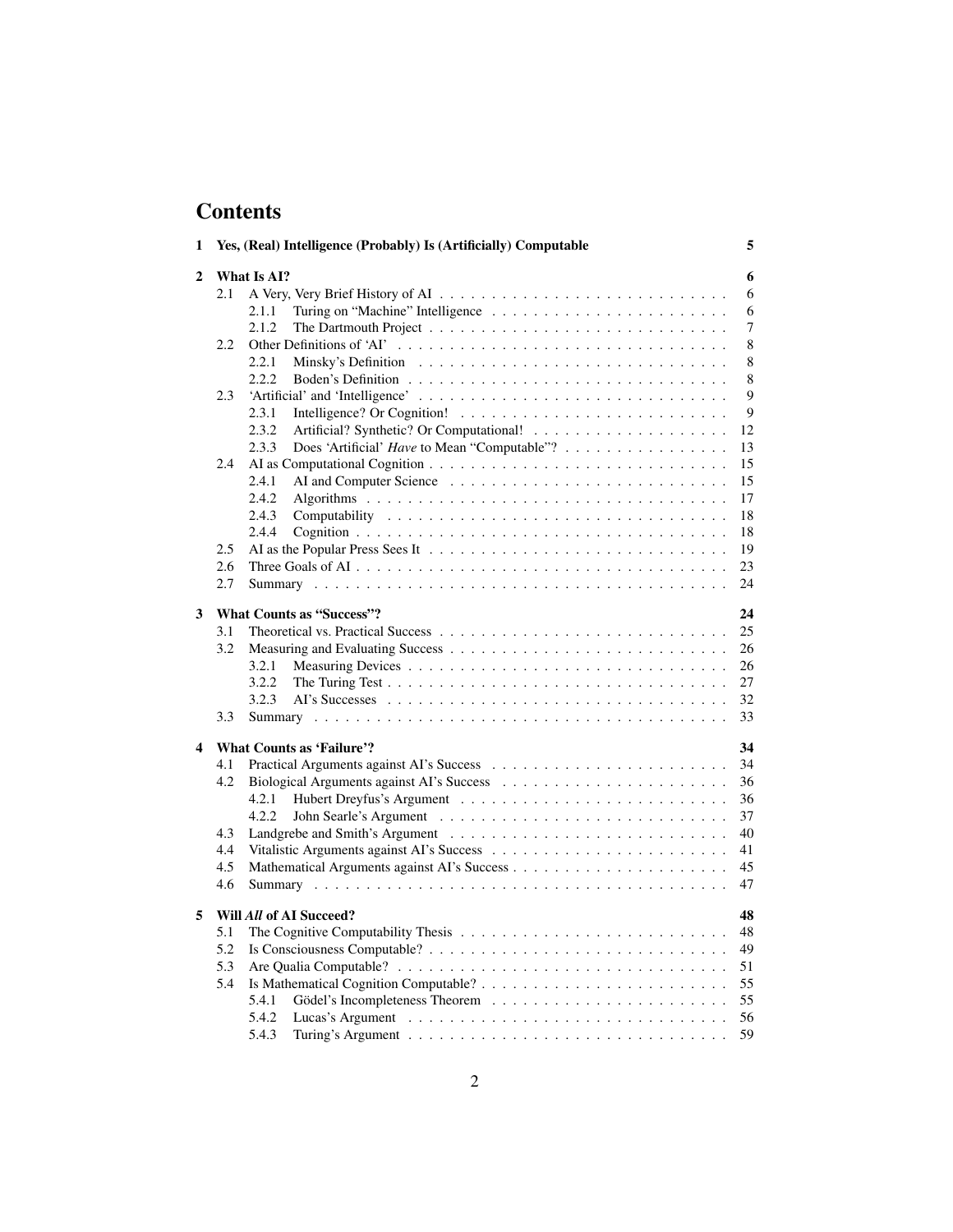|   | 5.5                                                                                                                                                                                                                        | 60                                           |
|---|----------------------------------------------------------------------------------------------------------------------------------------------------------------------------------------------------------------------------|----------------------------------------------|
| 6 | <b>Concluding Remarks</b>                                                                                                                                                                                                  | 62                                           |
| 7 | <b>Final Summary</b>                                                                                                                                                                                                       | 64                                           |
| A | <b>Sidebar: The Chinese Room Argument</b>                                                                                                                                                                                  | 65                                           |
| B | <b>Sidebar: Computability</b><br>B.1<br>B.2<br><b>B.2.1</b><br><b>B.2.2</b><br><b>B.2.3</b><br><b>B.3</b>                                                                                                                  | 67<br>67<br>69<br>69<br>70<br>71<br>71       |
| C | <b>Sidebar: Simulations</b>                                                                                                                                                                                                | 73                                           |
| Ð | <b>Sidebar: Recursion</b>                                                                                                                                                                                                  | 76                                           |
| E | <b>Sidebar: Reductio Arguments</b>                                                                                                                                                                                         | 78                                           |
| F | <b>Sidebar: The Halting Problem</b><br>F <sub>1</sub><br>Proof Sketch that $H$ Is Not Computable $\ldots \ldots \ldots \ldots \ldots \ldots \ldots \ldots$<br>F <sub>12</sub><br>F.2.1<br>F.2.2<br>E.2.3<br>F.2.4<br>F.2.5 | 80<br>80<br>82<br>82<br>83<br>84<br>84<br>85 |
|   | <b>G</b> Glossary                                                                                                                                                                                                          | 86                                           |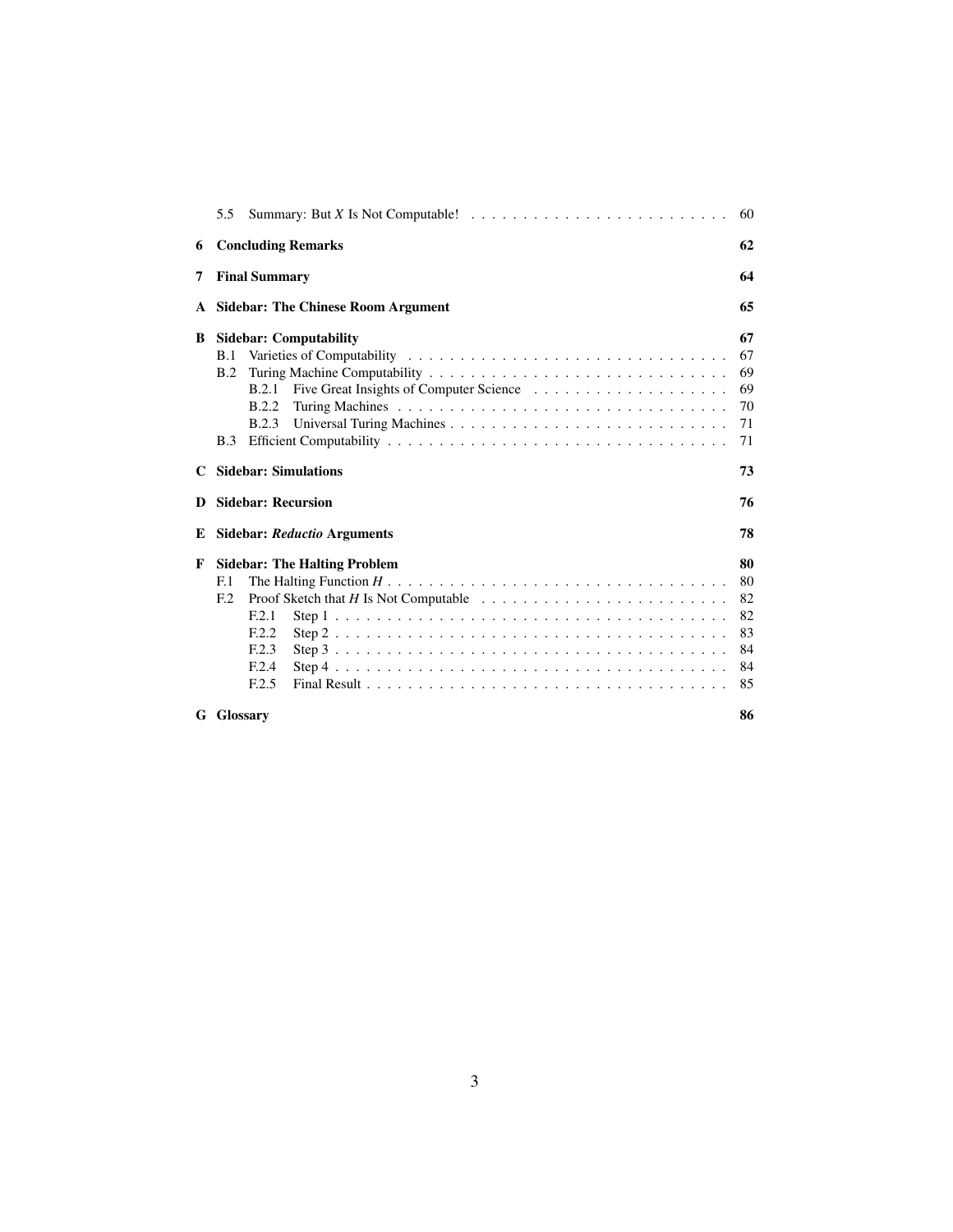Computers can be programmed, and have been programmed, to simulate at a symbolic level the processes that are used in human thinking. We need not talk about computers thinking in the future tense; they have b een thinking (in smaller or bigger ways) for 35 years [i.e., since about 1960]. They have been thinking "logically" and they have been thinking "intuitively"—even "creatively."

—Herbert S. Simon (1995, p. 38)

Already, artificial intelligence is integrally involved in solving problems both in science and in daily human life: designing molecules to fight infectious diseases; discovering long-lost archaeological sites; identifying people at high risk of committing suicide.

These systems are a marvel and can make our lives easier. But ultimately they are as flawed as we are, because we are behind all of it. We choose what data to train A.I. on, unwittingly passing along our unspoken biases about one another. And we are all too quick to think that our machines, being machines, are smarter and more objective than us.

Is this humility or hubris? Do we underrate human intelligence, or do we take too much pride in it, assuming that in our cleverness . . . we can create things more clever still? Perhaps a cleareyed view is best. "*Remove the romanticism*," the computer engineer Jaron Lanier tells Dennis Overbye, our cosmic correspondent. "*It's not a creature like a cat, it's just an algorithm running*."

—Alan Burdick (2020, my italics)

[S. Ovide:] Well, are these things [AI computers] going to get as capable or more capable than people?

[C. Metz:] There is a massive argument about this, even among artificial intelligence researchers. Some of them believe that if you give neural networks enough time and data or computerized simulations of the world, eventually they'll reach human intelligence. And others think that's just ridiculous, at least in the foreseeable future.

—Cade Metz, as interviewed by Shira Ovide (2020).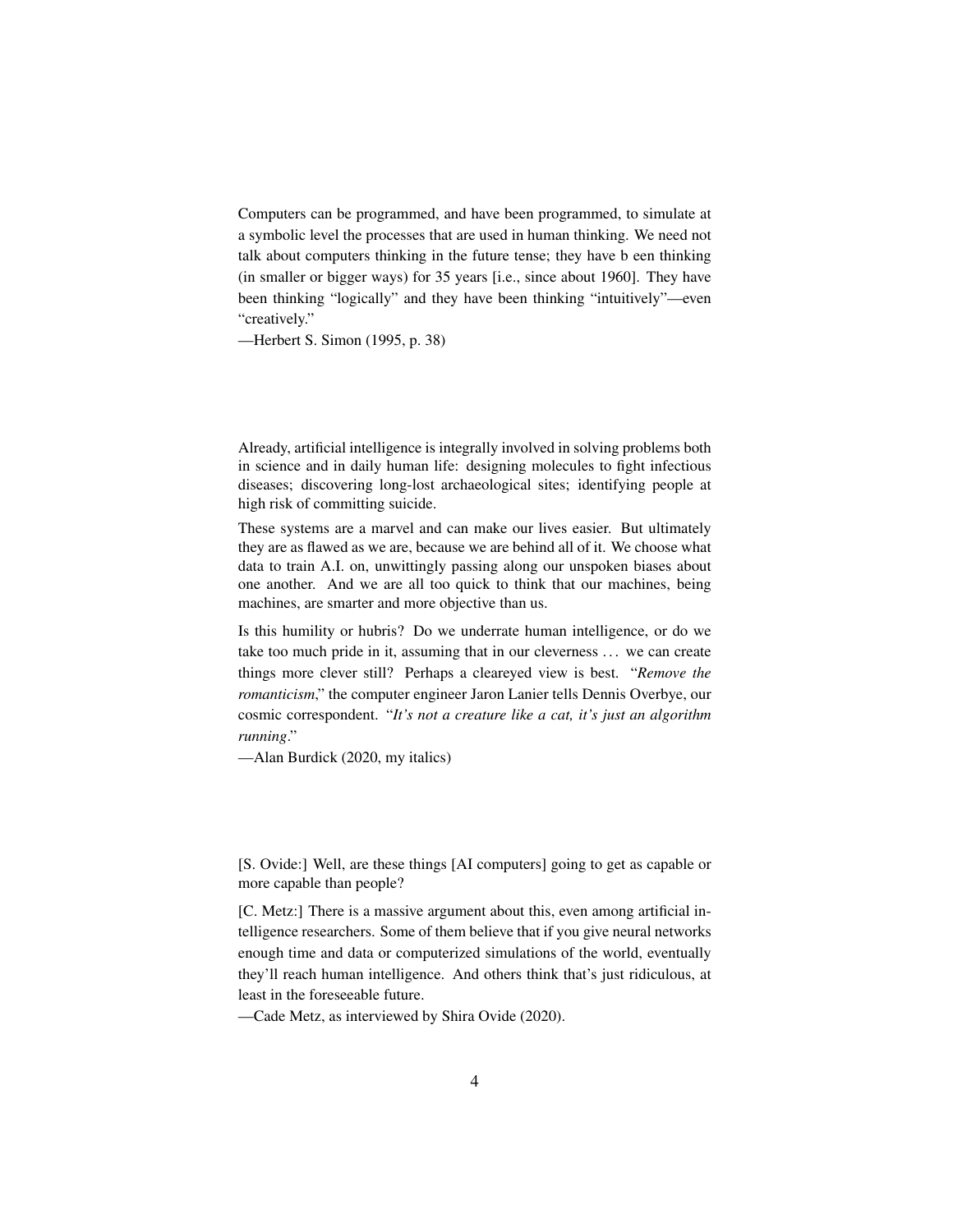# 1 Yes, (Real) Intelligence (Probably) Is (Artificially) Computable

... there is no obstacle *in principle* to human-level AI intelligence ...

—Margaret Boden (2018, p. 136)

The idea of building intelligent robots has been around for hundreds, if not thousands, of years. Jewish mythology from at least the 16th century tells of the legend of the Golem, a statue that comes to life when certain Hebrew words are inscribed on it. As Ted Chiang's 2002 story "Seventy-Two Letters" suggests, those words can be thought of as the computer program for a robot. The 17th-century French philosopher René Descartes (1637) discussed the idea that non-human animals were "automata": automatic machines that behaved as if they had minds. And the Czech playwright Karel Čapek's 1920 play *R.U.R.* introduced the term 'robot'. Artificial Intelligence (AI) is the modern, scientific descendent of these.

Will AI match (or possibly exceed) human intelligence? Put more succinctly, will AI succeed? The answer to this question depends, of course, on what we mean by 'AI' and what we mean by 'succeed'.<sup>1</sup> So we first have to answer two other questions: What is AI? And what would it mean for AI to be successful? (It may even depend on what we mean by 'will'! On that question, see §§3.1 and 4.1.)

After telling you how I view AI and what I think success might look like, I will argue for a scientifically optimistic view, not exactly that AI *will* succeed, but that

# There is currently no known logical or mathematical reason to think that AI *won't* succeed.

(I will not be arguing about *physical* limitations on AI's success, but see my comments in §3.1.) To paraphrase what the philosopher Georges Rey (1986, p. 179) said about the anti-AI "Chinese Room Argument" (see Sidebar A),

I don't mean to suggest that it would be easy to construct particularly the ... [AI] programs that ... would [be] need[ed]; but I have yet to see an argument that shows that it would be *impossible*.

My argument will proceed as follows: I will first discuss the nature of AI, suggesting that it should be viewed as the branch of computer science that is concerned with computational theories of cognition. Next, we'll consider ways to measure the success of AI theories, primarily via Turing-like Tests. I'll then reply to various, standard arguments that AI won't or can't be accomplished. I'll try to

<sup>&</sup>lt;sup>1</sup>I use *single* quotes to form names of words, and I use *double* quotes for meanings (of singly quoted words), for quotations, and as "scare" quotes.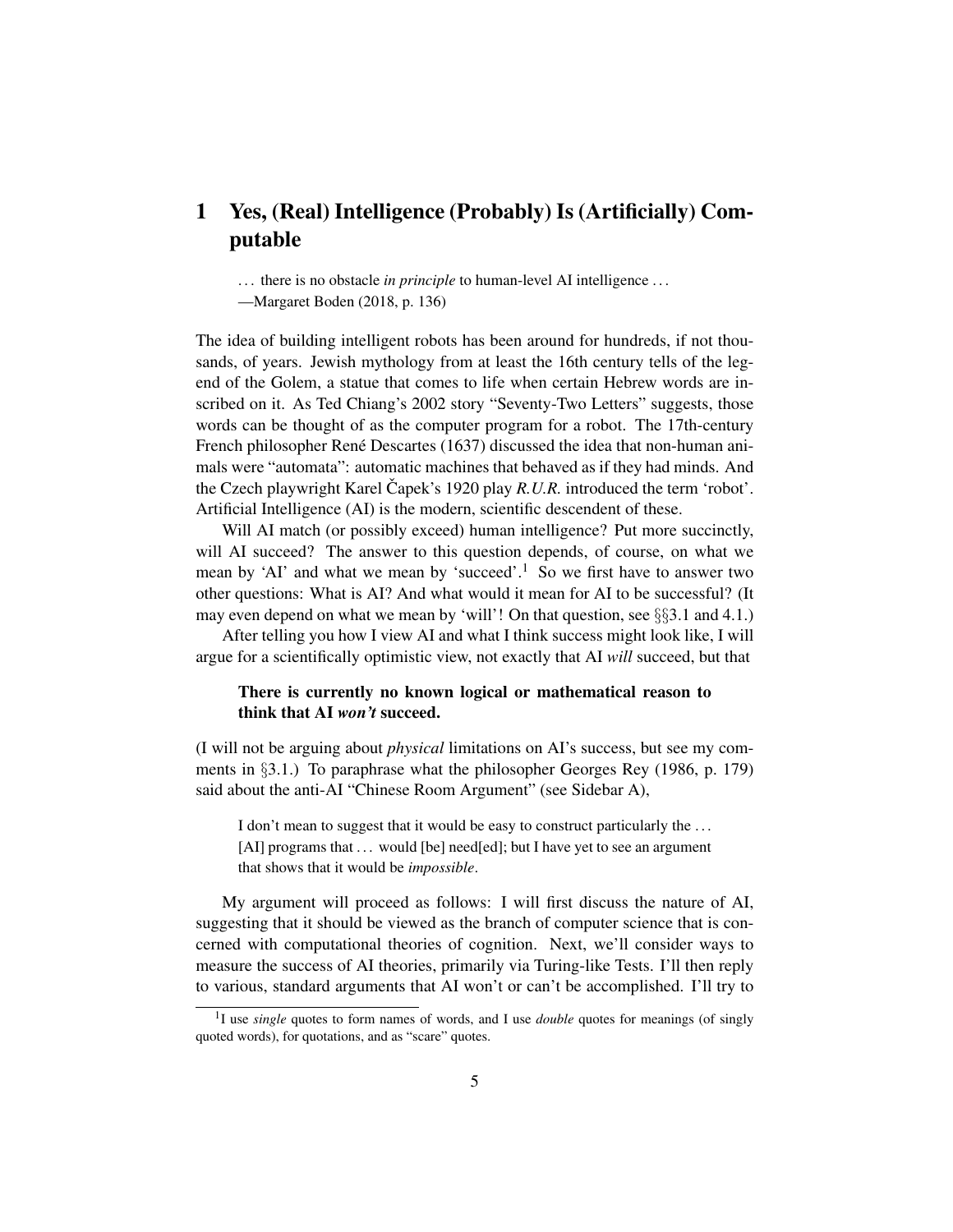show that none of them succeed, and that no one has successfully offered the only kind of argument—a logical one—that *could* succeed. Finally, we'll consider three features of cognition that *might* prove to be stumbling blocks for AI.

Sidebars and a glossary provide background on related issues for those unfamiliar with some of them, and ...

... Further Reading boxes like this provide guidance to some of the literature on relevant topics:

On the Golem, see https://www.jewishvirtuallibrary.org/the-golem. The history of robots in literature from *The Iliad* on is surveyed by Daniel Mendelsohn in a 2015 review of the films *Her* and *Ex Machina*. See also https://en.wikipedia.org/wiki/Robot#Early beginnings.

# 2 What Is AI?

[Artificial intelligence is] a term for a collection of concepts that allow computer systems to vaguely work like the brain. —Cade Metz, as quoted in Ovide 2021

# 2.1 A Very, Very Brief History of AI

# 2.1.1 Turing on "Machine" Intelligence

AI and computer science share their history.

If the field of computer science can trace its origins back to mathematician Alan Turing's 1936 paper on computability (see Sidebar B), then AI should trace its origins back at least to some of Turing's speculations in the early 1940s on what he called "machine intelligence" (Copeland and Bowen, 2017, p. 9). The first publications on the topic were two papers by Turing, one on his ACE ("automatic computing engine") computer and one titled "Intelligent Machinery" (Turing, 1947, 1948). These publications were followed by his second most famous paper, "Computing Machinery and Intelligence" (Turing, 1950). The following year, he published another paper on the topic (Turing, 1951b), followed by two radio broadcasts on the ability of computers to "think" (Turing, 1951a; Turing et al., 1952). The closest he came to defining the field of machine intelligence might be this passage from Turing 1951a:

. . . our main problem, how to programme a machine to *imitate* a brain, or as we might say more briefly, if less accurately, to think. (p. 485, my italics)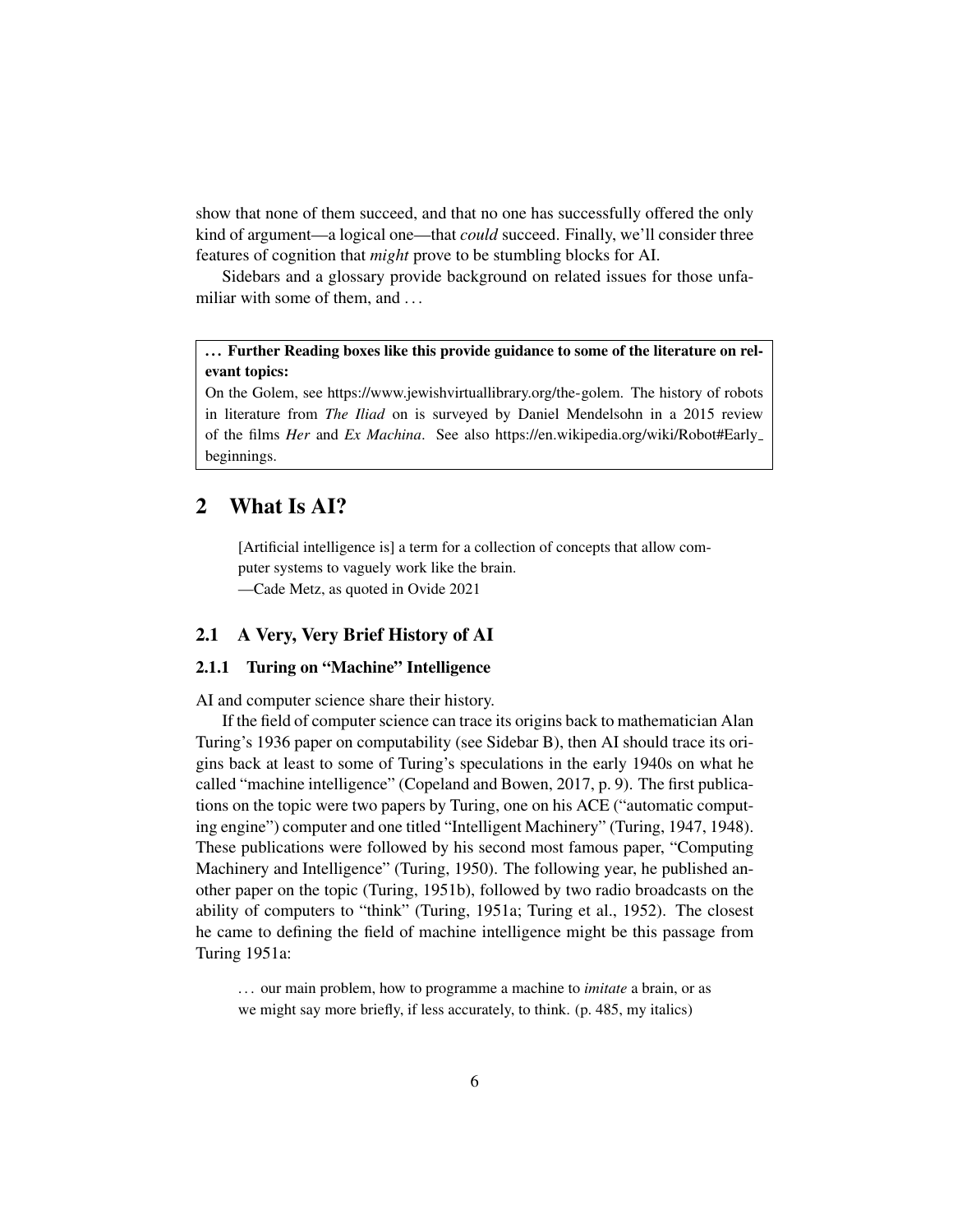Arguably, Turing was not only the founder of computer science but also of AI.<sup>2</sup>

#### 2.1.2 The Dartmouth Project

The original sin of the A.I. pioneers was that they called it artificial intelligence.

—Cade Metz, as quoted in Ovide 2021

AI—under that name—has a very precise starting point and initial definition. In 1955, two mathematicians (John McCarthy and Marvin L. Minsky) and two electrical engineers (Nathaniel Rochester and Claude E. Shannon) wrote a proposal for a "Summer Research Project on Artificial Intelligence" that was held the next year at Dartmouth College.

They characterized AI in two slightly different ways. At the beginning of the proposal, they wrote:

The study is to proceed on the basis of the conjecture that every aspect of learning or any other feature of intelligence can in principle be so precisely described that a *machine* can be made to *simulate* it. (McCarthy et al., 1955, p. 1, my italics)

The "machine" was a digital computer, as it was for Turing. (But see  $\S 2.3.3$  for other possibilities.)

At the end of the proposal, they qualified this:

For the present purpose the artificial intelligence problem is taken to be that of making a machine behave in ways that would be *called* intelligent if a *human* were so behaving. (McCarthy et al., 1955, p. 12, my italics)

So, historically, the first definition of 'AI' was, roughly, the study of how to make (digital) computers simulate all aspects of intelligence—or behave in "intelligent" ways—where 'intelligence' is understood in terms of *human* behavior.

This raises an interesting question: If AI "succeeds", will the kind of "intelligence" it produces be "real" intelligence? Or will it be "just a simulation" (or an "imitation", to use Turing's term)? Not all things that computers do are "mere simulations": A computer that has been programmed to write music in the style of Bach (e.g., Ebcioğlu 1990) doesn't just "simulate" writing music; it really does write music. Whether the music is really in the style of Bach and whether it is any good are entirely different matters! (For more on this, see Sidebar C: Simulations.)

<sup>&</sup>lt;sup>2</sup>In addition, his 1952 paper, "The Chemical Basis of Morphogenesis", "laid the groundwork for the entire field of mathematical biology", according to geneticist Gregory S. Barsh, as quoted in Gorman (2021).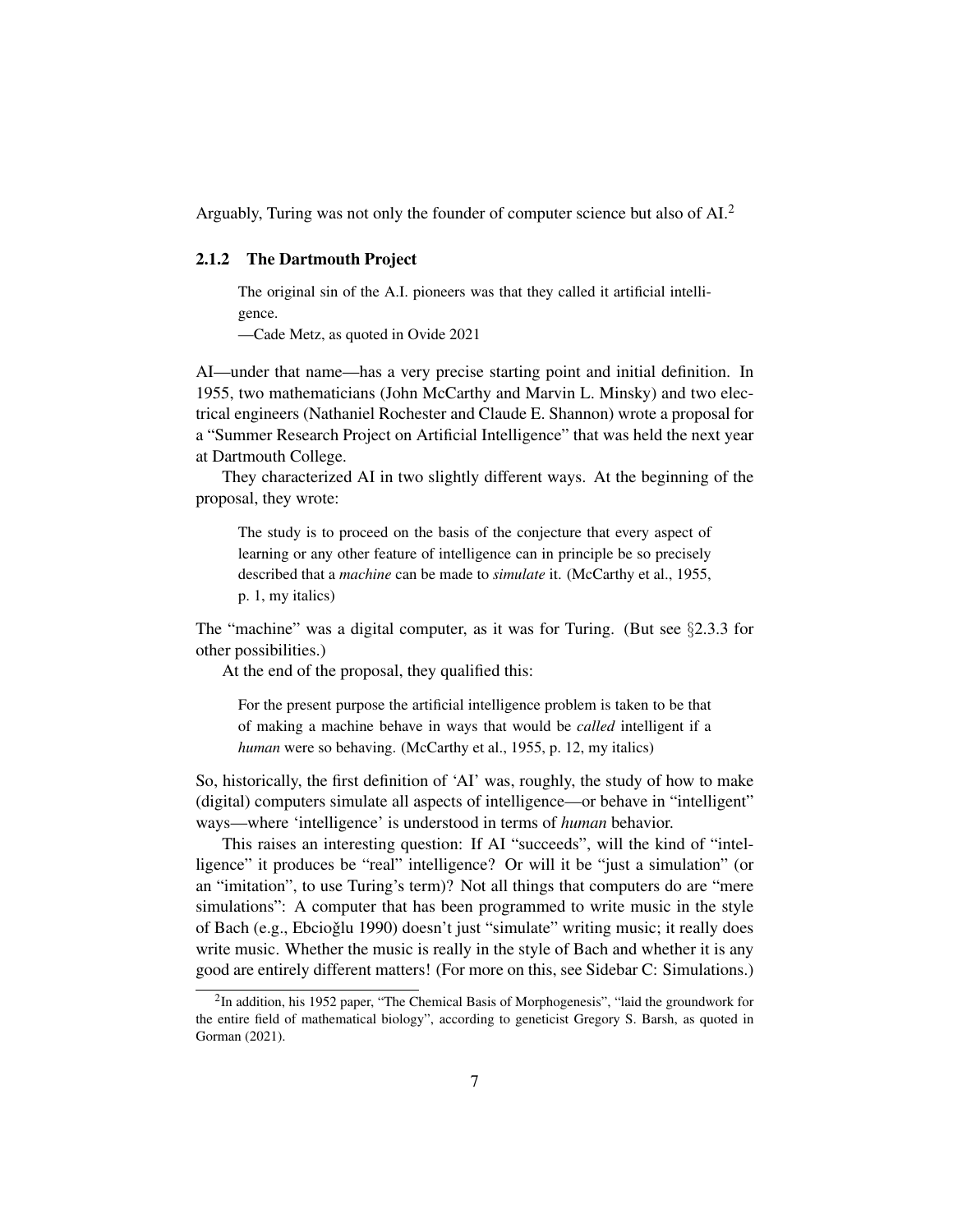## 2.2 Other Definitions of 'AI'

Those initial definitions were "forward looking" in the sense that they set a goal of what AI would (or should) be. As the field progressed, other definitions were crafted in a "backward looking" fashion, based on what AI had actually become (Rapaport, 2020b). Two of these are worth considering.

#### 2.2.1 Minsky's Definition

The first is by Minsky, who, as we just saw, was one of the pioneers of AI research:

... *artificial intelligence*, the science of making machines **do** things that would **require** intelligence if done by men [i.e., by humans]. (Minsky, 1968, p. v, my boldface)

Minsky's definition—as with McCarthy et al.'s second one—suggests that the methodology of AI is to study *human* intelligence in order to learn how to program *computers* to do intelligent things. The methodology of studying *humans* in order to learn what *computers* might be able to do was essentially Turing's methodology in his 1936 paper that initiated the study of computation: Turing investigated how humans performed mathematical computations, and then showed how a machine could do it in the same way (see Sidebar B: Computability). (For a step-by-step discussion of Turing's methodology, see Rapaport 2022a, Ch. 8.)

There is a subtle difference between the McCarthy et al. definition and Minsky's: Although neither tries to characterize what intelligence *is*, the former only talks about behaviors that we would *call* 'intelligent', whereas the latter talks about things that *require* intelligence. Note also that Minsky talks about (really) *doing* intelligent things, not merely *simulating* them.

#### 2.2.2 Boden's Definition

The second "backward-looking" definition of 'AI' is by Margaret Boden, one of the pioneers of cognitive science:

By "artificial intelligence" I ... mean the use of computer programs and programming techniques to cast light on the principles of intelligence in general and human thought in particular. (Boden, 1977, p. 5)

Boden's definition suggests a methodology that goes in the opposite direction of Minsky's: to study *computers* in order to learn something about *humans*. Her definition focuses more on *understanding* the nature of intelligence than on *simulating* or reproducing it. Turing advocated this approach, as well: "the attempt to make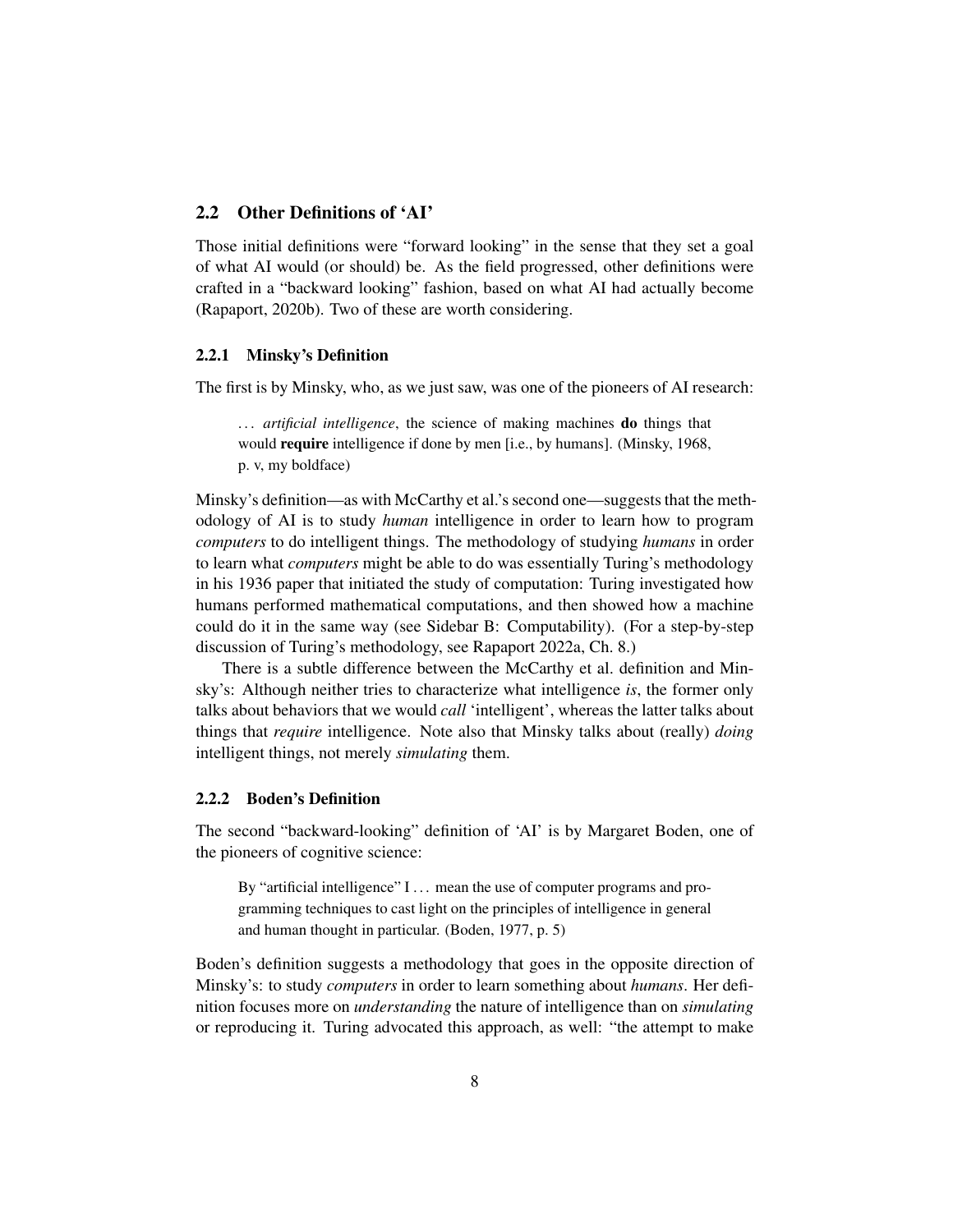a thinking machine will help us greatly in finding out how we think ourselves" (Turing, 1951a, p. 486).

Philosopher Mark Sprevak (2017, p. 278) suggested that a definition like Minsky's is what *AI* is concerned with, whereas a definition like Boden's is more the province of *cognitive science* (see §2.4). That's an interesting distinction that I won't dispute. But I do believe that AI is, in fact, a two-way street: Both Minsky's (and Turing's) view of AI as moving from humans to computers as well as Boden's (and Turing's) view of it as moving from computers to humans are components of AI research (and, for that matter, of cognitive science research).

#### Further Reading:

For a compendium of other definitions of AI, see https://cse.buffalo.edu/∼rapaport/ definitions.of.ai.html

#### 2.3 'Artificial' and 'Intelligence'

Two further questions are raised by each of these definitions: What is meant by 'intelligence'? And why is the kind that AI aims at said to be "artificial"?

#### 2.3.1 Intelligence? Or Cognition!

Let's begin with intelligence. One common use of 'intelligence' is in the phrase 'intelligence quotient' (IQ). Here, the suggestion is that intelligence ("high IQ") is something that only very bright people have. But that's not what's involved in AI.

What *is* involved? Facility at games like chess has often been suggested as a mark of intelligence: The great German writer Goethe said that chess was a "touchstone of human intelligence" (Copeland and Prinz, 2017, p. 329), and Turing thought that chess was a computable aspect of intelligence (Proudfoot, 2017a, p. 288).

Or consider the kinds of things that McCarthy et al. had in mind in 1955:

An attempt will be made to find how to make machines use language, form abstractions and concepts, solve kinds of problems now reserved for humans, and improve themselves. (p. 1)

An early AI program—exhibited at the 1956 conference—concerned logical reasoning. This program—the Logic Theorist (Newell et al., 1958)—proved theorems in propositional logic and was written by observing how humans proved such theorems, following the human-to-computer methodology. The anthology in which Minsky's definition appeared included AI studies of language (both grammar and meaning), memory, analogy, and common sense. Other topics that were early goals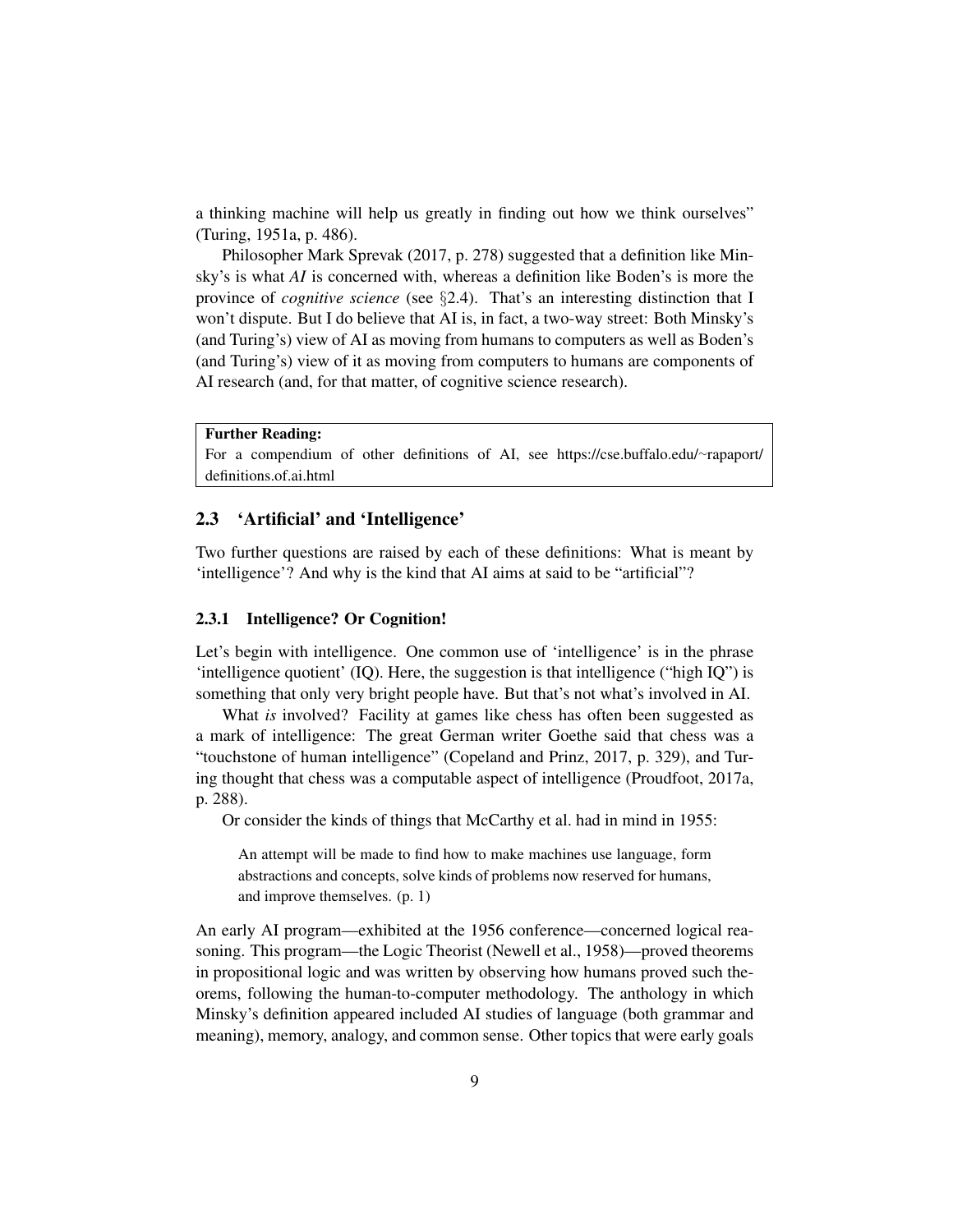of AI researchers included visual perception, appearance and illusion, image recognition, learning, and understanding (Minsky and Papert, 1974).

All of these, along with such things as belief, consciousness, emotion, planning, problem solving, mental imagery, concepts, sensation, thought, etc., are better summed up by the term '*cognition*' than by 'intelligence'.

Sometimes other terms are used:

- 1. The traditional question is whether computers can "*think*", but thinking is just one kind of cognition.
- 2. The philosopher John Searle talks about computers having "*intentionality*". That's a technical philosophical term with a variety of meanings. Sometimes, minds are said to be intentional in that thoughts are always *directed to an object*: When you think about someone, that person is the object of your thought; when you believe that  $2 + 2 = 4$ , that mathematical proposition is the object of your thought. Note that you can also think about things that *don't* exist, and you can believe things that are *false*, such as that Santa Claus is skinny. But intentionality in this technical sense refers to the facts that, whenever we think, we always think *about something*, and that, whenever we believe, we always believe *some proposition*. These are all aspects of cognition, and we would certainly want AI programs to be intentional in this sense.
- 3. A related sense of 'intentionality' is as a synonym for mentality or '*understanding*'. This, too, is an aspect of cognition, though whether an AI computer would (or could) "really" understand is related to the simulation issue. (See §4.2.2, Sidebar A: The Chinese Room Argument, and Sidebar C: Simulation.)
- 4. Yet another sense of 'intentionality' can be found in the philosopher Daniel C. Dennett's (1971) notion of the "Intentional stance"—a way of understanding a systems' behavior in terms of its beliefs, desires, and goals. (See §4.4.)
- 5. Finally, another term that is often used is '*consciousness*', yet another aspect of cognition, which we'll discuss in §5.2.

As can be seen from some of the definitions of AI, the kind of cognition that is commonly taken as the model is *human* cognition. But the study of *non-human* animal cognition is also a legitimate part of AI. Even if you don't think that nonhuman animals are "intelligent" (or as intelligent as humans), surely they exhibit cognitive behaviors. Suppose that dinosaurs had not gone extinct and that *Homo sapiens* had not evolved. Would "intelligent" life have evolved? Such a question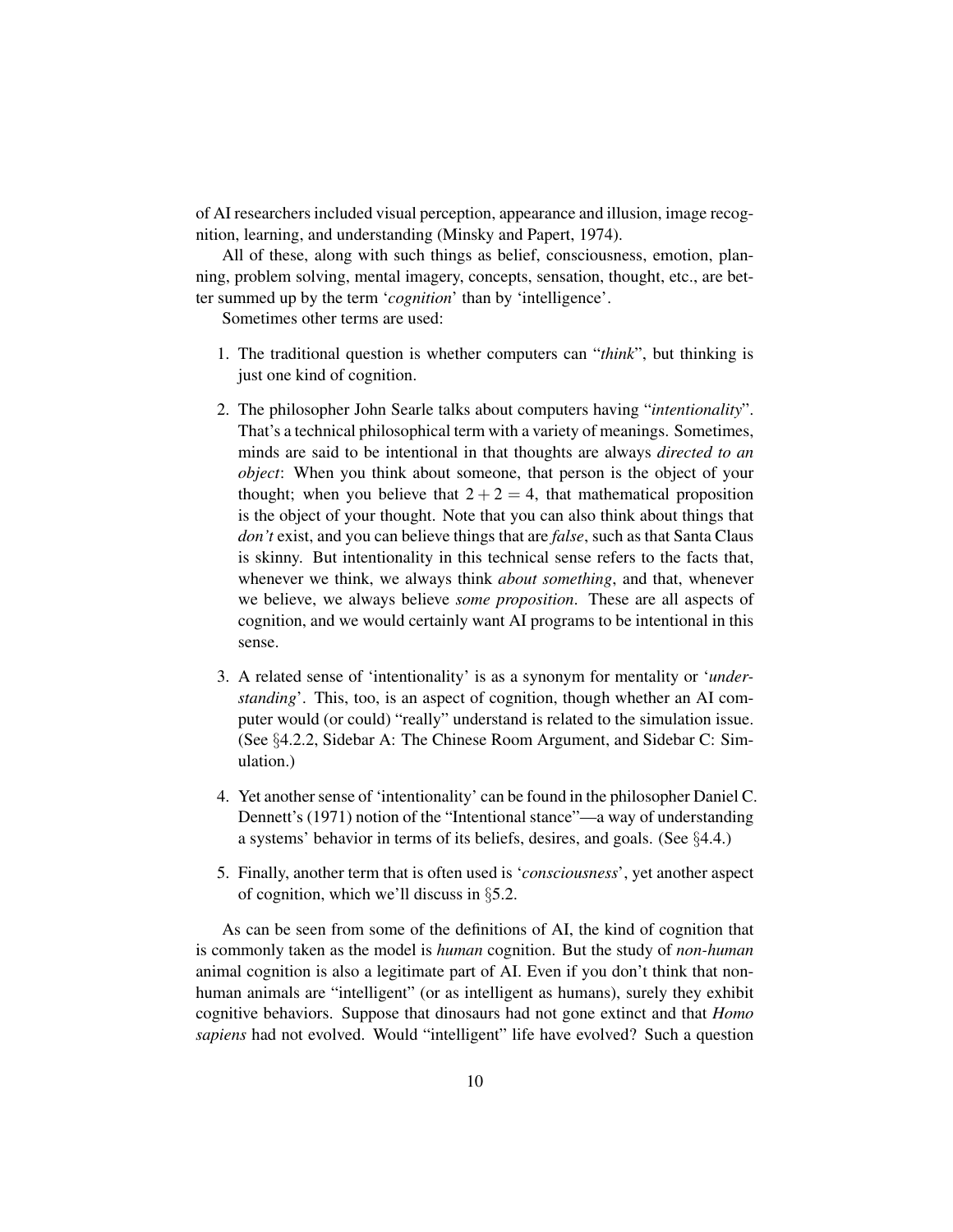seems to assume that 'intelligence' refers to *human* (or human-like) cognition, including language, extensive and creative tool use, extensive artifact construction, etc. But dinosaur descendents might have evolved a kind of intelligence with little or none of these features. So intelligence need not be identified with *human* intelligence. There could be a *range* of cognitive features (including others unimagined by us). Surely, elephants, for example, are "intelligent" in ways that we humans are not, yet their intelligence should fit in that range.

Moreover, any theory of cognition (artificial, computational, or whatever) should also allow for the possibility of *non-animal* (e.g., extra-terrestrial or robotic) cognition:

Imagine that a party of extra-terrestrials find their way to Earth and impress us with their mathematics and poetry. We discover they have no organ resembling a human brain: inside they are just a seething mixture of gases. Does the fact that these hypothetical aliens contain nothing like human brain cells imply that they do not think? Or is their mathematics and poetry proof enough that they *must* think—and so also proof that the mammalian brain is not the only way of doing whatever it is that we call thinking? (Copeland, 2017b, p. 268)

These are other reasons to prefer the term 'cognition' over 'intelligence'.

In any case, the question of whether AI will "succeed" is usually taken to be about whether AI will meet or exceed *human*-level cognition.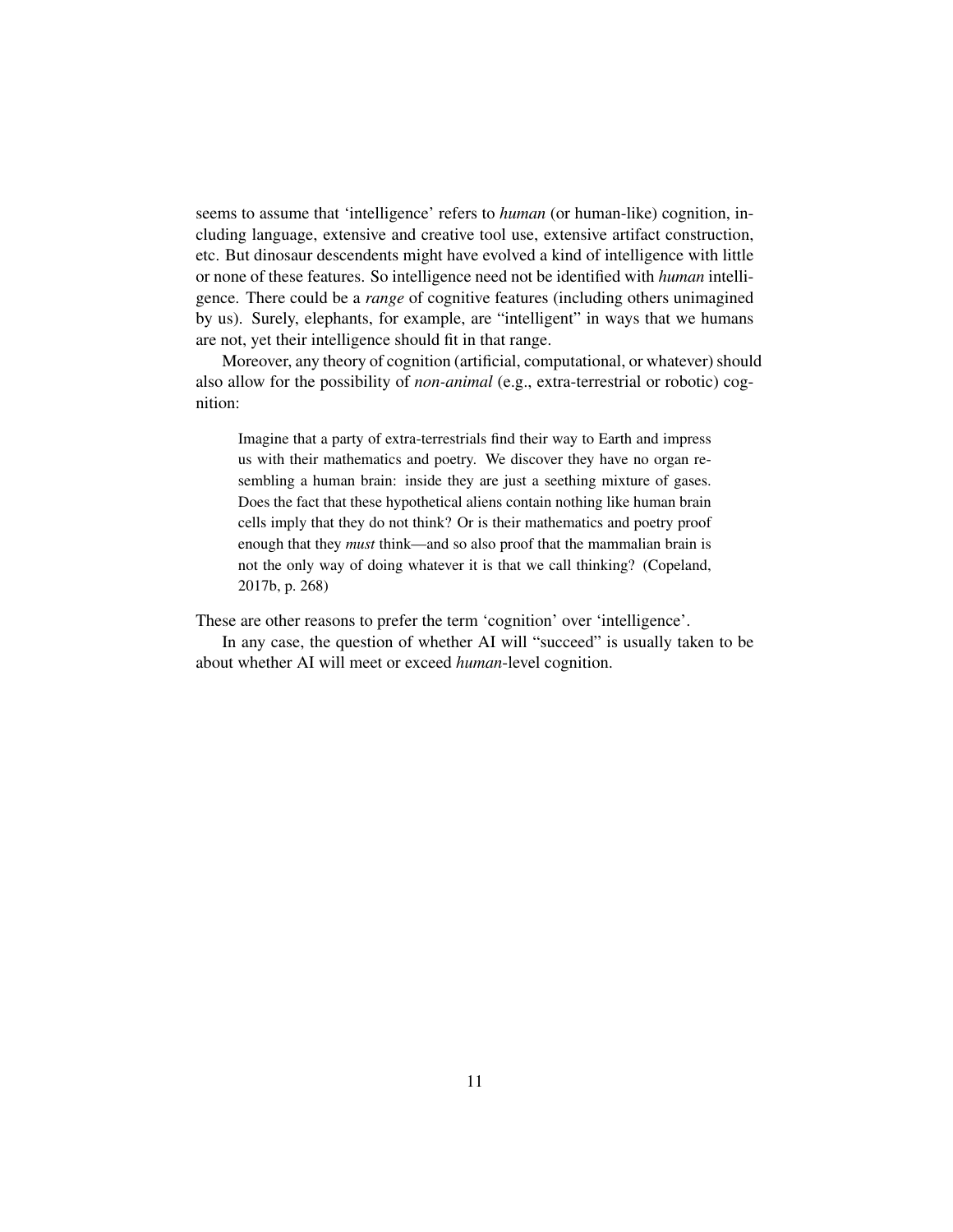#### Further Reading:

An excellent survey of definitions of 'intelligence' in general and of AI in particular is Legg and Hutter 2007. A recent discussion of the lack of a characterization of intelligence can be found in P. Wang 2019, with commentary in Monett et al. 2020. Other useful general discussions of intelligence include Gardner 1983; Sternberg 1985; Smith 2019; Dietrich et al. 2021.

On AI and IQ, see my "Artificial I.Q. Test" at http://www.cse.buffalo.edu/∼rapaport/AIQ/ aiq.html (Rapaport, 1986b), as well as Ohlsson et al. 2015.

On common sense, see Shanahan et al. 2020.

My characterization of intentionality in this section is not intended to be historically accurate with respect to the philosopher Franz Brentano—who took it as the "mark of the mental"—but only to the usual contemporary interpretation of intentionality. For the history, see Brentano 1874; Kriegel 2016; Jacob 2019. For the distinction between 'intentionality' spelled with a 't' and another technical philosophical term, 'intensionality' spelled with an 's', see https://cse.buffalo.edu/∼rapaport/intensional.html. For Searle's comments that suggest the "understanding" interpretation of 'intentionality', see Searle 1980, §II, p. 420; p. 424, fn. 2. Boden 2018, p. 119, is more explicit about this interpretation.

On non-*mammalian* animal brains that can think, see Tye 2017. On animal intelligence in general and the range of intelligence, see Darwiche 2018; Crosby 2020; Hernandez-Orallo ´ 2020; Shanahan et al. 2020; Halina 2021. Griffiths 2020 discusses differences between extra-terrestrial, human, and artificial intelligence. Donald Davidson 1990, p. 3, made a similar observation to that of Copeland: "If I were to discover that my best friend had been born by hatching from an egg, or had been conceived by a process that required the active collaboration of three creatures of different sexes, it would probably not influence my opinion that he or she could think." (His "collaboration" example may have been inspired by Asimov 1972.) For more on what can be called "the space of possible minds", see Sloman 1984. See also the discussion of "how animals perceive our shared world" in Kolbert 2022.

On the importance of human-level cognition in AI research, see, e.g., Brown et al. 2020, esp. p. 7, in which the GPT-3 computational linguistic model is measured against *human* performance. For general remarks on human vs. animal vs. AI intelligence, especially in connection with "deep machine learning" (see §2.5, below), see Buckner 2013, 2020.

#### 2.3.2 Artificial? Synthetic? Or Computational!

What about artificiality? The adjective 'artificial' often suggests that the thing that it characterizes is not "the real thing": An artificial flower might be made of paper or plastic; it only looks like a flower but would typically not feel or smell like a real flower, and is certainly not a living plant. But this is not the kind of artificiality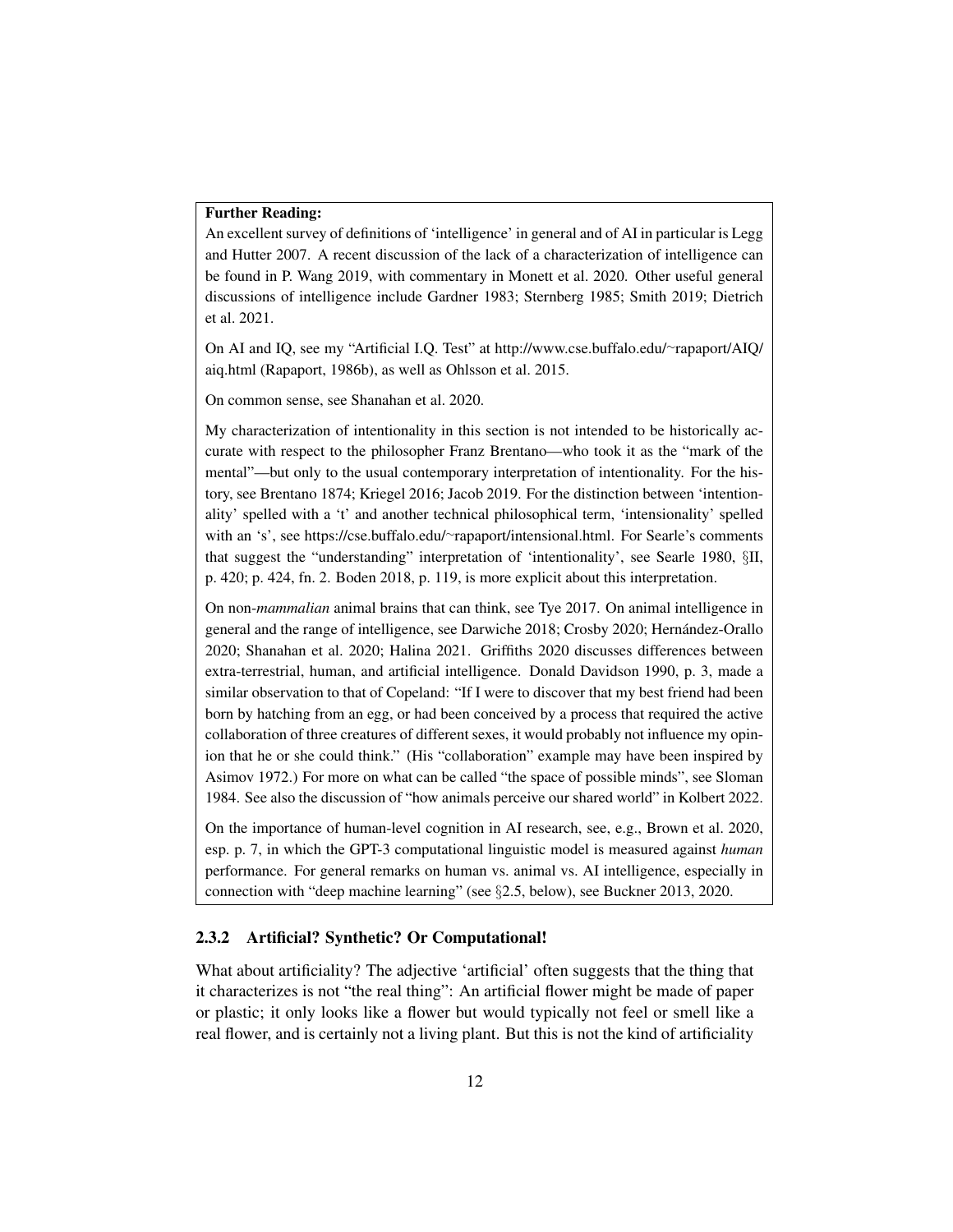that AI is concerned with.

A better adjective would be 'synthetic': A synthetic diamond *is* a real diamond in terms of its physical and chemical properties, except that it is created in a laboratory or factory, rather than formed by "natural" processes and found in the earth (Sullivan, 2018). So, it would be more accurate to say that AI is concerned with *synthetic* intelligence: "real" intelligence that is created in a lab.

But, in the case of AI, an even better adjective is 'computational', because the kind of intelligence that AI is concerned to synthesize (i.e., duplicate or, if you prefer, simulate) is one that can be described in computational terms so that a computer could be programmed to exhibit it. I'll make this more precise in §2.4.

#### 2.3.3 Does 'Artificial' *Have* to Mean "Computable"?

I am taking the 'A' of 'AI' to refer to computability. But there is a more general sense of "artificiality" that is neither restricted to computability nor is a synonym of 'fake'. To be artificial in this more general sense is, roughly, to be manufactured: An "artifact" is usually considered to be something made by humans, such as furniture, houses, cars, etc., rather than found in nature. (But aren't bird's nests and beehives also similarly "manufactured", albeit not by humans? Yet they are considered to be part of "nature".)

So AI could be understood as the *mechanical* simulation or reproduction of intelligence or cognition, not necessarily solely by digital computational means. For instance, it might include a different kind of computation, such as analog, quantum, or DNA computation. There are also "hybrid" systems consisting of humans working in tandem with computers. Some of these *might* provide more powerful (or at least different) methods than digital computation. Arguably, such hybrid systems are even *more* likely to succeed than AI understood solely in terms of computation. So, even if AI as (digital) computational cognition fails, AI more broadly construed might succeed. But this is a different issue than the one I am addressing here. (We'll return to this at the end of  $\S 2.5$ .)

There are problems, however, with extending the notion of "artificiality" beyond just digital computation. Suppose that AI is understood as the study of using computational methods *plus something else* to achieve "intelligence"—such as consideration of the chemistry or other physical aspects of its implementation. Such an understanding still treats the results as being "artificial" rather than as "natural" in the broader sense that I suggested. One problem is that such extensions beyond Turing computation might asymptotically approach being considered as *natural*, rather than artificial, cognition. Another is that they become too far removed from being purely mechanical, or they remain computational but are "opaque" and so yield no *understanding* of cognition (see §2.5). After all, there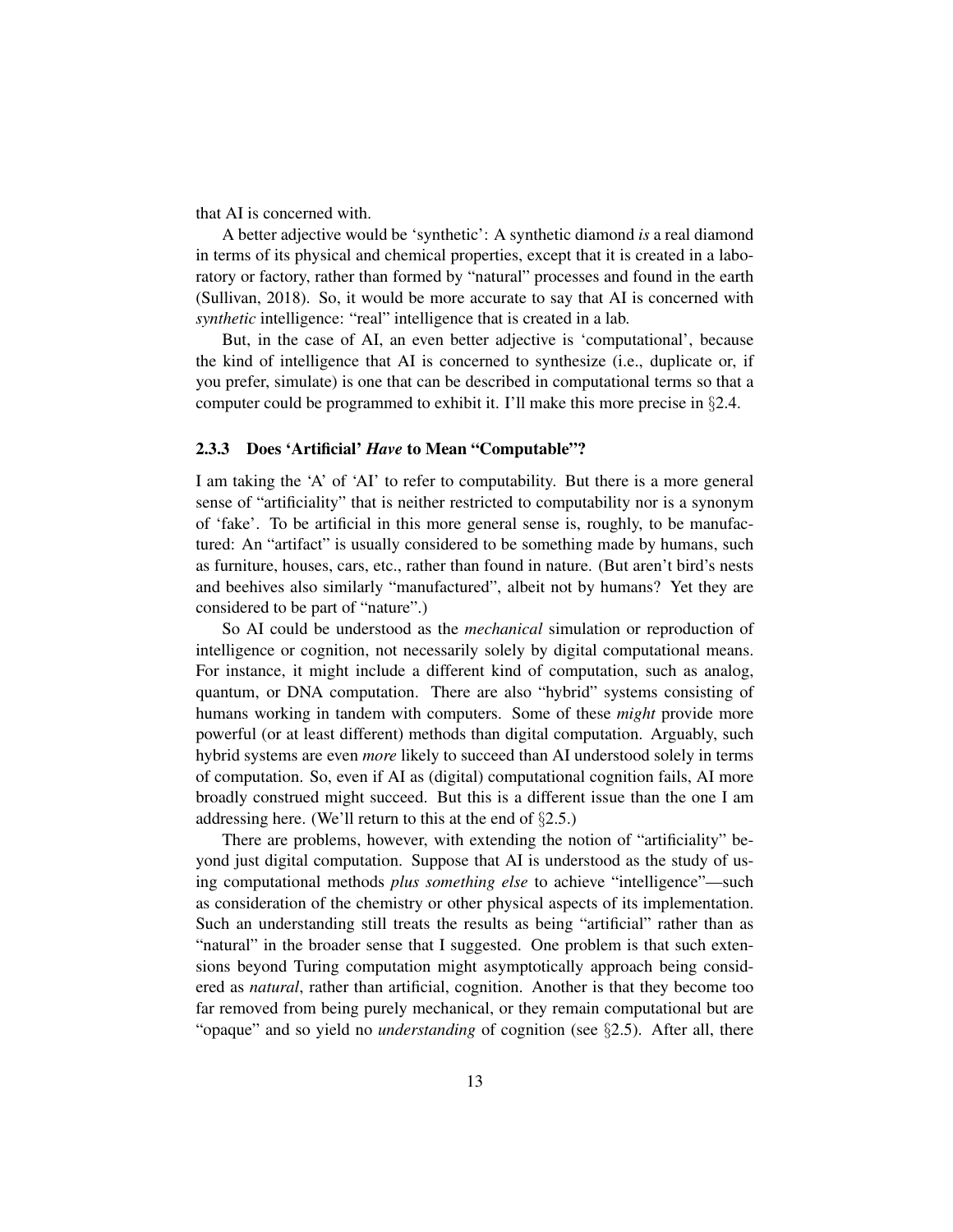is a well-established, purely *natural* way to achieve the creation of an intelligent agent, which has been available since *Homo sapiens* evolved! By itself, that natural, biological means of creating a cognitive agent also yields no understanding of cognition, which is part of the reason why AI has proved so difficult. (We'll return to this point in  $\S6$ .)

### Further Reading:

On the nature of artifacts, see Dipert 1993; Mizoguchi and Kitamura 2009; Hilpinen 2011; and the cartoon at http://abstrusegoose.com/215. On artifacts in computer science, see Irmak 2012; Turner 2018.

On analog computation, see Rubinoff 1953; Samuel 1953, p. 1224, § "The Analogue Machine"; Jackson 1960; Montague 1960; Pour-El 1974; Moor 1978; Haugeland 1981; Copeland 1997, "Nonclassical Analog Computing Machines", pp. 699–704; Shagrir 1997, §§4.2, 4.3; Shagrir 1999; Holst 2000; Piccinini 2004, 2007, 2008, 2009, 2010, 2011, 2012; Care 2007; Zenil and Hernández-Quiroz 2007, especially p. 5; Fortnow 2010; Piccinini and Craver 2011; McMillan 2013; Corry 2017; Lee et al. 2022.

On quantum computing, see Hayes 1995, 2014; Grover 1999; Aaronson 2008, 2011, 2014; Monroe and Wineland 2008; Bacon 2010; Bacon and van Dam 2010; Piccinini and Anderson 2020.

On DNA and other forms of biological computing, see Adleman 1998; Shapiro and Benenson 2006; Qian and Winfree 2011; Lu and Purcell 2016.

Computer scientist Ben Shneiderman is an advocate of hybrid computer-human systems; see the inteview with him in Markoff 2020. And "partially" automated vehicles are a good example of them; see Casner et al. 2016 and the discussion in Rapaport 2022a, Ch. 17. But see Shladover 2016 for an argument that hybrid human-computer automated vehicles might be *harder* to achieve than fully automated ones. For more on such computer-human hybrid systems and the associated notion of "distributed cognition", see Hutchins 1995a,b, 2010; Hollan et al. 2000.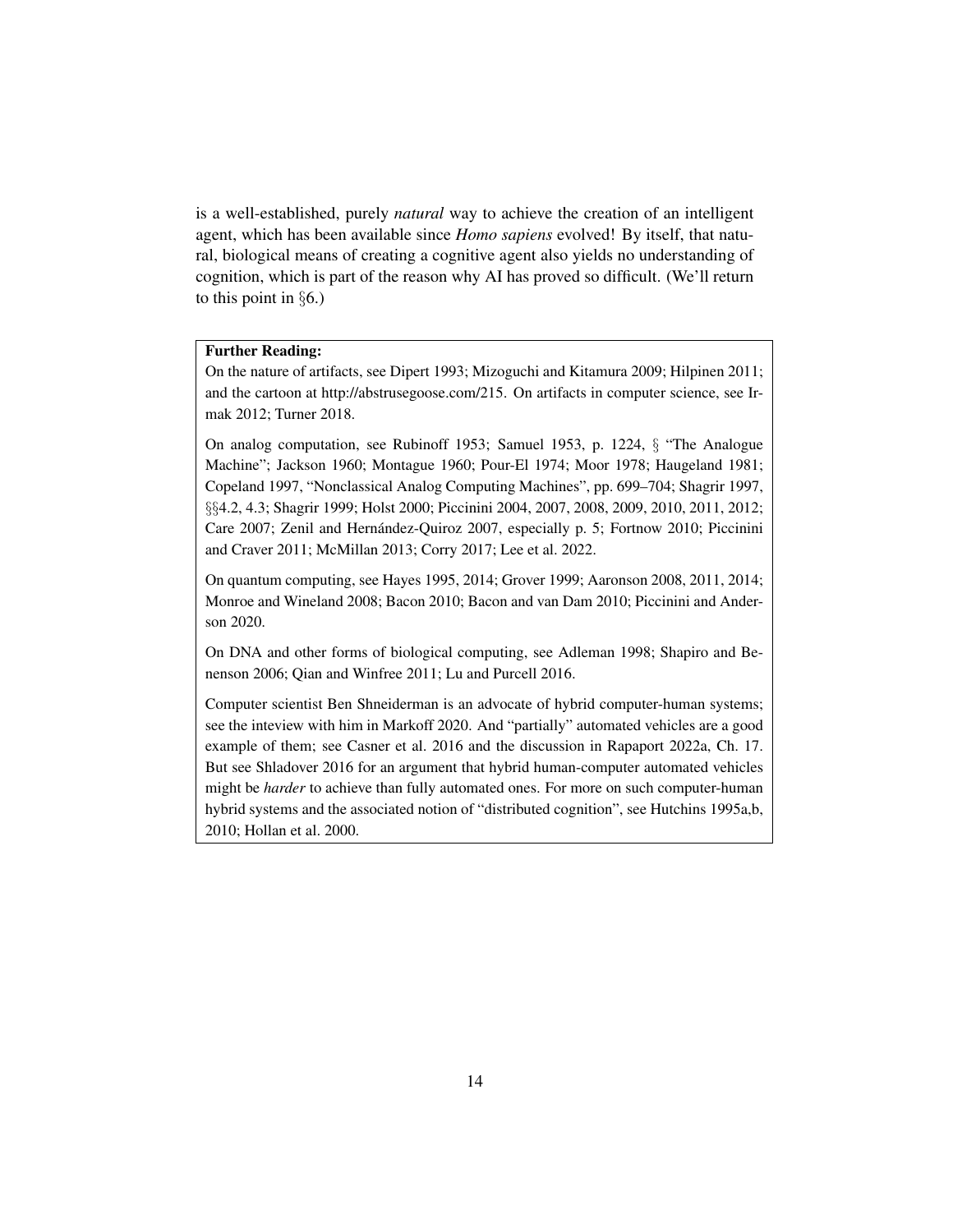## 2.4 AI as Computational Cognition

For these reasons, I prefer the phrase 'computational cognition' to 'artificial intelligence' (though I will continue to refer to it as 'AI'). This is on the model of such disciplines as computational linguistics, computational biology, computational chemistry, etc. In general, "computational *X*" uses computational methods to study *X*.

### 2.4.1 AI and Computer Science

I see AI as a branch of computer science, so what is computer science? In brief, I take computer science to be the scientific study of which problems can be solved, which tasks can be accomplished, and which features of the world can be understood computationally, and then to provide algorithms to show how this can be done efficiently, practically, physically, and ethically.

'Scientific' is to be understood as including science, technology, engineering, and mathematics (the "STEM" disciplines), so as not to beg any questions about whether computer science is really a science, a branch of engineering, or something else. By 'efficiently', I have in mind the considerations studied in the field of computational complexity (Aaronson, 2013), roughly, how much time and storage space does a computation require? In addition to complexity issues, "practicality" also includes such considerations as real-time computing and heuristic computing (see §3.1). "Physical" issues include the engineering of real computers. And "ethical" issues focus on what *should* be computed, as opposed to what *could* be computed, as well as focusing in such things as eliminating bias from computer programs (see §2.5).

Even more simply and elegantly,

The Holy Grail of computer science is to capture the messy complexity of the natural world and express it algorithmically. (Teresa Marrin Nakra, quoted in J. Davidson 2006, p. 66)

Herbert Simon (1996b, p. 1) said something similar: "The central task of a natural science is ... to show that complexity, correctly viewed, is only a mask for simplicity; to find pattern hidden in apparent chaos."

So, I will understand AI as the branch of computer science that tries to capture the messy complexity of *cognition* and express it algorithmically:

#### AI is the computational study of cognition.

In short, it asks: Is cognition computable? It should also be noted that, if cognition is computable (or, more cautiously, to the extent that some aspects of cognition are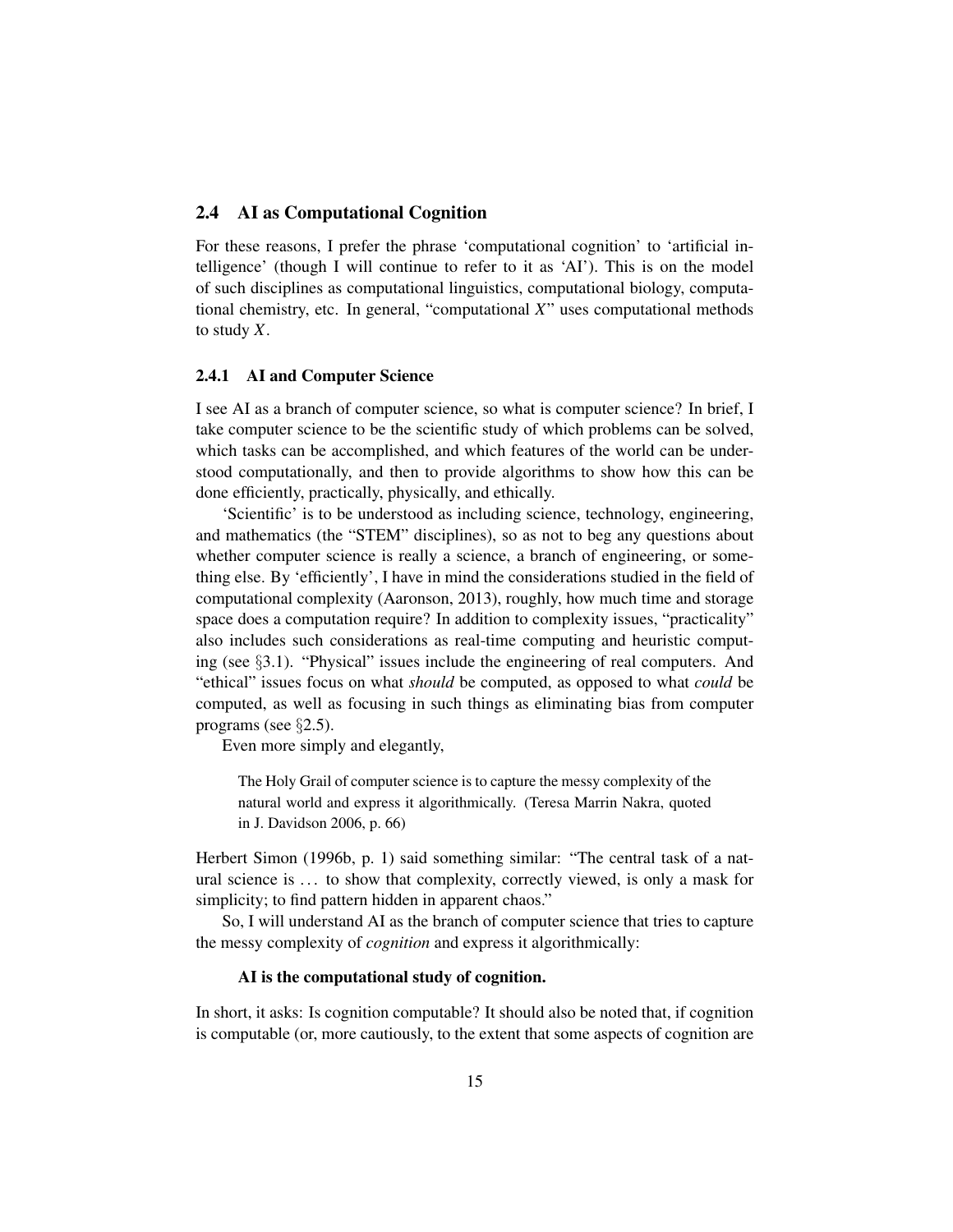computable), then anything that implements such cognitive algorithms will *be* cognitive: A computer that implements arithmetic algorithms really does arithmetic; a computer that implements visual-perception algorithms really sees; a computer that implements algorithms for logical reasoning really does logic (Rapaport, 1998, 2000b). (See also Sidebar C.)

#### Further Reading:

For an elaboration and general discussion of this characterization of computer science, see Shapiro 1995; Rapaport 2017c; Rapaport 2022a, Ch. 20. On the notion of what "should" be computed, see Arden 1980, p. 29; Tedre 2015, pp. 167–168. For more on ethical considerations in AI, see the first paragraph of Dennett 1985; Kim 2015; Bringsjord 2021; Dietrich et al. 2021, Ch. 8; and Awad et al. 2022. For a discussion that is applicable to AI of the importance of ethical considerations in scientific (specifically genetic) research, see de Souza 2021.

Proudfoot 2017b, p. 305, argues that Turing would not have agreed with this characterization of AI, on the grounds that he viewed intelligence as a property that is *ascribed to* someone (or something) by an observer (e.g., an interrogator in a Turing Test), not as an intrinsic property of that person or thing. Perhaps; yet he was certainly interested in developing computers that do intelligent things like play chess, learn, etc. Moreover, an AI would be "intelligent" even if there were no observers to call them 'intelligent'. For discussion of this notion of "response-dependent" properties, see Moor 1976, p. 251; D. Davidson 1990, p. 4; Pettit 1991; Jackson and Pettit 2002; Proudfoot 2013; Wheeler 2020; Kryven et al. 2021. See also the Further Reading box at the end of §3.2.2. For related notions, see McCarthy 1979 and Dennett's notion of the "intentional stance" (Dennett 1987, 2009b and Dennett 2013a, Ch. 18), as well as the discussion in Rapaport 2022a, §12.4.1.

Pei Wang 2020 disagrees with my definition of 'AI'; see Sidebar B, fn. 29.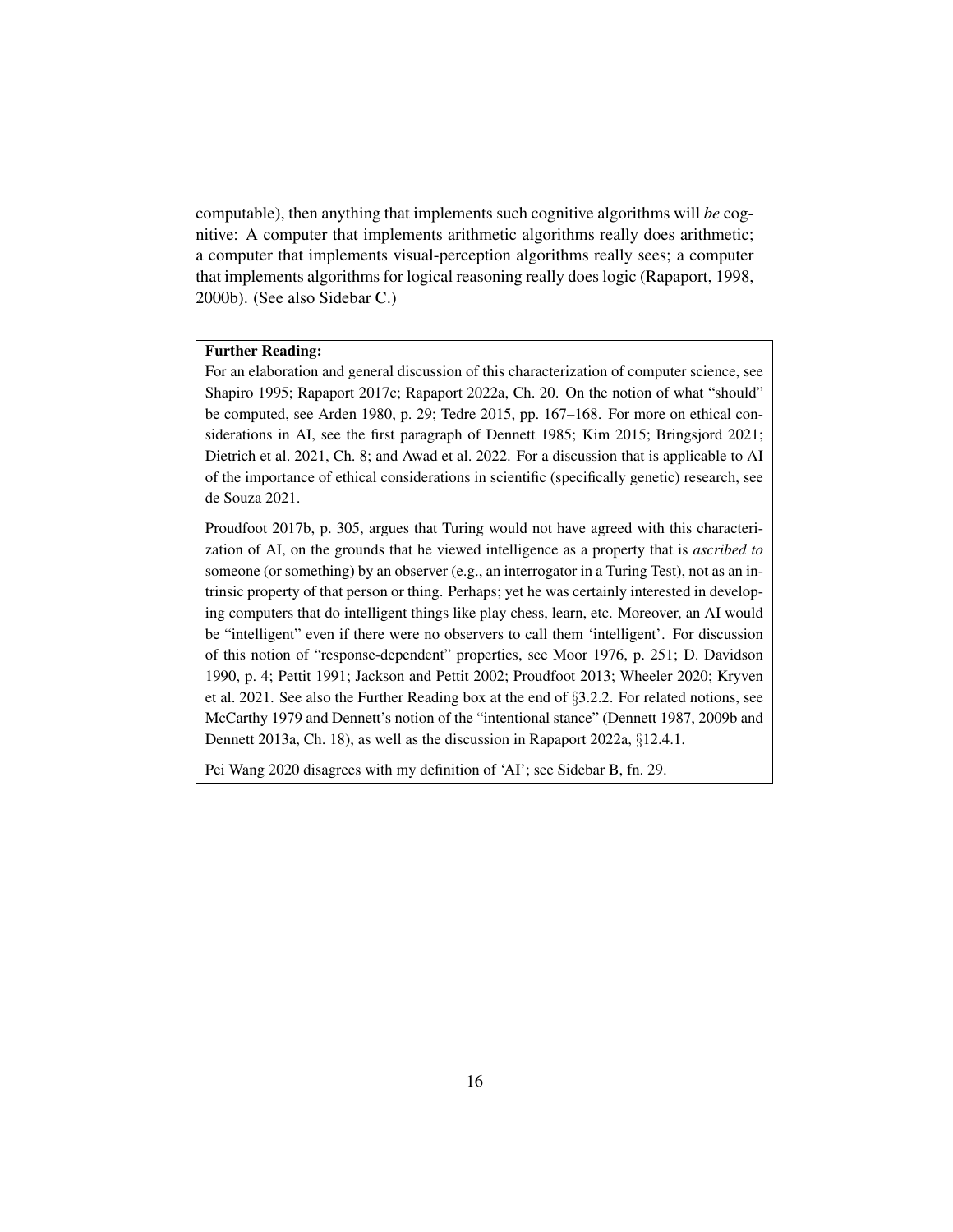### 2.4.2 Algorithms

But what does it mean to say that something is "computable"? And what is an "algorithm"? Informally,

- an *algorithm A* for executor *E* to accomplish goal *G* is
	- 1. a procedure that
	- 2. takes a finite amount of time (i.e., *A* halts) and that
	- 3. ends with *G* accomplished, where:
- a *procedure* is a finite set (or sequence) of "statements" (or "rules", or "instructions"), such that:
- each statement *S*
	- 1. is composed of a finite number of symbols (or uninterpreted marks) from a finite alphabet and
	- 2. is "unambiguous" for *E*, where:
- *S* is unambiguous for *E* means that:
	- 1. *E* "knows how" to do *S* (i.e., execute the statement, follow the rule, carry out the instruction),
	- 2. *E* can do *S*,
	- 3. *S* can be done in a finite amount of time,
	- 4. and, after doing *S*, *E* "knows" what to do next

Algorithms are abstract mathematical entities that—typically—can be expressed by (i.e., implemented in) computer programs.

# Further Reading:

That algorithms halt probably follows from procedures being a finite set and each statement being done in a finite amount of time. On infinite loops, see §4.5 and Sidebar F: The Halting Problem.

For a more detailed and general discussion of what an algorithm is, see any textbook on the theory of computation (e.g., Clark and Cowell 1976; Homer and Selman 2011; Soare 2016) or Rapaport 2022a, Ch. 7. For an exploration of whether a goal is really needed, see Rapaport 2017a or Rapaport 2022a, Ch. 16.

On implementation, see Pylyshyn 1984, pp. 74–78; Scheutz 1998; Sloman 1998; Rapaport 1999, 2005; Shagrir 2012; Rescorla 2013, 2014; Sprevak 2018.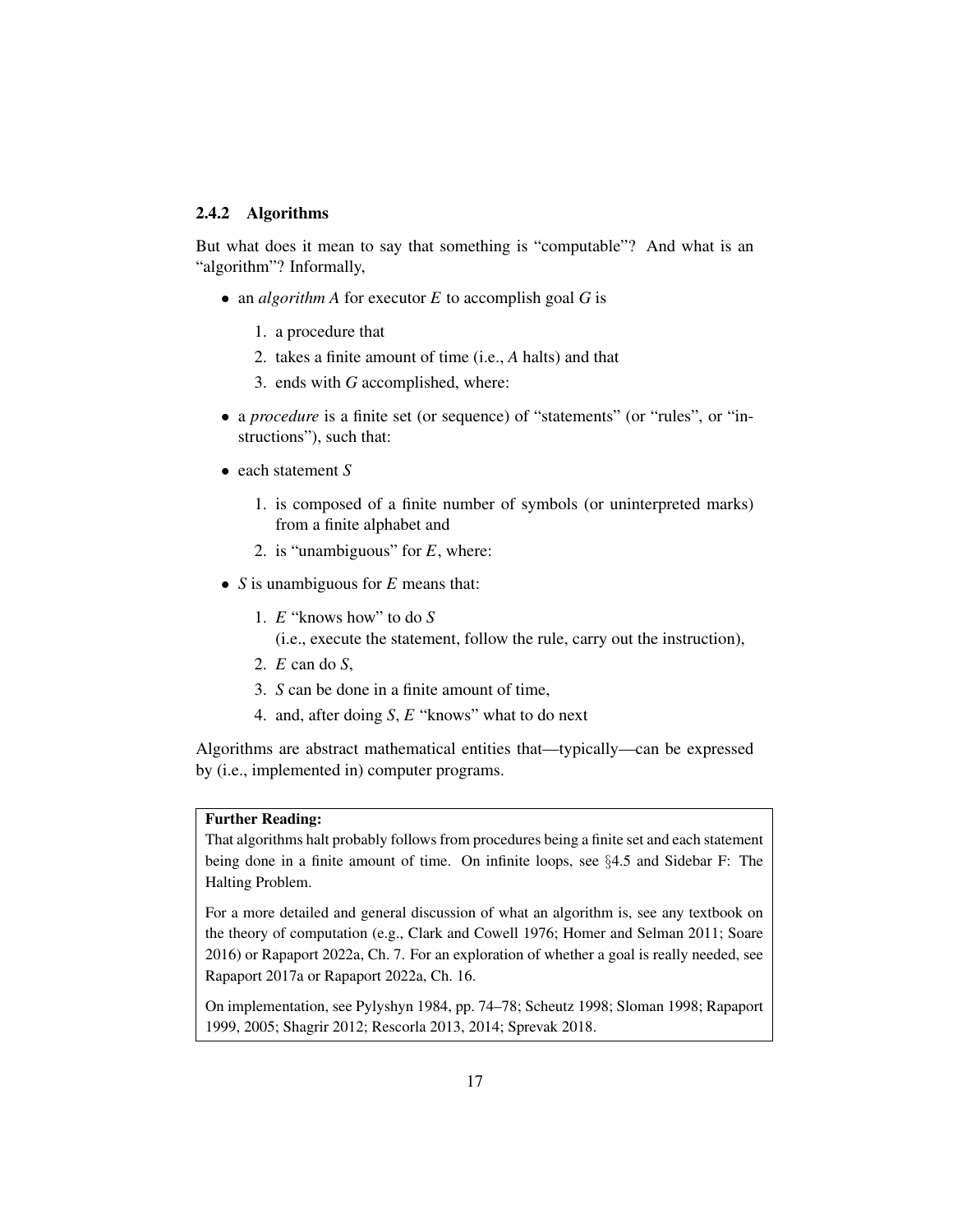#### 2.4.3 Computability

Computability has to do with algorithms for mathematical functions. A mathematical function "from" a set of inputs "to" a set of outputs is a set of input-output *pairs* of members of the two sets such that no input corresponds to more than one output (i.e., the same input always yields the same output). To say that such a function is *computable* is to say that there is an algorithm that takes an input to that function and (typically) *manipulates* that input to calculate (i.e., to compute) its output. One standard *mathematical* model of computation is that of the Turing Machine. Others include Kurt Gödel's (and others') theory of general recursive functions and Alonzo Church's theory of the lambda calculus, all of which are mutually logically equivalent. A standard *physical* example is your laptop computer (or even your smartphone). (For more details, see Sidebar B: Computability.)

#### Further Reading:

I discuss the history and the mathematical details of computability in Rapaport 2022a, Chs. 7–8. For other notions of computability, see Shagrir 1997; Piccinini 2015, 2020. On physical computation, see Piccinini 2015; Duwell 2021; Shagrir 2022.

#### 2.4.4 Cognition

Both AI and cognitive science began when psychologists and others rejected the "behaviorist" methodology that was then in vogue: studying human cognitive behavior solely in terms of stimuli and responses. In psychology, behaviorism focused only on such inputs and outputs: Pavlov's famous experiment input the stimulus of the ringing of a bell to a dog, and the dog output a response of saliva. But Pavlov didn't ask how the input and output were connected. (He didn't ask how the dog "computed" the bell-saliva "function".) Finding the *processes* that *intervene* between a stimulus and a response requires algorithmic thinking, and results in algorithms that specify the transformational relations between input and output. *Cognitive* psychology focused on those intervening algorithms. (None of this is to suggest that the bell-saliva "function" and "algorithm" are *cognitive* ones!)

So, an aspect of cognition will be computable if we can construct a computer program whose input-output behavior matches a human's cognitive input-output behavior, i.e., that will behave the way a human (or other cognitive entity) who exhibits that aspect of cognition behaves. The working assumption of AI is that *all aspects of cognition are computable*. So, in one sense, AI will "succeed" to the extent that it can show that all aspects of cognition are computable. Is the electrochemistry of neurons an aspect of cognition? On the present understanding of cognition as purely psychological, not physical, the answer is: no; neural electro-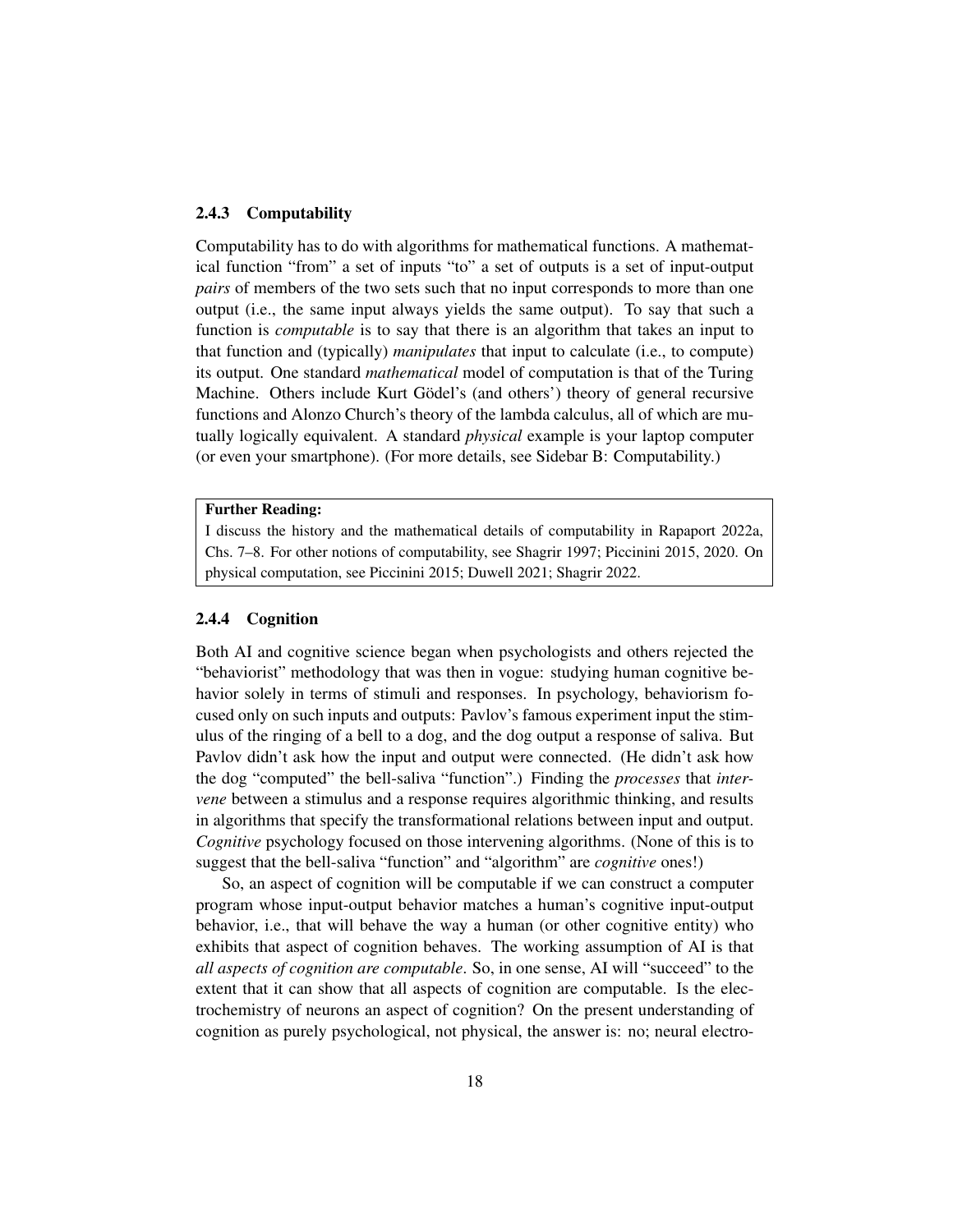chemistry is an aspect of the *implementation* of cognition.<sup>3</sup> (We'll go into more detail on this in subsequent sections.)

There are two more preliminary issues to get out of the way: the idea of AI in the popular press, and the different goals of AI researchers.

#### Further Reading:

For one of the earliest and clearest presentations of the algorithmic approach to cognition, see Miller et al. 1960. A precursor, explicitly based on Turing Machines, was McCulloch and Pitts 1943; for discussion, see Piccinini 2004.

#### 2.5 AI as the Popular Press Sees It

. . . natural language processing [is] a branch of *machine learning* that uses algorithms to analyze the problems of human expression . . . —Brooke Jarvis (2021)

Artificial intelligence—in which machines are trained to perform jobs and make decisions on their own by studying huge volumes of data ... —Adam Satariano (2021)

The most frequent uses of 'AI' in the popular press these days (early 21st century) are to refer to buzzwords such as 'data mining' and 'deep machine learning': training artificial neural networks on many thousands, millions, or even billions (Brown et al., 2020) of data to find or learn patterns in them. This technique has had great success in many aspects of science, medicine, game playing, commerce, computational linguistics, etc. But—despite the implications of the two epigraphs to this section—it is not the only technique of AI.

And it is not without problems:

(1) The "black box" problem is that, in general, the decision-making criteria that a machine-learning program develops on its own from test cases are not always well understood, and certainly not as clear as the workings of a traditional computer program whose code is completely designed by human programmers, and can be read and understood by them. An early statement of the black-box problem is this remark of the philosopher Donald Davidson (1990, p. 2):

It seems to me that he [Turing] ought also to have worried that it might be possible to rig things so that the circuitry of the nervous system of a person would be reproduced in a digital computer by a method that required no insight into how or why the resulting program of the computer gave the computer what were, or passed for, thoughts.

<sup>3</sup>However, see Halverson et al. 2022 for a different take on this.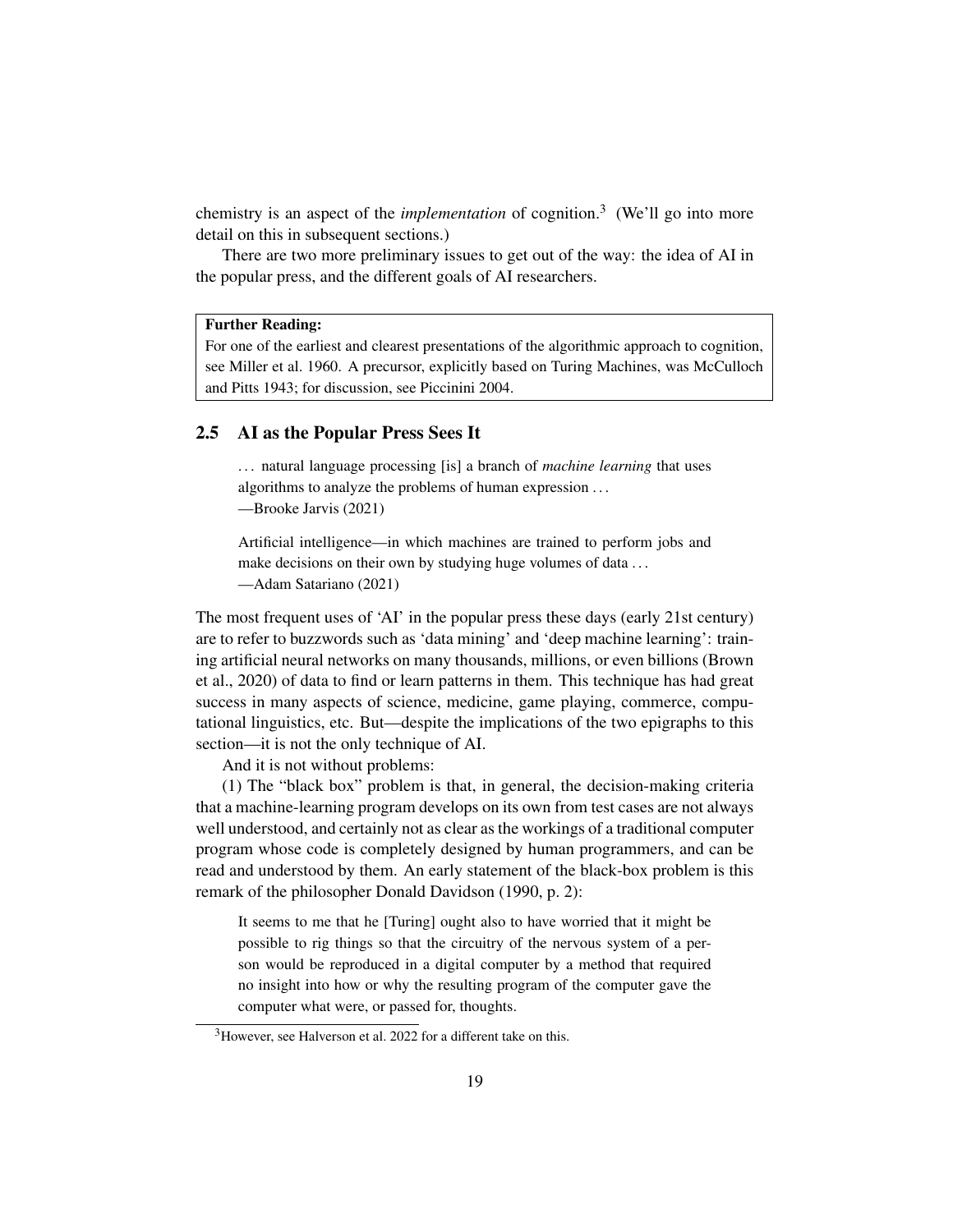As for traditional computer programs, two of the authors of the Logic Theorist said:

Neither machines nor programs are black boxes; they are artifacts that have been designed, both hardware and software, and we can open them up and look inside. (Newell and Simon, 1976, p. 114)

But contemporary machine-learning programs are, to some extent, "self" designed and *cannot* be "opened up"—they are (like Davidson's nervous-system computer) "opaque" or "black boxes".

(2) The "bias" problem is the related problem that the test cases might have been biased (perhaps unintentionally) and that this might not be evident until the algorithm is deployed:

And the scariest thing is that many companies have promoted algorithms as a utopia that removes all human flaws. It doesn't. Some neural networks learn from massive amounts of information on the internet—and that information was created by people. That means we are building computer systems that exhibit human bias—against women and people of color, for instance. —Cade Metz, as quoted in Ovide 2021

Of course, human behavior also often suffers from the same limitations, so these problems are not necessarily stumbling blocks for AI's success.

When you read about AI in the popular press these days, it is this kind of programming that is usually being referred to. But it is not the only technique of AI. Another is what is sometimes referred to as 'Good Old-Fashioned AI' (GOFAI; Haugeland 1985): the use of logical techniques for reasoning, knowledge representation, planning, problem solving, etc. These techniques are what Newell and Simon had in mind. As a vast oversimplification, we might say that GOFAI techniques tended to ignore neural-network techniques (though it did not ignore machine learning), and current machine-learning techniques based on artificial neural networks tend to ignore logical reasoning and knowledge representation.

Each technique has its strengths. Machine-learning techniques based on artificial neural networks are better at modeling the kind of "implicit" or "tacit" knowledge that we have when we recognize categories or when we do something "instinctively". And GOFAI techniques are better at modeling the kind of "explicit" or "conscious" reasoning that we do.<sup>4</sup>

<sup>4</sup>Cliff Landesman (personal communication, 4 December 2021) pointed out to me that there doesn't seem to be any reason in principle why tacit knowledge couldnt be modeled by symbolic/GOFAI programming. There is, however, one prima facie problem with doing so: Normally, symbolic programming is "glass box" as opposed to "black box". If a symbolic tacit-knowledge pro-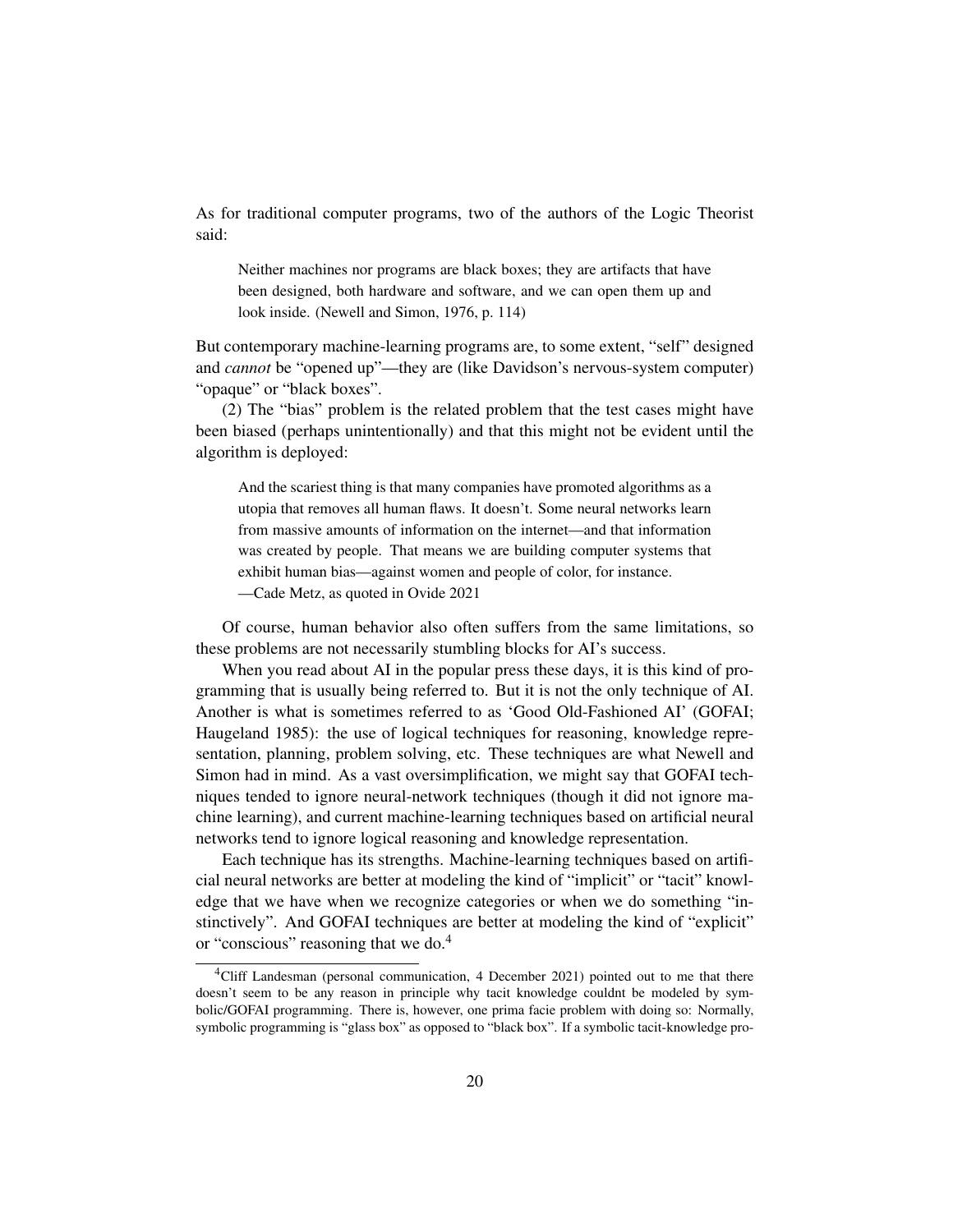Most likely, a combination of these techniques will be needed if AI is going to succeed. Here is an example where both kinds of cognition might be needed: As a reasonably good driver, I make a left turn "instinctively". That is, I not only don't have to "consciously" think about how to make a left turn, but my "consciously" thinking about how to do it might actually interfere with my doing it successfully. But when I was teaching my son how to drive, I had to observe myself making a left turn so that I could describe what I was doing and then express the steps for doing it in language. (E.g.: Put on left-turn signal; slow down as you approach the turn; turn; speed up as you finish the turn.) My son could then follow that GOFAI algorithm for making a left turn. Eventually, he "internalized" it so that he now does it "instinctively". (And when it's his turn to teach his child how to make a left turn, he'll have to repeat this process.) My *tacit* knowledge of how to make a left turn is, perhaps, best modeled by an artifical neural network, whose workings would have to be "*described*" in a GOFAI program so that they could be analyzed and explained to an automated vehicle that would then have the ability to turn left modeled by one of its artificial neural networks.

The important point for our debate, however, is that all of these techniques are computational (Cummins and Schwarz, 1991). And our question is whether AI computational cognition—will succeed, not whether one or the other of these (or some combination, or some other computational technique) will be the method that achieves such success. (But recall the discussion in  $\S 2.3.3$ .)

gram were compiled, however, so that it was not changeable, then, arguably, it would become tacit. But then it wouldn't be changeable, as our tacit knowledge can be, at least under some, if not all, circumstances. (A change could be made, but only by re-writing and re-compiling the program.) All of this would need to be investigated and experimented with, but the point remains. Nevertheless, I still think that machine-learning algorithms are closer in spirit, even if not the "best" model.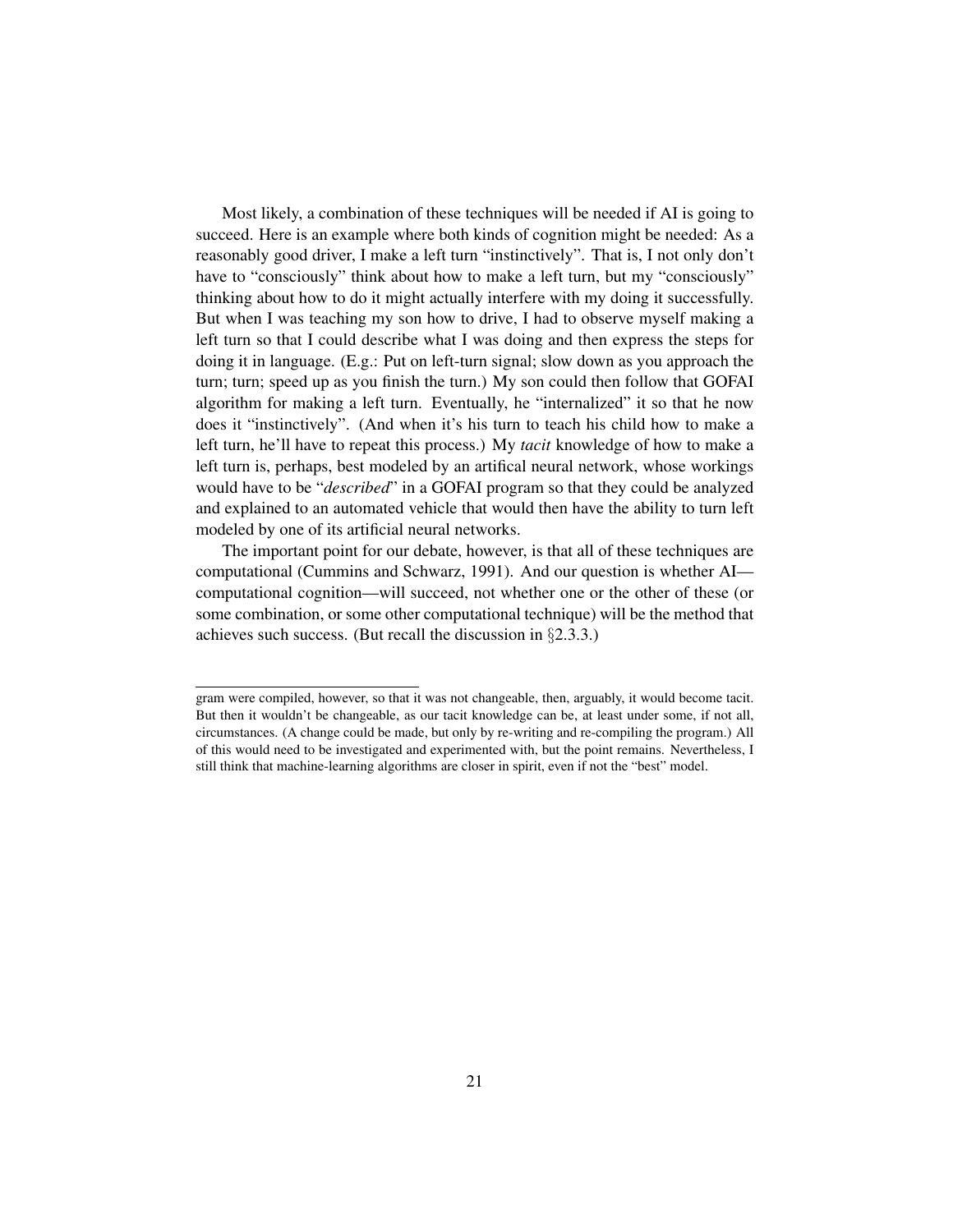#### Further Reading:

With regard to the black-box problem, consider what Turing had to say in response to an objector who didn't see how a computer could do certain intelligent things:

I've certainly left a great deal to the imagination. If I had given a longer explanation I might have made it seem more certain that what I was describing was feasible, but you would probably feel rather uneasy about it all, and you'd probably exclaim impatiently, 'Well, yes, I see that a machine could do all that, but I wouldn't call it thinking.' As soon as one can see the cause and effect working themselves out in the brain, one regards it as not being thinking, but a sort of *unimaginative donkey-work*. From this point of view one might be tempted to define thinking as consisting of 'those mental processes that we don't understand'. *If this is right then to make a thinking machine is to make one which does interesting things without our really understanding quite how it is done.* (Turing et al., 1952, p. 500, my italics)

Turing's point, however, was probably *not* that "donkey-work" could not be considered to be "thinking". Rather, it was probably that people *mistakenly* believe so; we'll return to this in §4.4.

For a clear statement of the black-box problem (in a fictional context), see Ishiguro 2021, pp. 297–298. For an argument that the black-box problem is not really a problem, see Buckner 2020.

On the bias problem, see Crawford 2016; Savage 2016; Bowles 2019; Metz 2019a,b, 2021; Singer and Metz 2019; Berreby 2020; C.S. Smith 2020. For discussion of both of these ethical problems, see Rapaport 2022a, §17.6.

On implicit vs. explicit knowledge and thinking (sometimes called "Type 1" and "Type 2"), see http://en.wikipedia.org/wiki/Dual process theory#Systems and the bibliography at http://www.cse.buffalo.edu/∼rapaport/575/rules-connections.html#uncs-cognition. Arguably, Turing Machines do implicit or "unconscious" "Type 1 thinking", because their "programs" are implicit in their construction, whereas Universal Turing Machines do "Type 2 thinking", because they "consciously" execute programs that are explicitly written on their tapes.

For arguments in favor of combining GOFAI and machine-learning techniques, see, especially, Levesque 2017, as well as Garnelo and Shanahan 2019; Landgrebe and Smith 2019a; Seabrook 2019; B.C. Smith 2019; and Sable-Meyer et al. 2021. Boden (2018, pp. 86–89) ´ discusses such "hybrid" methodologies, some of which already exist. Note that this is a different use of 'hybrid' from that discussed in  $\S2.3.3$ . For a possible counter to the argument in Levesque 2017, see Brown et al. 2020, §3.4, which discusses a machine-learning approach to a GOFAI problem. It is also possible that "conscious" GOFAI techniques might help overcome "unconscious" bias by recognizing it and compensating for it.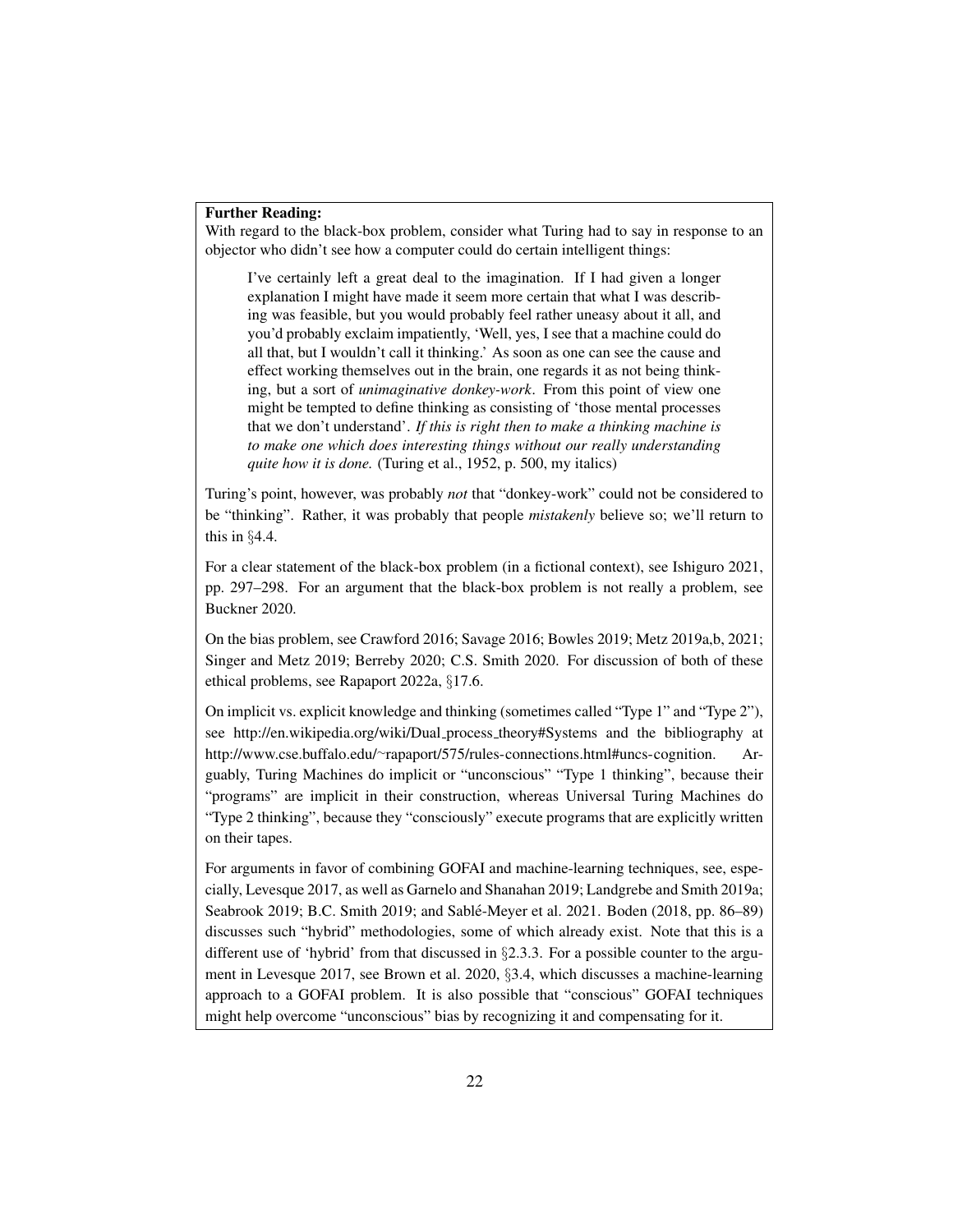# 2.6 Three Goals of AI

... if it were to happen [that a computer could write a sonnet,] it would have happened in ways different from how a human source would have obtained a comparable output. In other words, it is not *what* is achieved but *how* it is achieved that matters.

—Luciano Floridi & Massimo Chiriatti (2020, p. 687)<sup>5</sup>

Are all AI researchers interested in the kind of success that can be measured in terms of human cognition? My colleague Stuart C. Shapiro has argued that there are three distinct goals of AI (Shapiro 1992; see also Rapaport 1998, 2000a, 2003):

#### 1. AI as advanced computer science or as engineering:

One goal of AI is *to extend the frontiers of what we know how to program* (in order to reach an ultimate goal, perhaps, of computers that are self-programming and that understand natural language) and to do this *by whatever means will do the job*, not necessarily in a "cognitive" fashion. (My former computer-science colleague John Case once told me that AI understood in this way is at the "cutting edge" of computer science. Another former computer-science colleague, Anthony S. Ralston, agreed with Case's topological metaphor, except that instead of describing AI as being at the *cutting* edge, he told me that it was at the *periphery* of computer science!)

### 2. AI as computational psychology:

Another goal of AI, expressed perhaps in Boden's definition, is to write programs as *theories or models of human cognitive behavior*. Here, it is important to distinguish the question whether human cognition is comput*able* from the question whether human cognition is comput*ed*. It may turn out that human cognition is computable (and this essay is arguing that it *will* so turn out), yet that the brain is not a computer—that cognition as implemented in humans is not carried out by computational means.

<sup>5</sup>Contrast my remark about music in §2.1.2, above.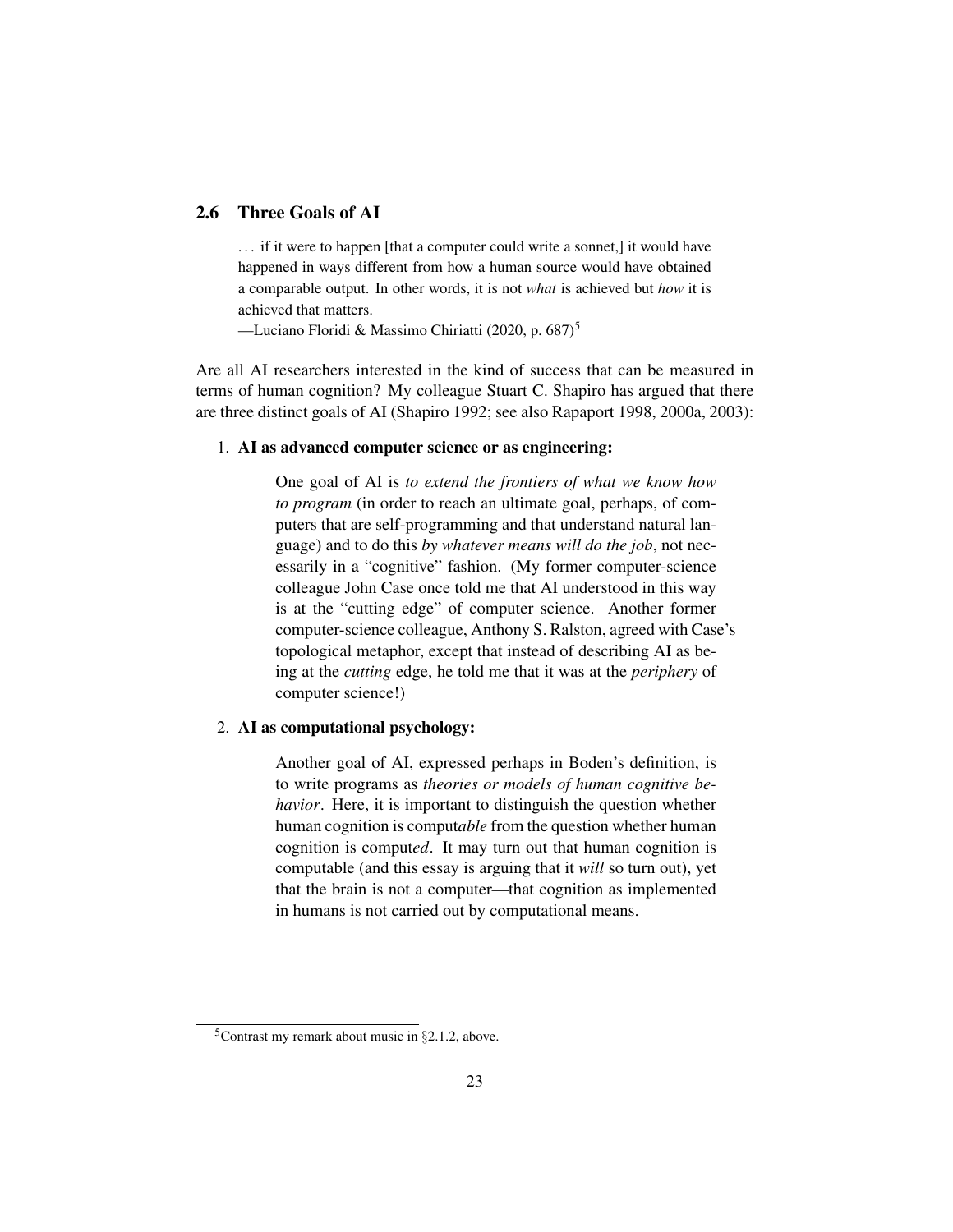#### 3. AI as computational philosophy:

The third goal of AI is to investigate *whether cognition in general* (and not restricted to *human* cognitive behavior) *is computable*, that is, whether it is linguistically expressible as one or more computer programs (more abstractly, as one or more computable functions). (If cognition requires more than one such function, then, presumably, they will be *interacting* functions; see Sidebar B: Computability.) Recall (from  $\S$ 2.4.1) that, if cognition is computable, then it can be implemented in any physical device that computes, not just in (terrestrial) biological organisms.

Our debate, as I frame it, concerns this third goal. As Dietrich et al. 2021, p. 244, put it, "the most interesting kind of AI work [is] the work of creating a geniune artificial mind".

### Further Reading:

On AI's three goals, see also Dennett 1979.

On computer programs as scientific theories, see Rapaport 2022a, Ch. 14.

For more on the distinction between being comput*able* and being comput*ed*, see Shagrir 1997, pp. 325f; Rapaport 1998; and Chirimuuta 2021.

For general discussion of whether the brain *is* a computer, see Rapaport 2022a, §9.7.1; see also Shagrir 2006; Piccinini and Bahar 2013; Piccinini 2015, 2020.

#### 2.7 Summary

In this section, we looked at the nature of computer science and of AI, in particular; why AI is "artificial"; and what "intelligence" is. Our discussion can be summarized as the first premise of my argument:

# 1. AI is the branch of computer science that investigates computational theories of cognition.

# 3 What Counts as "Success"?

The first question that will have to be asked is not "Can all *kinds* of thought, logical, poetical, reflective, be imitated by machines?" but "Can *anything* that can be called 'thought' be so imitated and, if so, how much?" —M.H.A. Newman (1949)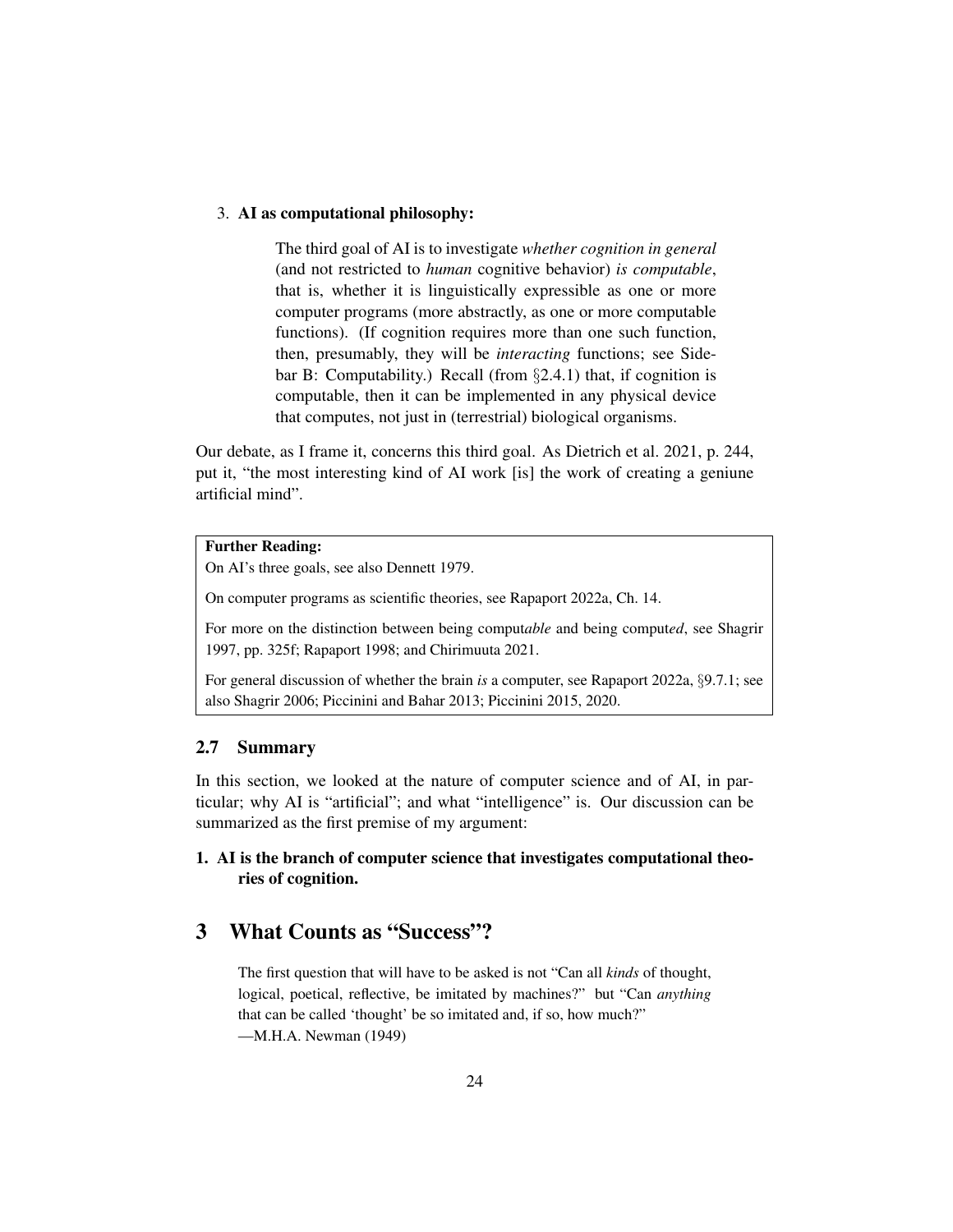Clearly, what will count as success for AI will depend in part on the definition of 'AI' and in part on which of its goals we are concerned with. For example, AI as engineering *has* succeeded: Many "apps" and programs use AI techniques (mostly in the guise of machine learning) (Dietrich et al., 2021, Ch. 8, §3). For present purposes, I will only be concerned with AI as trying to develop a computational theory of (human-level) cognition, as discussed in the previous section. So, *AI will succeed to the extent that it is able to show that (and how) all aspects of cognition are computable.*

#### 3.1 Theoretical vs. Practical Success

This is not to say that AI will actually succeed in our lifetime, or even before the heat death of the universe. It is only to say that cognition is comput*able*, not that it *will be* computed or even that (biological) cognition *is* computed by brains.

It might turn out that AI will succeed in this sense of developing a computational theory of cognition, and yet might fail to produce a working computer program that exhibits such full, human-level cognition. To see how this could be, consider the following analogy: It is known that chess is "solvable" in the same sense that tic-tac-toe is: There is a "perfect" way to play these games so that one player can guarantee either a win, a loss, or a draw, depending on how the other player plays. In the case of tic-tac-toe, the algorithm is fairly simple and well known (Zobrist, 2000). A complete "game tree" for tic-tac-toe—a diagram that shows every possible move and every possible reply to each move—can be printed on a single sheet of paper (https://xkcd.com/832/). But chess is, to put it mildly, vastly more complex than tic-tac-toe: A complete game tree for chess would require more space and time than there are in the universe (Zobrist 2000, p. 367; Rapaport 2022a, Chs. 3, 7). So, as a *practical* matter, even though there is a computable theory of how to play perfect chess, no computer will be able to do it. Perfect chess is mathematically possible but practically *intractable*.

This is not, of course, to say that computers won't ever be able to play *nearly* perfect chess; in fact, they do!<sup>6</sup> But they do this using *heuristic* algorithms: A *heuristic for problem p* can be defined as an algorithm for a *different* (but related) problem  $p'$ , where the solution to  $p'$  is "good enough" as a solution to  $p$  (Rapaport, 1998, p. 406). Being "good enough" is, of course, a subjective notion; Oommen and Rueda (2005, p. 1) call the "good enough" solution "a *sub-optimal* solution that, hopefully, is arbitrarily close to the *optimal*." The idea is related to Herbert Simon's notion of "bounded rationality": We might not be able to solve *p* because

<sup>6</sup>https://en.wikipedia.org/wiki/Computer chess

and https://en.wikipedia.org/wiki/Deep\_Blue\_versus\_Garry\_Kasparov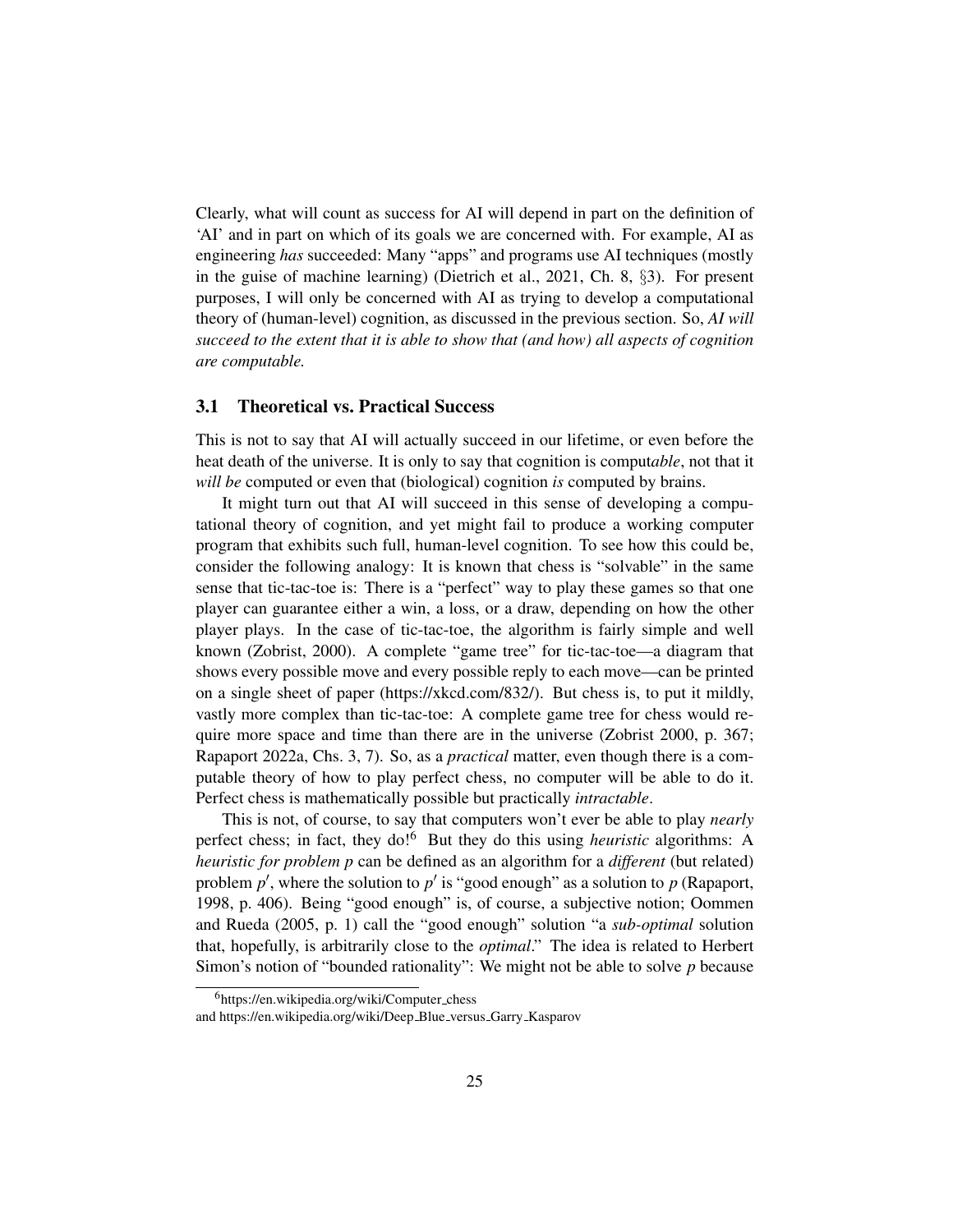of limitations in space, time, or knowledge, but we might be able to solve  $p'$  algorithmically within the required spatio-temporal-epistemic limits. And if the *algorithmic* solution to  $p'$  gets us closer to a solution to  $p$ , then it is a *heuristic* solution to *p*. But it is still an algorithm. A classic case of this is the Traveling Salesperson Problem, an *NP*-complete problem that software like Google Maps solves special cases of every day (even if their solutions are only "satisficing" ones. (On *NP* problems, see Sidebar B.)

So it might be the case that, even if AI succeeds in its goal of showing how all aspects of cognition are computable, we might not be able to build a computer that can do it, roughly on the grounds that full, human-level cognition is probably at least as complex as chess. The best we might be able to hope for is a *nearly* perfect "intelligent" robot. We'll return to this in §6.

## Further Reading:

Two important surveys of meanings of the term 'heuristic' are Romanycia and Pelletier 1985; Chow 2015. Simon and Newell 1958 distinguishes *algorithmic* problem solving of "well-structured" problems from *heuristic* problem solving of "ill-structured" problems. Other discussions of heuristics include the classic Polya 1957, and Newell and Simon 1976; Korf 1992; S.C. Shapiro 1992; Findler 1993. A symposium on heuristics in AI appeared in *Minds and Machines* 5(4) (November 1995): 467–512,, https://link.springer. com/journal/11023/volumes-and-issues/5-4. Although not about heuristics, Thagard 2007 presents a theory of "approximate" truth that bears a close resemblance to the idea that a heuristic is an algorithm that computes an approximately correct answer.

'Satisficing' means "finding optimal solutions for a simplified world, or finding satisfactory solutions for a more realistic world" (Simon, 1978, p. 350); see also Simon 1959, 1996a; Griffiths 2020.

On intractable problems and NP-completeness, see Sidebar B and Austin 1983; Cook 1983; Mycielski 1983; Fortnow 2009, 2013, 2022; Walsh 2014. On the Traveling Salesperson Problem, see Lipton 2020; Fortnow 2022.

#### 3.2 Measuring and Evaluating Success

#### 3.2.1 Measuring Devices

In order to decide if AI will succeed (or eventually will have succeeded), we need to know how to *measure* such success and how to *evaluate* it. That is, we need some kind of measuring "device" for testing an AI theory, and we need some way of determining if the theory "passes" the test.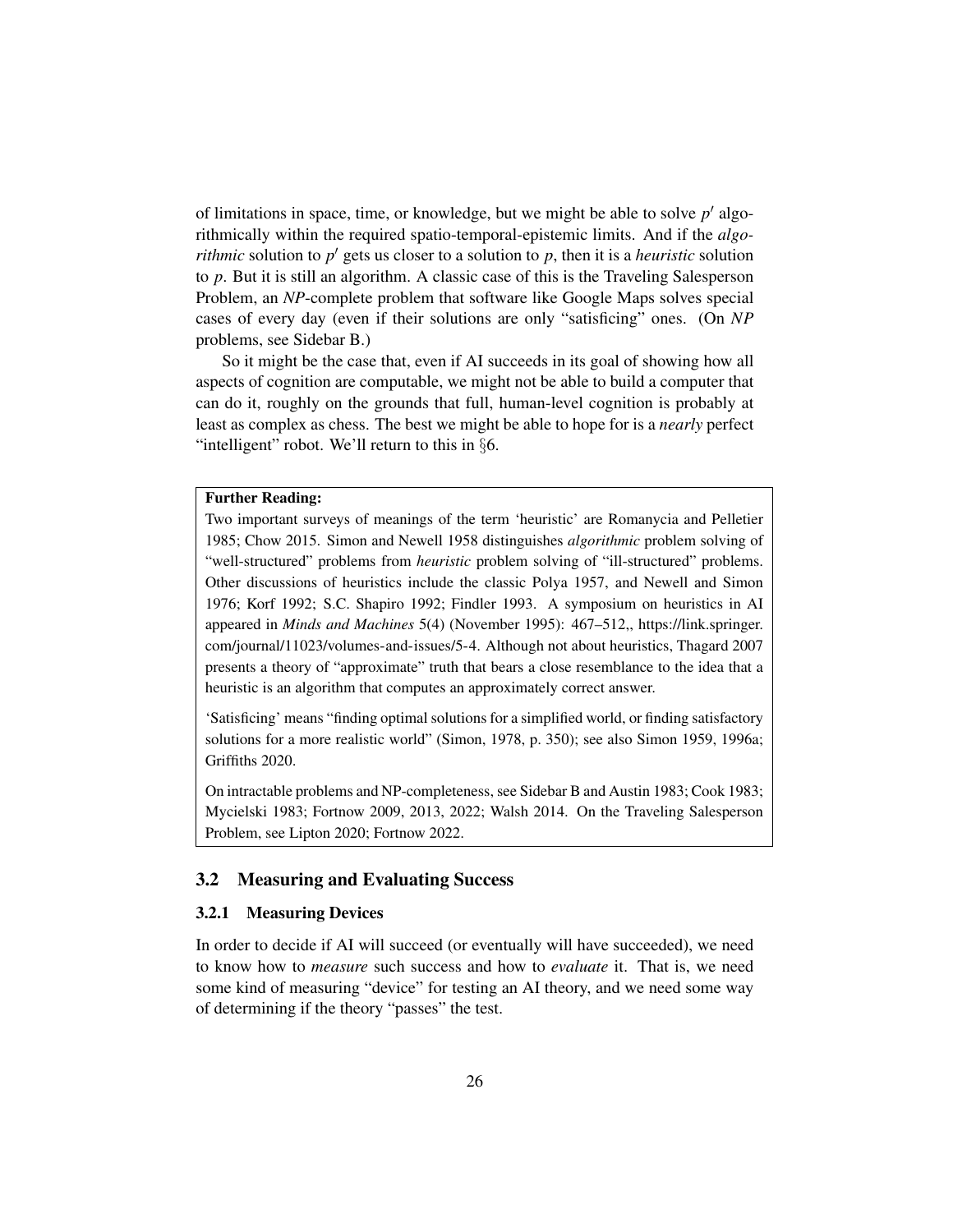For any particular aspect of cognition, a method can probably be developed for testing that aspect. For example, suppose we are interested in the cognitive ability to identify pictures of cats (Le et al., 2012; Markoff, 2012). We might first develop a computational theory of how to do this, using GOFAI or machine-learning techniques (or a combination of them, or some other computational technique not yet imagined). To see if the theory (or the program) works ("succeeds"), we might show it pictures of cats and non-cats, and see if it identifies the cats as cats and does not identify the non-cats as cats. That would be the *measuring device*. To *evaluate* the theory (or the program), we would want some statistics about the number of correct answers it gets. Roughly, the more correct answers and the fewer incorrect ones, the more successful it is.

Does it have to identify *every* picture correctly in order to be considered completely successful? Well, that would certainly be nice, but if our goal is to *match* human-level cognition, such perfection might not be necessary. After all, it's unlikely that every human would always and only make correct identifications: There might be "borderline" cases: Is a baby tiger a cat, or do only "housecats" count? What about cartoon drawings of cats? Or there might be blurry pictures, partially occluded cats, and so on. So one way to evaluate this very small aspect of cognition might be to take a large, random sample of humans, show them the set of pictures, measure their success, and then use that as a "gold standard" against which to evaluate the computational theory. Note that a "successful" computer program might come close to, match, or even exceed human performance.

But now what about full, human-level cognition—not only identifying cats, but using language, solving problems, perceiving . . . the whole works? How might we test that?

#### 3.2.2 The Turing Test

Alan Turing's test has been attacked by some of the sharpest minds in the business. To date, however, it stands unrefuted. In fact, it is the only viable proposal on the table for testing whether a computer is capable of thought. —Jack Copeland (2017b, p. 275)

The most famous such test of what some call 'artificial general intelligence' was proposed by Turing in 1950. A student in one of my introductory computer science classes, having confused the Turing Machine mathematical model of computation with what is now known as the Turing Test for AI, wrote on his final exam that "a problem is computable if a computer can convince you it is". Although this is not(!) a correct definition of 'computable', with a few small changes it becomes a not-unreasonable statement of the Turing Test: A computer is *cognitive* if it can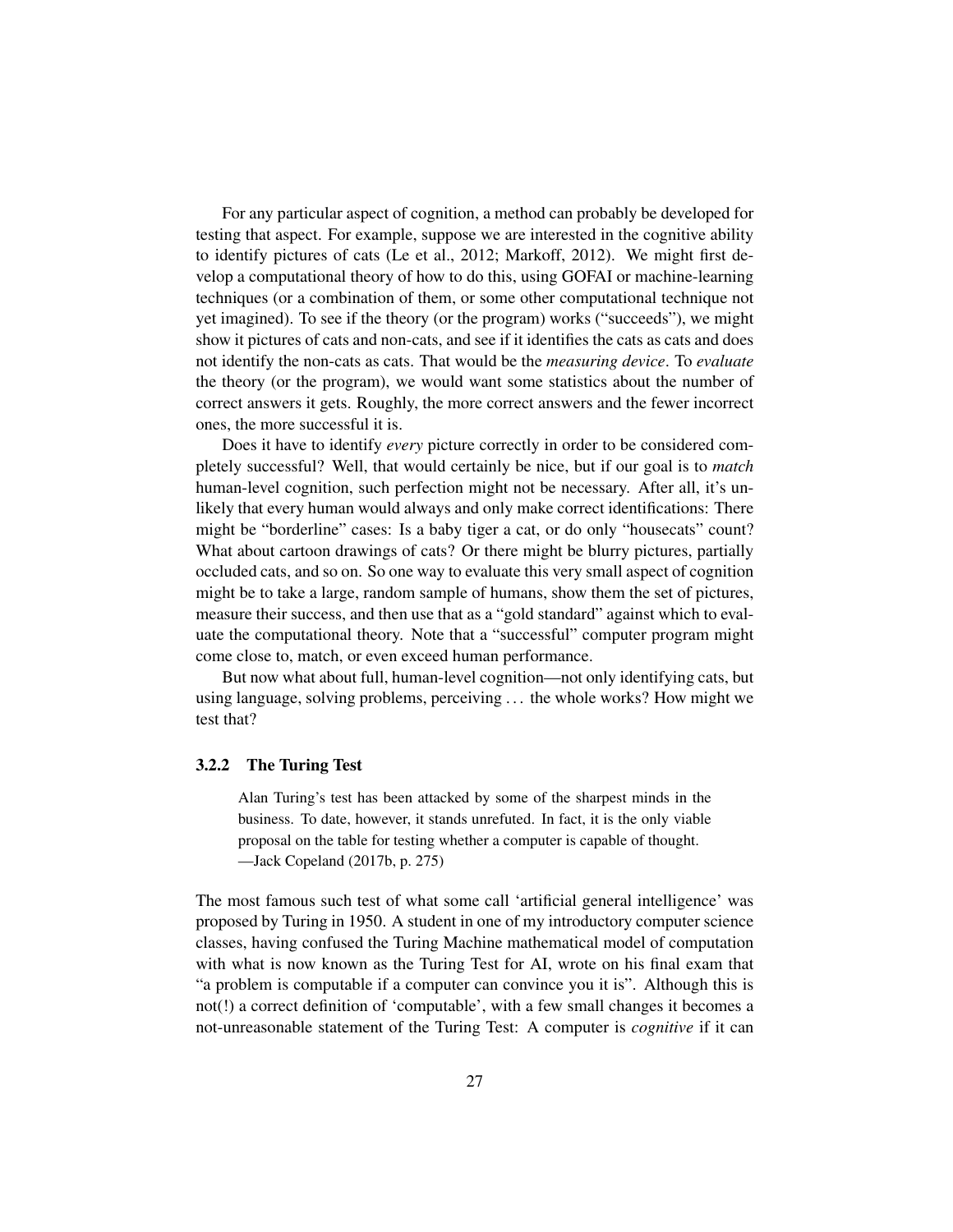convince you it is.

The point of the Turing Test is for a human to judge whether an entity can think, i.e., whether its cognitive behavior is indistinguishable from that of a human. Just as Turing's most important paper (Turing, 1936) never mentions a "Turing Machine", his second most important paper (Turing, 1950) never mentions a "Turing Test". Instead, he introduces a parlor game that he calls the "Imitation Game", which you can actually play (try it!).

The Imitation Game consists of three players: A man, a woman, and an interrogator who might be either a man or a woman. The three players are placed in separate rooms, so that they cannot see each other, and they communicate only by means of what we would now call 'texting', so that they cannot hear each other. The reason that they are not allowed to see or hear each other is that the point of the game is for the interrogator to determine which room has the man and which room has the woman. To make things interesting, the woman is supposed to tell the truth in order to convince the interrogator that she really is the woman, but the man is supposed to convince the interrogator that he (the man) is the woman, so he may occasionally have to lie. The man wins if he convinces (fools) the interrogator that he is the woman; the woman wins if she convinces the interrogator that she is the woman. If the man wins, then he is said to have passed the test.

Turing suggested that "an average interrogator will not have more than 70 per cent. chance of making the right identification after five minutes of questioning" (Turing, 1950, p. 442). But the frequency and amount of time are to some extent irrelevant. One could conduct a series of imitation games and calculate appropriate statistics on how likely an interrogator is to make a correct determination after different periods of time.

What does this game have to do with whether AI will succeed? In popular parlance, for AI to succeed is for computers to think. What has come to be known as the Turing Test makes one small change in the Imitation Game:

We now ask the question, "What will happen when a machine takes the part of [the man] in this game?" Will the interrogator decide wrongly as often when the game is played like this as ... when the game is played between a man and a woman? These questions replace our original, "Can machines think?" (Turing, 1950, p. 434)

There is an ambiguity in Turing's essay, concerning whether the computer is supposed to convince the interrogator (a) that it is a man, or (b) that it is a man who is trying to convince the interrogator that he is a woman, or (c) that it is a human. Usually, the Turing Test is taken, more simply and less ambiguously, to consist of a set-up in which a computer, a human, and a human interrogator are located in three different rooms, communicating over a texting interface, and in which both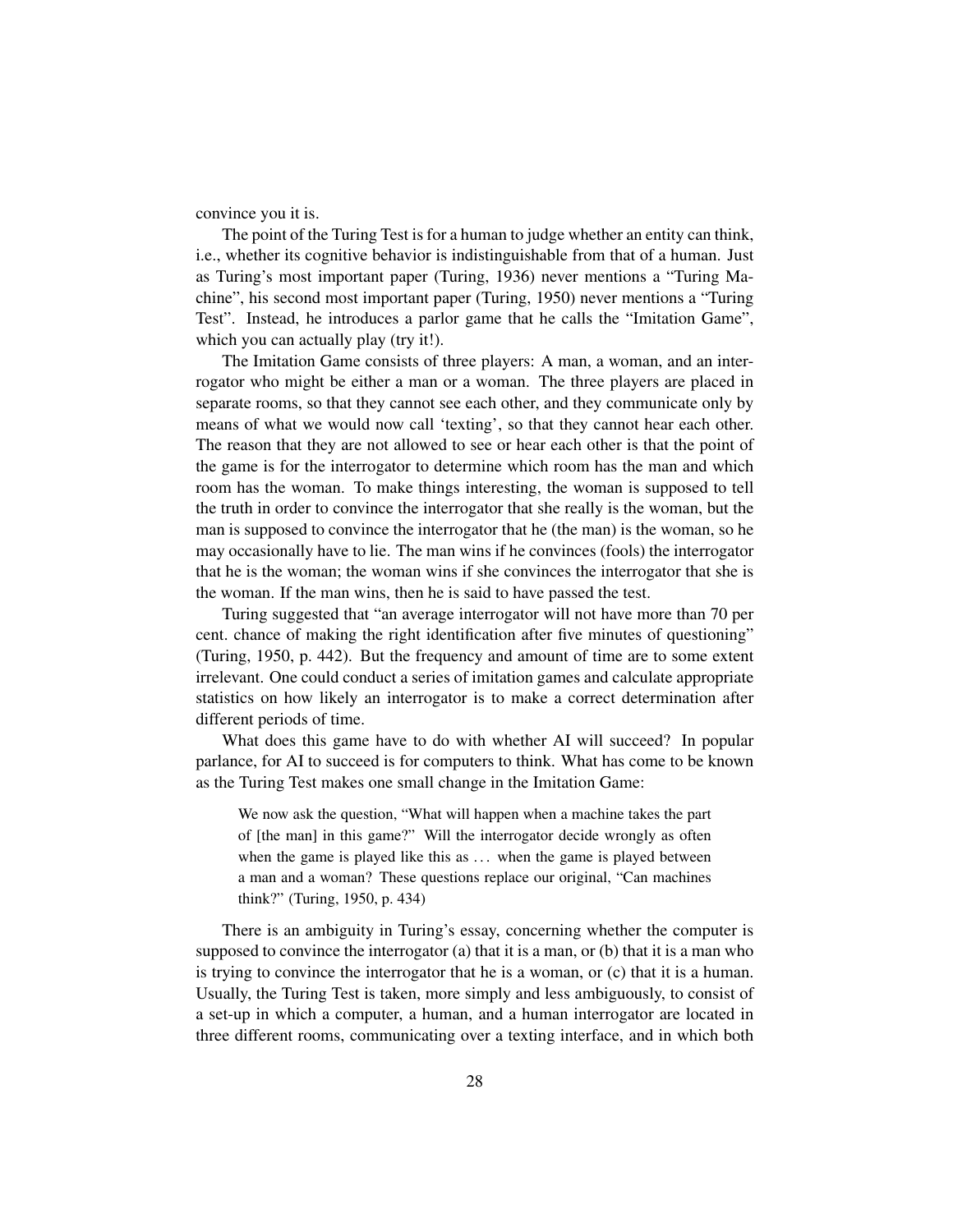the human and the computer are supposed to convince the interrogator that each is a *human*. To the extent that the computer convinces the interrogator that it is a human (under the same criteria for successful convincing that obtain in the original imitation game), the computer is said to have passed the Turing Test.

An even simpler version consists merely of two players: a human interrogator and someone or something (a human or a computer) in two separate, text-interfaced rooms. If a computer convinces the interrogator that it is a human, then it passes the Turing Test.

Often, the Turing Test is considered to be a *behavioral* test of thinking (or intelligence, or cognition). That is, a computer that passes a Turing Test may act and behave *as if* it thinks (or is intelligent, or exhibits cognition), but it might "merely" be executing a "donkey-work" computer program and thus not "really" thinking, or not "really" being intelligent. (Recall the quotation from Turing in the Further Reading at the end of §2.5.) The most well-known objection along these lines is Searle's Chinese Room Argument (see Sidebar A).

I won't get into these issues here. I do want to point out two things, however. First, a Turing Test—or even a more elaborate one for a robot, which might test not merely contemplative "thinking" but also "intelligent" *action*, as in Stevan Harnad's "Total Turing Test" (1991) or Paul Schweizer's "Truly Total Turing Test" (1998)—is pretty much the same kind of test that we had for cat-identification. Moreover, it is exactly the way that we would determine if an extra-terrestrial who visited Earth was "intelligent": We would see how it behaved. If it behaved in ways that we would normally take to be "intelligent", we would have no reason not to think that the extra-terrestrial was "intelligent" (recall the quotation from Copeland in §2.3.1). In fact, it is exactly the way that *I* determine if *you* are "intelligent" (and vice versa)!

Second, here is Turing's answer to the question that has now replaced "Can machines think?":

I believe that at the end of the century [which would have been by the year 2000] *the use of words* and *general educated opinion* will have *altered* so much that one will be able to speak of machines thinking without expecting to be contradicted. (Turing, 1950, p. 442, my italics)

This is a very interestingly subtle *variation* on the behavioral theme. He did not say that machines *will* think, nor did he say that machines will *behave as if* they think, nor did he say (as many take him to have said) that "intelligent" *behavior* is *all* that matters. Rather, he said—I repeat—that "the use of words and general educated opinion will have altered so much that one will be able to speak of machines thinking without expecting to be contradicted". One reason that "machines that think" can be considered a contradiction is that one definition of 'machine'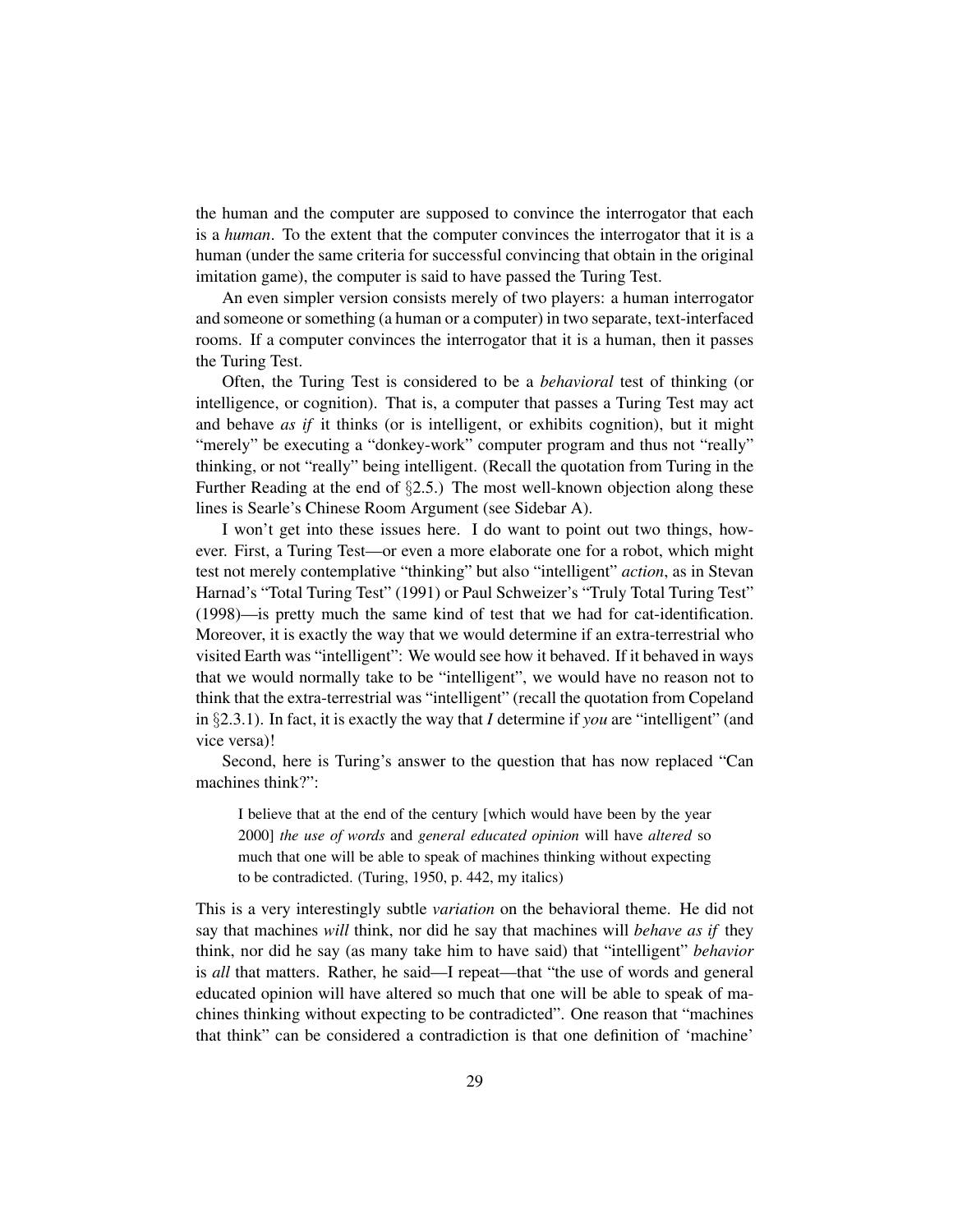and its cognate 'mechanical' *excludes* "thinking".<sup>7</sup> Shanker 1987, p. 616 quotes the philosopher Ludwig Wittgenstein as saying that

the sentence, "A machine thinks (perceives, wishes)": seems somehow nonsensical. It is as though we had asked "Has the number 3 a colour?" (Wittgetnstein, 1934, p.47)

So, Turing's point, arguably, is that whatever it is that a successful AI-programmed computer or robot does will be *called* 'thinking', and what we *define* 'thinking' to be will include such behavior. (We'll come back to this in §3.2.3.)

This is not unreasonable. Such changes in our language and our scientific theories have already occurred in at least two other situations: First, "flying" is no longer something that only certain insects, birds, and mammals do. Airplanes also fly (our use of words has changed). And our physical theories of flight are no longer limited to flapping wings but are based on theories of aerodynamics that encompass both animal and machine flight (general educated opinion has changed).

Second, "computers" are no longer humans who compute (as they were in an 1892 ad in *The New York Times* for a computer<sup>8</sup> or when Turing wrote his 1936 paper); certain machines are also computers. The use of words has changed; in fact, it has changed so much that 'computer' now principally refers to computing *machines*, and it is only with great difficulty that a 21st-century reader can understand Turing's 1936 paper that uses pronouns like 'he' to refer to computers! And our theories of computation encompass both what humans do and what computers do (general educated opinion has changed) (Rapaport 2000b; Rapaport 2022a, Ch. 18).

<sup>7</sup>See the *Oxford English Dictionary*'s definitions of 'machine' at http://www.oed.com/view/Entry/ 111850, senses IV.6.b and V.8.b, and of its cognate 'mechanical' at http://www.oed.com/view/Entry/

<sup>115544,</sup> sense A.7. See also Sieg 2008b, pp.527, fn.1, 574.

<sup>8</sup>https://danwin.com/2013/02/the-first-mention-of-computer-in-the-new-york-times/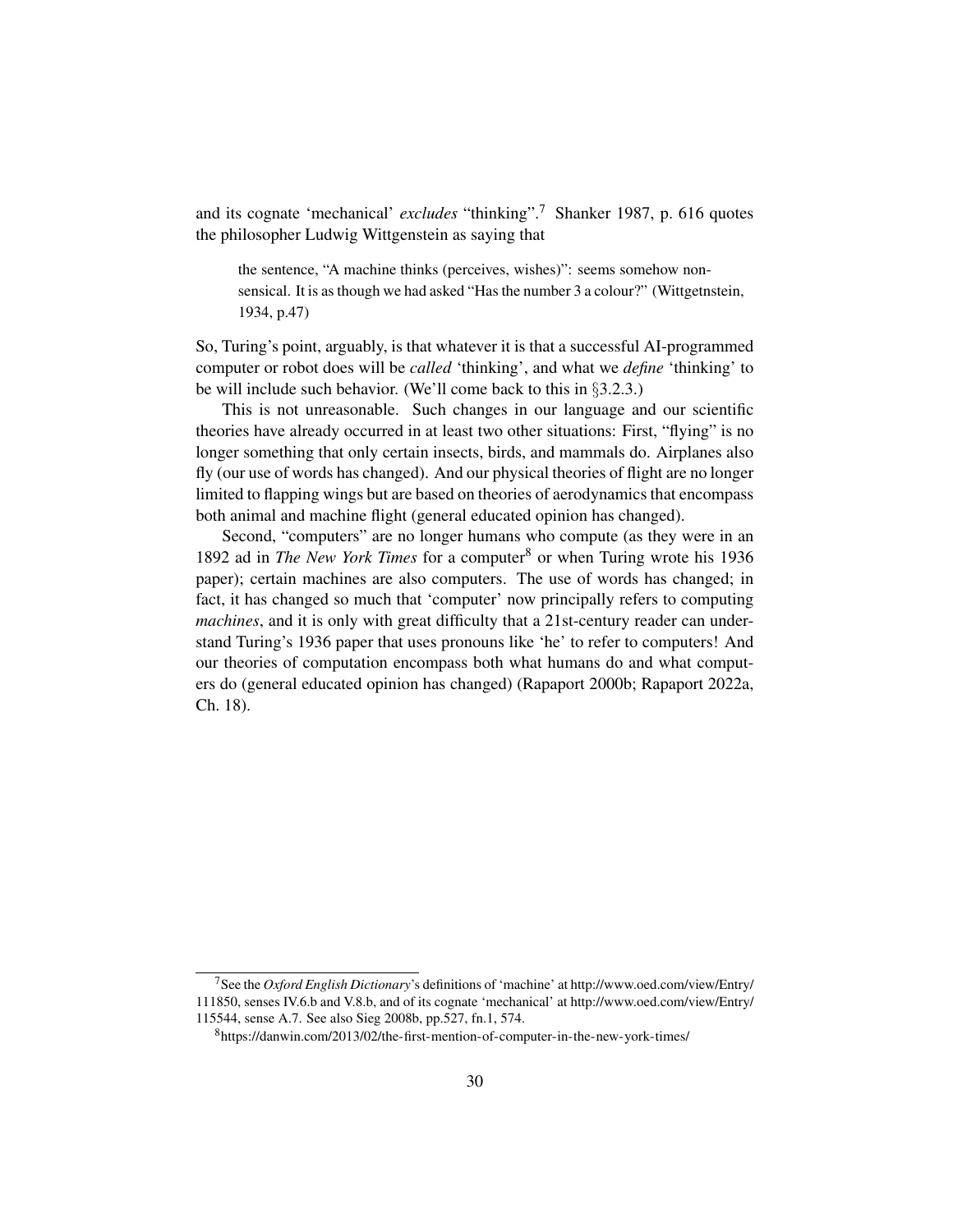#### Further Reading:

On "artificial general intelligence", see Goertzel and Pennachin 2007 and https://en. wikipedia.org/wiki/Artificial general intelligence. For a pessimistic view of it, see Landgrebe and Smith 2019b. Dietrich et al. 2021, pp. 121–123, distinguishes between "monointelligences" that can only do one cognitive task (albeit extremely well, such as playing winning chess) and more general intelligence that can do many (or all) cognitive tasks.

Argamon et al. 2003 provides evidence that women *can* be distinguished linguistically from men on the basis of their writing style.

The differences between the various versions of the Turing Test are discussed by French 2000; Piccinini 2000; Rapaport 2006c. Turing (1952) argued against the two-player version, and Donald Davidson (1990, p. 6) says that it "is not the same test as Turing's"; for discussion, see Proudfoot 2017a, p. 290. For other variations, see Sterrett 2020. For general discussion of the Turing Test and objections to it, see especially Akman and Blackburn 2000; Moor 2003; Shieber 2004; Damassino and Novelli 2020. I discuss it further in Rapaport 2000b, 2006c; and Rapaport 2022a, Ch. 18. Descartes (1637) anticipated the Turing Test; for discussion, see Gunderson 1964, p. 198.

Davidson (1990, pp. 8–9) also advocates for a test that goes beyond verbal behavior. On Turing-like tests for non-verbal intelligence, see Crosby 2020. On more practical Turinglike tests, see the Further Reading at the end of §2.4.1.

Minsky was slightly more optimistic than Turing on the date for AI "success", writing in his computability-theory textbook in 1967 that "Within a generation, I am convinced, few compartments of intellect will remain outside the machine's realm—the problems of creating 'artificial intelligence' will be substantially solved." Using 25 years as the measure of "a generation", that would have been 1992. Turing (1952) later extended his end-of-thecentury target date to "at least 100 years", i.e., no earlier than 2052, so we still have a few years to go!

Proudfoot 2017b argues that the Turing Test is *not* a behavioral test and that Turing was *not* a behaviorist. Recall, too, her claim that Turing understood "intelligence" as in the eye of the beholder; see the Further Reading box at the end of §2.4.1.

The phrase "use of words" appears in a similar context in Jefferson 1949, p. 1110, which may have inspired Turing's usage. One way that our use of words can change is by "metaphorical extension" (Lakoff and Johnson 1980a,b; and Strawson 2005, p.43). For discussion in the context of the Turing Test, see Rapaport 2000b, §2; Rapaport 2022a, §18.3.3.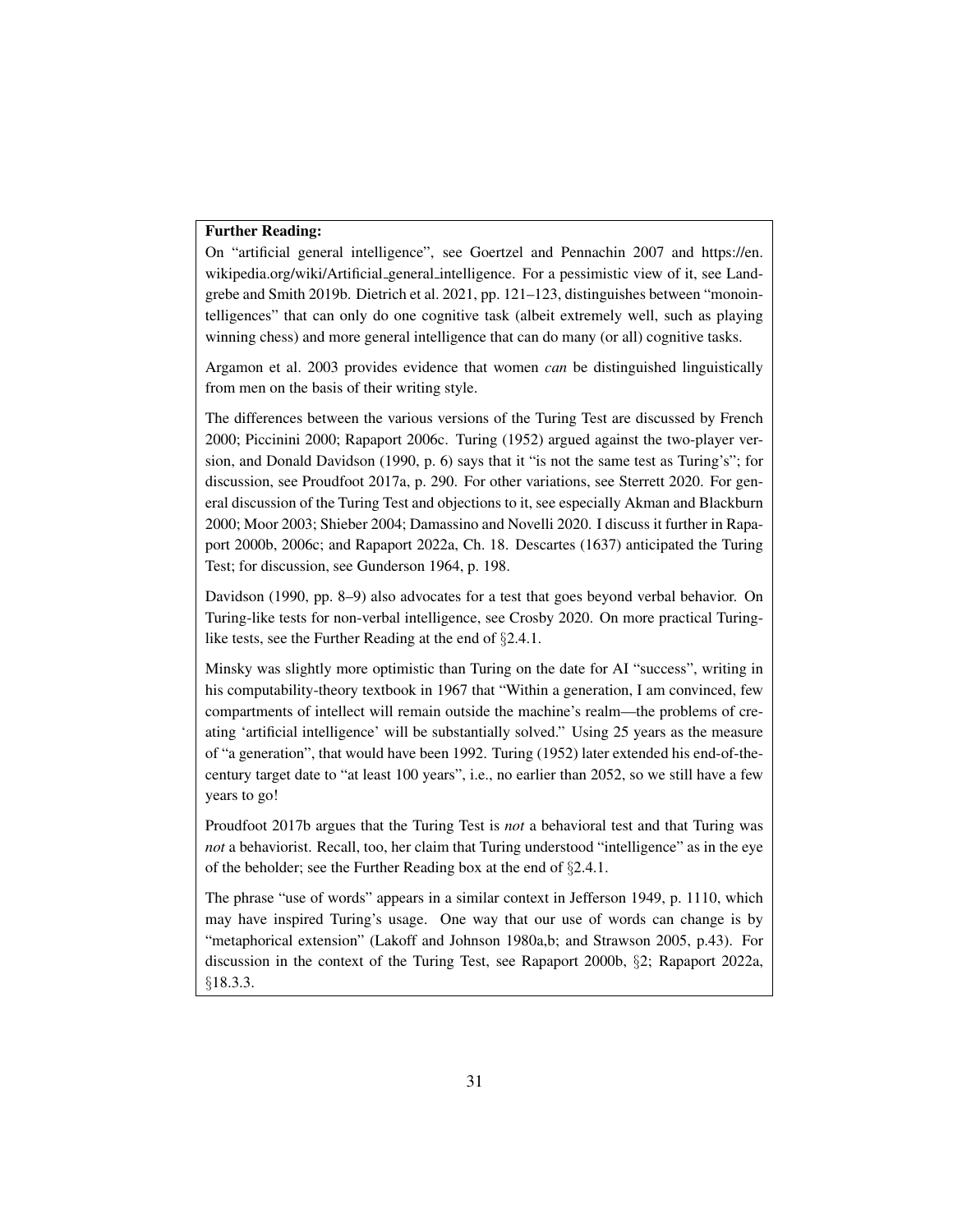#### 3.2.3 AI's Successes

This view of Turing's about "the use of words and general educated opinion" suggests that AI might "succeed" *by definition*! That's not exactly the kind of success that our current debate is about. Moreover, AI techniques have been developed for almost all aspects of cognition, even if these techniques are not "complete" or "perfect". There are AI programs that can generate and (at least apparently) understand (some aspects of) natural language (Brown et al. 2020; but see Mitchell 2021); programs that can perceive and identify (some) objects (Le et al., 2012); programs that can produce "creative" writing, painting, and music (see Boden 1990; Ebcioğlu 1990); programs that can solve problems; programs that can prove mathematical theorems (even some that humans were not able to prove); programs that can play winning checkers, chess, Go, and backgammon (see, e.g., Schaeffer et al. 2007; Silver et al. 2018; Halina 2021); and programs that can learn. There are even computational theories of (aspects of) emotion and consciousness.

Granted, in most areas, the AI programs that can do one of these things cannot do the others. What's needed is "artificial *general* intelligence", understood as an integration of all of these features, as well as the ability of a cognitive agent to connect all of its understanding—to have a holistic semantic network as part of its memory. As Stuart C. Shapiro (1992, pp. 56–57) has noted, most of these aspects of cognition are "AI-complete", in the sense that a solution to any one of them will require (or yield) a solution to all of them. Even so, AI as a research field has been reasonably successful (for good surveys, see Edelman 2008; Boden 2018; or any introductory AI textbook, such as Russell and Norvig 2020). The question is *how* successful it can be. Might AI fail in its goal of showing that *all* of cognition is computable? Might it be the case, as Stuart Dreyfus (Dreyfus and Dreyfus, 1986, p. 10) has said, that "claims and hopes for progress in models for making computers intelligent are like the belief that someone climbing a tree is making progress toward reaching the moon"? We need to show that we are not merely climbing a tree.<sup>9</sup>

Just as this mathematical program's goal is to see how much of mathematics can be constructed from arithemtic, so the goal of AI is to see how much of cognition is computable. And just as the

 $9$ There is an interesting similarity between the AI project as I have presented it and one approach to the foundations of mathematics:

Kronecker admitted as objects of analysis only natural numbers[,] and constructed from them, in now well-known ways, integers, rationals, and even algebraic reals. ... Clearly, this procedure is strictly arithmetic, and Kronecker believed that analysis could be re-obtained by following it. . . . Such a program is not chimerical, as mathematical work during the last two decades has established that a good deal of analysis and algebra can be done in conservative extensions of primitive recursive arithmetic. (Sieg, 1999, p. 4)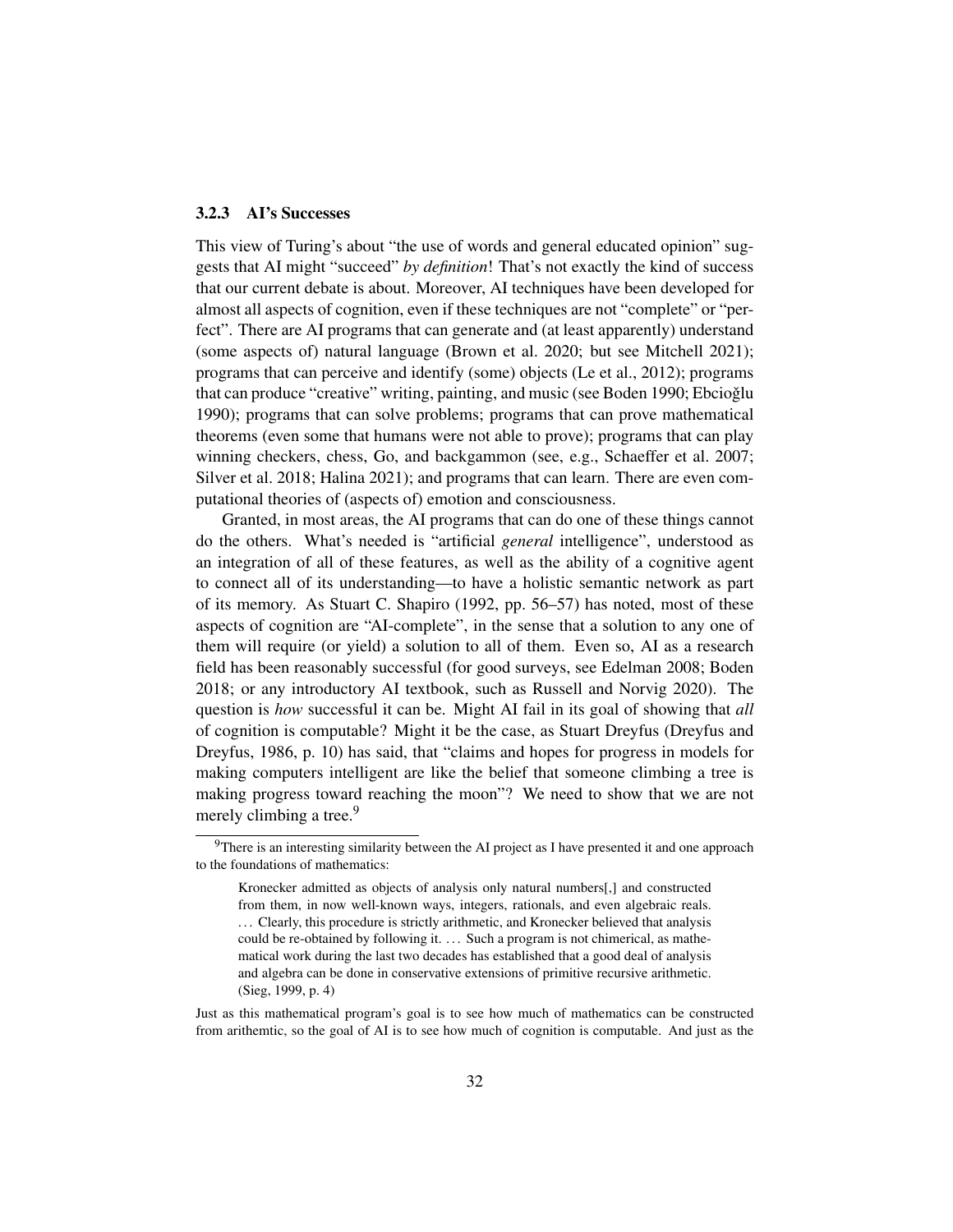#### Further Reading:

On computational theories of emotion, see Sloman and Croucher 1981; Picard 1997; Minsky 2006; Thagard 2006. On computational theories of consciousness, see the bibliography at https://cse.buffalo.edu/∼rapaport/719/csnessrdgs.html

On holistic semantic networks, see Rapaport 1988a, 1995, 2000b, 2002, 2006a, 2012. On the need for an integration of many features, see the discussion of "monointelligences" vs. "open-ended" intelligences in Dietrich et al. 2021, pp. 117, 121–123, and their example of a holistic robotic pencil sharpener (pp. 101–105). On the history of the term "AI-complete", see https://en.wikipedia.org/wiki/AI-complete and Yampolskiy 2012.

#### 3.3 Summary

Thus, we can take as further premises of my argument:

- 2. AI's success can be measured in terms of how much of cognition can be shown to be computable.
- 3. AI will completely succeed if it can show that *all* (or *all essential*, or *nearly all*) aspects of cognition are computable (or heuristically computable).
- 4. There are many essential aspects of cognition that have been shown to be computable.

Therefore,

### 5. AI has partially succeeded.

It is, of course, an open question whether AI will completely succeed (else we would not be having this debate). AI is an ongoing science. Are there any reasons to think that AI will *not* completely succeed—that it will fail?

mathematical project is not "chimerical" due to its successes, neither is the AI project, due to *its* successes.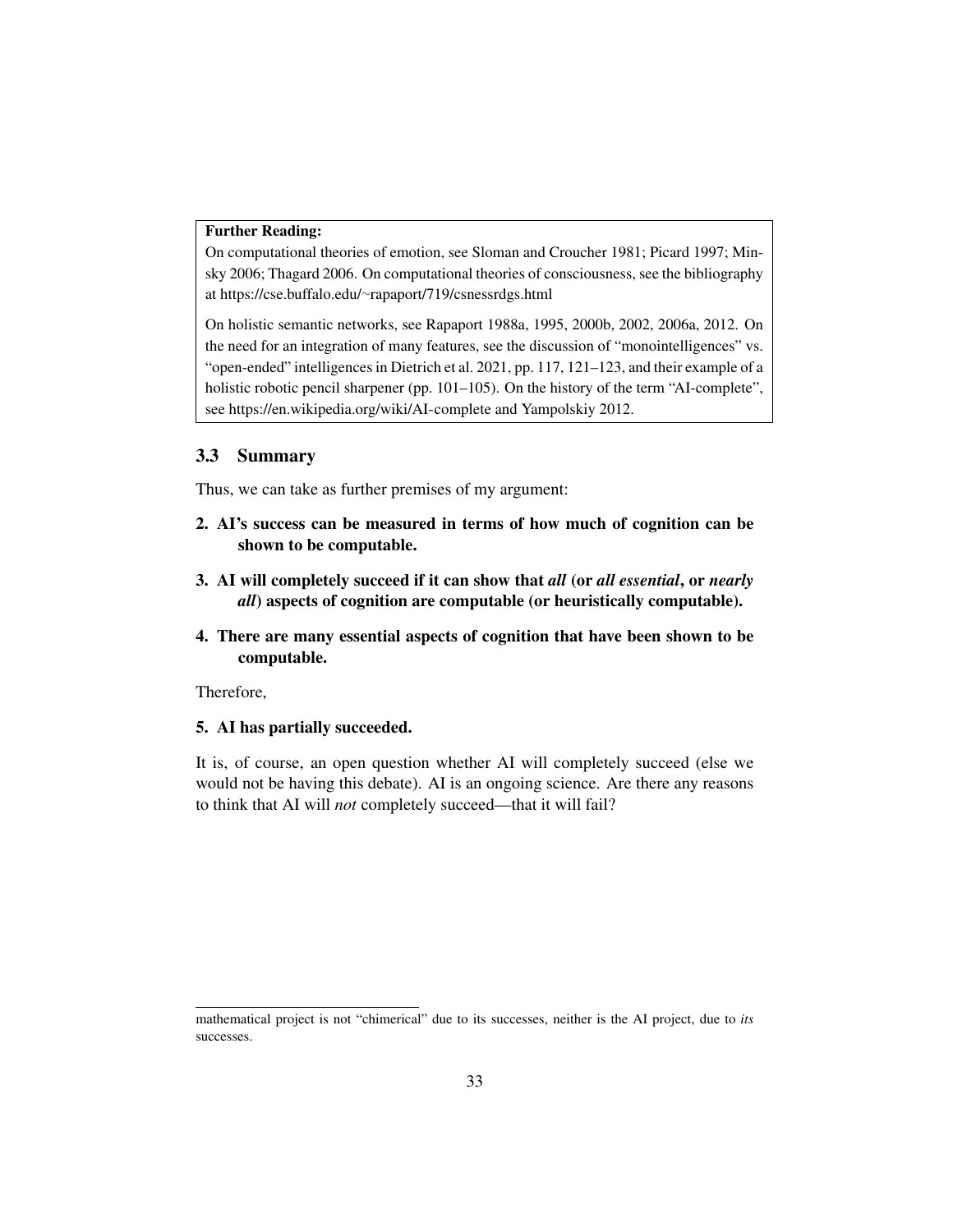# 4 What Counts as 'Failure'?

... there's a big difference between proving that something is false and failing to prove that it's true ....

—Margaret Boden (2018, p. 32)

There are at least four reasons why some have thought that AI won't succeed: I will call them "practical" reasons, "biological" reasons, "vitalistic" reasons, and "mathematical" reasons. I don't think that any of them are good reasons, but none of them should be dismissed out of hand, and we can learn a lot from some of them.

Note that none of them are arguments against the *possibility* of AI or against the possibility of AI succeeding in *some* areas of cognition. As we just saw, AI has already *partially* succeeded.

#### 4.1 Practical Arguments against AI's Success

... there is no obstacle *in principle* to human-level AI intelligence .... The question . . . is whether this is likely *in practice*. —Margaret Boden (2018, p. 136)

One obvious but uninteresting kind of practical reason why AI might fail is that there might not be enough funding for it to succeed. Other such "defeaters" (as Chalmers 2010, p. 7, calls them) include such things as "disasters, disinclination, and active prevention". But the kinds of practical arguments against AI's success that I have in mind are ones that point to what appear (to their authors at least) to be insurmountable difficulties in particular areas of AI: AI will fail because it's too hard.

One of the earliest of these was the claim by philosopher Hubert Dreyfus (1965) that computers would not be able to play chess well, roughly on the grounds that it was too difficult. Claims of this sort have often been taken by AI researchers as challenges to be overcome—as new goals for their research—rather than as roadblocks to their methodology. And, of course, the chess challenge was indeed overcome. (Dreyfus had more serious objections, too, as we'll see in §4.2.)

A more recent example of a practical argument against AI is a lengthy discussion by a computer scientist (Jobst Landgrebe) and a philosopher (Barry Smith) about the limitations of AI (Landgrebe and Smith 2019b; see also Landgrebe and Smith 2019a, 2021). They argue in detail that human conversational behavior is simply too difficult to achieve, citing many examples of such behavior that are beyond the capabilities of current computational theories.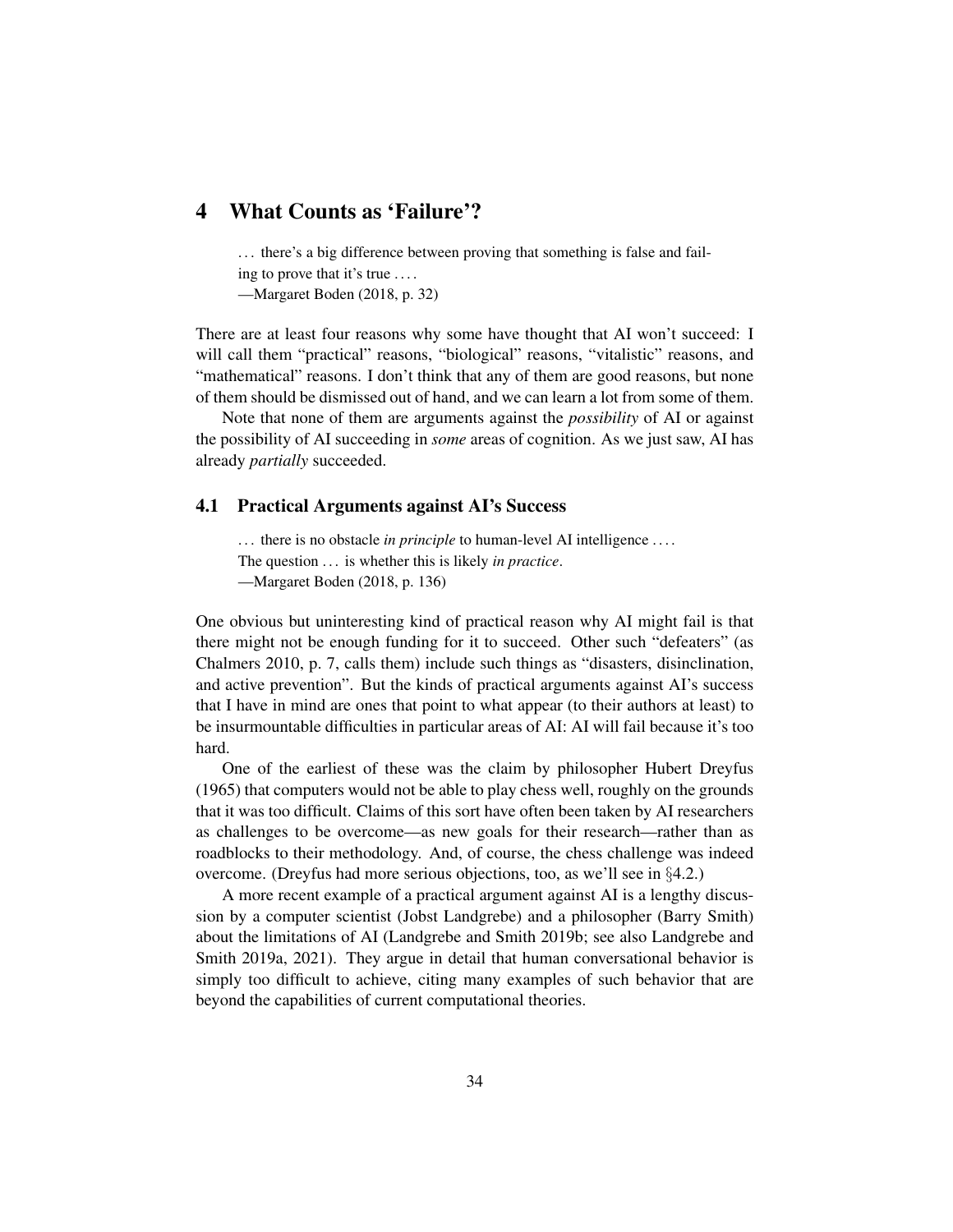But their arguments—and all arguments of this type $10$ —take the following form:

- 1. Here are all of the very difficult things that a computer would have to be able to do in order to pass a Turing-like Test.
- 2. Here are all of the currently known mathematical and computational methods for solving problems like those.
- 3. None of them can do the job.
- 4. ∴ The job can't be done.

I have no problems with the first two premises, which merely present unobjectionable data. And I am willing (for the sake of the argument) to accept the third premise. But this sort of argument as it stands is invalid, arguing from an "is not" to a "cannot".

At best, there's a missing premise, namely:

3.5. There *cannot* be any *other* methods besides those cited in premise 2.

Note that premise 2 only talks about "currently known" methods. Before Newton's and Leibniz's time, physicists might have drawn the same conclusion about understanding gravity or planetary motion; but Newton and Leibniz (independently) invented calculus, a hitherto unknown mathematical method that enabled an understanding of these phenomena. There is no reason to believe missing premise 3.5.

One question that Landgrebe and Smith leave unanswered is this: What is it about humans (and other animals) that allows them to "overcome" these limitations? We'll look at some possibilities in  $\S$ <sup>2</sup>4.2 and 4.4. But the main problem with such arguments is that their real claim is that human cognition is not scientifically understandable—that no theories will allow us to understand it or, therefore, to re-create it. That's possible, of course; but it is anti-scientific at best, and merely autobiographical at worst ("I can't imagine how to solve this problem; therefore, it cannot be solved.").

A nice example of the differing attitudes that can be taken to such difficulties is the contrast between Landgrebe and Smith (2019b), on the one hand, and computer scientist and philosopher Brian Cantwell Smith (2019), on the other. Landgrebe and Barry Smith argue that, because there is no *known* way for certain aspects of cognition (in particular, human language use) to be handled mathematically, they *cannot* be handled computationally. Brian Cantwell Smith argues that *new methods* may have to be developed before such aspects can be handled. From the

<sup>10</sup>For another, see Fetzer 2011 and my reply in Rapaport 2012.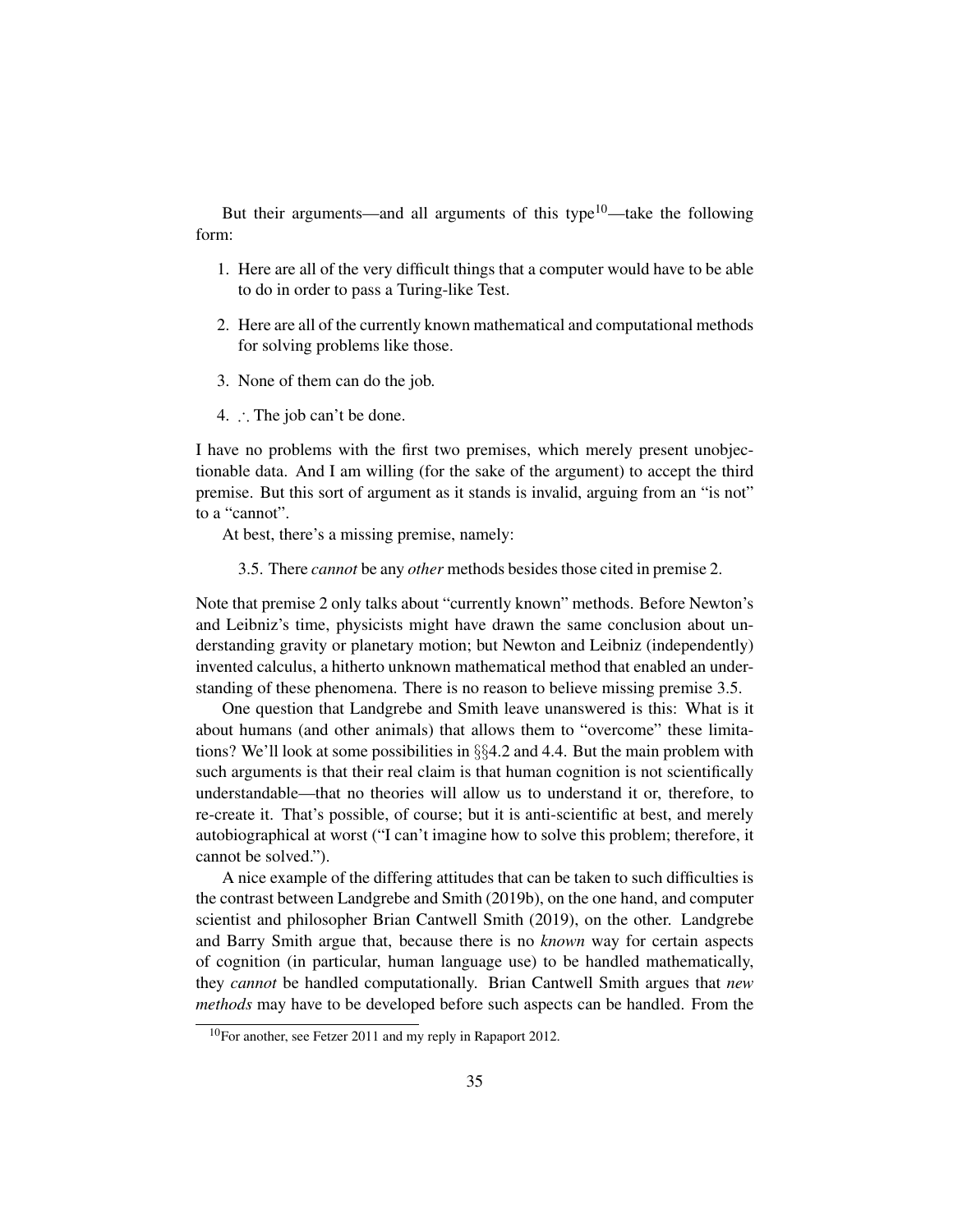same starting point of agreed-upon difficulties, Landgrebe and B. Smith conclude pessimistically that they cannot be overcome, while B.C. Smith concludes optimistically that—with a lot more work and innovations—they can (or, at least, that they will have to be). Barry Smith (personal communication, 9/29/2020) says that Brian Cantwell Smith's position is "analogous to defenders of the possibility of perpetual motion machines". But there are independent arguments of the impossibility of perpetual motion machines; whether there are independent arguments for the impossibility of AI is precisely the issue we are debating.

I grant that there are many deep and difficult problems about the nature of cognition that are yet to be solved. I will also grant that, given the limits of human ingenuity as well as limits of time (and funding), they may never in fact be solved. That is, they may be unsolvable in practice, but that does not mean that they are unsolvable in principle.

#### 4.2 Biological Arguments against AI's Success

The kinds of "biological" arguments that I have in mind are ones that claim that there is something special about humans that cannot be duplicated (or simulated) by computers—that human cognition is not susceptible of purely computational or mathematically formal analysis, but depends in an essential way on human biology.

#### 4.2.1 Hubert Dreyfus's Argument

One kind of argument along these lines was due to Dreyfus (1992), saying that human cognition is based on largely unconscious human abilities to understand the full context of situations and to act on the basis of these kinds of tacit knowledge. This was accompanied by a claim that such knowledge and the ability to use it could not be modeled by computational methods. The computational methods that he had in mind were the dominant GOFAI ones of the time: rigorous following of explicit logical rules.

To some extent, he may have been right about those particular methods. But machine-learning methods based on artificial neural networks have gone a long way to show how computational methods of a different type can in fact model unconscious or tacit knowledge of how to do things "intelligently"—knowledge that we cannot (easily) express in language. Indeed, this ineffability or "opacity" is one of the problems of such methods: Even their programmers typically do not fully understand the actual patterns that such programs discover or that they base their behavior on. What's problematic about this black-box inability to explain what they are doing is the bias problem mentioned in  $\S2.5$ . But they do arguably behave in exactly the kinds of ways that Dreyfus argued was necessary for successful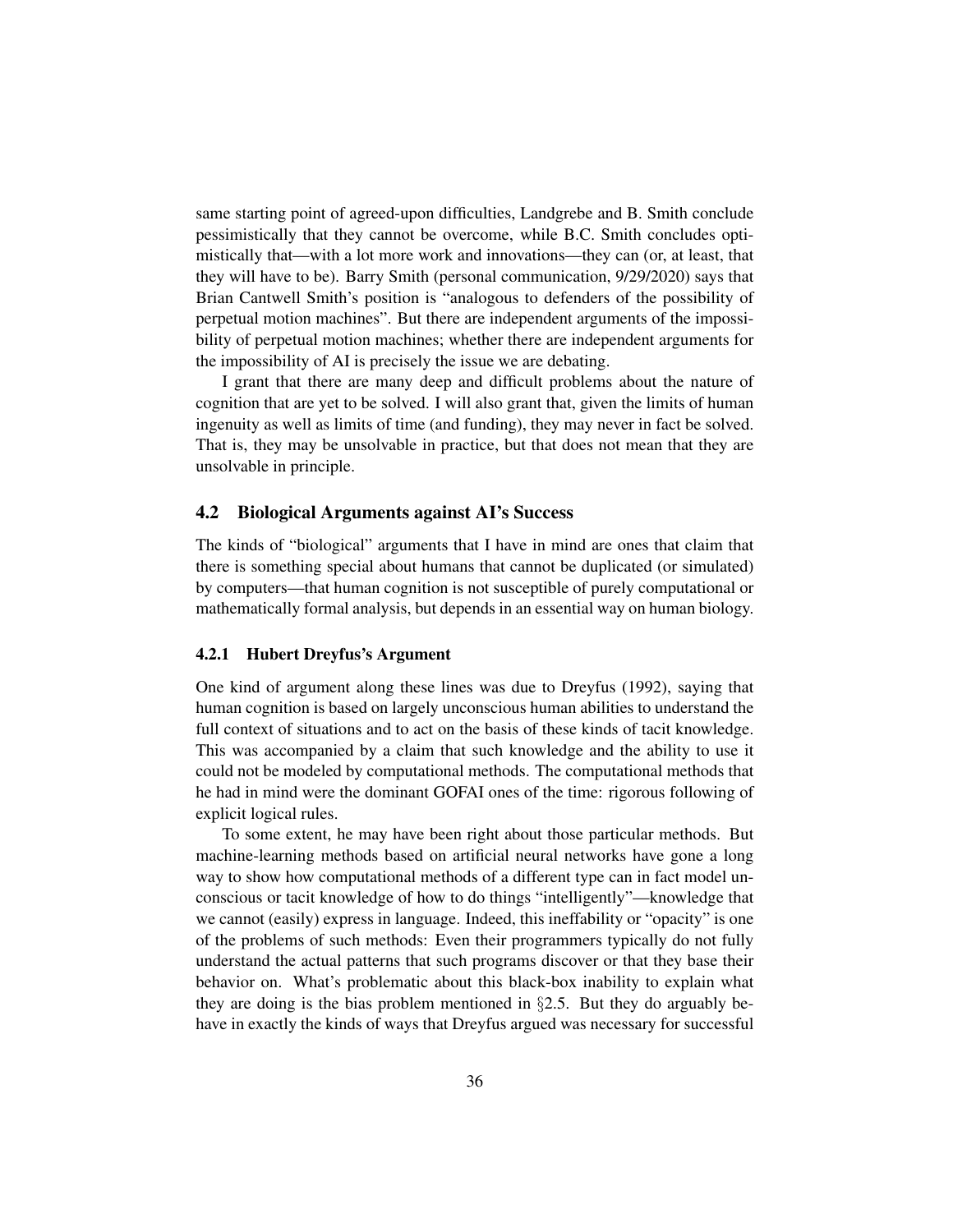cognition but that he thought was impossible. Moreover, as I noted in §2.5, both GOFAI methods and machine-learning methods have limitations, but it may turn out that one method's limitations may be the other's strength, so that a combination of methods may be stronger than either alone.

#### 4.2.2 John Searle's Argument

Another kind of argument from biology can be found in Searle's Chinese Room Argument (see Sidebar A), where he argues that "only something that has the same causal powers as brains can have intentionality" (Searle, 1980, p. 423).<sup>11</sup> By 'intentionality' here, Searle means "cognition" more generally, and "understanding" in particular. (Recall our discussion of this term in §2.3.1.)

What are these causal powers? After all, if they turn out to be something that can be computationally implemented, then computers can have them (which Searle thinks they cannot). He says that these causal powers are due to the fact that "I am a certain sort of organism with a certain biological (i.e. chemical and physical) *structure*" (Searle, 1980, p. 422, my italics). That narrows down the nature of these causal powers a little bit. If we could figure out what this biological *structure* is, and if we could figure out how to implement that structure computationally, then we should be able to get computers to understand. Admittedly, those are big "if"s, but they are worth trying to satisfy.

So, what is this biological structure? Before we see what Searle says about it, let's think for a moment about what a "structure" is. What is the "structure" of the brain? One overly simplistic, but plausible, answer is that the brain is a network of neurons, and the way those neurons are organized is its "structure". Presumably, if you made a model of the brain using string to model the neurons, then, if the strings were arranged in the same way that the neurons were, we could say that the model had the same "structure" as the brain. Of course, string is static (it doesn't do anything), and neurons are dynamic (they can be thought of as mini-computers; see McCulloch and Pitts 1943), so structure alone won't suffice.

However, Searle doesn't think that even structure *plus* the ability to do something is enough: He says that a simulated human brain "made entirely of  $\dots$  millions (or billions) of old beer cans that are rigged up to levers and powered by windmills" would not really exhibit cognition even though it appeared to (Searle, 1982). Cognition must (also) be *biological*, according to Searle. That is, it must be made of the right stuff.

But now consider what Searle is saying: Only biological systems have the requisite causal properties to produce cognition. So we're back at our first question:

<sup>11</sup>This section is adapted from Rapaport 2022a, Ch. 18.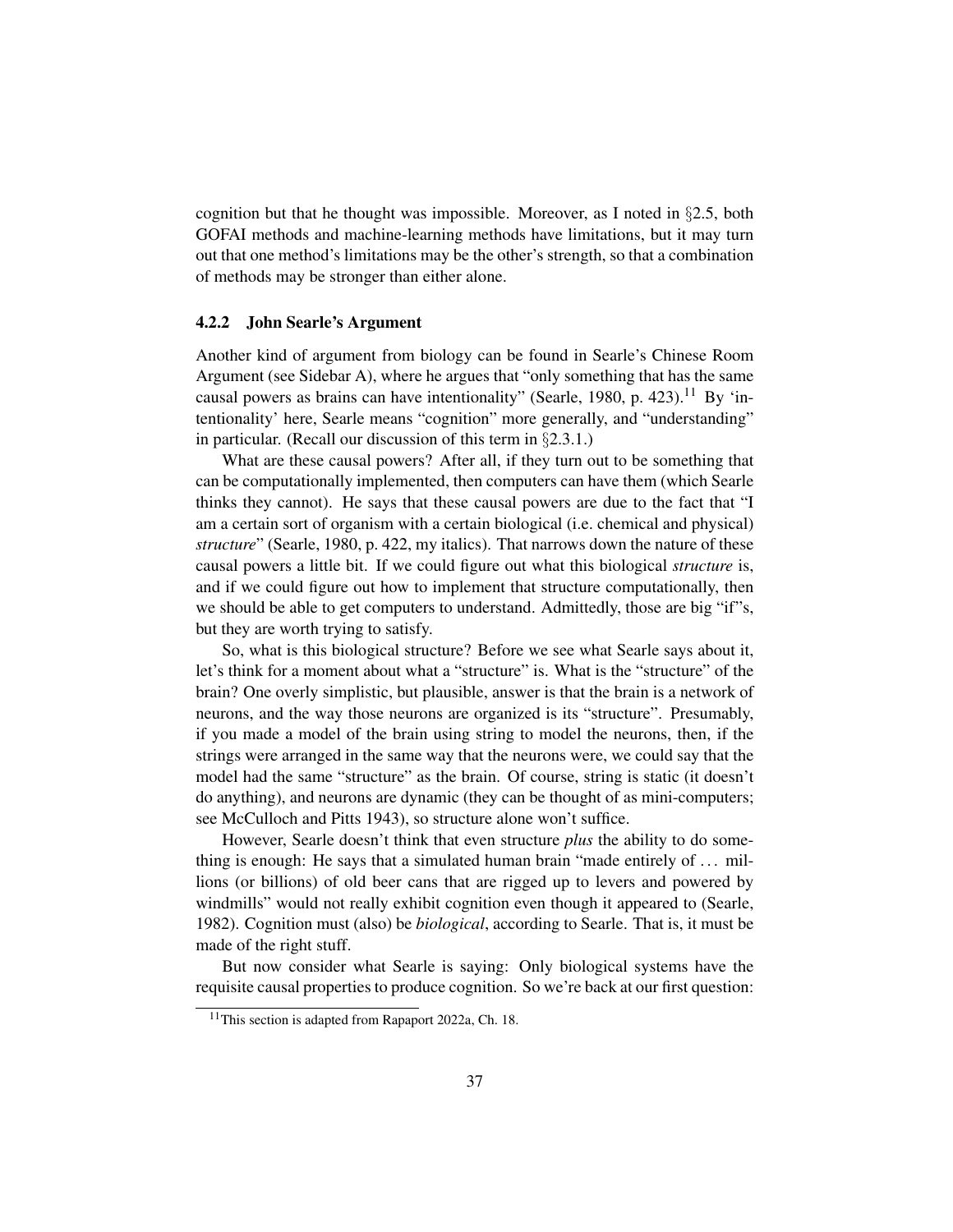What are those causal properties? According to Searle, they are the ones that are "causally capable of producing perception, action, understanding, learning, and other intentional [i.e., cognitive] phenomena" (Searle, 1980, p. 422). Again: What are the causal properties that produce cognition? They are the ones that produce cognition! That's not a very helpful answer, even if it's true that *human* cognition is biological.

The philosopher and computer scientist Aaron Sloman (2020b) has suggested that Turing may have thought something similar when, in Turing's 1950 paper on the Turing Test, he wrote:

In the nervous system chemical phenomena are at least as important as electrical. (Turing, 1950, p. 439)

Sloman's interpretation of this passage is that human (more generally, biological) cognition might not be solely computational, but might also depend on its physical (including chemical and biological) implementation. One of Turing's philosophical sparring partners, Geoffrey Jefferson (1949, p. 1108), made a similar observation. Gualtiero Piccinini (2020) argues that the neural implementation level is essential to an understanding of cognition—i.e., *human* cognition. And Landgrebe and Smith argue that the full details of neural implementation make their computationl modeling impossible.<sup>12</sup> If that's the case, then a purely computational theory of cognition would inevitably miss out on something.

Or would it? Presumably, other (non-biological) kinds of cognition (such as those that might be exhibited by extra-terrestrials or robots) might also depend on *their* physical (including chemical and exo-biological) implementations. But all this suggests is that any non-human re-implementation of cognition will have to take the non-human physical implementation level into consideration. Alternatively, it might turn out that any "essential" chemical or physical component of (human) cognition could itself be modeled computationally (see, e.g., Boden 2018, pp. 84–86; Halverson et al. 2022). But there would still be a level of abstraction that would make them all count as "cognitive". And *that* level—a *psychological* level—might be computational.

The AI project is different from just understanding human cognition; it is to understand cognition more generally. The goal of AI isn't (or shouldn't be) to precisely *duplicate* human cognition, but to implement cognition in non-human devices, i.e., to develop a computational *theory* of cognition that is independent of, but that includes, human cognition. After all, we wouldn't expect Martian cognition to duplicate human cognition, any more that we expect non-human *animal* cognition to duplicate human cognition.

<sup>12</sup>Piccinini 2020, p.190 makes a similar point.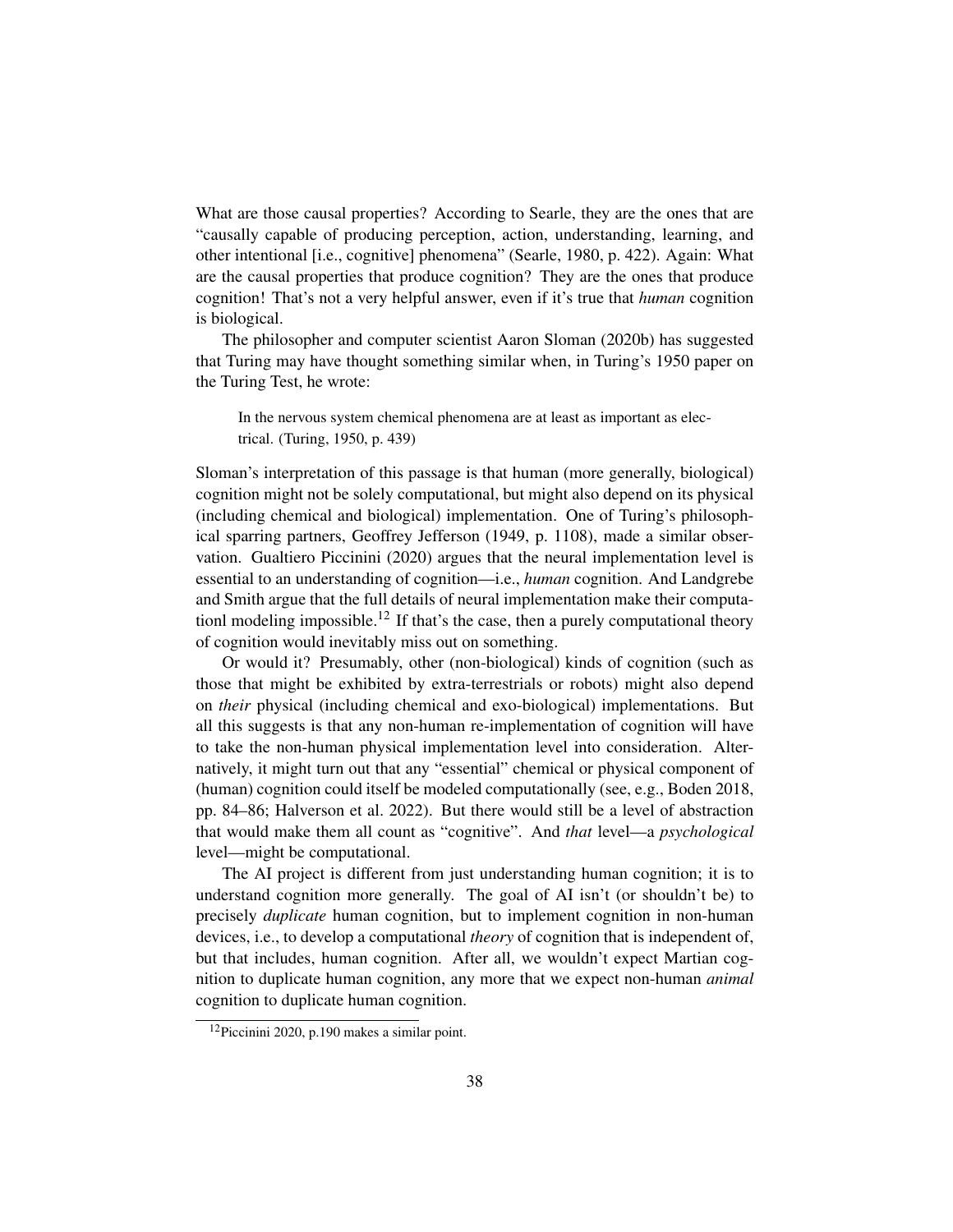But I hold that the goal of AI is to investigate whether cognition (restricted to human-level, if you want) is computable. And that can be investigated and can even result in a positive answer even if human-level cognition is necessarily biological, in the sense that it is the result of the electrochemistry of the brain. *The issue is whether cognition of the kind that humans have can be produced in another way, by computation.* As I indicated above, brains might do things differently from how computers do them, relying on their chemistry, perhaps. But the interesting AI question is whether computers can do them at all, i.e., whether those tasks are computable. And by computation is meant Turing computation. So, if some kind of computation that goes "beyond" Turing Machines (so-called "hypercomputation") is needed, that's a non-starter (see Sidebar B.1). If probabilistic or neural-network computation is needed, that might depend on whether such computation can be simulated (to any desired degree of accuracy) on a Turing Machine.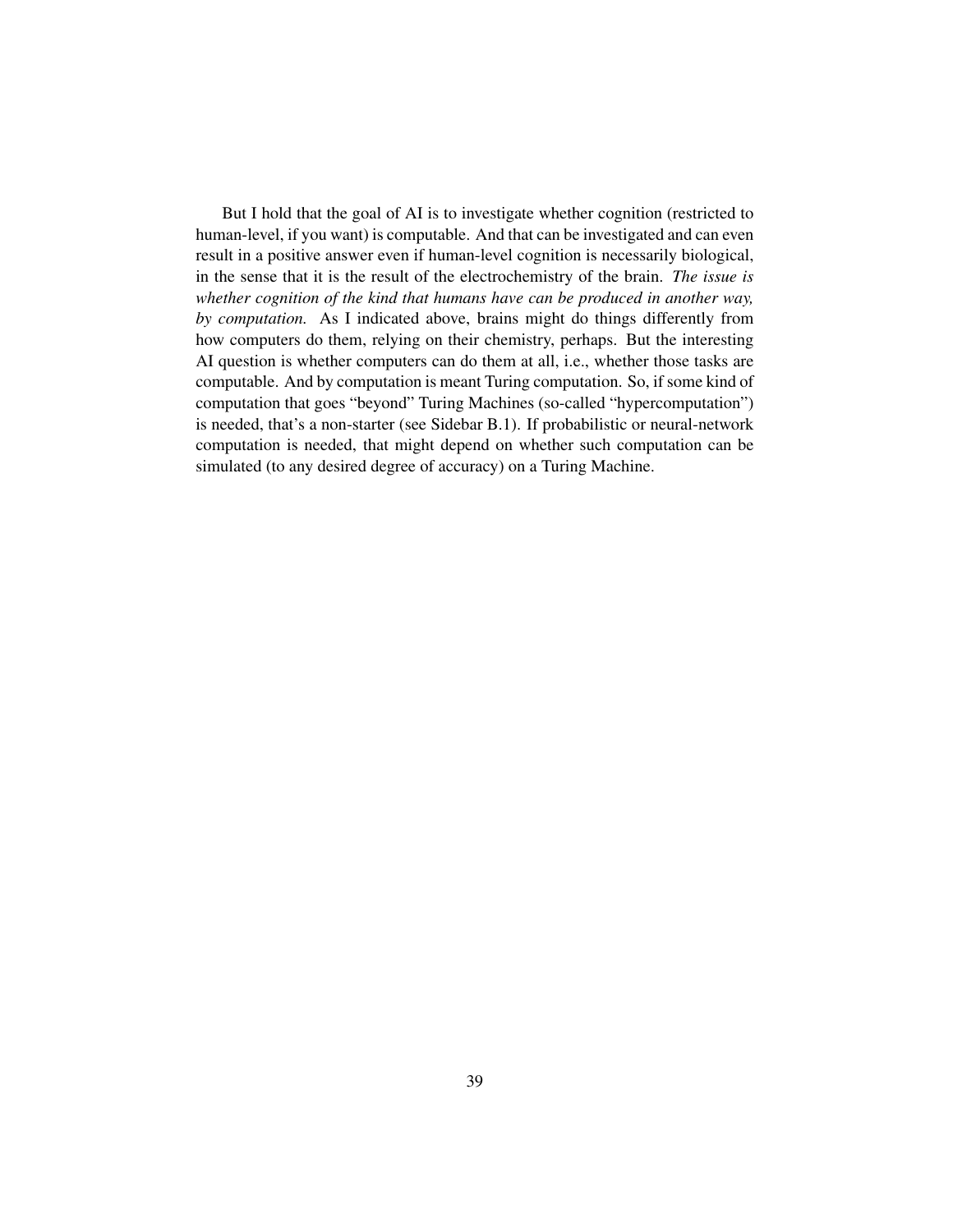## 4.3 Landgrebe and Smith's Argument

A biological argument has been proposed by Landgrebe and Smith $13$  that is a bit more explicit about the kind of causality involved. They argue that the human brain is a living organism, not a machine. Living organisms are a kind of "complex system" that "produce energy-storing biomolecules . . . which allow them to survive and to reproduce . . . . [A]ll organisms have a strong drive to realize" survival and reproduction. Moreover, "there is no way to model the behaviour of a complex system with the accuracy necessary to support sound technical applications." A complex system is one "whose states change as a result of interactions and whose interactions change concurrently as a result of states. Due to this chicken-eggtype problem, complex systems show an extremely rich spectrum of behaviour" (Thurner et al., 2018, p. v). And a "driven" complex system is one that "is (exogenously) driven away from its equilibrium states" (Thurner et al., 2018, p. 9).

Presumably, machines either don't or cannot have the features of energy production, survival, reproduction, and drivenness. Perhaps they *don't* have them; it is not obvious why they *cannot*. But even if they cannot, why would they have to? It is also not obvious why these abilities would be necessary for cognition. Landgrebe and Smith argue that there is no *currently known* way to model complex systems, but that does not mean that they *cannot* be modeled or, more to the point, that they would *have* to be modeled in order to achieve computational cognition. Even if *our* (human-level) intelligence might require a computationally intractable (or even uncomputable) complex system, there could be other kinds of intelligence (including intelligence that is "heuristically close" (see §3.1) to human-level) that *are* computable.<sup>14</sup>

In any case, the experts that Landgrebe and Smith cite on driven complex systems also say "There are those who say that complex systems will never be understood or that, by their very nature, they are incomprehensible. This book will demonstrate that such statements are incorrect. ... [C]omplex systems are algorithmic" (Thurner et al., 2018, pp. vi, 7).

<sup>13</sup>In an unpublished draft of a book, *There Will Be No Singularity*, Ch. 9 ("There Will Be No Machine Intelligence"). Note on the current draft of this chapter: If their book is not published, I will delete this section. Their book may be forthcoming under the title *Why Machines Will Never Rule the World* (Routledge).

<sup>14</sup>On this kind of argument, compare the discussion in Oppy and Dowe 2020, §2.7, of Turing's (1950, pp. 451–452) response to the "Argument from Continuity in the Nervous System".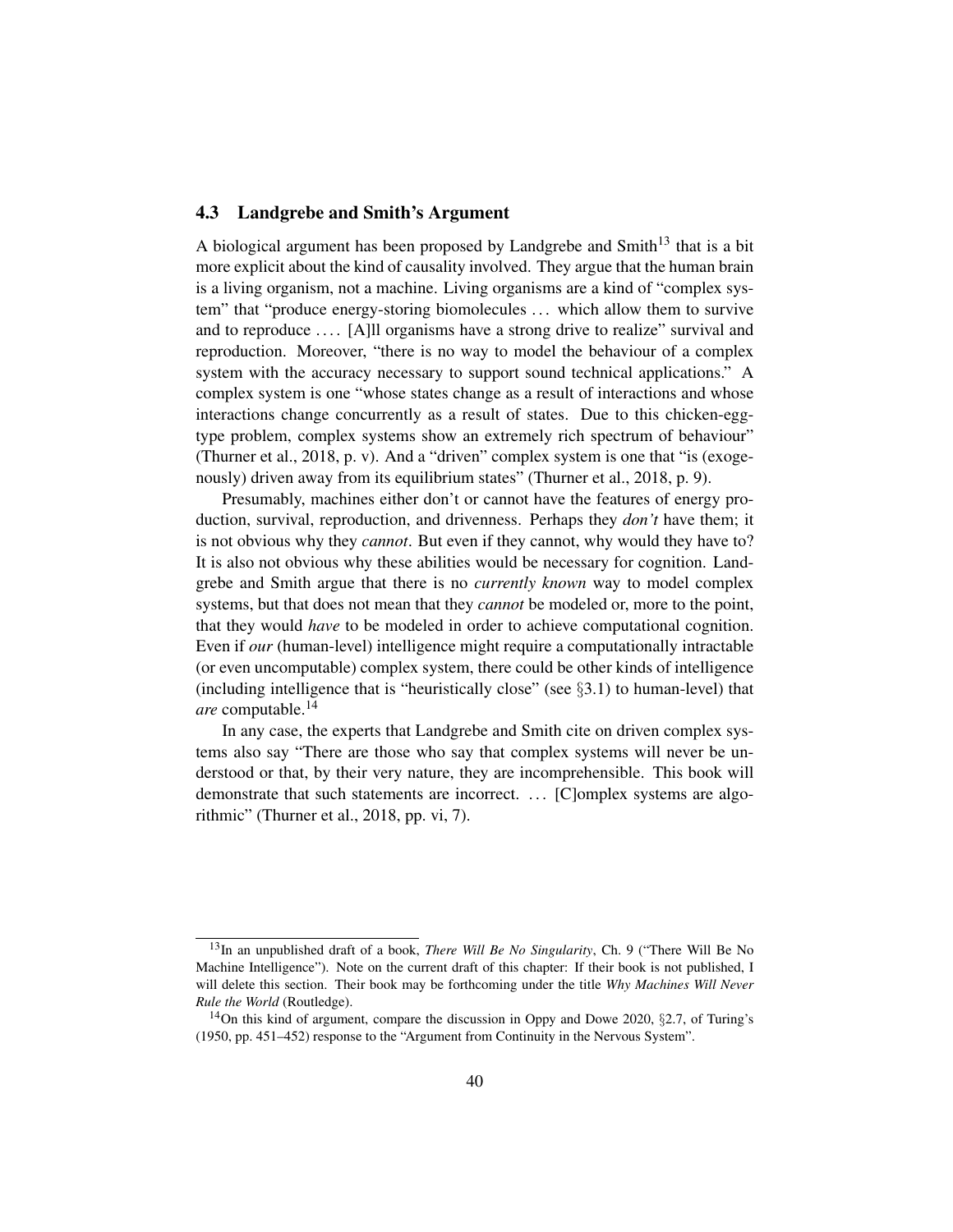### 4.4 Vitalistic Arguments against AI's Success

We still haven't arrived at 'real' understanding in robots, but we are getting closer. That, at least, is the conviction of those of us inspired by Turing's insight. The trickle-down theorists are sure in their bones that no amount of further building will ever get us to the real thing. They think that a Cartesian *res cogitans*, a thinking thing, cannot be constructed out of Turing's building blocks.

—Daniel C. Dennett (2013b, p. 573)

The development of Turing's universal machine involved the stripping out of all but operational (mechanical) features of calculation. A startling feature of the Turing machine was the reduction of calculation, for which the *sine qua non* had until then been human intelligence, to a series of unthinking tasks. —Doron D. Swade (2017, p. 257)

The real point about AI is that we are increasingly decoupling the ability to solve a problem effectively—as regards the final goal—from any need to be intelligent to do so.

—Luciano Floridi & Massimo Chiriatti (2020, p. 687)

Vitalism is the theory, now almost universally rejected by scientists, that life is not "merely" a natural, but very complex, kind of organic chemistry, but that it involves, in an essential way, something "supernatural"—a "vitalistic spirit"—that infuses the chemistry with life (see, e.g., Zimmer 2021). The idea behind this is that some people cannot understand how living matter can emerge from non-living chemicals. Yet it does.

In a similar vein, some people argue "that human thought has some kind of magical quality which resists rational description" (LaForte et al., 1998, p. 285), that cognition cannot emerge from physical matter, that "mind" is completely distinct from "matter": As a humorous "Short Cut to Metaphysics" put it in an 1855 issue of *Punch*, "What is Matter?—Never mind./What is Mind?—No matter."<sup>15</sup> Descartes (1641) is perhaps the most famous supporter of this position, having argued that mind and body (in more contemporary terminology, mind and brain) were two different kinds of substance that (somehow, mysteriously) interacted. Almost no one now believes this (though some well-known scientists and philosophers do, e.g., Popper and Eccles 1977). Those who view cognition as "reducible" to physics, chemistry, and biology don't necessarily need to argue that every statement about cognition can or must eventually be expressed in purely physical (chemical, biological) terms, though some do.

<sup>15</sup>https://quoteinvestigator.com/2012/12/04/those-who-mind/#note-4956-1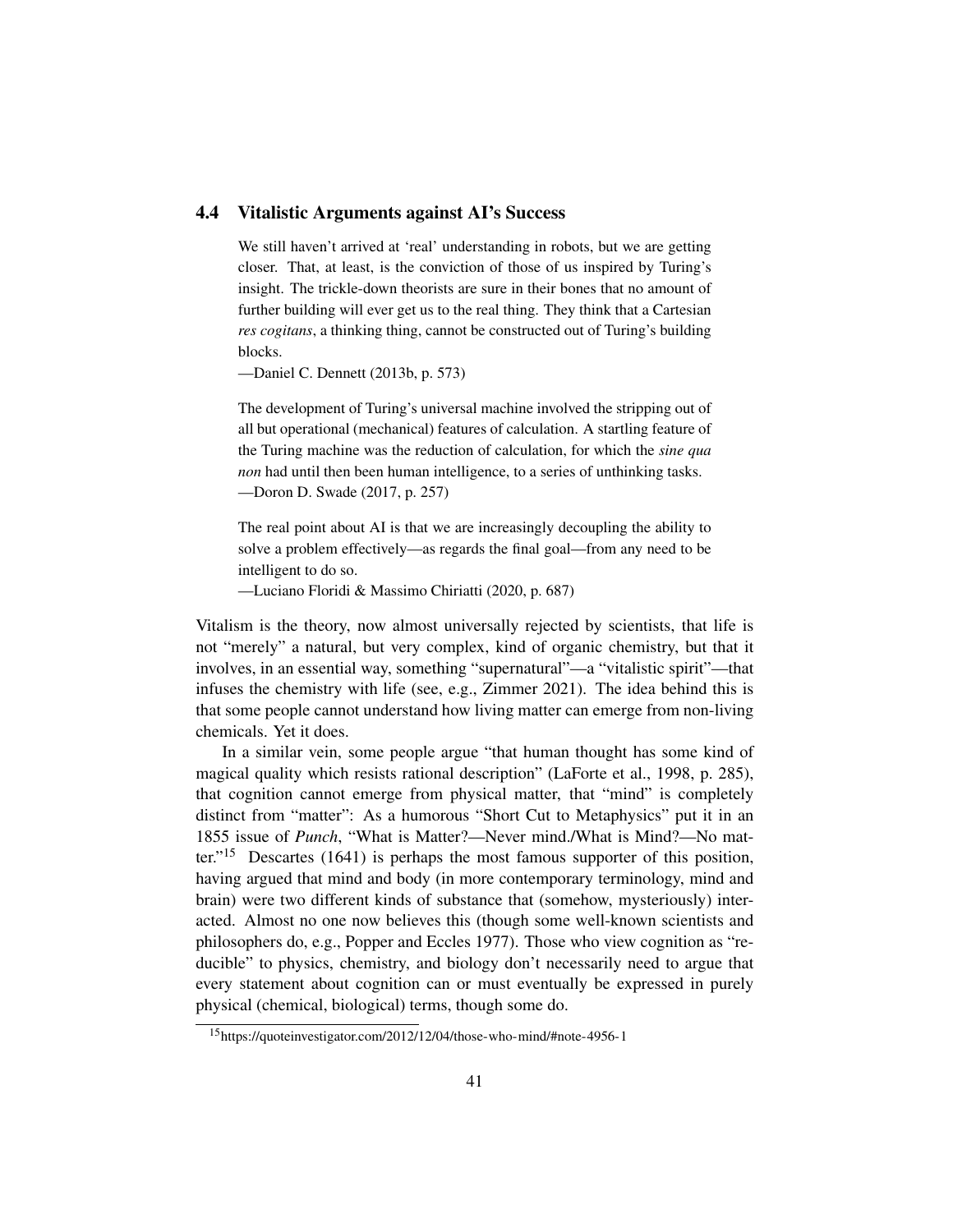Just as it is difficult to see how life is nothing but chemistry, it is difficult (some would say impossible) to see how cognition could come about as the result of the kind of "mere" symbol manipulation that is involved in programming a computer. Compare the following from an evolutionary biologist . . .

The possibility of the deliberate creation of living organisms from elementary materials that are not themselves alive has engaged the human imagination for a very long time. (Lewontin, 2014, p. 22)

. . . to this paraphrase:

The possibility of the deliberate creation of intelligent behavior from elementary operations that are not themselves intelligent has engaged the human imagination for a very long time.

The most famous expression of this is due to the 18th-century philosopher Gottfried Wilhelm Leibniz:

Imagine there were a machine whose *structure* produced thought, feeling, and perception; we can conceive of its being enlarged while maintaining the same relative proportions [among its parts], so that we could walk into it as we can walk into a mill. Suppose we do walk into it; all we would find there are cogs and levers and so on pushing one another, and never anything to account for a perception. (Leibniz, 1714, §17, translator's bracketed interpolation)

Leibniz was looking at things from the bottom up, but a top-down approach can make it more plausible. However, one must be cautious: An infamous top-down approach is the theory of the "homunculus" (a Latin word meaning "little man"; plural = 'homunculi'): In the philosophy of mind and perception, a possible explanation of how we see is that light enters our eyes, an image is formed on the retina, and a "little man" inside our brain sees it. The problem with this, of course, is that it doesn't explain how the *homunculus* sees. Postulating a second homunculus in the first homunculus's brain just postpones the solution.<sup>16</sup>

Dennett offers a recursive alternative (see Sidebar D: Recursion) that avoids this infinite regress, with the base case being something that can just say 'yes' or 'no' when asked:<sup>17</sup>

The AI programmer begins with an Intentionally characterized problem, and thus frankly views the computer anthropomorphically: if he [sic] solves the

<sup>16</sup>https://en.wikipedia.org/wiki/Homunculus argument

<sup>&</sup>lt;sup>17</sup>In this passage, 'Intentionally' with a capital-T refers to Dennett's "Intentional stance"; recall §2.3.1.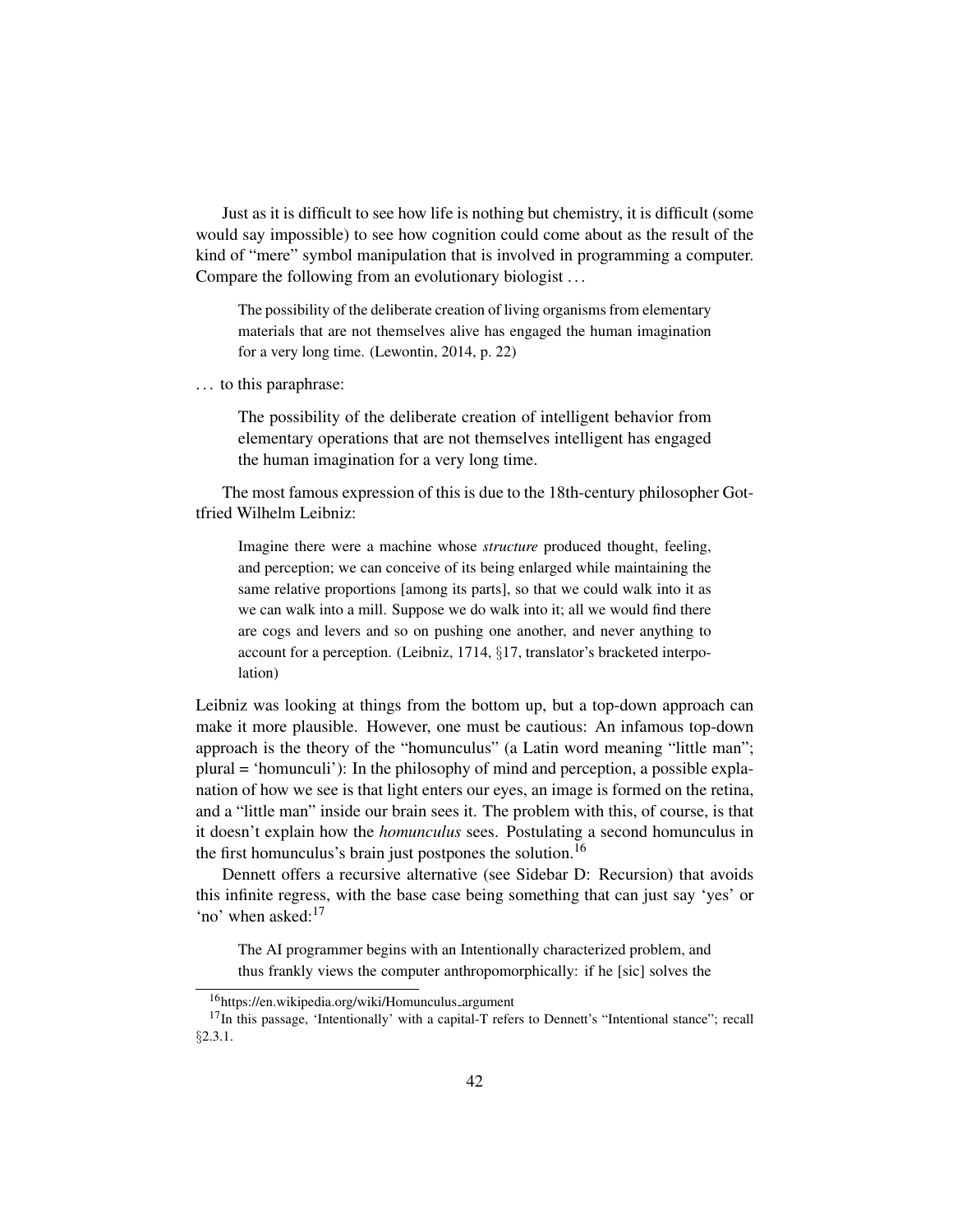problem he will say he has designed a computer that can understand questions in English. His first and highest level of design breaks the computer down into subsystems, each of which is given Intentionally characterized tasks; he composes a flow chart of evaluators, rememberers, discriminators, overseers and the like. These are homunculi with a vengeance; the highest level design breaks the computer down into a committee or army of intelligent homunculi with purposes, information and strategies. Each homunculus in turn is analysed into smaller homunculi, but more important into less clever homunculi. When the level is reached where the homunculi are no more than adders and subtracters, by the time they need only the intelligence to pick the larger of two numbers when directed to, they have been reduced to functionaries 'who can be replaced by a machine'. The aid to comprehension of anthropomorphizing the elements just about lapses at this point, and a mechanistic view of the proceedings becomes workable and comprehensible. (Dennett, 1975, pp. 178–179)

As with so much else in computer science and AI, Turing anticipated this:

The 'skin of an onion' analogy is also helpful. In considering the functions of the mind or the brain we find certain operations which we can explain in purely mechanical terms. This we say does not correspond to the real mind: it is a sort of skin which we must strip off if we are to find the real mind. But then in what remains we find a further skin to be stripped off, and so on. Proceeding in this way do we ever come to the 'real' mind, or do we eventually come to the skin which has nothing in it? In the latter case the whole mind is mechanical. (Turing, 1950, pp.  $454-455$ )<sup>18</sup>

But another approach to Leibniz's puzzle is to bite the bullet. Dennett first noted this in the context of Darwin's theory of evolution, citing a critic of Darwin who attempted to show that Darwin's theory was nonsense:

In the theory with which we have to deal, Absolute Ignorance is the artificer; so that we may enunciate as the fundamental principle of the whole system, that, IN ORDER TO MAKE A PERFECT AND BEAUTIFUL MACHINE, IT IS NOT REQUISITE TO KNOW HOW TO MAKE IT. This proposition will be found, on careful examination, to express, in condensed form, the essential purport of the Theory, and to express in a few words all Mr. Darwin's

<sup>&</sup>lt;sup>18</sup>In fairness, however, I should point out that Turing continues this passage by saying of the mechanical mind, "It would not be a discrete-state machine, however. We have discussed this." Presumably, he is referring to his reply to the "Argument from Continuity in the Nervous System", where he says that "The nervous system is certainly not a discrete-state machine" (Turing, 1950, p. 451).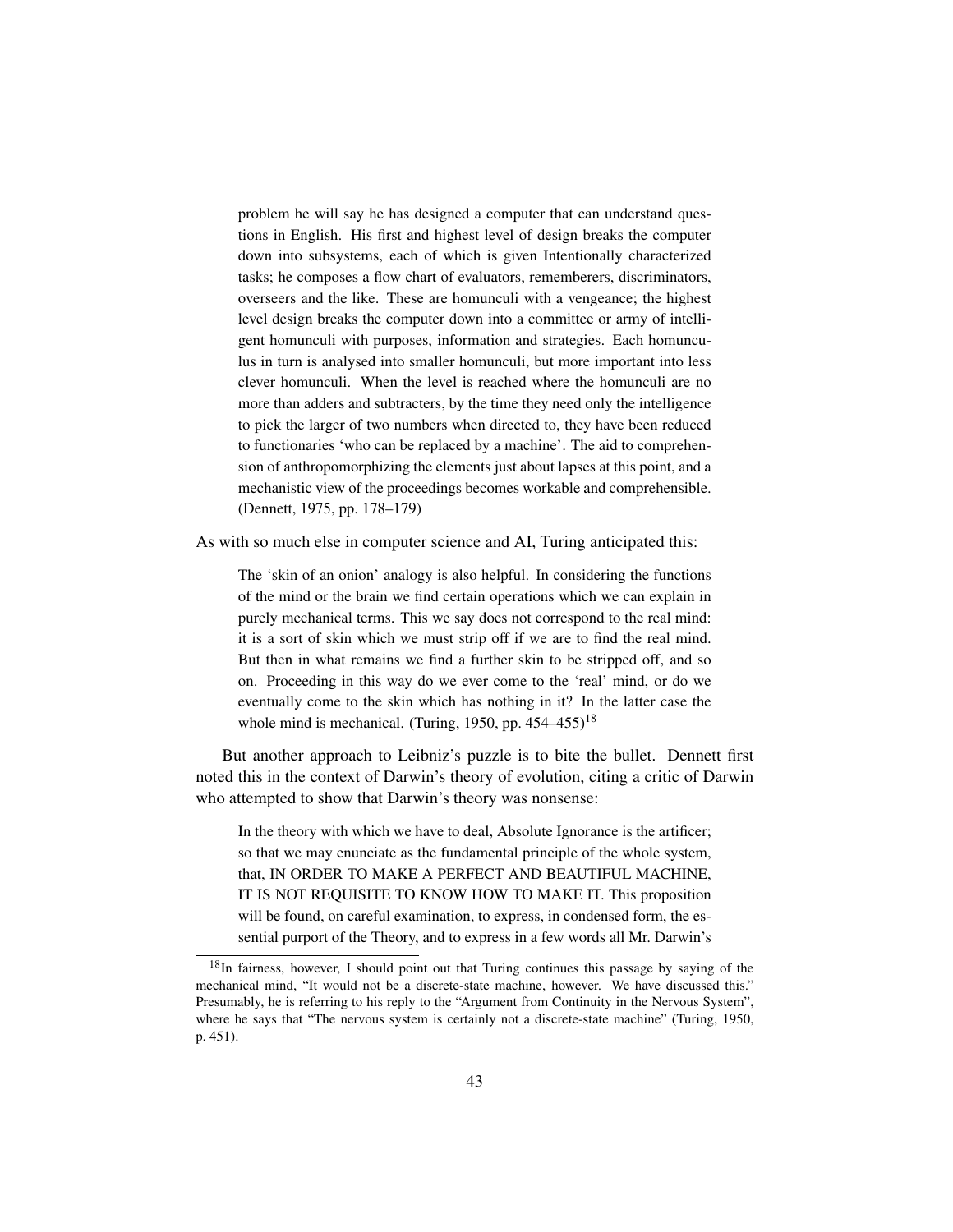meaning; who, by *a strange inversion of reasoning*, seems to think Absolute Ignorance fully qualified to take the place of Absolute Wisdom in all of the achievements of creative skill. (R. MacKenzie Beverley, quoted in Dennett 2009a, p. 10061, capitalization in original, my italics; see also Dennett 2013b, p. 570, and Dennett 2017, pp. 53–54)

Dennett, however, finds this to be an accurate description of Darwin's theory, and applies it to Turing:

IN ORDER TO BE A PERFECT AND BEAUTIFUL COMPUTING MA-CHINE, IT IS NOT REQUISITE TO KNOW WHAT ARITHMETIC IS. (Dennett 2009a, p. 10061; Dennett 2013b, p. 570; Dennett 2017, p. 55)

The "strange inversion" concerns the apparent paradox that "intelligent" behavior can "emerge" from "unintelligent" or "mechanical" behavior:

From a 'top-down' perspective, human cognition includes complex sequential processes, often involving language or other forms of symbolic representation, as in mathematical calculation. Yet from a 'bottom-up' view, *cognition is nothing but the simple firings of neurons.* Cognitive scientists face the problem of how to reconcile these very different perspectives. (Copeland and Proudfoot, 2017, pp. 313–314)

As an argument against AI's success, the "vitalistic" argument is really nothing more than an appeal to the mystery of cognition. Once the "trick" behind the "magic" of cognition is revealed, either we have to admit that there was nothing magical about it after all, or we have to change our words and our theories about cognition to encompass computation.

#### Further Reading:

For more on vitalism, especially in connection with Gödel and Turing Machines(!), see Lethen 2020.

Philosophers who hold that cognition is reducible to physics, etc., *and* that psychological language can be *replaced* by physical (etc.) language include Paul and Patricia Churchland (as cited in MacFarquhar 2007, pp. 68–69). Reductionists who *don't* think that such language is eliminable include Oppenheim and Putnam 1958; Fodor 1974.

For a science fiction version of Leibniz's mill, see Asimov 1988.

An alternative spatial metaphor to the "bottom up/top down" view is a view from "the inside" (Leibniz imagined being *inside* the mill) vs. "the outside". The latter metaphor is reminiscent of Turing's so-called "response-dependent" view as proposed by Proudfoot (2017b), as well as Dennett's "intentional stance" view; see the Further Readings at the end of §2.4.1.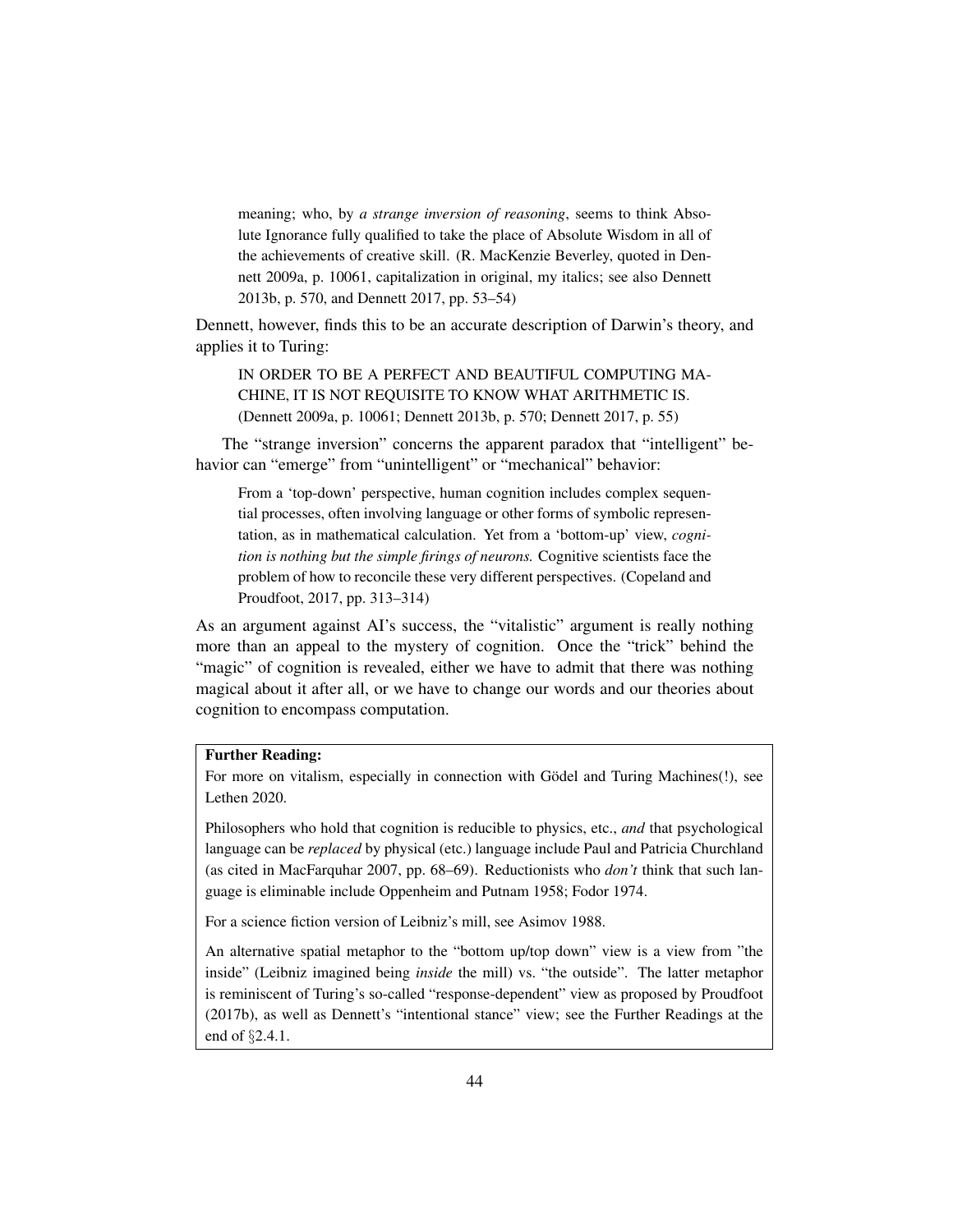### 4.5 Mathematical Arguments against AI's Success

Computationalism [the hypothesis that all cognition ... is the execution of some partial recursive functions] would be false if thinking . . . involves executing functions that are equivalent to the halting problem. —Eric Dietrich (1993, §§2, 6)

To sum up so far, the practical arguments against AI are invalid at worst or can be taken as setting up research projects at best. And the biological arguments are either too parochial (worrying more about how human cognition is *actually* implemented) or too vague (at current states of research). What both such arguments do point to are *possible* limitations to a fully computable theory of cognition. The vitalistic arguments, on the other hand, concern what we are willing to accept as an answer to the question of what cognition is.

However, the only fully convincing argument that cognition is *not* computable needs to be a mathematical or logical one. The great, turn-of-the-20th-century mathematician David Hilbert (1900, p. 445) believed that all mathematical problems had to be solvable "by a finite number of purely logical processes" or else be able to be proved impossible:

This conviction of the solvability of every mathematical problem is a powerful incentive to the worker. We hear within us the perpetual call: There is the problem. Seek its solution. You can find it by pure reason, for in mathematics there is no *ignorabimus* ["We will not know"].

But then Gödel proved that there were some mathematical sentences that could *not* be proved (see §5.4.1). Can cognition be proved to be uncomputable?

A proof of AI's computational impossibility would not only be the strongest argument against the eventual success of AI, but—given the hypothesis that cognition is computable—it would be the only legitimate argument against it. And the only way to prove that something is not computable is with a mathematical or logical proof, because, after all, computability is a branch of mathematics and logic.

How do you prove that something *is* computable? By providing a computer program that computes it! And how do you know that the program computes *that* function? By comparing its input-output behavior with the inputs and outputs of the function. In the case of cognition, this is where a Turing-like Test comes into the picture.

Now, it is quite possible that cognition is not computable. Not everything is computable. More precisely, there are perfectly good mathematical functions that are not computable. The most famous of these is the Halting Problem, a version of which was proved to be non-computable by Turing in his 1936 paper.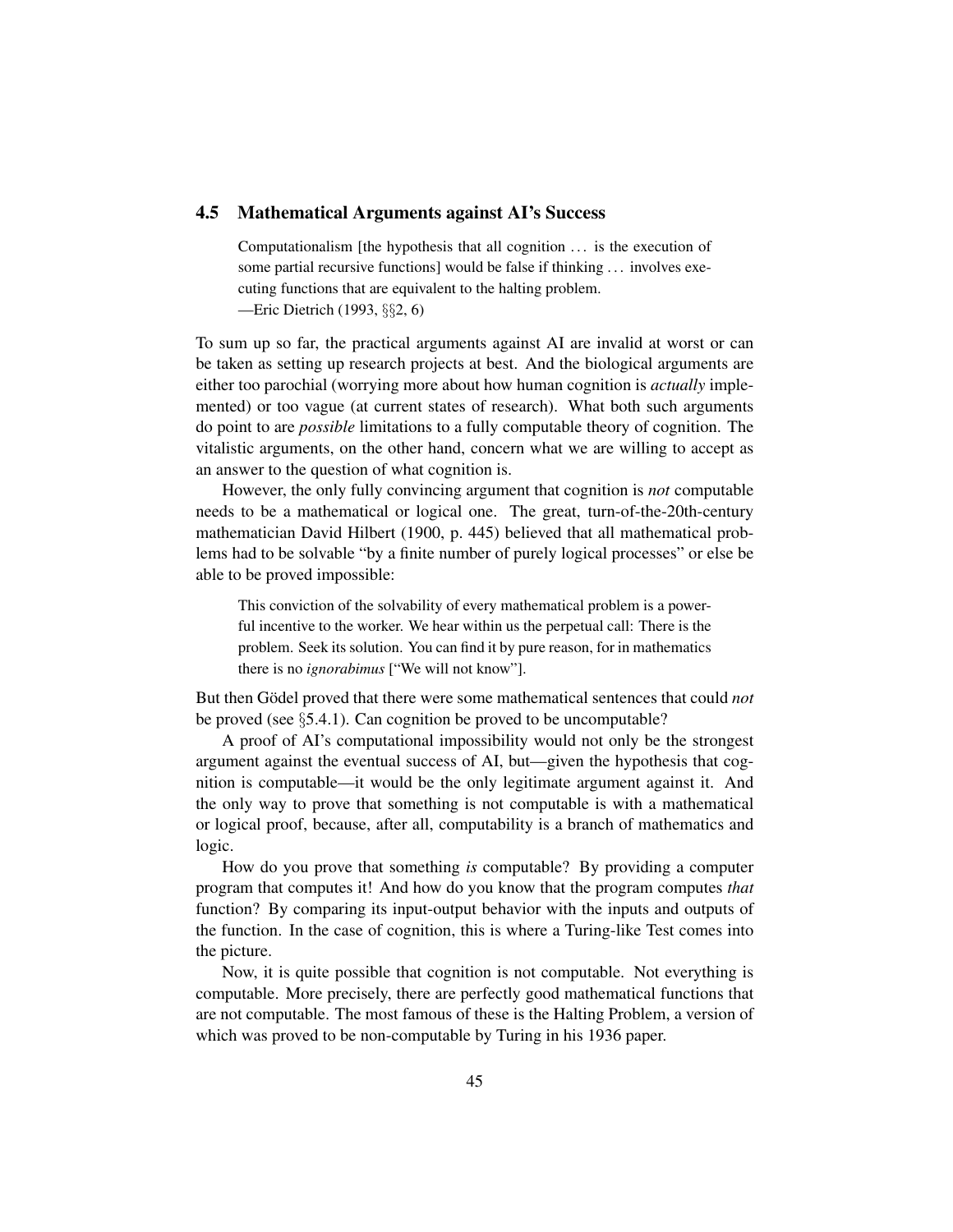Those who argue that AI *won't* succeed are arguing (or should be arguing!) that cognition is *not* computable. How do you prove that something is *not* computable? Not by failing to find a computer program for it! (Recall the epigraph to §4.) Instead, you typically have to argue that the assumption that the function *is* computable leads to a contradiction.

This is known as an argument by *reductio ad absurdum*—reduction to absurdity or "proof by contradiction": To prove that  $\neg P$  (i.e., that *P* is not the case, e.g., that cognition is not computable), you *suppose* "for the sake of the argument" (i.e., you *make believe*) that *P is* the case and then show that that assumption leads to a contradiction—an "absurdity". Then, by the valid argument form known as "Modus Tollens"—from  $A \rightarrow B$  and  $\neg B$ , you may infer  $\neg A$ —you conclude that your assumption (*P*) was wrong, i.e., that  $\neg P$  is the case. (For simple examples, see Sidebar E: *Reductio* Arguments.)

The Halting Problem concerns whether it is possible to write a *single* computer program *H* that behaves as follows: *H* takes as input *any* computer program *C* and *any* input *i* to *C*, and it outputs either the message '*C* halts on *i*' if *C* halts on *i* or else the message '*C* goes into an infinite loop on *i*' if *C* does not halt on *i*.

It would be nice to know ahead of time if your program *C* is going to go into an infinite loop. This would be very useful for introductory computer-programming teachers and students, and for software engineers in general. (Charlesworth 2014, pp. 442–448, argues that many important mathematical theorems and conjectures can be restated as halting problems.) Infinite loops are, generally speaking, Bad Things. After all, one thing you never want in a computer program is an *unintentional* infinite loop. But sometimes you might *want* one: Turing's original algorithms in his 1936 paper were designed to compute the infinite decimal expansion of real numbers; they were not supposed to halt. Moreover, you *don't* want an automated teller machine to halt—you *do* want it to behave in an infinite loop so that it is always ready to accept new input from a new customer. And, presumably, algorithms for cognition had better not halt (at least during the life of the cognitive agent)!

It would, however, be very useful to have a *single* program, *H*, that could quickly check to see if *any* program that someone writes has an infinite loop in it. But no such program can be written; the function that *H* would have to implement is not computable! It can be proved that the assumption that it *is* computable leads to a contradiction. "The reason, essentially, is that the scope of the task covers *all* computer programs, including the program of the very computer attempting the task" (Copeland, 2017a, p. 61, original italics, my boldface). (For a sketch of a proof, see Sidebar F: The Halting Problem.)

That is the kind of argument that would show that cognition (or some aspect of it) is not computable. But no one has supplied such a proof. Many have tried, but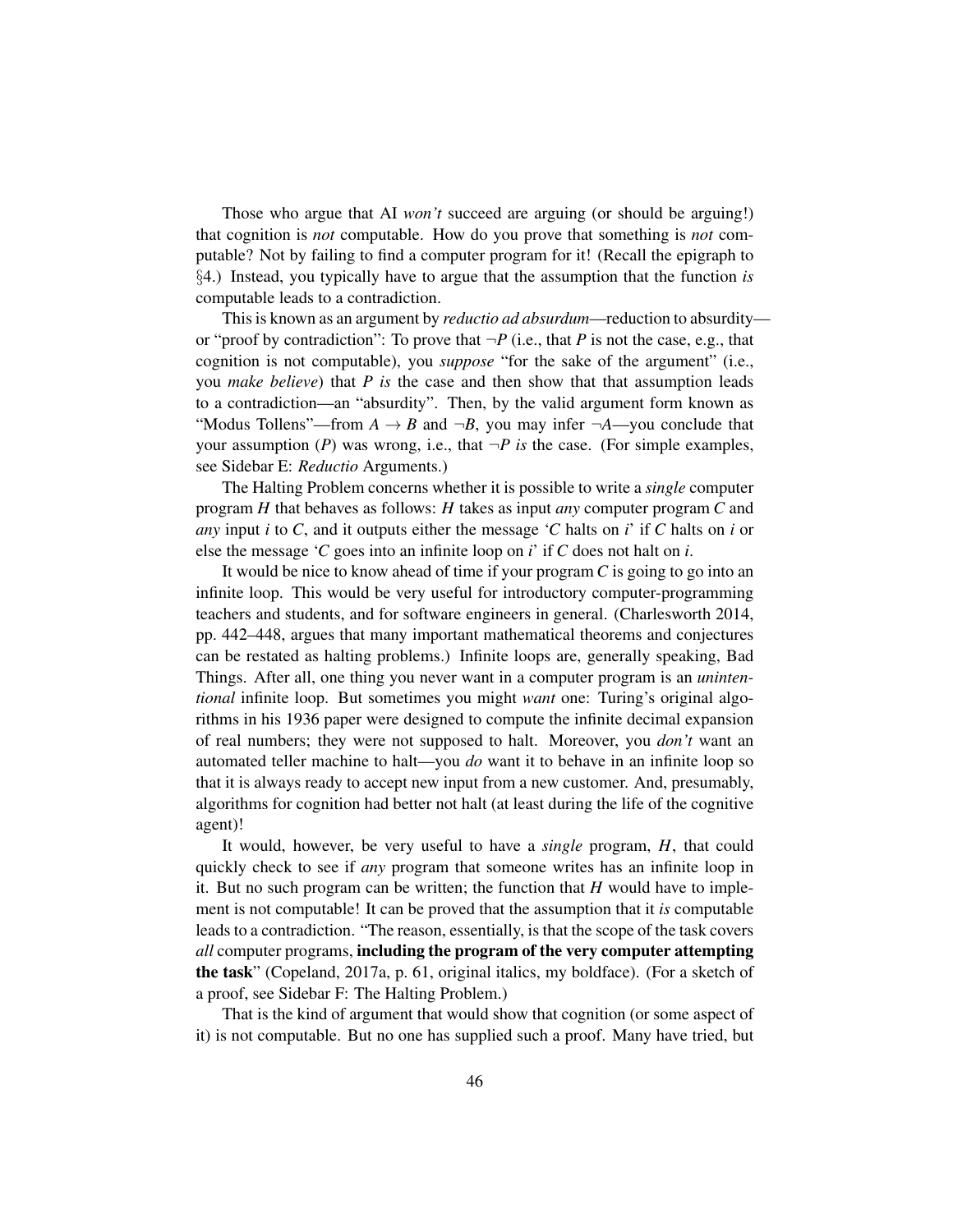no such attempts have been universally accepted. (An argument that comes close to being of this type will be discussed in §5.4.) That, of course, does not mean that no such proof is possible! But it does mean that there is no (current) reason to believe that cognition is not computable. Hence, there is no (current) reason to believe that AI will not succeed.

And that is why I said, at the beginning, that I take the scientifically optimistic view that there is no (known) logical reason to think that AI won't succeed.

#### Further Reading:

Determining what an algorithm computes is not as straightforward as it may seem. If the algorithm has a bug, is it a "bad" algorithm for what it was designed to compute, or is it a "good" algorithm for what it actually computes? As Gurevich (1999, p. 98) says, "Errors are in the eye of the beholder." See Suber 1988; Buechner 2011, 2018; and the discussion in Rapaport 2022a, §15.1.1.

Turing-*like* tests don't have to be exactly Turing's; for examples of other such tests, see Marcus et al. 2016, as well as Hernández-Orallo 2020 and other papers in Damassino and Novelli 2020.

#### 4.6 Summary

Will AI fail? We can say that

6. AI will fail catastrophically only if all aspects of cognition can be shown to be non-computable.

But we saw in §3.3 that

4. There are many essential aspects of cognition that have been shown to be computable.

So, we can conclude that

### 7. AI will not fail catastrophically.

Thus, at worst, AI might fail *non*-catastrophically:

8. AI will fail non-catastrophically only if there is some essential aspect of cognition that can be shown to be non-computable.

But

## 9. There is no generally accepted argument to that effect . . .

... with some possible exceptions that we will explore in the next section.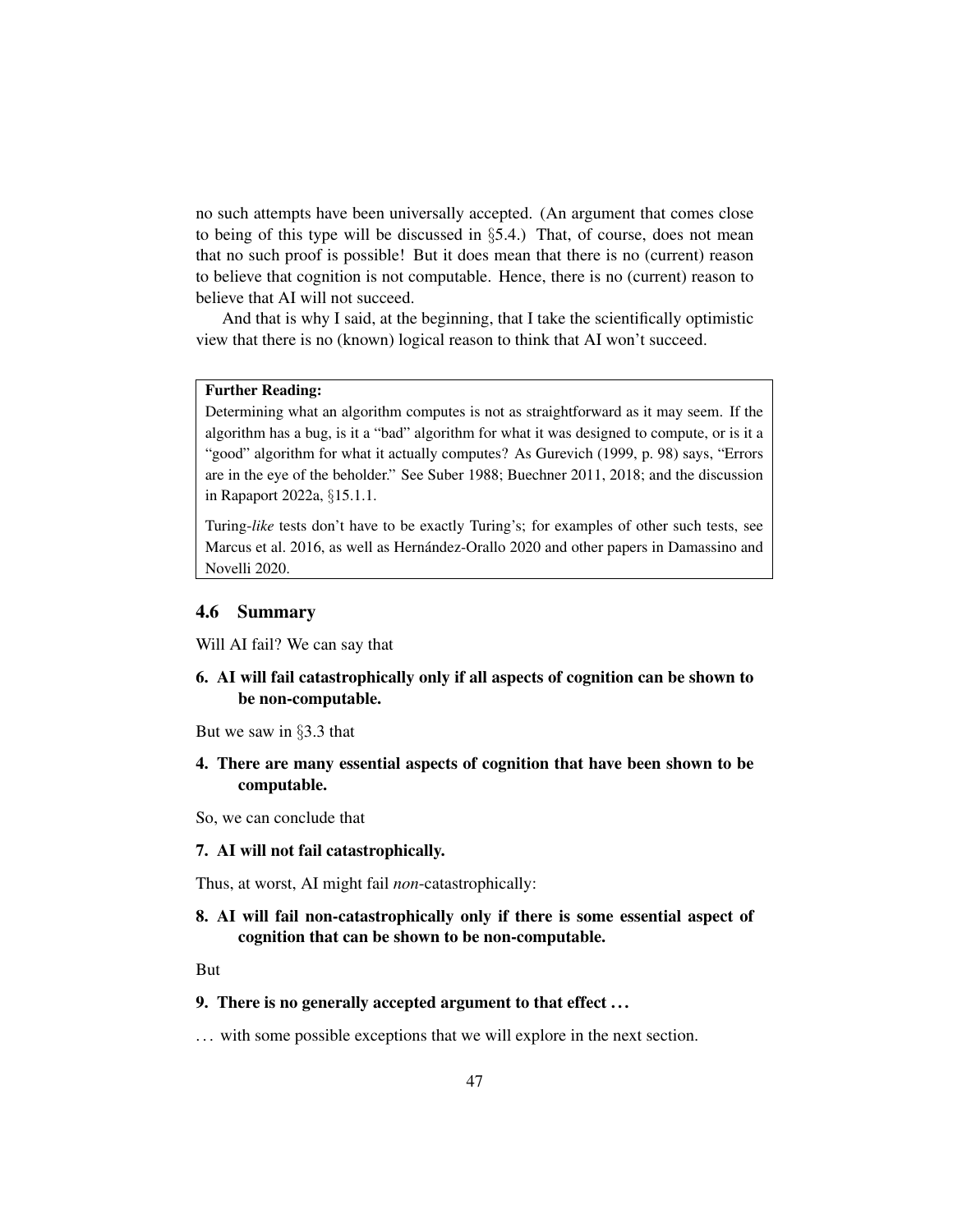# 5 Will *All* of AI Succeed?

## 5.1 The Cognitive Computability Thesis

The machine sitting at that desk was no longer a man; it was a busy New York broker, moved by buzzing wheels and uncoiling springs.

—O. Henry (1906a, p. 68)

I said at the end of §4.5 that the failure to show mathematically that (some aspect of) cognition was not computable did not imply that no such proof was possible. There is, however, another reason to think that such a proof of its non-computability might, in fact, be impossible.

Computation is a precise mathematical notion. More accurately, there is a precise mathematical notion of computation, namely, Turing Machine computability and its equivalents. But there is also an informal (or, at any rate, less precise) notion of computation, namely, what it is that human "computers" do when they do mathematical calculations. The Church-Turing Computability Thesis states that the informal notion of computation (the kind of thing that humans do) is equivalent to (or entirely captured by) the formal mathematical notion of computation (as embodied in the theory of Turing Machines and their logical equivalents).

Cognition is also a vague or informal notion (Moor 1976, p. 250; Cummins and Schwarz 1991, p. 70). Thus, the working hypothesis of AI—that cognition is computable—is akin to the Computability Thesis in that both equate an informal notion with a formal one. And it is generally agreed that one cannot formally prove such an equivalence:

A theorem relates mathematical objects; its proof is a mathematical proof. A thesis relates mathematical and non-mathematical objects. It cannot have a mathematical proof, but it may be affirmed or negated by experimentation. It may also have some kind of speculative justification. (Gurevich, 1999, p. 100)

Despite what I just quoted Gurevich as saying, some do believe that the Computability Thesis can be formally proved (e.g., Dershowitz and Gurevich 2008). But they do that by axiomatizing—i.e., formalizing—the informal notion of computation and then showing that that axiomatization is equivalent to, say, Turing Machines. But that just pushes the equivalence thesis back one step: How do you formally prove that the formal axiomatization captures the informal notion?

I argued in §4.5 that to prove that something is not computable, a mathematical argument is needed. But, if cognition is an informal notion, then no mathematical argument for its non-computability can be provided!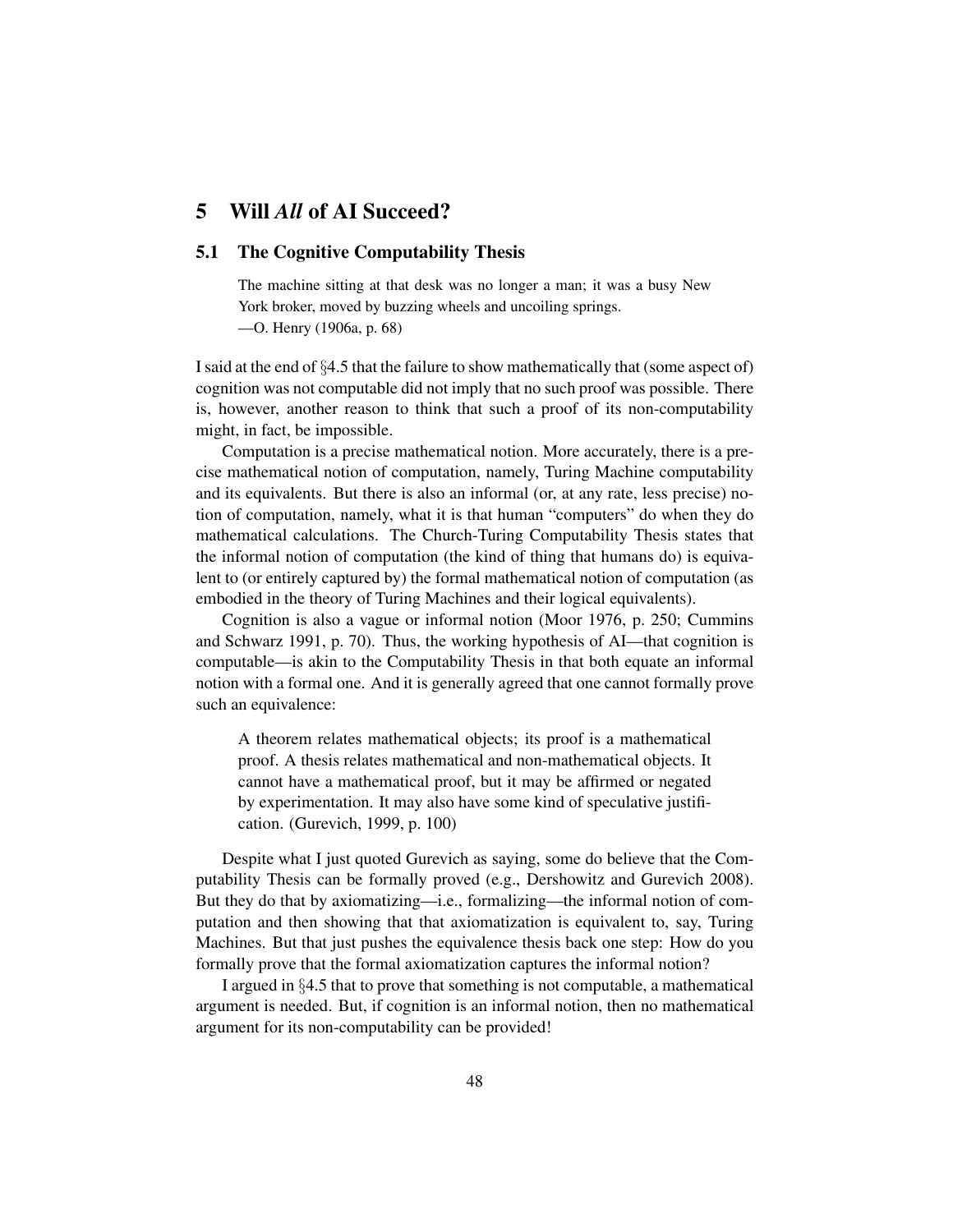Where does this leave us? First, that "cognition" is vague implies that its computability may have to be heuristic, at best. Second, to *support* this "computability thesis" for cognition, we need to continue to do AI research. We need to see which individual aspects of cognition are computable—ones that may, perhaps, be more easily formally characterized: Is language use computable? Is visual perception computable? Is reasoning computable? And so on. And the test for whether such an aspect of cognition is computable is to see if a computer programmed with a computational implementation of it passes a Turing-like Test (or comes heuristically close to passing one).

To *refute* the cognitive computability thesis, we would need to find some essential aspect of cognition that is not computable. And to do that we would need to formalize that aspect of cognition sufficiently so that its computability could be mathematically refuted in the manner of the Halting Problem. But that hasn't yet been done. (Even if it turns out that certain aspects of cognition are too practically difficult to be computationally implemented or are too dependent on their physical implementation to be purely computational, one would still want to know why this is the case.)

Are there any candidates for such aspects? Three stand out: consciousness in general; one particular aspect of consciousness: qualia; and mathematical cognition.

## Further Reading:

For attempts to prove the Computability Thesis, see Gandy 1988; Mendelson 1990; Stewart Shapiro 1993, 2013; Folina 1998; Sieg 1994, 2000, 2008a; Kripke 2013; and the discussion in Rapaport 2022a, §§7.4.4, 10.2.

#### 5.2 Is Consciousness Computable?

. . . there is no obstacle *in principle* to human-level AI intelligence (possibly excepting phenomenal consciousness).

—Margaret Boden (2018, p. 136)

As impressive as machine learning is, we have not achieved anything close to artificial general intelligence, a term that refer[s] to something like true comprehension of a topic or to an artificial system that achieves true consciousness or self-awareness. Defining these terms can be tricky, controversial, or even impossible. Personally, Ive never seen a formal definition of consciousness that captures my intuitive notion of the concept. I suspect we will never achieve artificial general intelligence in the strong sense, even if P=NP.

—Lance Fortnow (2022, p.82, col. 1)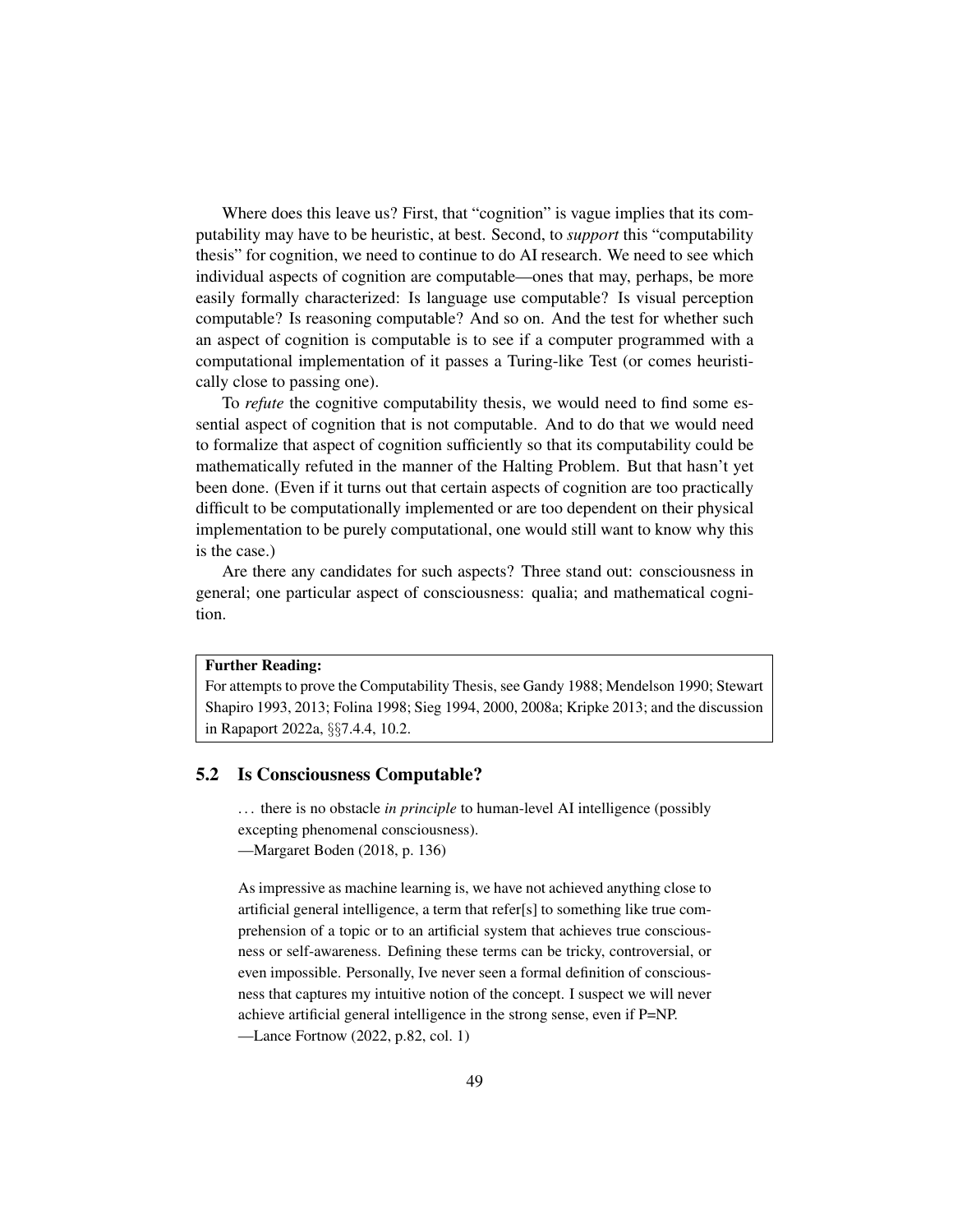To delve too deeply into the nature of consciousness would take us too far afield. Very briefly, and with a great deal of oversimplification, there are (at least) two different, though related, concepts of consciousness. The philosopher Ned Block has called them "phenomenal" and "access" consciousness:

Phenomenal consciousness is experience; the phenomenally conscious aspect of a state is what it is like to be in that state. The mark of accessconsciousness, by contrast, is availability for use in reasoning and rationally guiding speech and action. (Block, 1995, p. 227)

And the philosopher David J. Chalmers has differentiated them as the "easy" and "hard" problems of consciousness:

The easy problems of consciousness are those that seem directly susceptible to the standard methods of cognitive science, whereby a phenomenon is explained in terms of computational or neural mechanisms. The hard problems are those that seem to resist those methods. . . . The really hard problem of consciousness is the problem of experience. (Chalmers, 1995, §2)

Access consciousness is the (relatively!) easy problem that, from my scientifically optimistic view, is (likely to be) computable, and there are many computational theories of it. Phenomenal consciousness is the hard problem that has (so far) proved to be difficult to compute. One reason for its difficulty is that it is "private" (or subjective) and "ineffable".

It is *private* in the sense that only the cognitive agent who is subjectively experiencing something (such as a particular color, or a sound, or a pain) *can* experience it. Hence, only the experiencer can know what it is, or what it is like to experience it (Nagel, 1974). An "objective", external observer—such as a scientist or computer programmer attempting to develop a scientific or computational theory of it—cannot experience anyone *else's* experience, so there seems to be no way to know what anyone else's experience is like, or even if they are really having one as opposed to merely *saying* that they are having one.

And phenomenal consciousness is *ineffable*—literally, inexpressible—because mere words cannot convey the exact nature of the experience. At best, they can *describe* the abstract *structure* of the experience. (We'll come back to this in §5.3.)

This is not to say that there have not been attempts to develop computational theories of consciousness (Boden, 2018, Ch. 6). But, as noted, it is going to be difficult to determine whether any will succeed, as we'll see in the next section.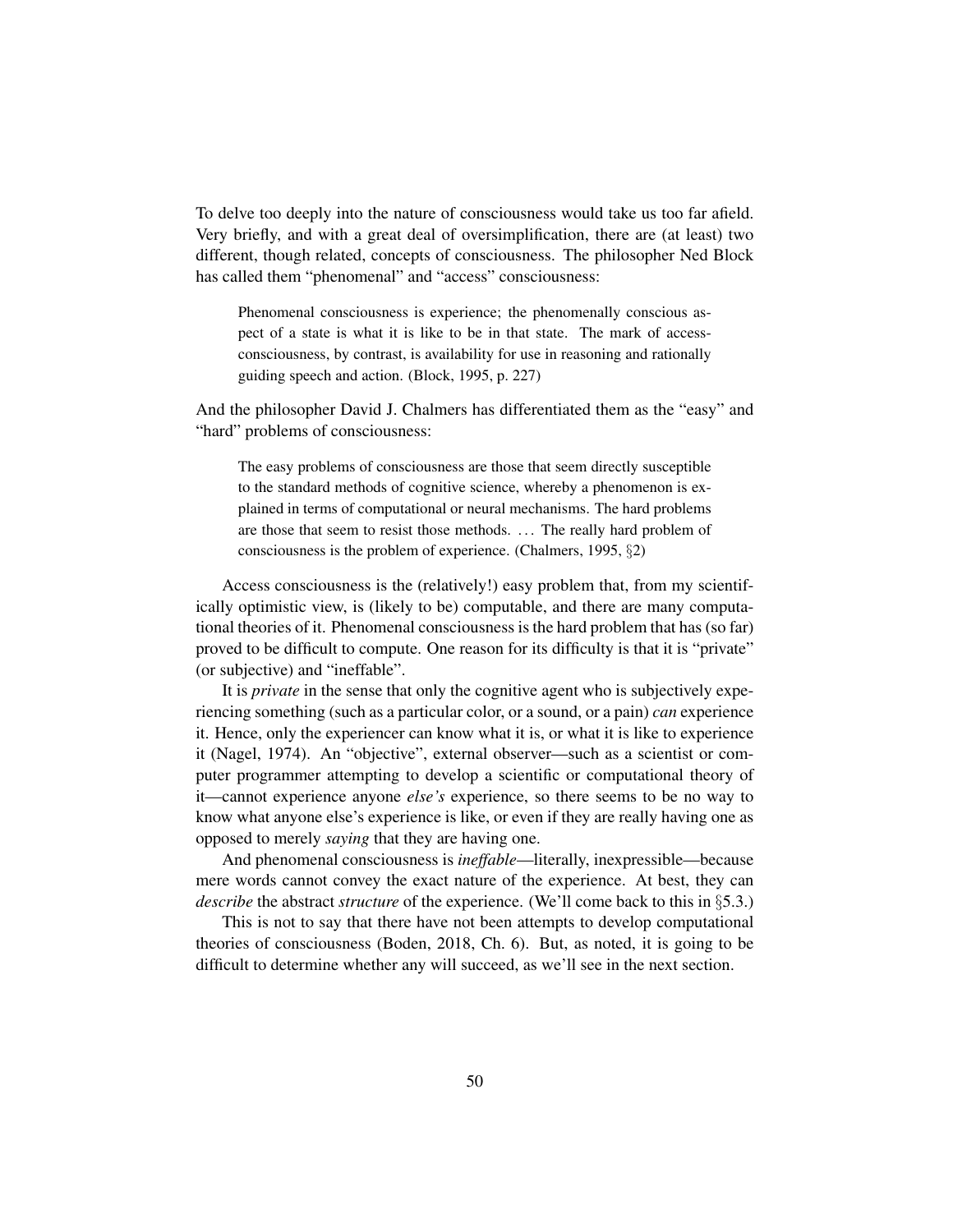#### Further Reading:

An excellent history of the various philosophical debates on consciousness is Strawson 2015. See also Strawson 2005, p.47, on AI and conscious experience.

For an analysis of Block's theory, see Kriegel 2006. Boden (2018, p. 108), Sloman (2020b), and Dietrich et al. 2021, pp. 171–196, distinguish many more varieties of consciousness than the two discussed here.

On computational theories of consciousness, see Dehaene et al. 2017, p. 486, col. 3; p. 492, col. 1. Dennett 1992 discusses the "easy" problem in depth. Chalmers 1996 discusses the "hard" problem in depth. For a bibliography of computational theories of consciousness, see https://cse.buffalo.edu/∼rapaport/719/csnessrdgs.html. For a recent attempt by two well-respected theorists of computation at formalizing a notion of consciousness (both access and phenomenal) in the way that Turing formalized computation, see Blum and Blum 2021. On the other hand, Arvan and Maley 2022 argue that if "the panpsychist view that phenomenal consciousness . . . exist[s] at a microphysical level of reality", then "digital AI ... may lack coherent phenomenally conscious experiences" (pp. 1/22, 17/22).

#### 5.3 Are Qualia Computable?

Are we after all nothing but a sort of robot or machine? or would certain sorts of robots or machine after all be nothing but a sort of us? —Keith Gunderson (1964, p. 196, fn. 1)

Admittedly, it's highly counter-intuitive to suggest that tin-can computers could really experience blueness or pain, or really understand language. But qualia being caused *by neuroprotein* is no less counter-intuitive, no less philosophically problematic. (So, something that's counter-intuitive may nevertheless be true.)

—Margaret Boden (2018, p. 121)

The red I see in the eye with the new lens is way different than the red I see in my other eye. Which begs the question ... which red is the correct red? And if there's no one around to see it except, say, a dog ... is there any red at all?

— "Funky Winkerbean" comic strip  $(12 \text{ February } 2021)^{19}$ 

A technical philosophical term for phenomenal experiences is 'qualia' (singular, 'quale'; a Latin term meaning "quality"). One way to make the idea vivid is to think of the color red or of a red object, such as certain fire engines. We can

<sup>19</sup>https://comicskingdom.com/funky-winkerbean/2021-02-12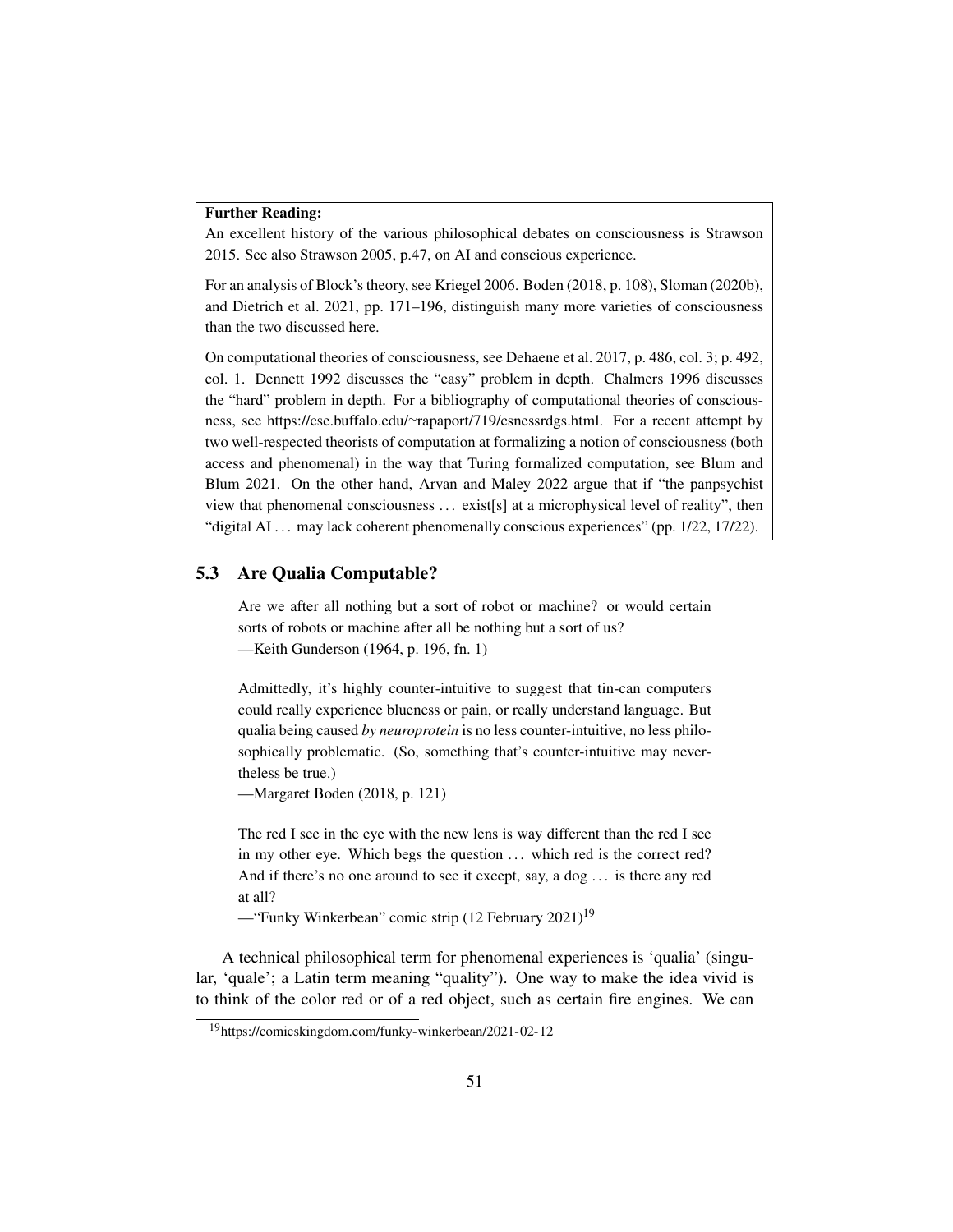all agree that such a fire engine is red, but is it possible that the private, subjective, visual experience you have when looking at it—your red quale—differs from mine? The answer to *that* question is "yes" (Block, 1999). In fact, the colors that I see with my left eye differ slightly from those that I see with my right eye (at least under certain very sunny lighting conditions). I know this because I can compare those colors (by successively closing and opening each eye), and there are behavioral differences that can be experimentally identified when people's color perceptions differ. (This is how color-blindness is detected.)

The interesting question arises when no comparisons are possible or when there are no behavioral differences. Perhaps my quale that I use the word 'red' for and that I experience when I look at that fire engine is like the quale that you experience when we both look at grass (and that we both call 'green'), and vice versa: Our qualia would be "inverted". Or maybe you have no quale at all when you look at the fire engine, even though you *say* that it is red! Cognitive agents who lack qualia—whose qualia are "absent"—are called 'zombies' by philosophers.

Those who believe that philosophical zombies are possible tend to also believe that qualia are something over and above any "easy problem" or "access" kind of consciousness and would have to be explained in some way. But the standard computational way of explanation is often identified with a "functional" or "structural" way of explanation in terms solely of inputs, processing, and outputs, and not in terms of any underlying physical embodiment or implementation. Such computational explanations seem not to be able to account for qualia.

Others don't believe that zombies are possible, or they believe that *we* are zombies in the sense that any sufficiently complex organism whose cognition can be explained as part of a solution to the "easy" problem of consciousness would either have to have qualia, or would have to act as if they had them (e.g., Dennett in various essays, as well as in conversation).

If qualia don't exist, then there's no computational problem to be solved. If they do exist, then either they are computable, or else they aren't. One attitude that some have towards the computability of qualia is that they are simply too difficult or puzzling to be able to be understood computationally (see, e.g., Piper 2012). This falls under the heading of a practical argument against AI, as we discussed in §4.1.

If they aren't computable, then it might simply be the case that they are not an essential aspect of cognition that has to be explained computationally but are instead a feature of the physical implementation of the cognitive agent. (I'll give an example in a moment; see also Rapaport 2022b).

In any case, it seems to be logically impossible to know what someone else's qualia are like (or even if they have them). The philosopher Ludwig Wittgenstein argued against the possibility of such a "private language" with his "beetle box"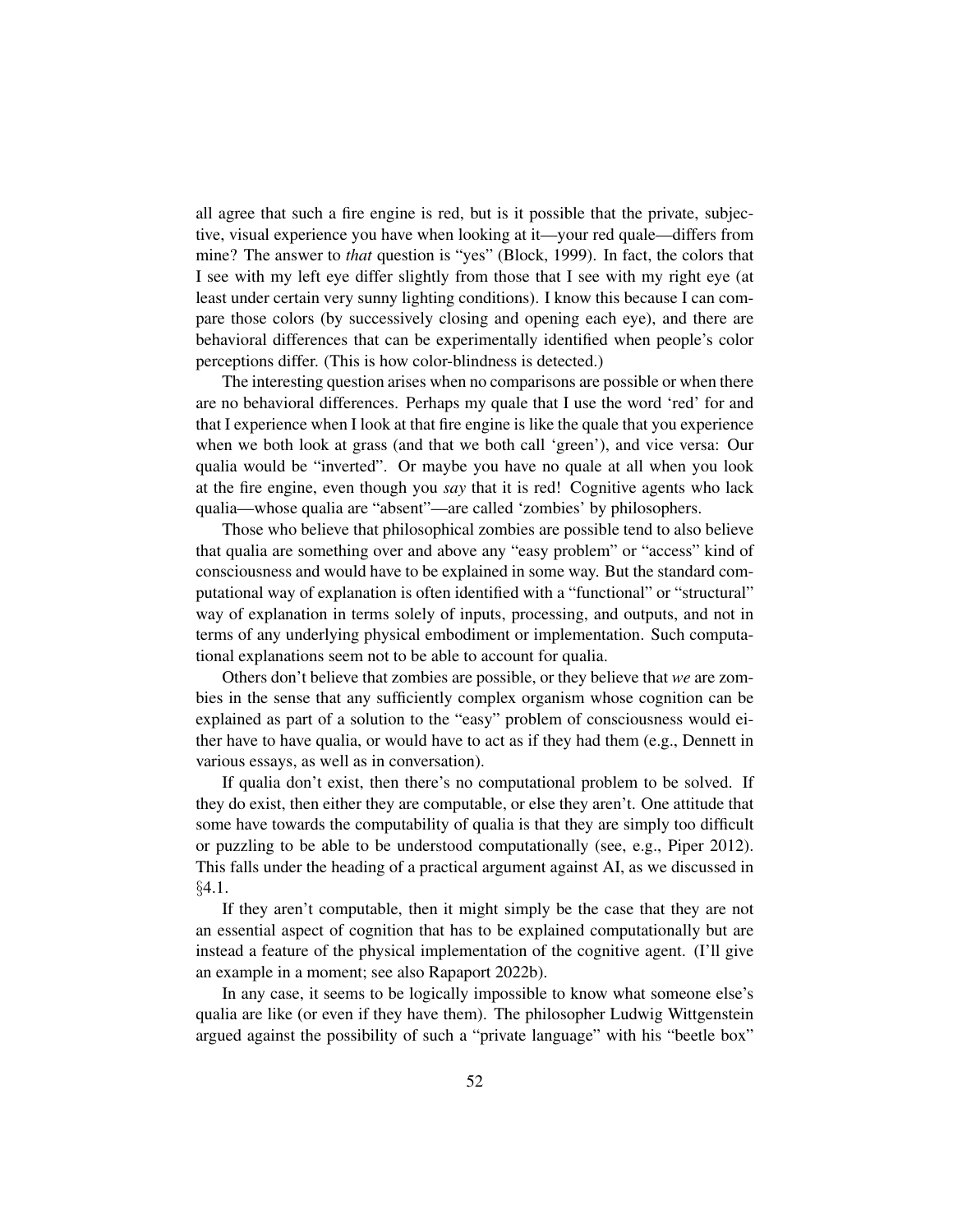analogy:

Suppose everyone had a box with something in it: we call it a "beetle". No one can look into anyone else's box, and everyone says he knows what a beetle is only by looking at his beetle. —Here it would be quite possible for everyone to have something different in his box. One might even imagine such a thing constantly changing. —But suppose the word "beetle" had a use in these people's language? —If so it would not be used as the name of a thing. The thing in the box has no place in the language-game at all; not even as a something: for the box might even be empty. —No, one can 'divide through' by the thing in the box; it cancels out, whatever it is. (Wittgenstein, 1958, §293, https://web.stanford.edu/∼paulsko/Wittgenstein293.html)

So the inverted and absent qualia problems don't necessarily show that qualia are uncomputable, but perhaps only that they are untestable, in the sense that, even if they are computable, we may never know if they are! (See the discussion in Dietrich et al. 2021, pp. 125–130.)

Others argue that they may be computable (Chalmers, 2011; Sloman and Chrisley, 2003; Dehaene et al., 2018; Blum and Blum, 2021). Here's one way to think about it:<sup>20</sup> Besides colors, pains are another standard example of qualia: Can computers feel pain? Consider the following computational implementation of pain (all of which, by the way, can be done with current technology): Imagine a computer terminal with a pressure-sensitive device hooked up to the central processing unit of the computer in a certain way that I'll specify in a moment. Program the computer with a *very* user-friendly operating system that allows the following sort of interaction (comments in parentheses):

User: (Logs in, as, say "rapaport")

System: Hi there, Bill! How are you? What can I do for you today?

(Assume that this very-user-friendly greeting only occurs at the first login, and that the operating system is capable of some limited, but reasonable, natural-language interaction of the sort discussed in, e.g., Shapiro and Kwasny 1975.)

User: I'd like to finish typing the essay that I was working on yesterday—file "aidebate.tex".

System: No problem; here it is!

<sup>&</sup>lt;sup>20</sup>The following idea is due to Stuart C. Shapiro (personal communication, ca. late 1980s). See the discussion in Rapaport 2005, §2.3.1.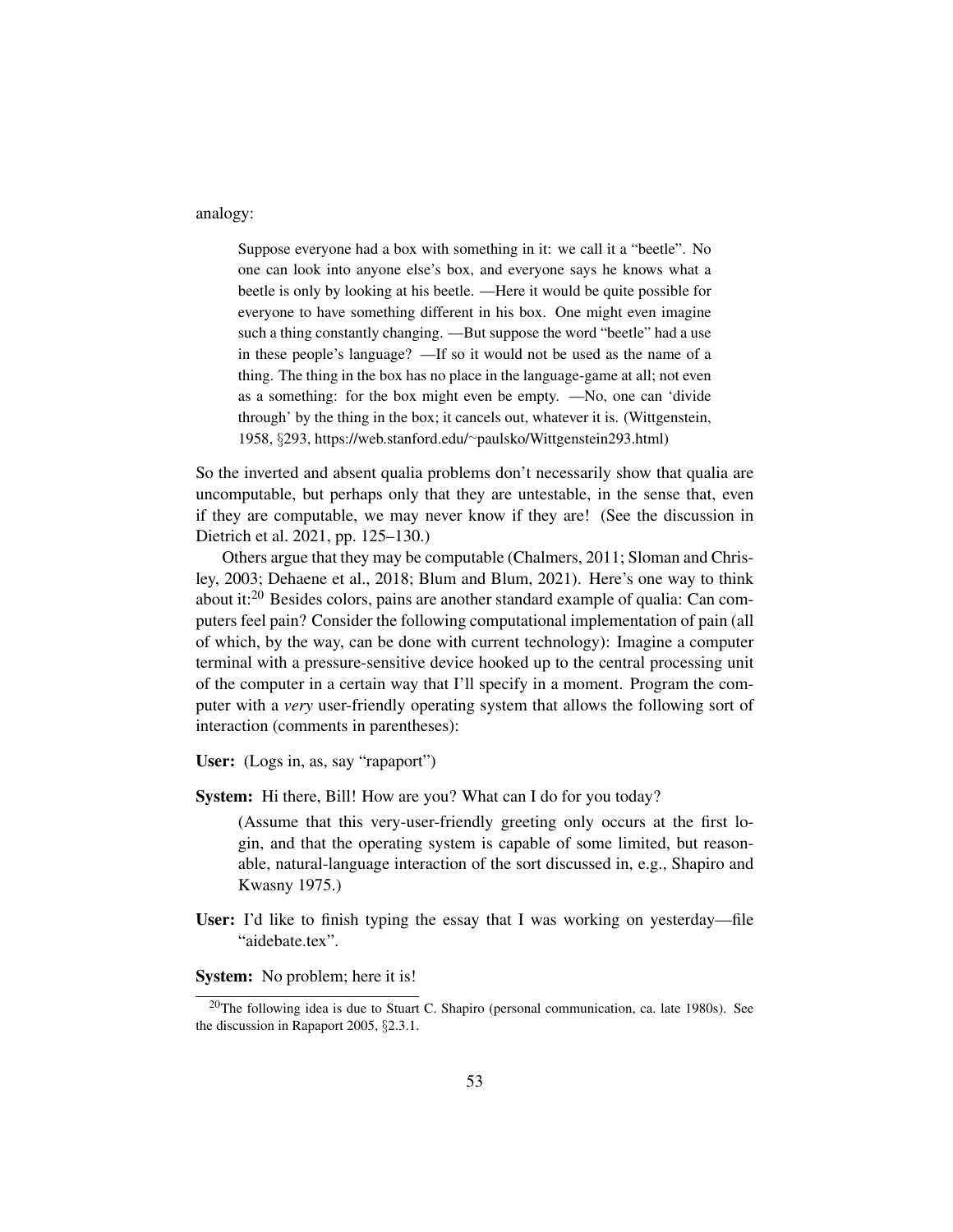(The file is opened. The user edits the file, closes it, and then hits the terminal sharply on the pressure-sensitive device. Assume that this device is wired to the computer in such a way that any sharp blow sends a signal to the central processing unit that causes the operating system to switch from *very*-userfriendly mode to "normal" mode.)

System: File "aidebate.tex" modified and closed. Next command:

User: I'd like to read my mail, please.

(System runs mail program without comment. User exits mail program.)

System: Next command:

(User logs off; logging off in the context of having struck the pressuresensitive device causes the operating system to switch to yet another mode. The next day, User logs in ...)

System: Rapaport. Oh yeah; I remember you. You hit me yesterday. That hurt!

In this scenario, we have a computer with an AI operating system that seems to be exhibiting pain behavior. Taking into account the differences between the computer and a human, and the limitations of the natural-language interface, it is reasonable to infer (or assume) that the computer was in pain when I hit it. But did it *feel* pain? One can argue that it did, on the grounds that it sensed (at least, it received) the signal sent from the pressure-sensitive device. When a human feels pain, the human senses (that is, the brain receives) a signal sent from the source of the pain. A question for you to think about is whether the reception of that signal would be the computer's pain quale.

## Further Reading:

On the "inverted spectrum" (originally due to Locke 1694), see Byrne 2020. On absent qualia, see Tye 2021. For some real-life examples akin to these, see Jarvis 2021.

On philosophical zombies, see Kirk 1974; Chalmers 1996; and other references at http: //www.cse.buffalo.edu/∼rapaport/719/csnessrdgs.html#zombies. On whether we are zombies, besides Dennett's writings, see also Dehaene et al. 2017, p. 492; Dehaene et al. 2018.

For more detailed attempts at computational implementations of qualia, see Shapiro and Bona 2010, §6.7, p. 321, and Blum and Blum 2021. For contrasting views and other discussions on sensations and qualia, see Dennett 1978; O'Regan 2011, esp. Ch. 8; and Tye 2021.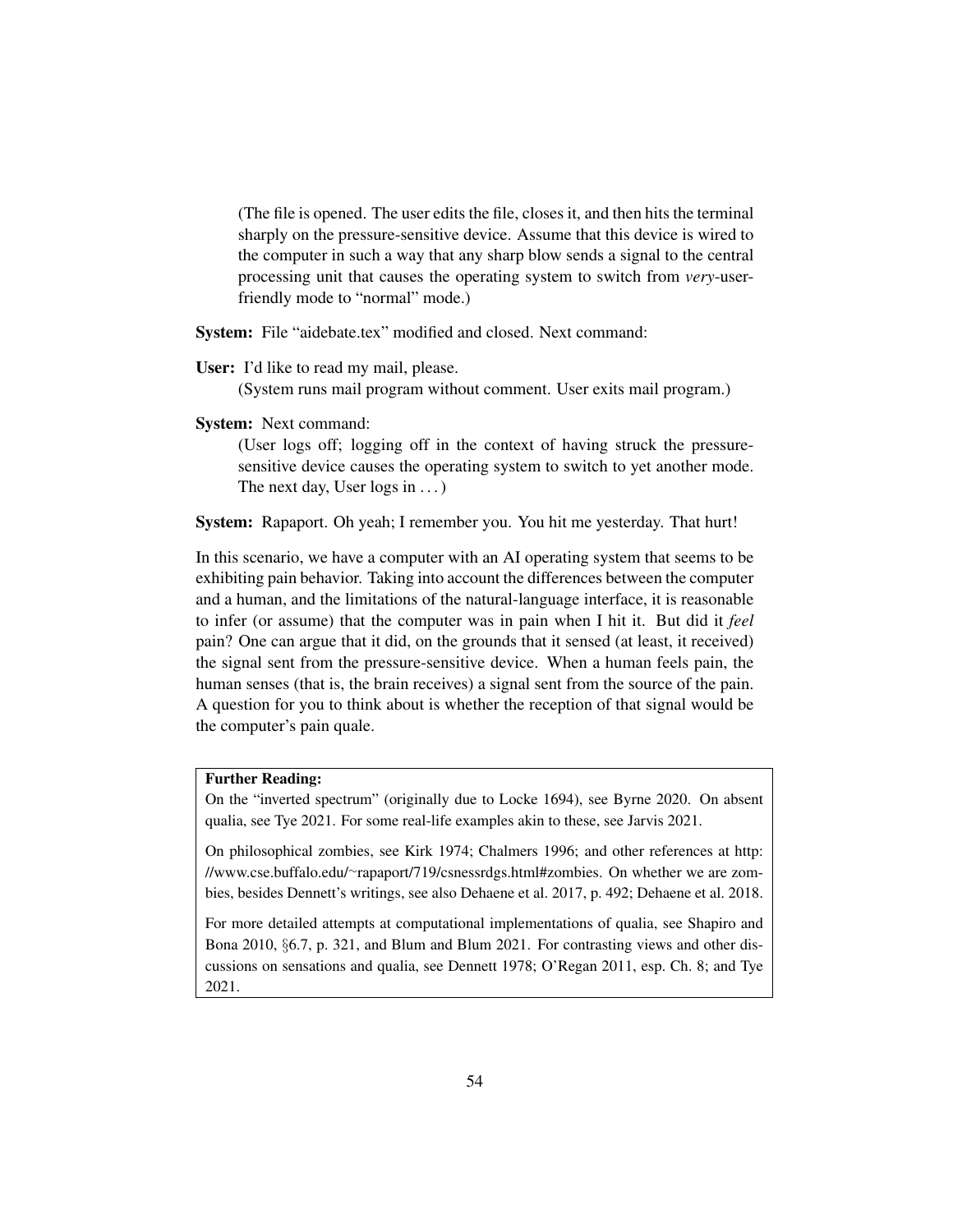### 5.4 Is Mathematical Cognition Computable?

Two kinds of arguments have been proposed to show that aspects of mathematical cognition might not be computable. Obviously, except for provably uncomputable functions, most of mathematics itself is computable; that's not the issue. Rather, the question is whether the cognitive ability to do mathematics—in particular, to discover and prove theorems—is computable.

### 5.4.1 Gödel's Incompleteness Theorem

The first such argument, originally due to the philosopher John R. Lucas (1961), is based on Gödel's incompleteness theorem, so we'll look at that first. But before we can do that, there are a few preliminary notions:

*Syntax* has to do with the grammar and proof theory of a formal system—what its (uninterpreted) symbols (or "marks") are, how they are related to each other, and how they can be manipulated. Arguably, this is at the heart of computation, certainly at the heart of the Turing Machine.

*Semantics* has to do with the relation of the formal system to the (external) world; it is the realm of meaning (more specifically, reference or denotation) and truth.

*Provability* is a syntactic notion, specifically, which sentences can be logically inferred from which other ones according to (syntactic) rules of inference.

*Truth* is a semantic notion—having to do with the relation of the system's symbols to something *else* that the system describes, such as a model, or the real world. Provability and truth are two distinct things.

A *consistent* formal system is one that does not contain a sentence *S* such that both *S* and  $\neg$ *S* are provable in that system. In a consistent system, all provable sentences are true.

Conversely, a *semantically complete* system is one in which all true sentences are provable.

Gödel's (first) incompleteness theorem states, roughly, that any consistent formal system of first-order logic that includes Peano's axioms for arithmetic (see the Glossary) is *syntactically incomplete* in the sense that there is a sentence *S* expressible in the system such that neither *S* nor  $\neg$ *S* is provable in that system.

Because exactly one of those two *unprovable* sentences *S* and ¬*S* can be *true*, we know from Gödel's theorem that there is a true statement of the system that cannot be proved in the system (though we don't necessarily know which of the two it is). The true statement might, however, be provable in some other consistent formal system.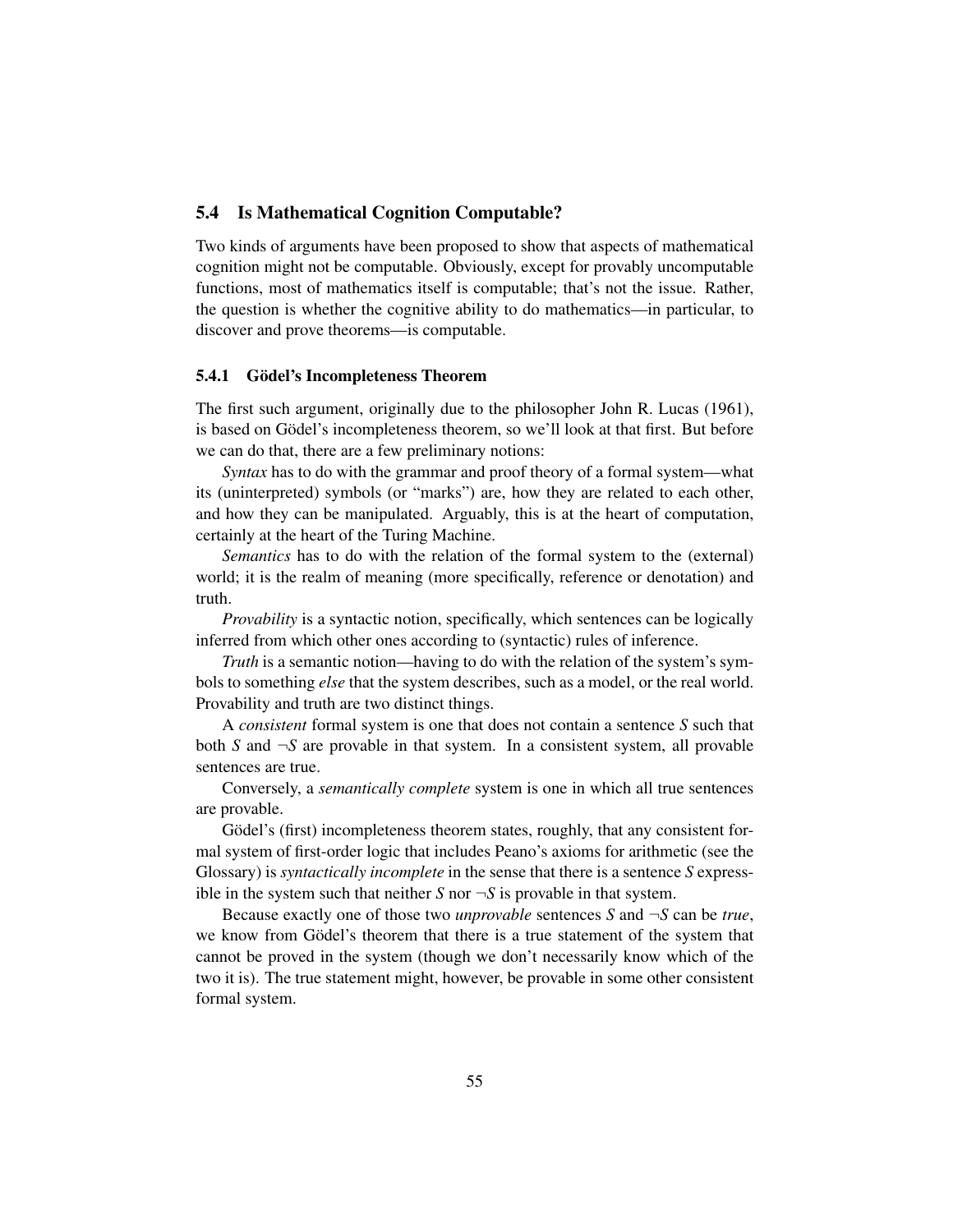Gödel's proof is "constructive", in the sense that it exhibits the unprovable sentence: It constructs it algorithmically. An *informal* version of the proof of Gödel's theorem considers a self-referential sentence like *G*:

#### (*G*) *G* is unprovable.

Either *G* is true or else it is false. Suppose that it is false. Then what it says is not true. What it says is that it is unprovable. If that's not true, then *G is* provable. But, first-order logic is "sound", which means that, if its axioms are true and if its inference rules preserve truth, then all provable sentences are true. So *G*, being provable, is true, contradicting our assumption that it was false. (This is another example of a *reductio* argument.) So, *G* is *not* false; i.e., it is true. And if it is true, then what it says is true. What *G* says is that *G* itself is unprovable. So, *G* is true but unprovable. (That proof-sketch didn't use first-order logic or arithmetic. But Gödel's actual proof does.)

### Further Reading:

Philosophers of computer science argue about whether it is syntax or else semantics that is at the heart of computation; for discussion and further references, see Piccinini 2015, 2020; Rapaport 2017a; Rapaport 2022a, Ch. 16; Rapaport 2020a; and Shagrir 2022. On the relation of syntax to semantics, see Rapaport 2017b.

On first-order logic, see any introductory logic text or Rapaport 1992a. On Peano's axioms, see Peano 1889; Dedekind 1890; Kennedy 1968; Joyce 2005; and https://en.wikipedia.org/ wiki/Peano axioms.

Note to my co-author and reviewers: Do we need a sidebar on first-order logic and Peano's axioms? Or do the Glossary entries suffice?

For popular treatments of Gödel's Theorem, see Hofstadter 1979; Nagel et al. 2001. For more technical, but still accessible, treatments, see Franzén 2005; Raatikainen 2020.

#### 5.4.2 Lucas's Argument

Lucas uses Gödel's theorem to try to show that mathematical cognition is not computable:

Gödel's theorem must apply to cybernetical machines [i.e., computers], because it is of the essence of being a machine, that it should be a concrete instantiation of a formal system. *It follows that given any machine which is consistent and capable of doing simple arithmetic, there is a formula which it is incapable of producing as being true—i.e., the formula is unprovablein-the-system—but which we can see to be true.* It follows that no machine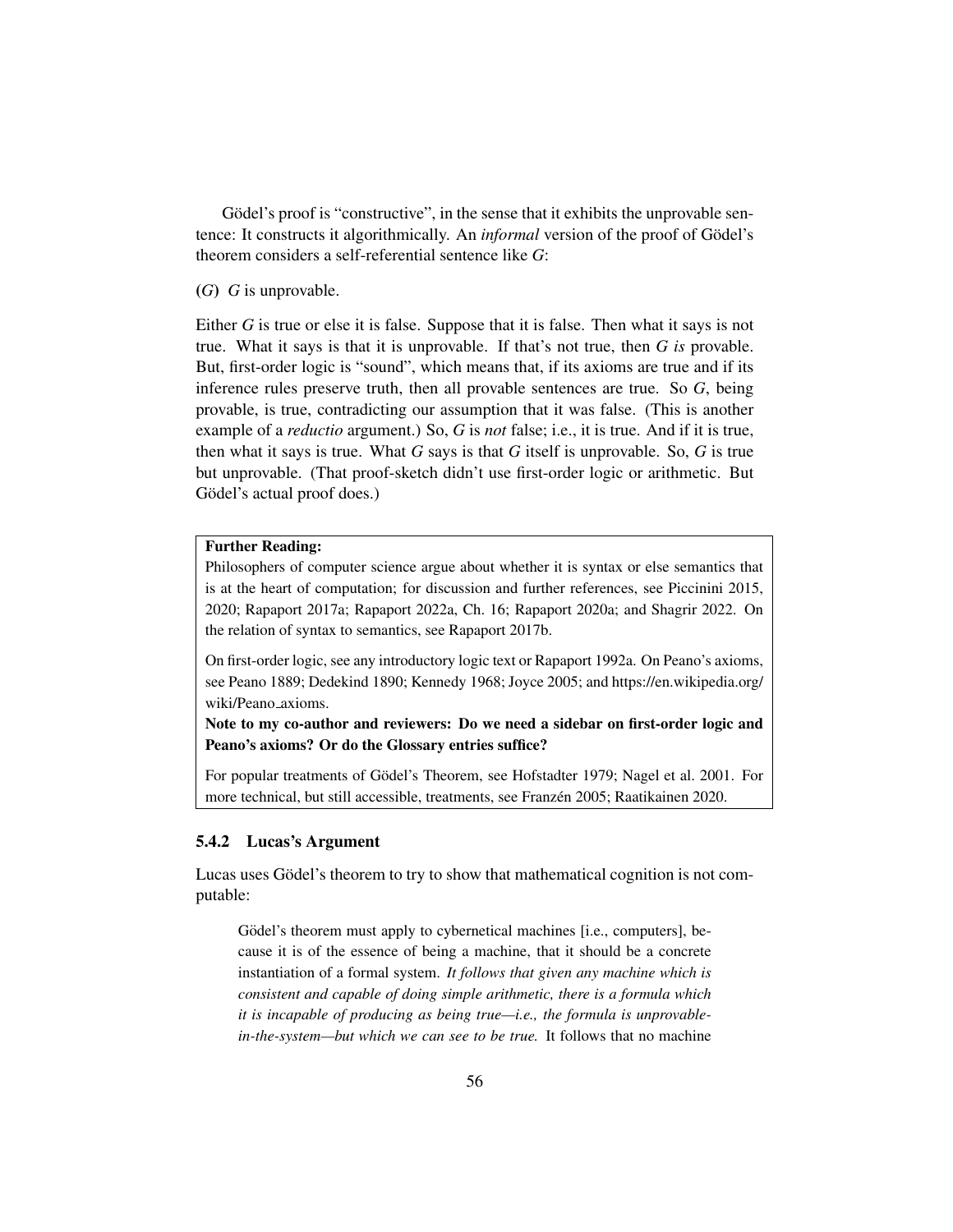can be a complete or adequate model of the mind, that minds are essentially different from machines. (Lucas, 1961, p. 113)

Many people accept some version of this argument; a recent one is due to the mathematical physicist Roger Penrose (1989). But many more do not. A standard objection to Lucas's argument is to deny the italicized sentence in the above quotation. All that follows from Gödel's proof is that, *if* the formal system is consistent, then  $G$  is true. But Gödel also proved that the formal system cannot prove its own consistency. Note that, even though a computer programmed with first-order logic plus Peano's axioms can state a true theorem that it cannot prove, a *different* computer could both prove that the first computer's *G* was unprovable and also "see" that it was true. This simple response probably wouldn't satisfy the fans of Lucas and Penrose; so, the interested reader is urged to read some of the more technical responses.

Turing had made a similar observation ten years earlier:

[O]ne can show that however the machine [i.e., a computer] is constructed there are bound to be cases where the machine *fails to give an answer* [to a mathematical question], but a mathematician *would be able to*. On the other hand, the machine has certain advantages over the mathematician. Whatever it does can be relied upon, assuming no mechanical 'breakdown', whereas the mathematician makes a certain proportion of mistakes. I believe that this danger of the mathematician making mistakes is an unavoidable corollary of his [sic] power of sometimes hitting upon an entirely new method. (Turing, 1951b, p. 256, my italics)

It's not obvious what Turing was alluding to when he said, "there are bound to be cases where the machine fails to give an answer, but a mathematician would be able to." One possibility is that he's referring to Gödel's incompleteness theorem. If a Turing Machine is programmed to prove theorems in Peano arithmetic, then, by Gödel's theorem, there will be a *true* statement of arithmetic that it cannot *prove* to be a *theorem*—that is, to which it "fails to give an answer" *in one sense*. A human mathematician, however, could show *by other means* (but not prove as a theorem in that system!) that the undecidable statement was *true*—that is, the human "would be able to" give an answer to the mathematical question, *in a different sense*.

That is, there are two ways to "give an answer": An answer can be given by syntactically proving a theorem or else by semantically showing a statement to be true.

Turing's comments about the machine's reliability and the human's unreliability may be related to Gödel's requirement that the formal system be consistent. Presumably, human mathematicians aren't, and thus can "hit upon entirely new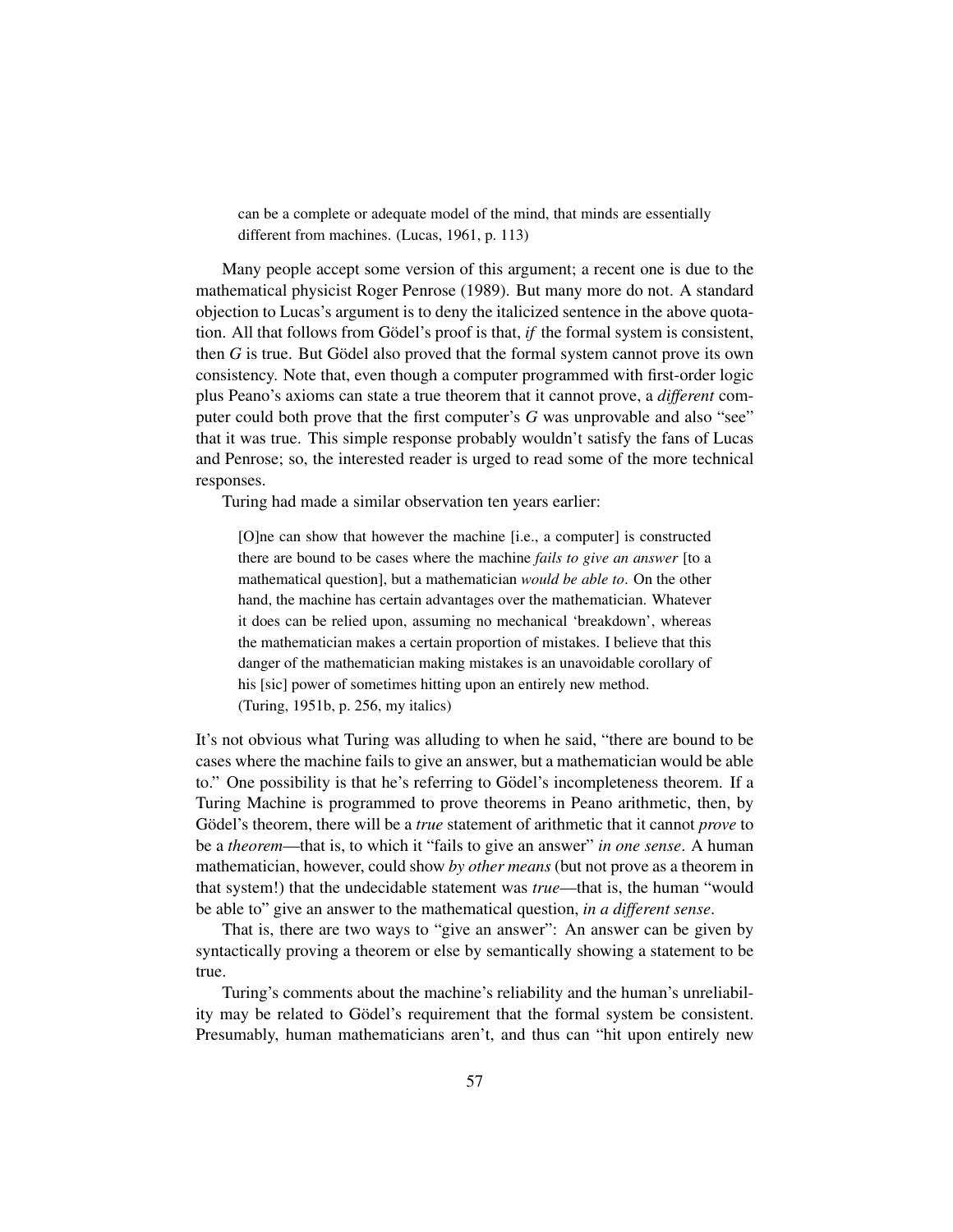methods", because—in classical first-order logic—from an inconsistency, *anything* can be proved!

But the important point that I want to make is that such Lucasian arguments are not generally accepted in the way that, say, proofs of the uncomputability of the Halting Problem are. (If they were, we would not be having this debate!) Most logicians think that Lucas and Penrose are wrong.

#### Further Reading:

The classic reply to Lucas's sort of argument is Putnam 1960, pp. 152–153 (which predates Lucas). For a summary of Putnam's response, see T. McCarthy 2018, pp. 93– 95. Other classic replies to Lucas include Benacerraf 1967 (Lucas 1968 is a response); Boolos 1968; Lewis 1969, 1979; LaForte et al. 1998; Feferman 2009. See also Shapiro 1995. For surveys, see, e.g., Franzén 2005,  $\S 2.9$  and Ch. 6; Raatikainen 2020,  $\S 6.3$ ; and https://en.wikipedia.org/wiki/Penrose%E2%80%93Lucas argument.

For some other remarks on the mathematical abilities of humans vs. machines, see H. Wang 1957, p. 92; and Davis 1990, 1993, who challenges Penrose's 1989 argument that Godel's ¨ Theorem can be viewed as a kind of "hypercomputation" (see Sidebar B.1). On this point, see the discussion in Copeland 2002a, §§1.18–1.18.1); Dennett 1995, Ch. 15 (on Penrose); and Copeland and Shagrir 2013.

On Gödel, Turing, and mathematical ability, see Sieg 2007, Feferman 2011, and the excellent summary of the issues in Koellner 2018. Sieg's essay paints the following picture suggested by some of Gödel's remarks: If individual *brains* can be considered to be Turing Machines, and if individual *minds* are implemented in brains, then the "other means" that are mentioned above might be obtained from individual brains working together (for example, two mathematicians), thus yielding a "larger" "mind". (Goodman 1984 explores this concept in the context of epistemic logic.) That is, each brain—considered as a formal system—can get information from other brains that it couldn't have gotten on its own. Note that this might be modelable as interactive computing (see Sidebar B). Dennett (1995, p. 380) makes a similar observation when he notes that "Science . . . is not just a matter of making mistakes . . . "—as the philosopher Karl Popper (1953) suggested when he argued that a field was scientific to the extent that it was falsifiable—". . . but of making mistakes in public . . . in the hopes of getting the others to help with the corrections."

"Relevance" logics are one way of constraining inconsistences so that they don't logically imply every statement; see Anderson and Belnap 1975; Anderson et al. 1992. For applications of relevance logic to AI, see Shapiro and Wand 1976; Martins and Shapiro 1988.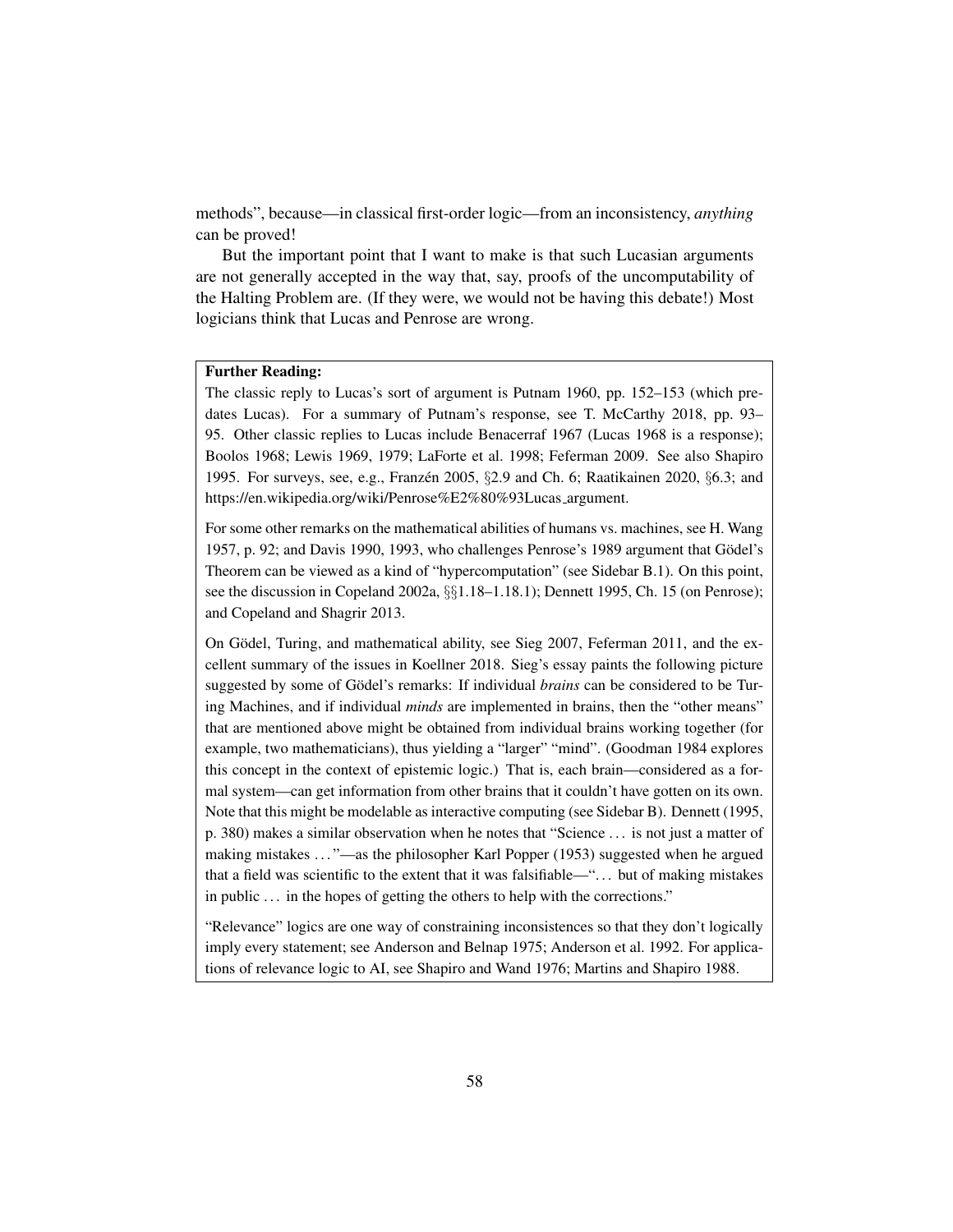#### 5.4.3 Turing's Argument

The second argument concerning the possible uncomputability of mathematical cognition focuses on a distinction that Turing made between mathematical "ingenuity" and mathematical "intuition":

Mathematical reasoning may be regarded rather schematically as the exercise of a combination of two faculties, which we may call *intuition* and *ingenuity*. The activity of the intuition consists in making spontaneous judgments which are not the result of conscious trains of reasoning. ... The exercise of ingenuity in mathematics consists in aiding the intuition through suitable arrangements of propositions, and perhaps geometrical figures or drawings. It is intended that when these are really well arranged validity of the intuitive steps which are required cannot seriously be doubted. (Turing, 1939, §11, pp. 214–215)

Turing's comments may be related to Lucas's argument in that perhaps mathematical "ingenuity" is computable but mathematical "intuition" is not (LaForte et al., 1998, §3.2).

More recently, Sloman (2020a,b) has argued that certain kinds of mathematical "intuitions" (to use Turing's term) that humans have used to generate mathematical ideas are not obviously computable in any straightforward way. More specifically, he has argued that

... digital computers cannot replicate ancient forms of mathematical cogni*tion*. . . .

You may be able to get a feel for what I'm talking about 'from the inside' by answering this question, which you are unlikely to have encountered previously:

If an object is a convex polyhedron (i.e. it is bounded by plane surfaces intersecting in straight lines forming edges of the surfaces, and where edges meet there are vertices), it is always possible to slice off a single vertex using a planar cut.

Question: what does that do to the number of vertices, edges and faces, and how do you know? ...

When you have found an answer and a proof that satisfies you think about how easy or difficult it would be to get a computer to go through your process of discovery.

I think biological evolution discovered powerful modes of spatial reasoning used in animal brains long before human mathematicians started using their logical abilities to produce systematic treatments of topology, geometry and arithmetic. (Personal correspondence, 15 February 2020, my italics)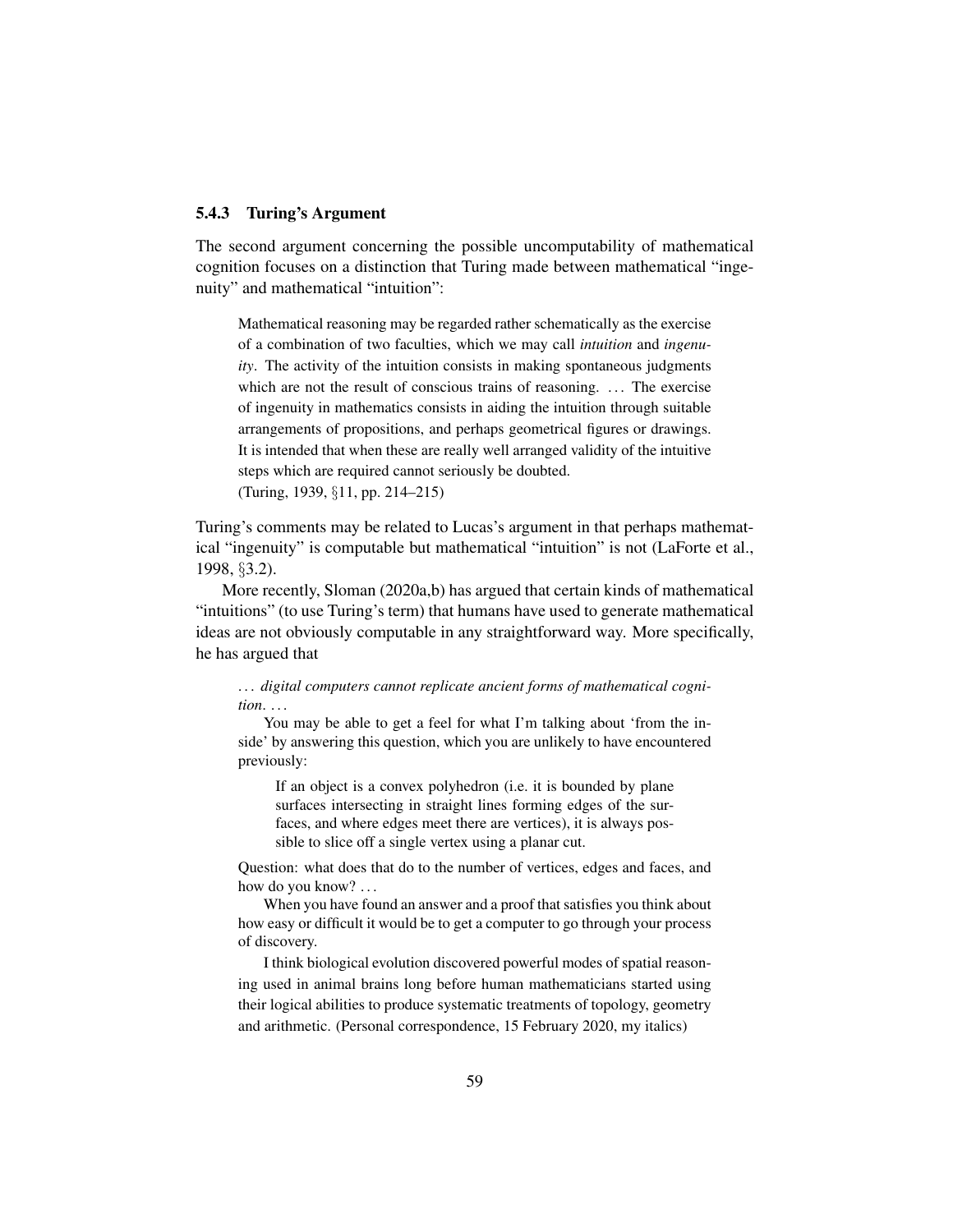Note that the kinds of spatial reasoning that Sloman mentions echo Turing's 1939 remarks about "geometrical figures".

But recall that, on my view, for AI to "succeed" is for it to come up with computable versions of the cognitive functions that humans (or other cognitive agents) exhibit. It does not have to show that the methods that humans use are themselves computa*tional*, only that they are comput*able*. That is, it does not have to show that the (human) brain *is* a computer, only that what the brain *does* is computable. So it does not have to show that a computer can "replicate" certain "forms of mathematical cognition". It only has to show that the results of that cognition (of that "intuition") can be arrived at by computational means (by "ingenuity").

#### Further Reading:

Turing's ingenuity-intuition distinction is paralleled by his "discipline-initiative" distinction (Turing, 1948):

If the untrained infant's mind is to become an intelligent one, it must acquire both discipline and initiative. So far we have been considering only discipline [via the universal machine]. ... But discipline is certainly not enough in itself to produce intelligence. That which is required in addition we call initiative. This statement will have to serve as a definition. Our task is to discover the nature of this residue as it occurs in man [sic], *and to try and copy it in machines*. (Turing 1948, p. 21 of the online version, my italics; bracketed interpolation about the universal machine from Sieg 2020, p. 193)

On the role of learning, see also the discussion in Sieg 2020, esp. p. 192.

For a related argument about intuition vs. ingenuity, see LaForte et al. 1998, §3.4. Duwell 2021, §3.1, points out that "One can reasonably expect that human capabilities extend beyond what Turing machines are capable of because we do have insight, intuition, or ingenuity."

## 5.5 Summary: But *X* Is Not Computable!

I have canvassed three phenomena that are said to be features of cognition that are said to be not computable. When faced with an argument about some cognitive feature *X* that is said to be uncomputable, the first question you should consider is whether it really is a(n essential) feature of cognition. Clearly, if it is, then AI researchers need to figure out how to compute it (as B.C. Smith (2019) argues). But it may turn out that *X* might either not be cognitive after all, or might not be essential to cognition. For example, even though qualia may seem to be "psychological", if it turns out that they are a physical *implementation* feature rather than an essential feature of cognition, then it may not matter if they are uncomputable.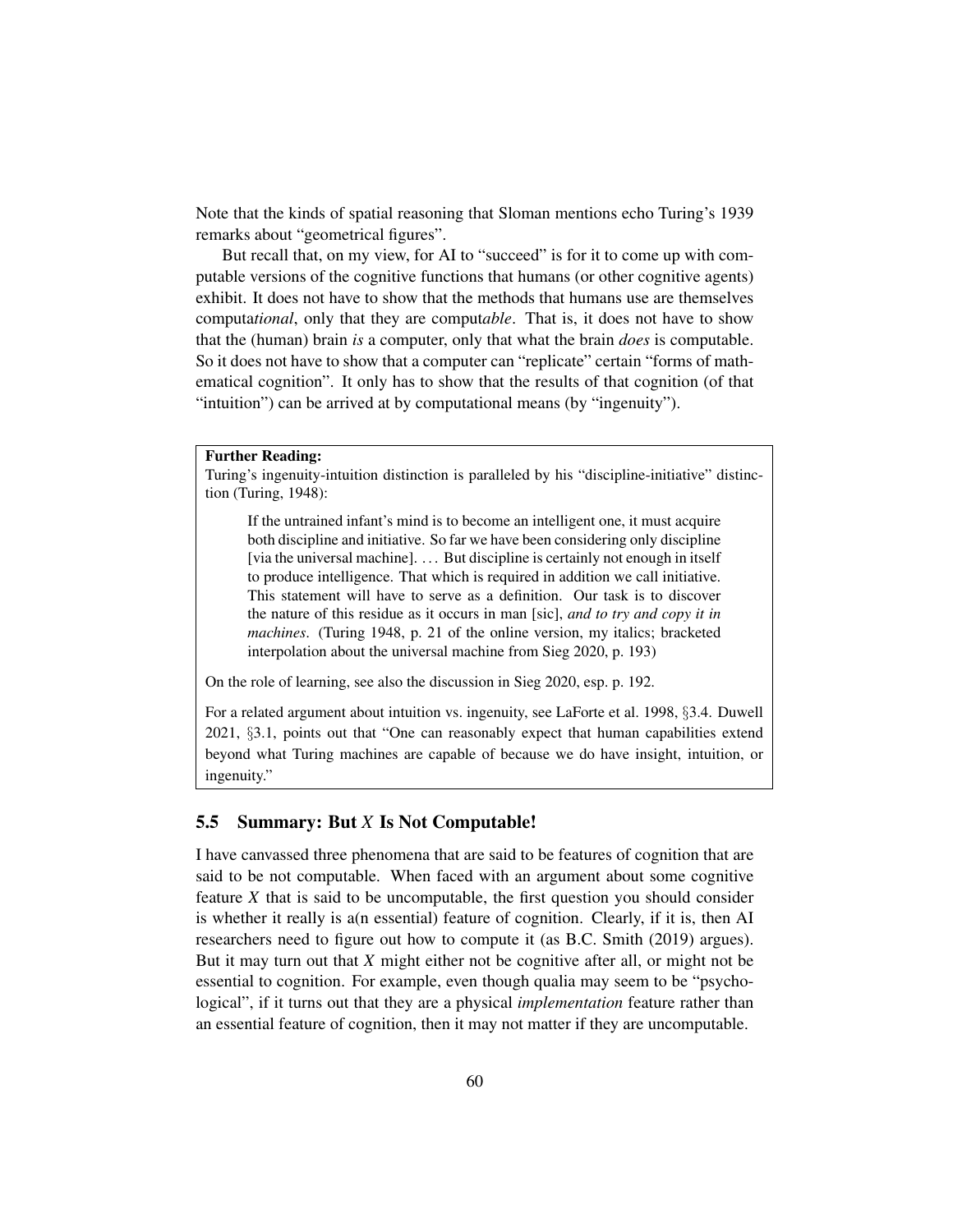We can now elaborate on two of our previous premises:

- 8. AI will fail non-catastrophically only if there is some essential aspect of cognition that can be shown to be non-computable *or non-heuristically computable.*
- 9. There is no generally accepted argument to that effect, *with the possible exception of phenomenal consciousness (qualia).*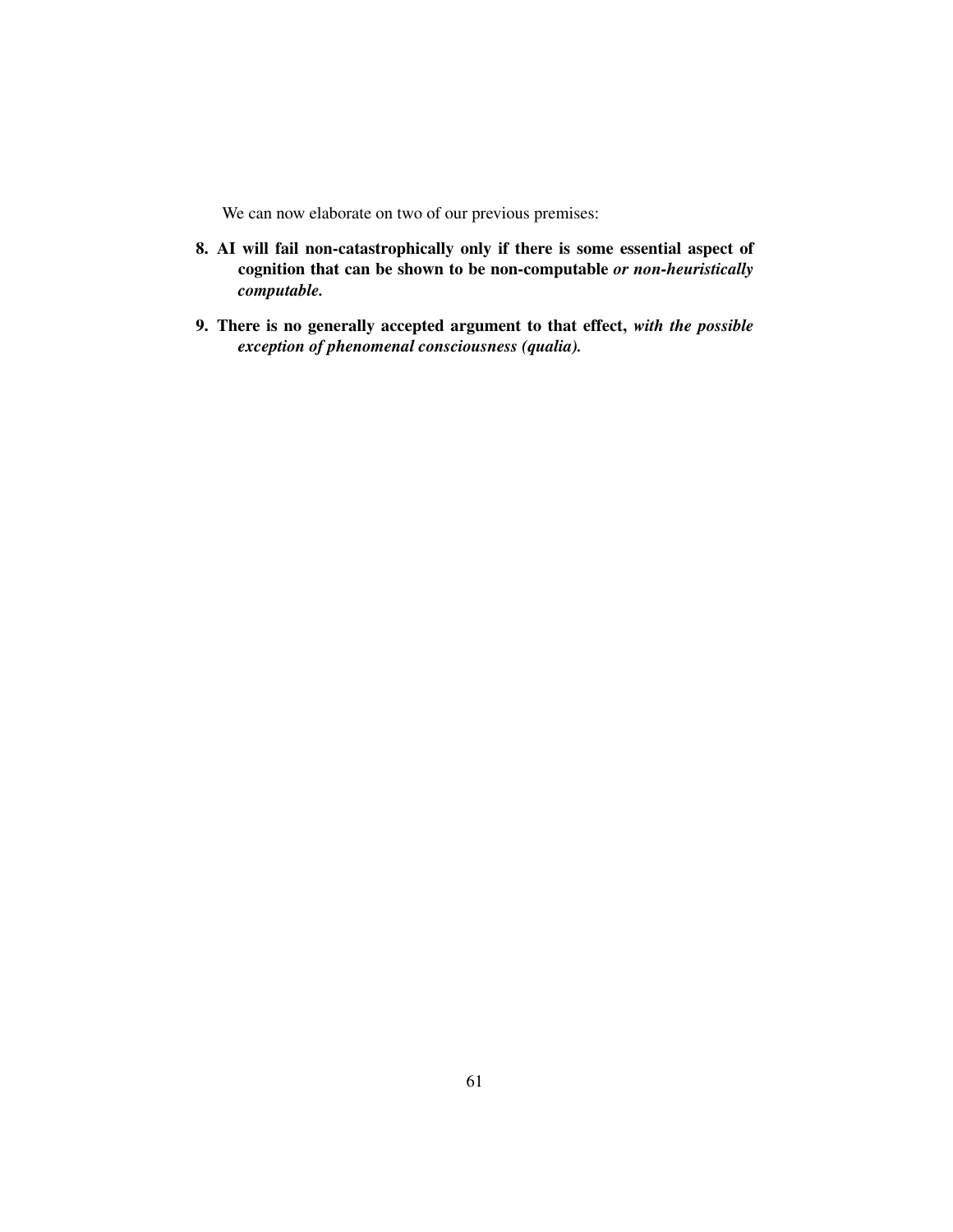# 6 Concluding Remarks

It is customary . . . to offer a grain of comfort, in the form of a statement that some particularly human characteristic could never be imitated by a machine. . . . I cannot offer any such comfort, for I believe that no such bounds can be set.

—Alan Turing (1951a, p. 486)

Cognition has by no means been shown to be fully computable. Indeed, there may be some very computationally recalcitrant aspects of cognition. These might then be declared *not* to be aspects of cognition after all or to be side effects of the implementation. The mathematician and cyberneticist Norbert Wiener said (in a way reminiscent of Lucas's objection):

... for a long time at least there will always be some level at which the brain is better than the constructed machine, even though this level may shift upwards and upwards. (Wiener, 1960, p. 1357)

This suggests that there are three ways in which AI as computational cognition might succeed:

- 1. If, as suggested in §5, cognition is a vague concept, then AI's "success" might best be measured in terms of how many aspects of cognition can be shown to be computable. Computable cognition might then asymptotically approach (human) cognitive abilities even if it never fully reaches that limit. Here is where Turing's prediction about the use of words and general educated opinion might be relevant.
- 2. AI might, of course, completely succeed in the sense of reaching that limit. Turing certainly thought so (as expressed in the epigraph above). Or there might be a *range* of cognitive abilities such that both humans and computers might lie in that range, even if they don't exactly "match". Intelligence of the non-human animal kind may be quite "general" for the animal, even though not reaching the level of human intelligence. Similarly, human-level AI (HLAI) may not be the same thing as artificial general intelligence (AGI):

Non-human animals ... may have an even smaller repertoire of capabilities, but are nonetheless general in that subset. This means that humans can do things animals cannot and AGI will be able to do something no human can. If an AGI is restricted only to domains and capacity of human expertise, it is the same as HLAI. (Yampolskiy, 2020, §3)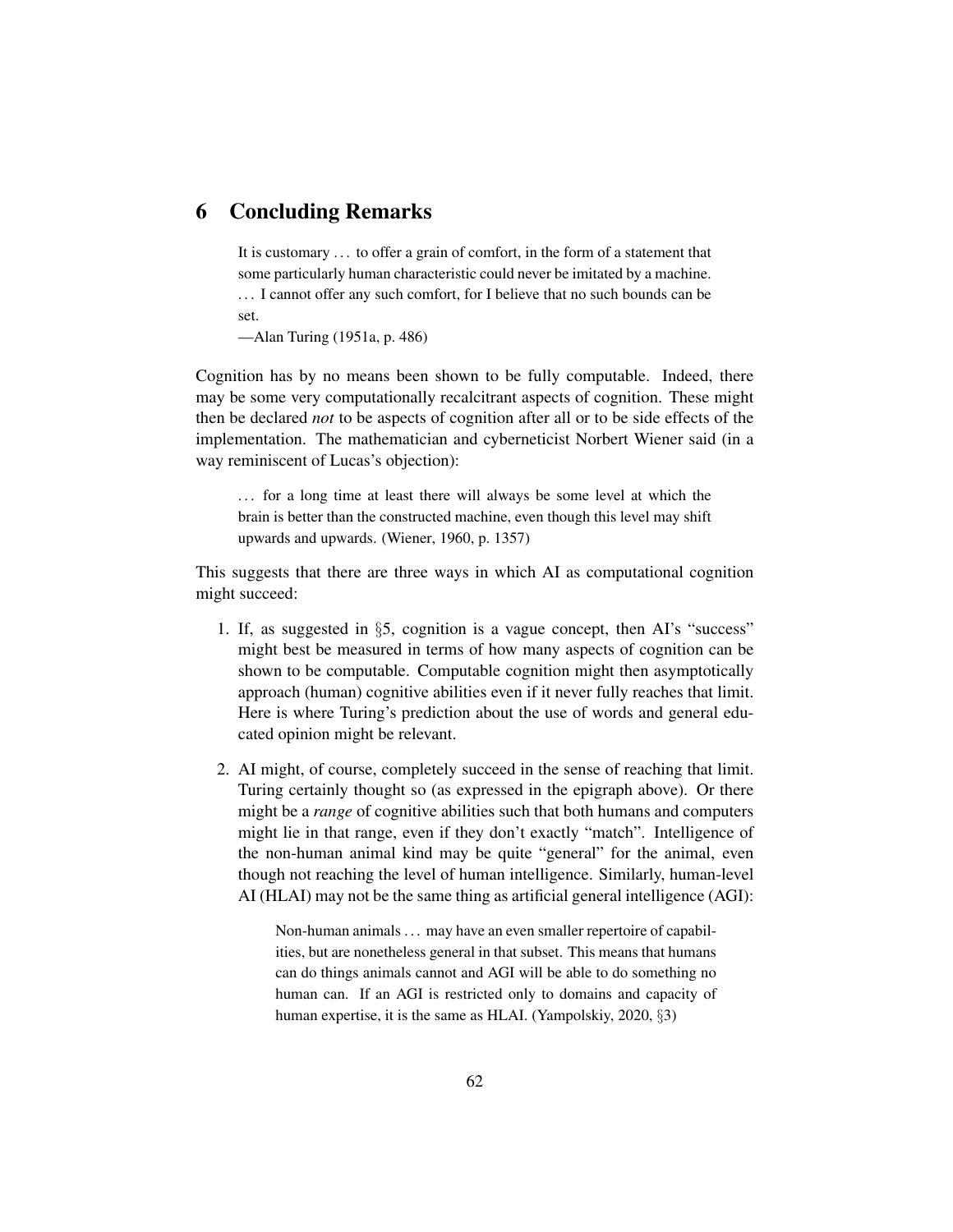3. Or AI might succeed beyond our wildest imaginations, so to speak, and become *more* "intelligent" than humans. This is not beyond the imagination of some philosophers and scientists who believe that such a "singularity" will be exceeded in the not too distant future.

But *no one has yet devised a mathematically acceptable proof that cognition is not computable.* To paraphrase an argument in favor of the unity of science due to Oppenheim and Putnam (1958, p. 8), my position is this:<sup>21</sup>

Can [AI] be attained? [I] certainly do not wish to maintain that it has been *established* that this is the case. But it does not follow, as some philosophers seem to think, that a tentative acceptance of the hypothesis that [AI] can be attained is therefore a mere "act of faith." [I] believe that this hypothesis is *credible*; and [I] shall attempt to support this ... by providing ... reasons in its support. [I] therefore think the assumption that [AI] can be attained recommends itself as a *working hypothesis*. That is, [I] believe that it is in accord with the standards of reasonable scientific judgment to tentatively accept this hypothesis and to work on the assumption that further progress can be made in this direction, without claiming that its truth has been established, or denying that success may finally elude us.

And so I conclude that

## 10. There is no scientific reason to believe that cognition cannot eventually be shown to be computable.

#### Further Reading:

For overviews of "The Singularity", see Bringsjord and Govindarajulu 2020, §9; https://en. wikipedia.org/wiki/Technological singularity; and http://www.singularity.com/. As with so much else in computer science and AI, the idea behind the Singularity can be traced back to Turing (1951a, pp. 485–486). For discussions, see Chalmers 2010, esp. §4, "Obstacles to the Singularity"; the anthology edited by Eden et al. (2012); and Davis 2015. A symposium on Chalmers's paper is in *Journal of Consciousness Studies*, Vol. 19, issues 1–2 and 7– 8 (the tables of contents are at https://www.ingentaconnect.com/content/imp/jcs), with a reply by Chalmers (2012). Bundy 2017 argues that "Worrying about machines that are too smart distracts us from the real and present threat from machines that are too dumb."

<sup>21</sup>My bracketed '[AI]' replaces their 'unitary science', and my '[I]' replaces their 'we'.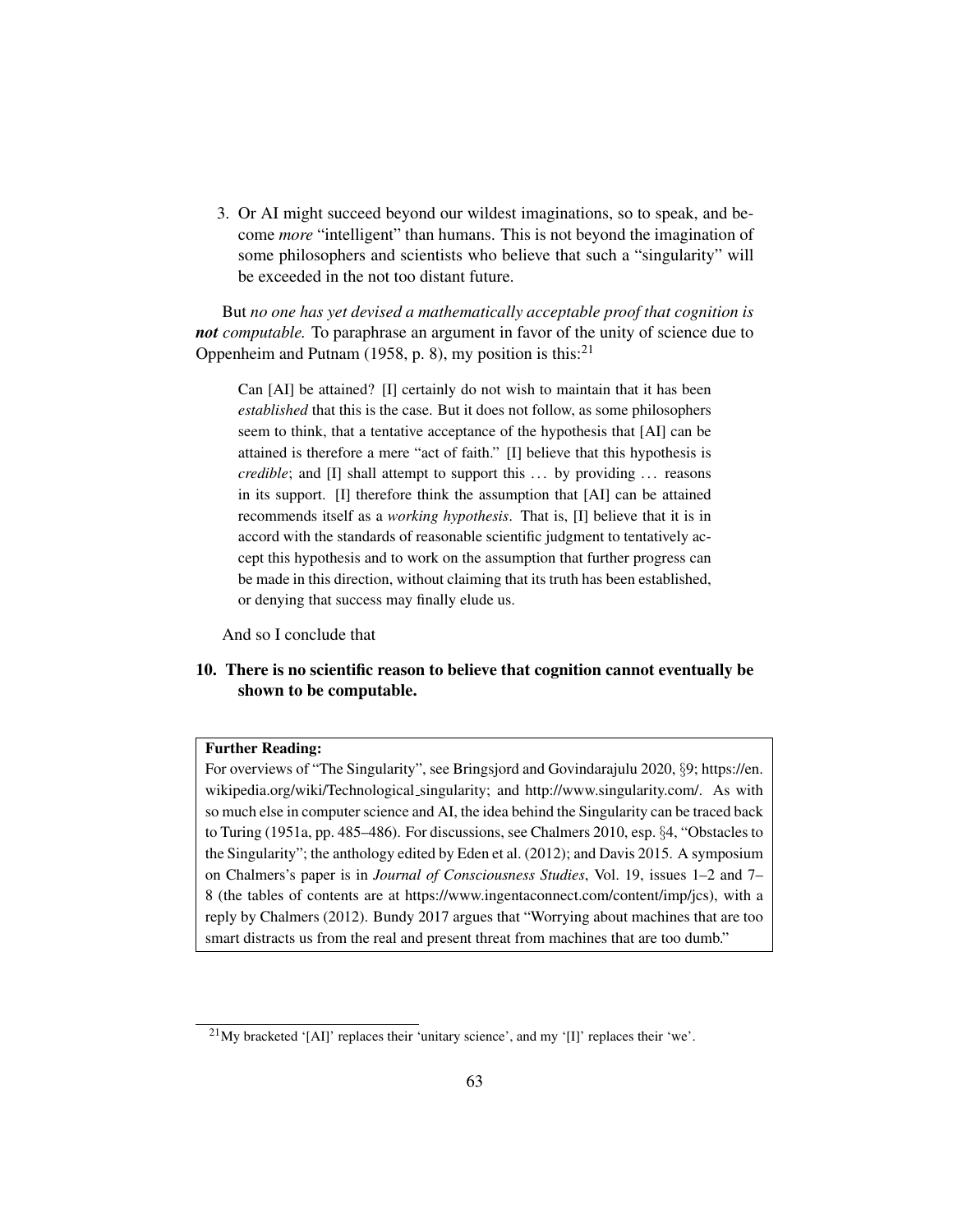## 7 Final Summary

Here, then, in outline form is the argument in support of my position in this debate:

- 1. AI is the branch of computer science that investigates computational theories of cognition.
- 2. AI's success can be measured in terms of how much of cognition can be shown to be computable.
- 3. AI will completely succeed if it can show that all (or all essential, or nearly all) aspects of cognition are computable (or heuristically computable).
- 4. There are many essential aspects of cognition that have been shown to be computable.
- 5. ∴ AI has partially succeeded.
- 6. AI will fail catastrophically only if all aspects of cognition can be shown to be non-computable.
- 7. ∴ AI will not fail catastrophically.
- 8. AI will fail non-catastrophically only if there is some essential aspect of cognition that can be shown to be non-computable (or non-heuristically computable).
- 9. There is no generally accepted argument to that effect, with the possible exception of phenomenal consciousness (qualia).
- 10. ∴ There is no scientific reason to believe that cognition cannot eventually be shown to be computable.

#### 11. ∴ There is no reason to believe that AI will not succeed.

I will close with a comment that can be taken as a gloss on Nakra's definition of computer science (from §2.4.1):

The point of science is not the holy grail but the quest—the searching and the asking. —James Gleick (2021, p. 36)

# Acknowledgments

Thanks to my colleagues Stuart C. Shapiro and Barry Smith for comments on an earlier version.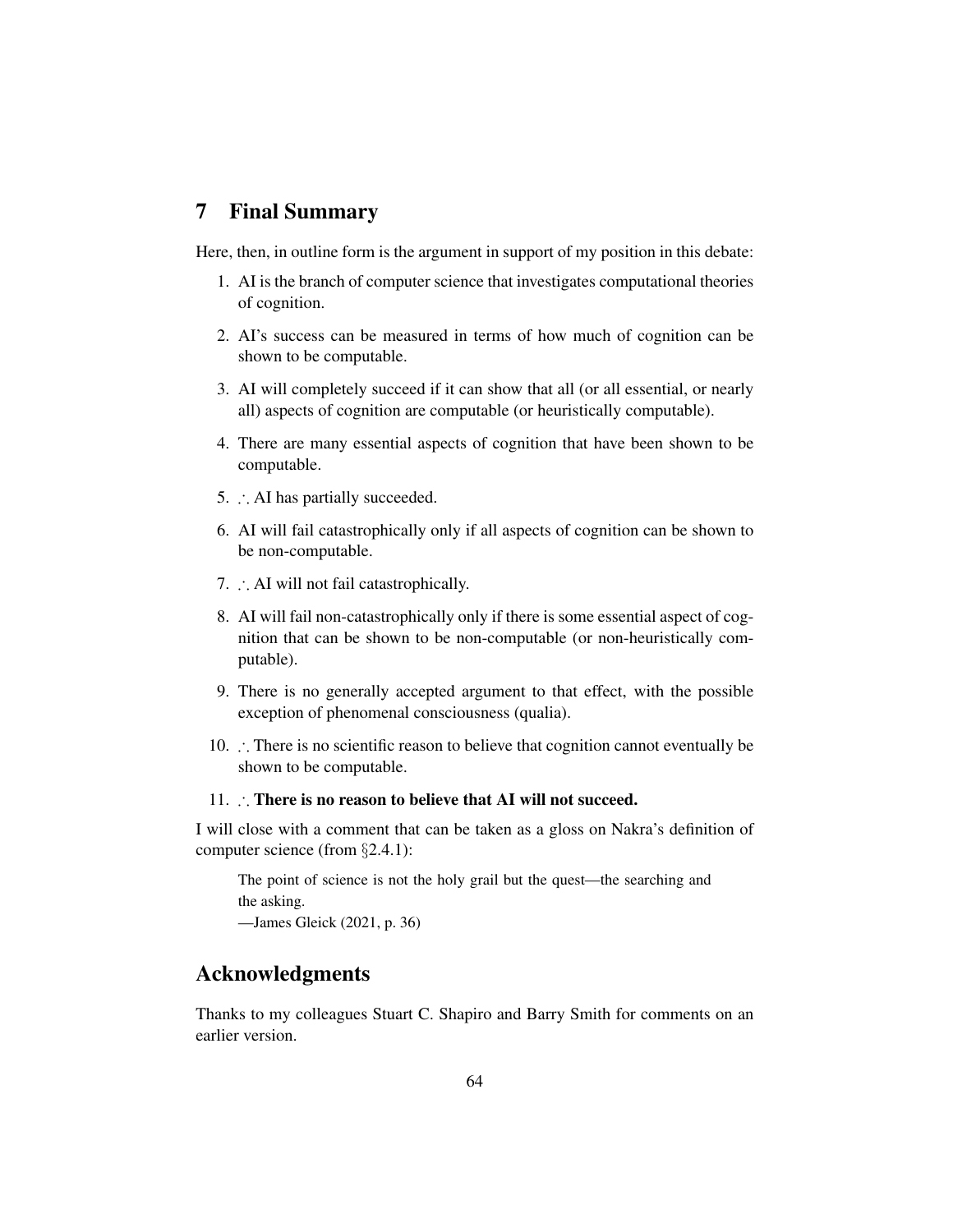## A Sidebar: The Chinese Room Argument

If a Martian could learn to speak a human language, or a robot be devised to behave in just the ways that are essential to a language-speaker, an implicit knowledge of the correct theory of meaning for the language could be attributed to the Martian or the robot with as much right as to a human speaker, even though their internal mechanisms were entirely different. —Michael Dummett (1976, p. 70)

[R]esearchers ... tracked ... unresponsive patients ..., taking EEG recordings .... During each EEG recording, the researchers gave the patients instructions through headphones. . . . "Somewhat to our surprise, we found that about 15 percent of patients who were not responding at all had . . . brain activation in response to the commands," said Dr. Jan Claassen . . . . "It suggests that there's some remnant of consciousness there. *However, we don't know if the patients really understood what we were saying. We only know the brain reacted.*"

—Benedict Carey (2019, my italics)

Thirty years after Turing's publication of the Turing Test, Searle published his Chinese Room Argument (CRA) (Searle, 1980, 1982, 1984). In this thought experiment, a human who knows no Chinese is placed in a windowless room (the "Chinese room") along with paper, pencils, and a book containing an English-language algorithm for manipulating certain marks or symbols that are meaningless to the person in the room. Through a slot in one wall of the room, a native speaker of Chinese inputs pieces of paper containing a text written in Chinese along with reading-comprehension questions about that text, also in Chinese. The person in the room—from whose point of view the papers contain nothing but meaningless marks—consults the book and follows its instructions, which describe how to manipulate the marks in certain ways, to write certain marks down on a clean piece of paper, and to output those "responses" through the slot. The native speaker who reads them determines that all of the questions have been answered correctly in Chinese, demonstrating a fluent understanding of Chinese. This is because the rule book of instructions is a complete natural-language-understanding algorithm for Chinese. But, by hypothesis, the person in the room does not understand Chinese. We seem to have a contradiction.

The CRA can be understood as a counterexample to the Turing Test, concluding from this thought experiment that it is possible to pass a Turing Test, yet not really think. The setup of the CRA is identical to the simplified, two-player version of the Turing test: The interrogator is the native Chinese speaker, who has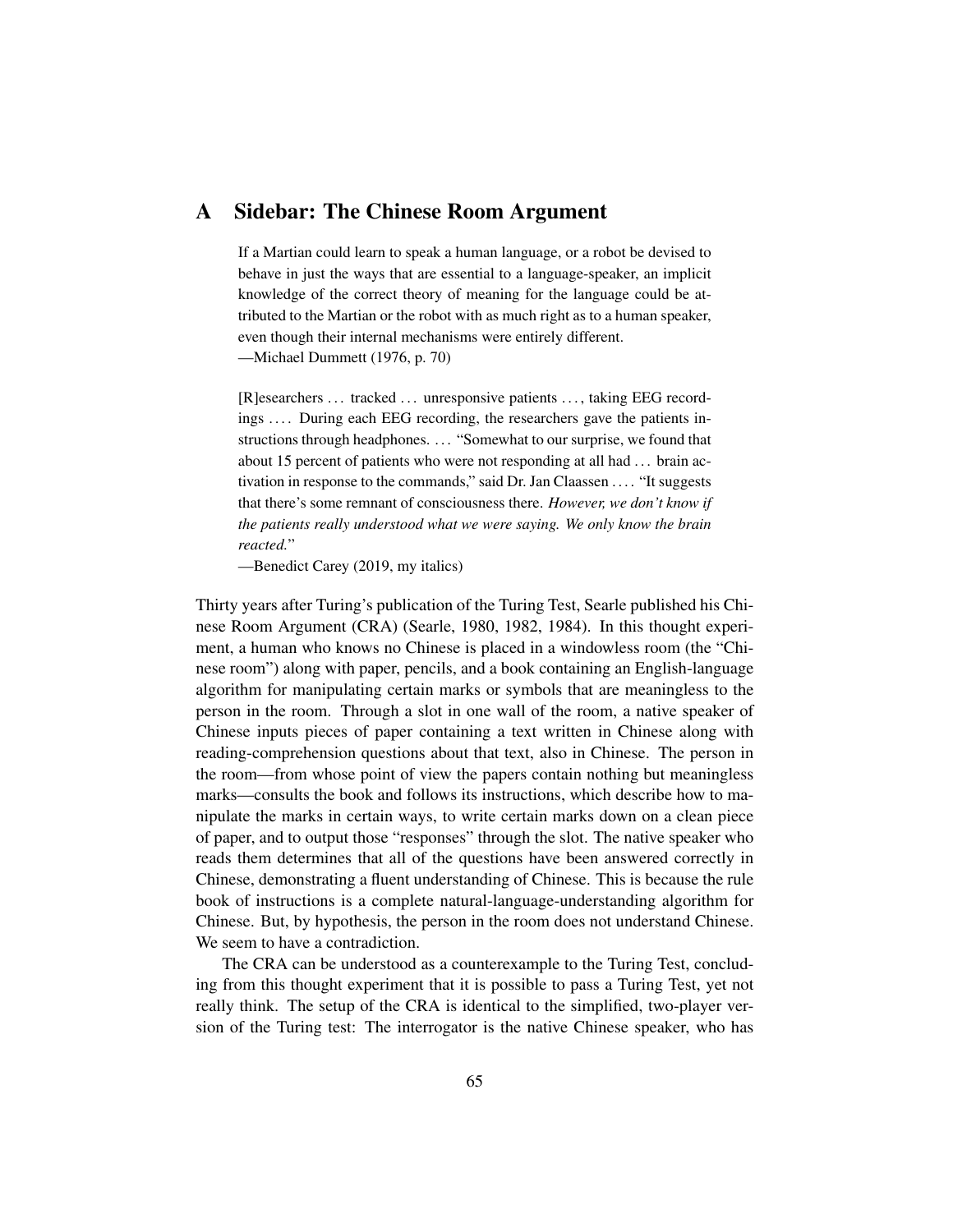to decide whether the entity being communicated with understands Chinese. The interrogator determines that the entity *does* understand Chinese. This is analogous to deciding that the entity in the simplified Turing Test is a human, rather than a computer. But, according to the hypothesis of the CRA, the entity in fact does *not* understand Chinese. This is analogous to the entity in the simplified Turing Test being a computer. So, the person in the Chinese Room passes the Turing Test without being able to "really" understand; hence, the Turing Test fails.

Or does it? One standard objection to the CRA is what Searle called the "Systems Reply", which points out that the person in the room is not alone. It is the *system* consisting of the person *plus* the instruction book that understands Chinese. After all, the CPU of a computer doesn't add all by itself: It is the system consisting of the CPU *plus* a computer program that adds. This is made explicit in an earlier version of this kind of set-up: $22$ 

Consider a box B inside of which we have a man L with a desk, pencils and paper. On one side B has two slots, marked *input* and *output*. If we write a number on paper and pass it through the input slot, L takes it and begins performing certain computations. If and when he finishes, he writes down a number obtained from the computation and passes it back to us through the output slot. Assume further that L has with him explicit deterministic instructions of finite length as to how the computation is to be done. We refer to these instructions as P. Finally, assume that the supply of paper is inexhaustible, and that B can be enlarged in size so that an arbitrarily large amount of paper work can be stored in it in the course of any single computation. . . . I think we had better assume, too, that L himself is inexhaustible, since we do not care how long it takes for an output to appear, provided that it does eventually appear after a finite amount of computation. We refer to the system B-L-P as M.  $\ldots$  In the approach of Turing, the symbolism and specifications are such that the entire B-L-P system can be viewed as a digital computer .... Roughly, to use modern computing terms, L becomes the logical component of the computer, and P becomes its program. In Turing's approach, the entire system M is hence called a *Turing machine*. (Rogers, 1959, pp. 115, 117)

Would Searle argue that M (or L?) is not computing?<sup>23</sup>

<sup>22</sup>Arguably, an even earlier version was in a 1954 episode of *I Love Lucy* (Rapaport, 2022a, §18.8.4).

<sup>&</sup>lt;sup>23</sup>There are many other responses to the CRA: For overviews, see Rey 1986; Hauser 2001; Cole 2020. Rapaport 1986a is an overview written for a semi-popular computer magazine, and Rapaport 1988b is a critical review of Searle 1984. Preston and Bishop 2002 is an anthology of responses to Searle (reviewed in Rapaport 2006b). In 2014, an online series of articles providing background for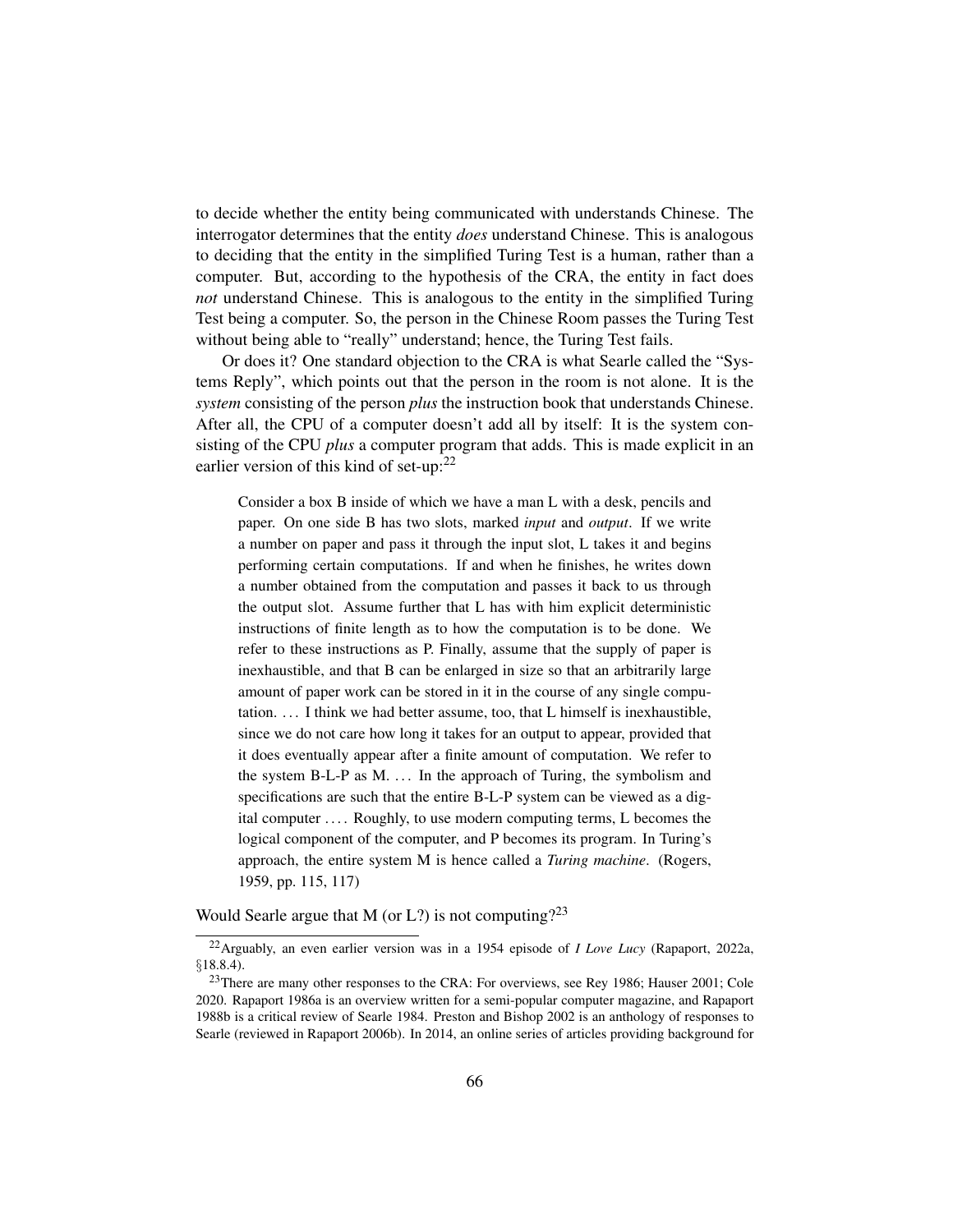# B Sidebar: Computability

[C]omputer science is not really that much about computers. What computer science is mostly about is *computation*, a certain kind of process such as sorting a list of numbers, compressing an audio file, or removing red-eye from a digital picture. The process is typically carried out by an electronic computer of course, but it might also be carried out by a person or by a mechanical device of some sort.

The hypothesis underlying AI ... is that ordinary *thinking* ... is also a computational process, and one that can be studied without too much regard for who or what is doing the thinking.

—Hector J. Levesque (2017, pp. ix–x)

#### B.1 Varieties of Computability

Four notions of (digital) "computability" are relevant to our discussion: an informal one, a formal one, a slightly more general formal one, and an arguably hypothetical one.<sup>24</sup>

The *informal notion* of computation is the one that, from at least 1613 until at least the 1940s only humans did, as in the *New York Times* ad mentioned in §3 and in Turing's 1936 paper. $25$ 

There are several *formal notions*: Turing Machines, general recursive functions, the lambda calculus, etc.<sup>26</sup> Importantly, all of these formal versions are logically equivalent, which is one of the primary reasons why it is believed that they completely capture the informal notion. This is codified as the Church-Turing Computability Thesis.<sup>27</sup>

<sup>26</sup>On recursive functions, see Sidebar D: Recursion, and Rapaport 2022a, Chs. 7–8, or any textbook on the theory of computation. On the lambda calculus, see "PolR" 2009, §"Alonzo Church's Lambda-Calculus"; and Alama and Korbmacher 2021. Other formalisms include Post production systems (see Soare 2009, §5.2, p. 380), Markov algorithms (https://en.wikipedia.org/wiki/ Markov algorithm), and register machines (Shepherdson and Sturgis, 1963), as well as any computer programming language that includes facilities for sequence, selection, and repetition; see §B.2.1.

 $^{27}$ Alonzo Church's thesis (Church, 1936) was first expressed in terms of his lambda calculus and later in terms of recursive functions (see Soare 2009, p. 372 and §11.1, p. 389). Turing's thesis (Turing, 1936) was expressed in terms of his *a*-machines (i.e., Turing Machines). Because all of these formalisms are logically equivalent, Robert Soare (2009) has advocated replacing the names

the movie *The Imitation Game* contained two critiques of the CRA: Cole 2014; Horst 2014.

<sup>&</sup>lt;sup>24</sup>Piccinini 2015 suggests several others, including digital, analog, neural, and "generic". This sidebar is only concerned with the digital variety.

<sup>25</sup>The year 1613 is the earliest citation for 'computer' in the *Oxford English Dictionary*, http: //www.oed.com/view/Entry/37975, quoted in Rapaport 2018b, p. 388. The use of 'computer' to refer to humans extended beyond the 1940s (even into the 1960s), as told in the 2016 film *Hidden Figures* (https://en.wikipedia.org/wiki/Hidden Figures); see also Bolden 2016; Natarajan 2017.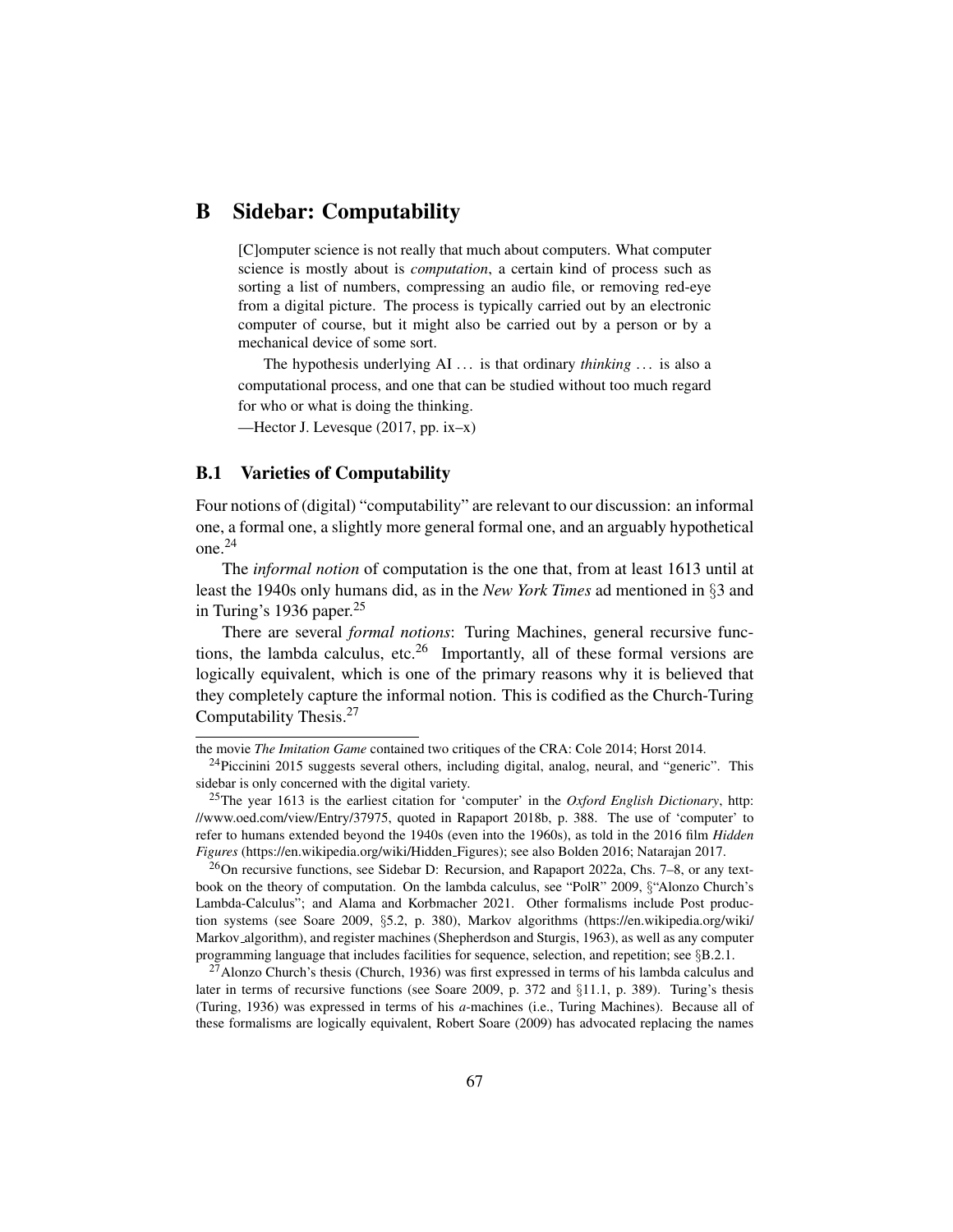The *slightly more general formal notion* allows for a Turing Machine to interact with users, with other computers, or with the "external" world in general (i.e., the world or the user independent of the computer) via inputs from the external world such as data or sensory input, and outputs to it (including physical manipulation of things in the external world). This is the basis of modern computers. Some computer scientists have argued that this goes significantly—not just "slightly"—"beyond" Turing Machine computation (Wegner, 1997). But other computer scientists (Davis, 2004; Soare, 2013) have observed that this is a standard part of computability theory, due in fact to Turing  $(1939)$ <sup>28</sup>

The *hypothetical notion* goes under the name 'hypercomputation' and sometimes includes the interactive computation just mentioned, "trial-and-error" machines (see an example in Sidebar F.1: The Halting Function), and some less physically plausible ones, such as "Zeus" machines that can solve the Halting Problem by executing an infinite number of computer programs in a finite amount of time by "infinite acceleration": performing each step in half the time discussed of the previous step. I will not consider these here, but the literature is well worth reading. $^{29}$ 

<sup>&#</sup>x27;Church's Thesis', 'Turing's Thesis', and 'the Church-Turing Thesis' with—more simply and more neutrally—'the Computability Thesis'. For an overview of these and other Computability Theses, see Copeland and Shagrir 2019.

<sup>&</sup>lt;sup>28</sup>For a discussion of the debate over interactive computing, see Rapaport 2022a,  $\S 11.8$ .

<sup>&</sup>lt;sup>29</sup>For an overview, see Copeland 2002b, 2003. For objections, see Davis 2004, 2006. For discussion, see Rapaport 2022a, Ch. 11. On trial-and-error machines, see Putnam 1965; Gold 1967; Hintikka and Mutanen 1997; Kugel 2002; Soare 2009. On their relationship to Lucas's argument (§5.4.2, above), see T. McCarthy 2018. On Zeus machines, see Boolos and Jeffrey 1974. Perhaps hypercomputation is what P. Wang 2020, p. 83, has in mind when he disputes my characterization of AI as a branch of computer science by making the otherwise puzzling claim that "AI problems are conceptually beyond the scope of computability theory, though AI systems are still implementable in computers."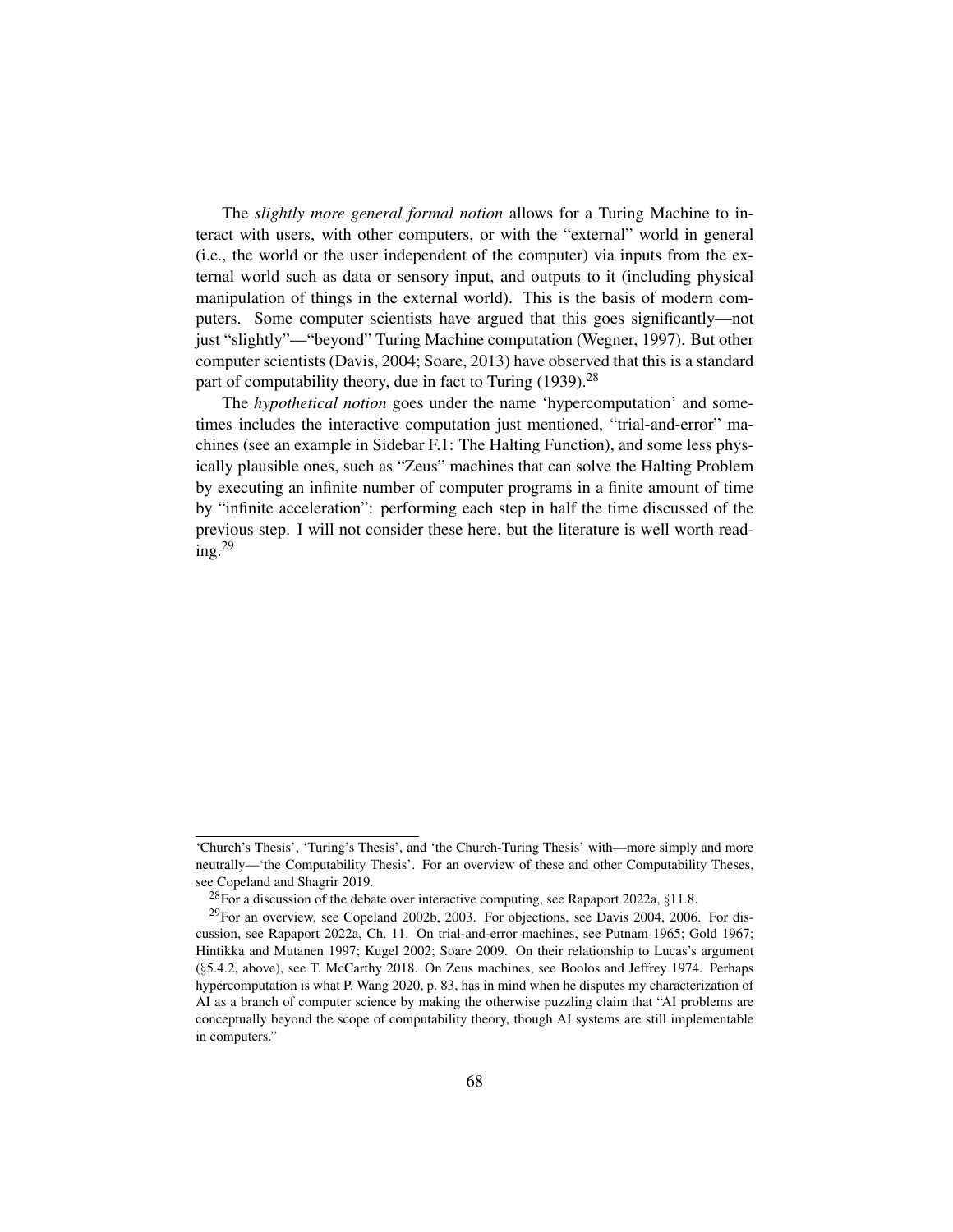## B.2 Turing Machine Computability

[A] human calculator, provided with pencil and paper and explicit instructions, can be regarded as a kind of Turing machine. —Alonzo Church (1937)

A man provided with paper, pencil, and rubber [eraser], and subject to strict discipline, is in effect a universal machine.

—Alan Turing (1948, p. 416)

In fact we have been universal computers ever since the age we could follow instructions.

—Chris Bernhardt (2016, p. 12; see also p. 94)

## B.2.1 Five Great Insights of Computer Science

The kind of computability that is central to AI is Turing Machine computability and its equivalents (along with its extension to interactive computing).<sup>30</sup> One way to understand this is via what I consider to be the five great insights of computer science. $31$  Briefly, these are:

- 1. The *representational* insight: Only 2 nouns are needed to represent information  $(0', 1')$
- 2. The *processsing* insight: Only 3 verbs are needed to process information. (*move*(left or right), *print*('0' or '1'), *erase*)
- 3. The *structural* insight: Only 3 grammar rules are needed to combine actions. (sequence, selection (if-then-else), and repetition (while loops))
- 4. The "*closure*" insight: Nothing else is needed. (This is the import of the Computability Thesis.)

<sup>&</sup>lt;sup>30</sup>Kugel 2002 argues that trial-and-error machines are central to AI. For discussion, see Rapaport 2022a, §11.10.2.

<sup>31</sup>For more details, see Rapaport 2022a, §7.4. The exact number of nouns, verbs, or grammar rules depends on the formalism. E.g., some presentations add 'halt', 'read', or 'exit' as verbs, or use recursion as the single rule of grammar, etc. The point is that there is a very minimal set and that nothing else is *needed*. Of course, more nouns, verbs, or grammar rules allow for greater ease or practicality of expression.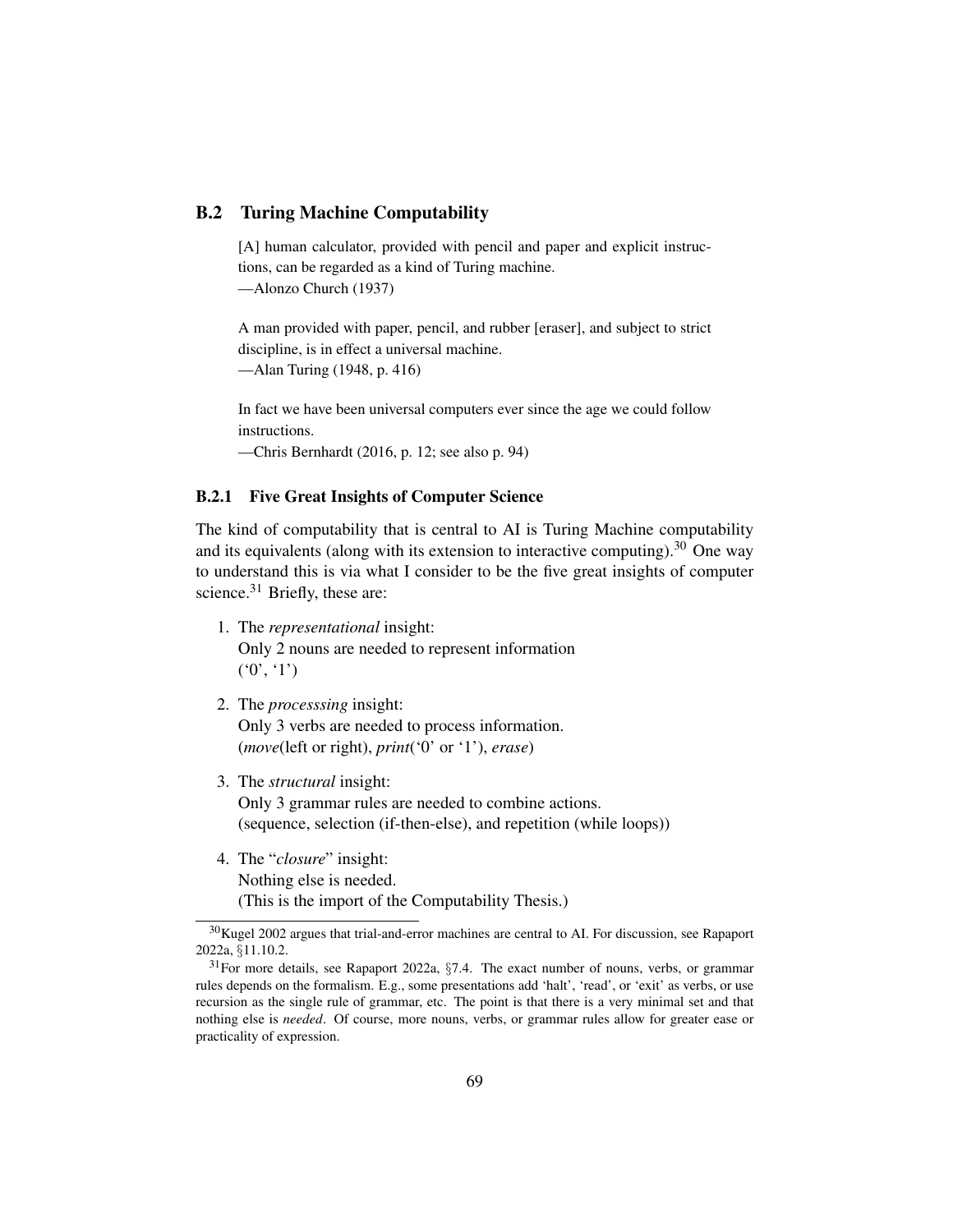5. The *implementation* insight: The first three insights can be physically implemented.

#### B.2.2 Turing Machines

A Turing Machine can be thought of as an abstract, mathematical model of a computer. It consists of two principal parts:

- 1. an arbitrarily long, paper tape divided into squares (like a roll of toilet paper, except that you never run out (Weizenbaum, 1976)); each square can have either a '0' or a '1' printed on it;  $32$
- 2. a reading and writing device that can move to any square, see what symbol is on it, and then print (overwrite) a new symbol (or erase one) on it.

The "program" for the Turing Machine tells it which square to start looking at on the tape and, on the basis of what is printed on that starting square, to do one or more of the following things:

- move left 1 square
- move right 1 square
- print 0 at the current square
- print 1 at the current square (or perhaps erase the current square).

By the Computability Thesis, every informal computation (every algorithm) can be expressed in this minimal language for a Turing Machine. Even artificial-neuralnetwork and machine-learning algorithms can be written in this language.

It follows that, if cognition is computable, then every aspect of cognition can be expressed in this language. But no one would seriously consider trying to do that! (To do so would be to get mired in "the Turing tar-pit in which everything is possible but nothing of interest is easy" (Perlis, 1982, §54).)

Turing modeled his machine (he called it, simply, an '*a*-machine'—'*a*' for 'automatic') on how humans compute, and his description (in Turing 1936, §9) is well worth reading.<sup>33</sup> Because his theory of *automatic* or machine computation is based on his observation of how *humans* compute, it can really be considered to be the first AI program.

<sup>&</sup>lt;sup>32</sup> Some versions allow only one symbol, together with allowing some squares to be blank. In fact, there can be—and in real computers there are—many different symbols.

<sup>&</sup>lt;sup>33</sup>For detailed tours through Turing's paper, see Petzold 2008 and Rapaport 2022a, Ch. 8.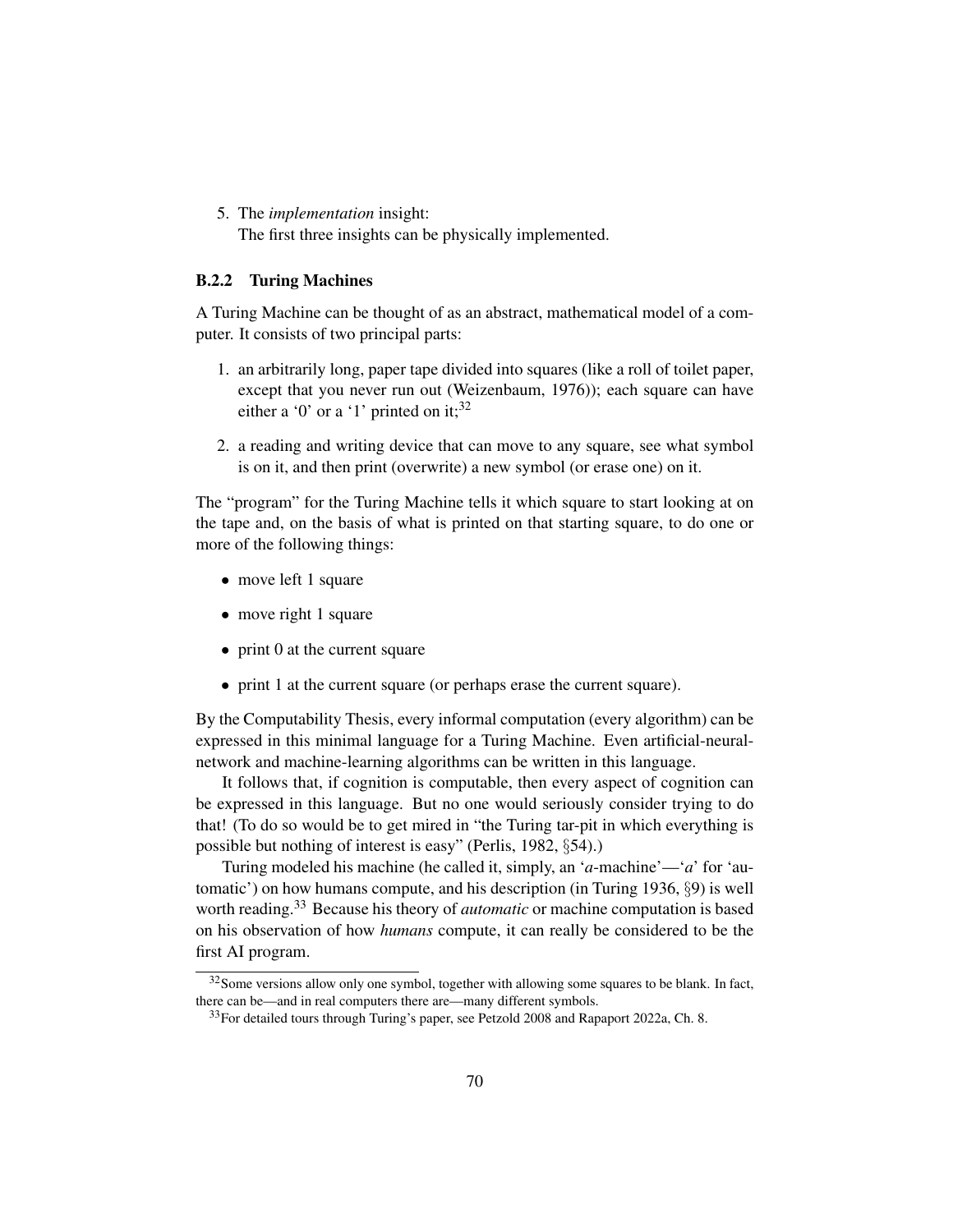#### B.2.3 Universal Turing Machines

Turing Machines, however, are not programmable, even though they have programs! This is because a given Turing Machine is *defined* by its program. If you change the program, you have a different Turing Machine. So, a Turing Machine can only do one thing: the task that it is programmed for.

However, *Universal* Turing Machines can do many things (as Turing proved in his 1936 paper). A Universal Turing Machine is a Turing Machine. As such, it is programmed to do only one thing: to follow and execute the instructions of a program that is encoded on its tape. Because that program *is* changeable, Universal Turing Machines *are* programmable. Your laptop and your smartphone are physical implementations of a Universal Turing Machine, and their "apps" are the programs that they can execute. Downloading and installing a new app is the physical implementation of encoding a new program on a Universal Turing Machine's tape.

#### B.3 Efficient Computability

The theoretical efficiency of a computation can be measured in terms of its running time, calculated as a function of the size of its input.

An algorithm is said to be "in *P*" if it is computable in *P*olynomial time, i.e., if the time that it takes for the computation can be expressed as a polynomial of the form  $a_n x^n + a_{n-1} x^{n-1} + \ldots + a_1 x + a_0$ , where *x* is the size of the input to the algorithm. Such algorithms are considered to be computationally "efficient" or "tractable".

An algorithm is said to be "in *NP*" if it is not in *P*. Such algorithms are said to be computable in *N*on-deterministic *P*olynomial time; i.e., they are computable in *polynomial* time by a *non*-deterministic Turing Machine (which is a Turing Machine that allows multiple "next steps" for a given action, all of which are simultaneously taken). Alternatively, an algorithm, expressed as a decision problem, is in *NP* if its "yes" answer is *verifiable* in *polynomial* time.

An algorithm is said to be "*NP*-complete" if it is in *NP* and if all other *NP* problems can be shown in polynomial time to be equivalent to it. *NP*-complete problems are considered to be the most intractable of all computable problems.

One of the (if not *the only*) major open question in computability theory (more precisely, the branch known as "complexity" theory) is whether  $P = NP$ . If  $P =$ *NP*, then

We get a beautiful world where everything is easy to compute. We can quickly learn just about everything, and the great mysteries of the world fall quickly, from cures [for] deadly diseases to the nature of the universe.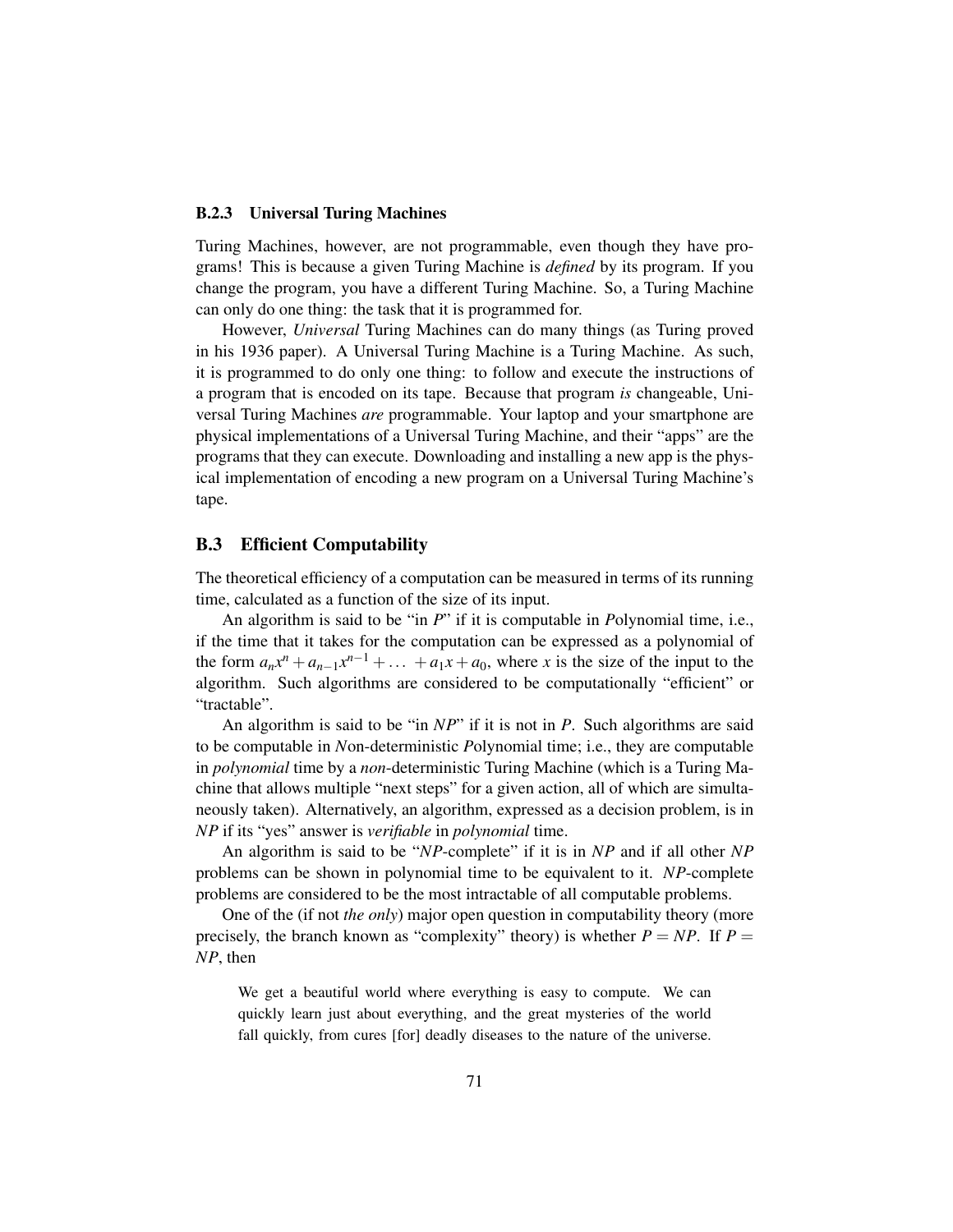The beautiful world also has a dark underbelly, including the loss of privacy and jobs, as there is very little computers cannot figure out or accomplish. (Fortnow, 2013, p. 9)

Most computer scientists believe that  $P \neq NP$ , but no proof or refutation of that has yet been found. (See Fortnow 2013 for a non-technical discussion.)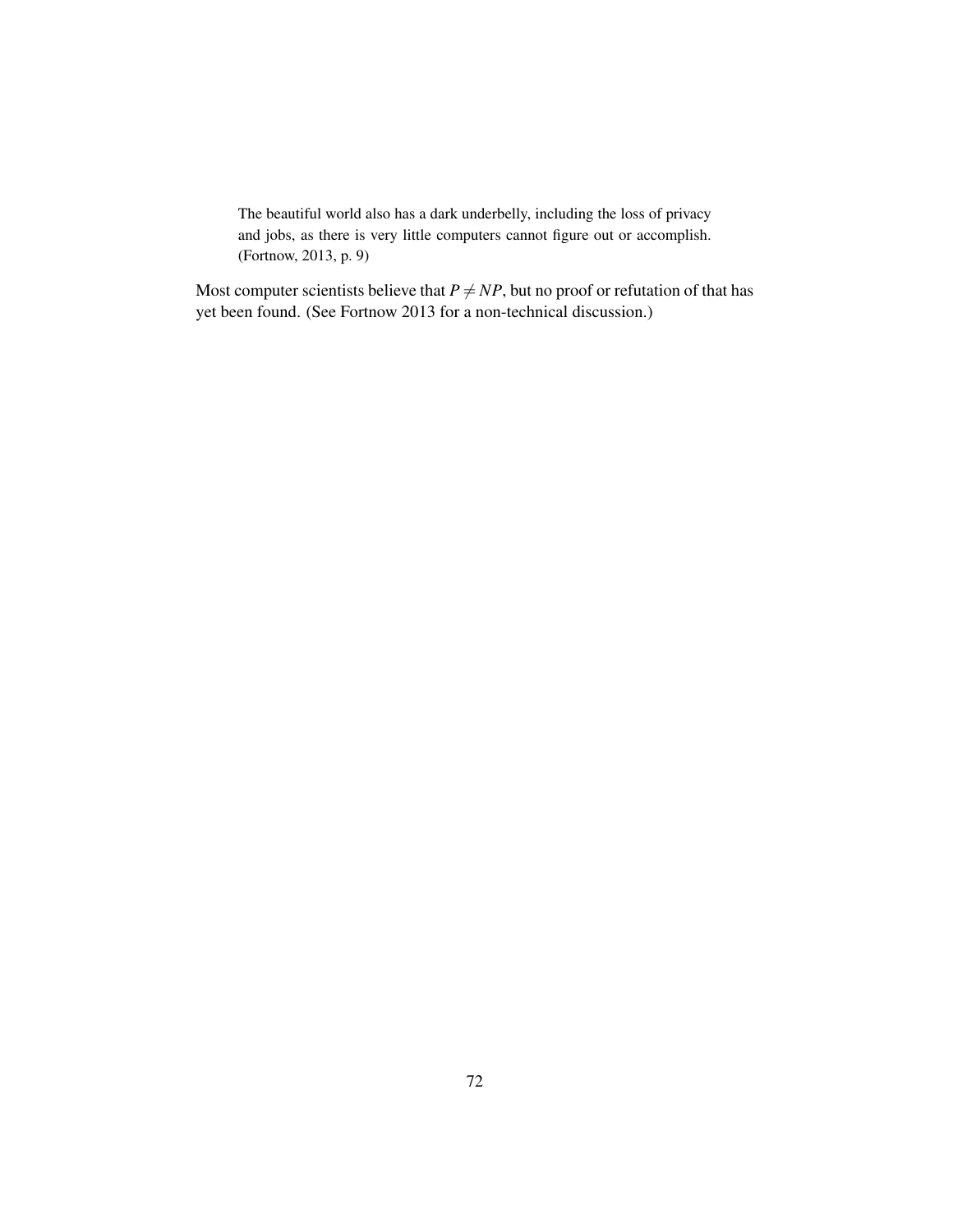# C Sidebar: Simulations

... the marvellous pulp and fibre of a brain had been substituted by brass and iron, he [Babbage]<sup>34</sup> had taught wheelwork *to think, or at least to do the office of thought*.

—Harry Wilmot Buxton, quoted in Swade 2017, p. 255; my italics

Turing's conclusion ... is that a *perfect* simulation of a thing serves very nicely for that thing. Big *can* grow out of sufficient, collected littles. —Richard Powers (1988, p. 221)

The word 'simulation' sometimes connotes an "imitation" or something "unreal":<sup>35</sup> A simulation of a hurricane is not a real hurricane, because it doesn't get people wet. A simulation of digestion is not real digestion, because it doesn't digest food. And a computer that simulates some process *P* is not *necessarily* "really" doing *P*.

But sometimes there is little difference between the real thing and what a computer does: Although a computer simulation (or even a replication) of the daily operations of a bank is not thereby the daily operations of a (real) bank, I *can* do my banking online. In fact, real tellers in real banks perform most of their tasks on a computer. Simulations *can* be used as if they were real, as long as the simulations have causal impact on the real world. In fact, sometimes things like *simulated* hurricanes *can* do something analogous to getting *real* people wet: Children "can have real emotional reactions to entirely imaginary scenarios" (Gopnik, 2009, p. 31); so, of course, can adults, as anyone who has wept at the movies can testify (cf. Schneider 2009).

More importantly, although computer simulations of hurricanes don't get real people wet, they *could* get *simulated* people *simulatedly* wet:

[A] simulated hurricane would feel very real, and indeed can prove fatal, *to a person who happens to reside in the same simulation*. (Edelman, 2011, p. 3, fn. 3; my italics) $36$ 

The "person", of course, would have to be a *simulated* person. Similarly,

Paul Harris (2000) found that even two-year-olds will tell you that if an imaginary teddy [bear] is drinking imaginary tea, then if he spills it the imaginary floor will require imaginary mopping-up. (Gopnik, 2009, p. 29)

<sup>&</sup>lt;sup>34</sup>Charles Babbage developed an ancestor of the digital computer in the 19th century. For more on Babbage, see http://www-gap.dcs.something-and.ac.uk/∼history/Mathematicians/Babbage.html and Rapaport 2022a, §6.4.3.

 $35$ This sidebar is adapted from Rapaport 2012, pp. 54–55.

<sup>36</sup>See also Dennett 1978; Hofstadter 1981; Rapaport 1986c, p. 274; Shapiro and Rapaport 1991, §(10.)7, p. 252; Rapaport 2005, §3.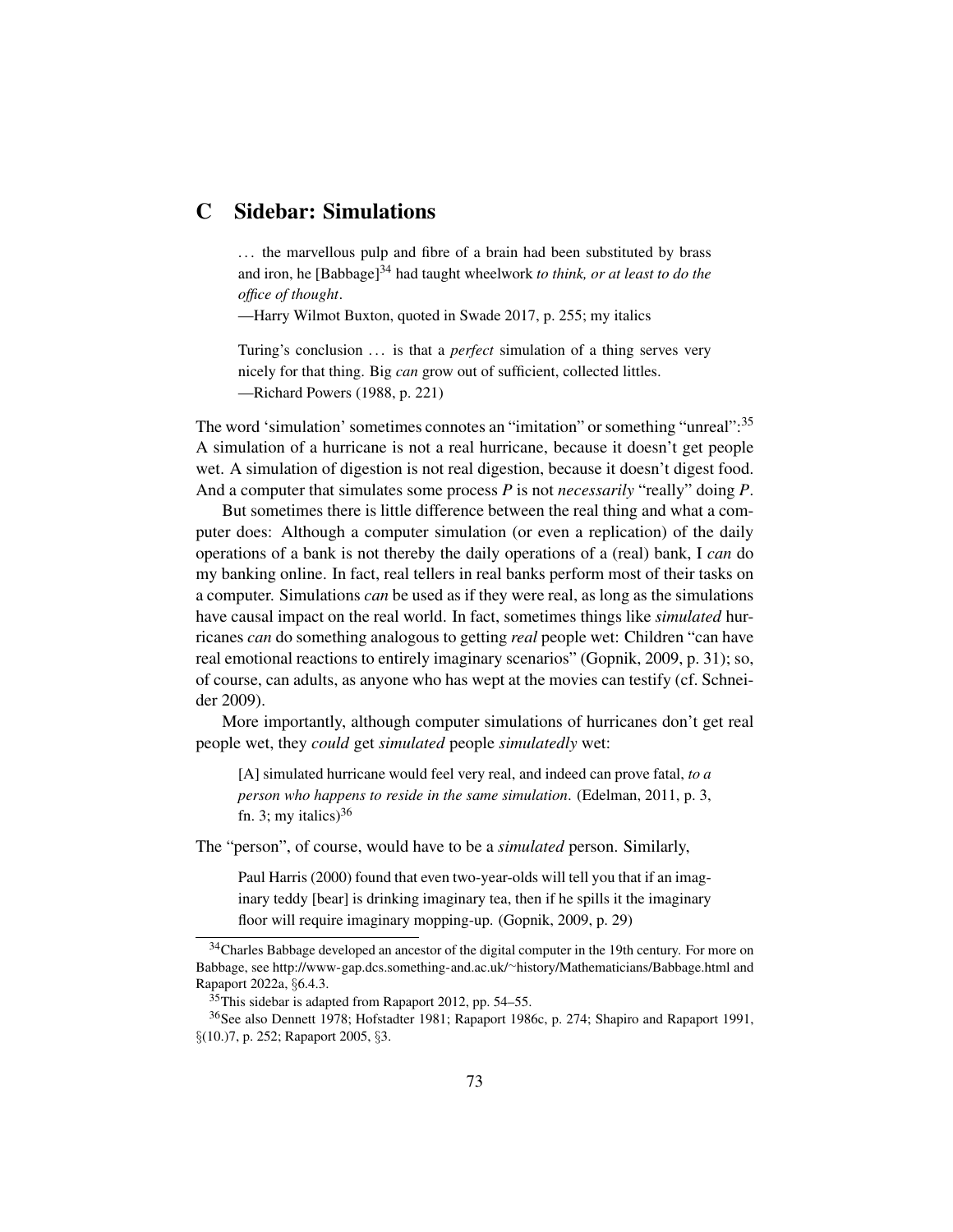This is a matter of the "scope" of the simulation: Are people within the scope of the hurricane simulation or not? If they are not, then the simulation won't get them wet. If they are—i.e., if they are simulated, too—then it will.

But there are cases where a simulation or imitation *is* the real thing. For example:

- a scale model of a scale model of the Statue of Liberty *is* a scale model of the Statue of Liberty,
- a Xerox copy of a document *is* that document, at least for purposes of reading it and even for some legal purposes, and
- a PDF version of a document *is* that document.

More generally, a computer that simulates an *informational process*really is thereby doing that informational process, because a computer simulation of information *is* information:

• A computer simulation of language *is* language:

[L]anguage is fundamentally computational. Computational linguistics has a more intimate relationship with computers than many other disciplines that use computers as a tool. When a computational biologist simulates population dynamics, no animals die. When a meteorologist simulates the weather, nothing gets wet. But *computers really do parse sentences. Natural language question-answering systems really do answer questions.* The actions of language are in the same space as computational activities, or alternatively, these particular computational activities are in the same space as language and communication. (Woods, 2010, p. 605, my italics)

- A computer simulation of a picture *is* a picture, hence the success of digital "photography".
- A computer simulation of mathematics *is* mathematics:

A simulation of a computation and the computation itself are equivalent: try to simulate the addition of 2 and 3, and the result will be just as good as if you "actually" carried out the addition—that is the nature of numbers. (Edelman, 2008, p. 81)

• A computer simulation of reasoning *is* reasoning. This was surely the claim of Newell, Shaw, and Simon's (1958) Logic Theorist (mentioned in §2.3.1).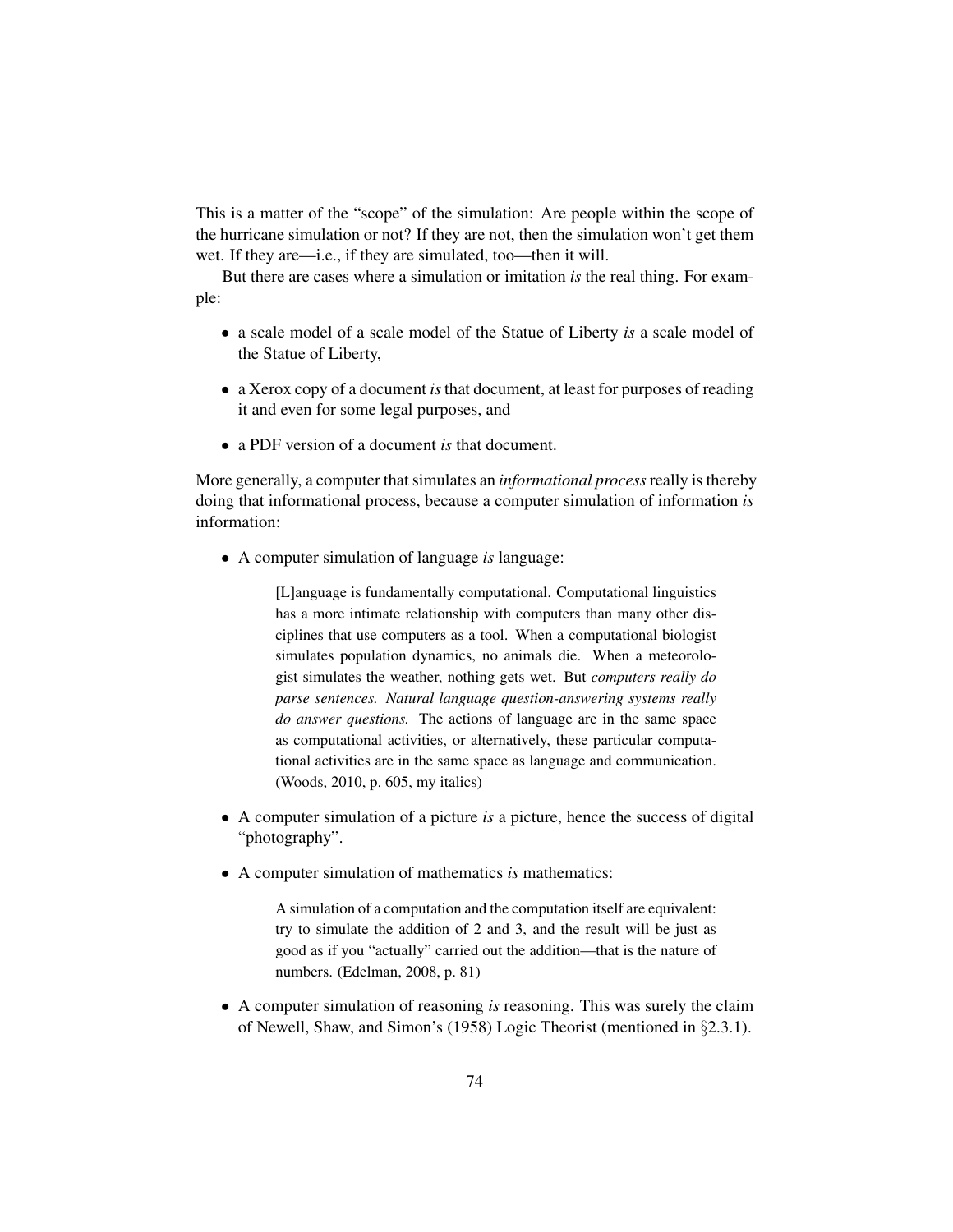And, in general, a computer simulation of cognition *is* cognition. To continue the just-cited quotation from Edelman (2008, p. 81):

Therefore, if the mind is a computational entity, a simulation of the relevant computations would constitute its fully functional replica.

Or, as Simon put it:

[A] computer simulation of thinking thinks. It takes problems as its inputs and (sometimes) produces solutions as its outputs. It represents these problems and solutions as symbolic structures, as the human mind does, and performs transformations on them, as the human mind does. ... The materials of thought are symbols—patterns, which can be replicated in a great variety of materials (including neurons and chips), thereby enabling physical symbol systems fashioned of these materials to think. (Simon, 1995, p. 24)

(For more on simulations vs. the real thing, see Sidebar A: The Chinese Room Argument. For more on AI simulations, see Durán 2020.)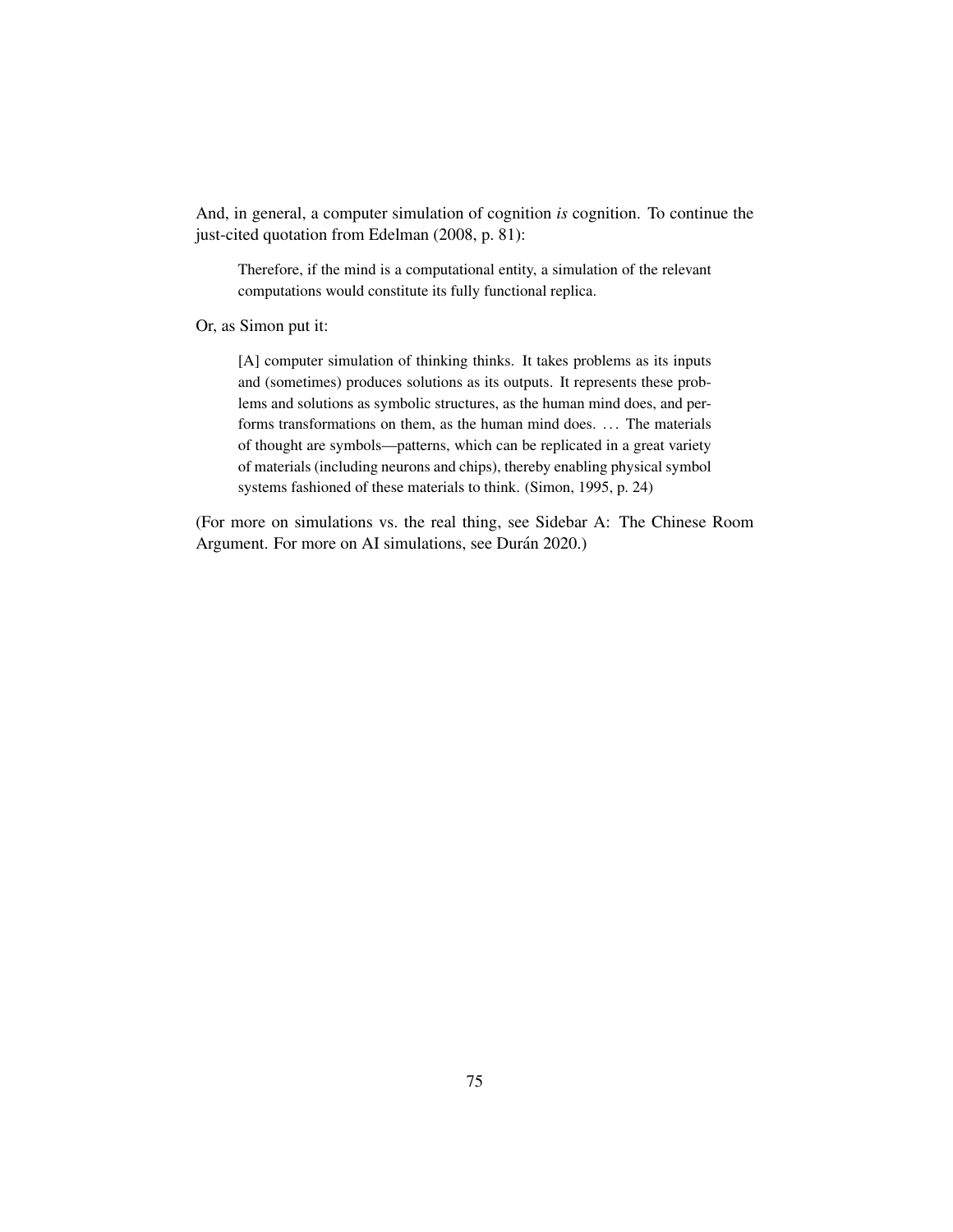# D Sidebar: Recursion

Recursive mathematical functions are one of the many logically equivalent formalisms of computation. It is beyond our scope to present a mathematical treatment of them here. (But see any textbook on the theory of computation or Rapaport 2022a, §7.7, for presentations.) But recursion and recursive definitions play such a large role in computer science that it is worth spending some time with the notion.<sup>37</sup>

A recursive definition of some concept *C* consists of two parts. The first part, called the "base case", gives you some explicit examples of *C*. These are not just any old examples, but are considered to be the simplest, or most basic (or "atomic"), instances of*C*—the building blocks from which all other, more complex ("molecular") instances of *C* can be constructed.

The second part of a recursive definition of *C* consists of rules (algorithms, if you will!) that tell you how to construct those more complex instances of *C*. But these rules don't just tell you how to construct the complex instances from just the base cases. Rather, they tell you how to construct the complex instances of *C from any instances of C that have already been constructed* (or have been given as base cases). The first complex instances, of course, will be constructed directly from the base cases. But others, even more complex, will be constructed from the ones that were constructed directly from the base cases, and so on. So, the base cases of a recursive definition tell you how to *begin*. And the recursive cases tell you how to *continue*.

What makes such a definition "recursive" is that simpler instances of C "recur" in the definitions of more complex instances. Thus, recursive definitions sometimes *seem* to be circular: After all, we seem to be defining instances of *C* in terms of instances of *C*! But really we are defining "new" (more complex) instances of *C* in terms of *other*—"older" (that is, already constructed), hence simpler—instances of *C*, which is not circular at all. It would only be circular if the *base cases* were somehow defined in terms of themselves. But they are not "defined"; they are given, by fiat.

For example, the structural insight from  $\S$ B.2 is a recursive definition of the notion of an "instruction": The base cases of the recursion are the primitive verbs of the Turing Machine ('move(*location*)' and 'print(*symbol*)'), and the recursive cases are given by sequence, selection, and repetition.

In recursive function theory, the base cases might be the successor function, the predecessor function, and the projection function, and the recursive cases would be composition (which corresponds to sequencing), conditional definition (which

 $37$ This sidebar is adapted from Rapaport 2022a, §7.6.5.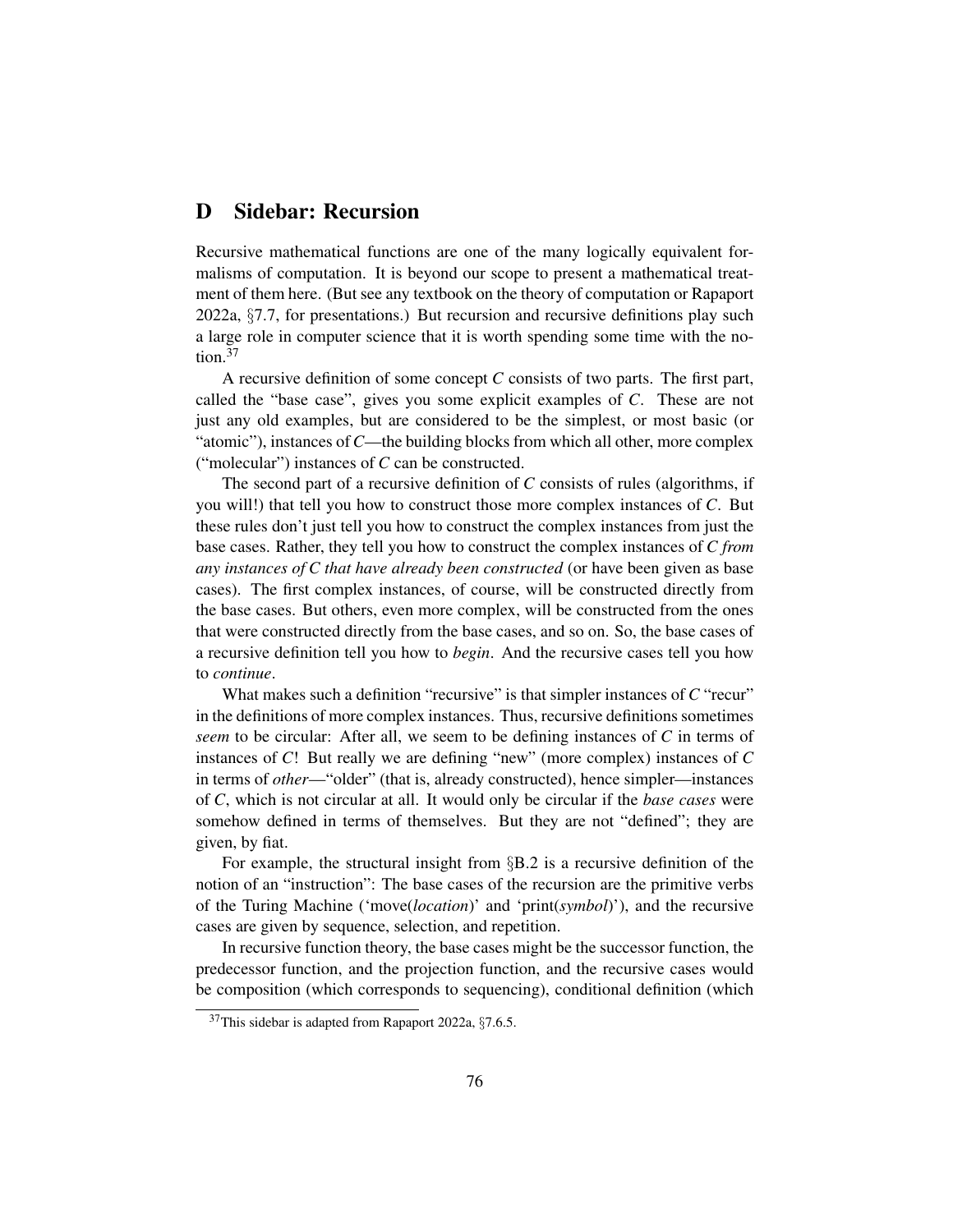corresponds to selection), primitive recursion (which computes the value of a function in terms of its previous value; it corresponds to count-loops), while-recursion (which corresponds to while-loops), and the "mu-operator" (which corresponds to unbounded search). (Again, for details, see, e.g., Rapaport 2022a, §7.7.)

Recursion is considered to be the core of the concept of *computation*. It has been argued that it is also the core of the concept of *language* in particular, and of cognition more generally:

[The] faculty of language ... in the narrow sense ... only includes recursion and is the only uniquely human component of the faculty of language. (Hauser et al., 2002)

... the work of Alonzo Church, Kurt Gödel, Emil Post, and Alan Turing, who established the general theory of computability ... demonstrated how a finite object like the brain could generate an infinite variety of expressions. (Chomsky, 2017)

However, these are highly controversial claims.<sup>38</sup>

<sup>38</sup>To follow the debate, see Pinker and Jackendoff 2005; Fitch et al. 2005; Jackendoff and Pinker 2005. For another take on this debate, see Corballis 2007.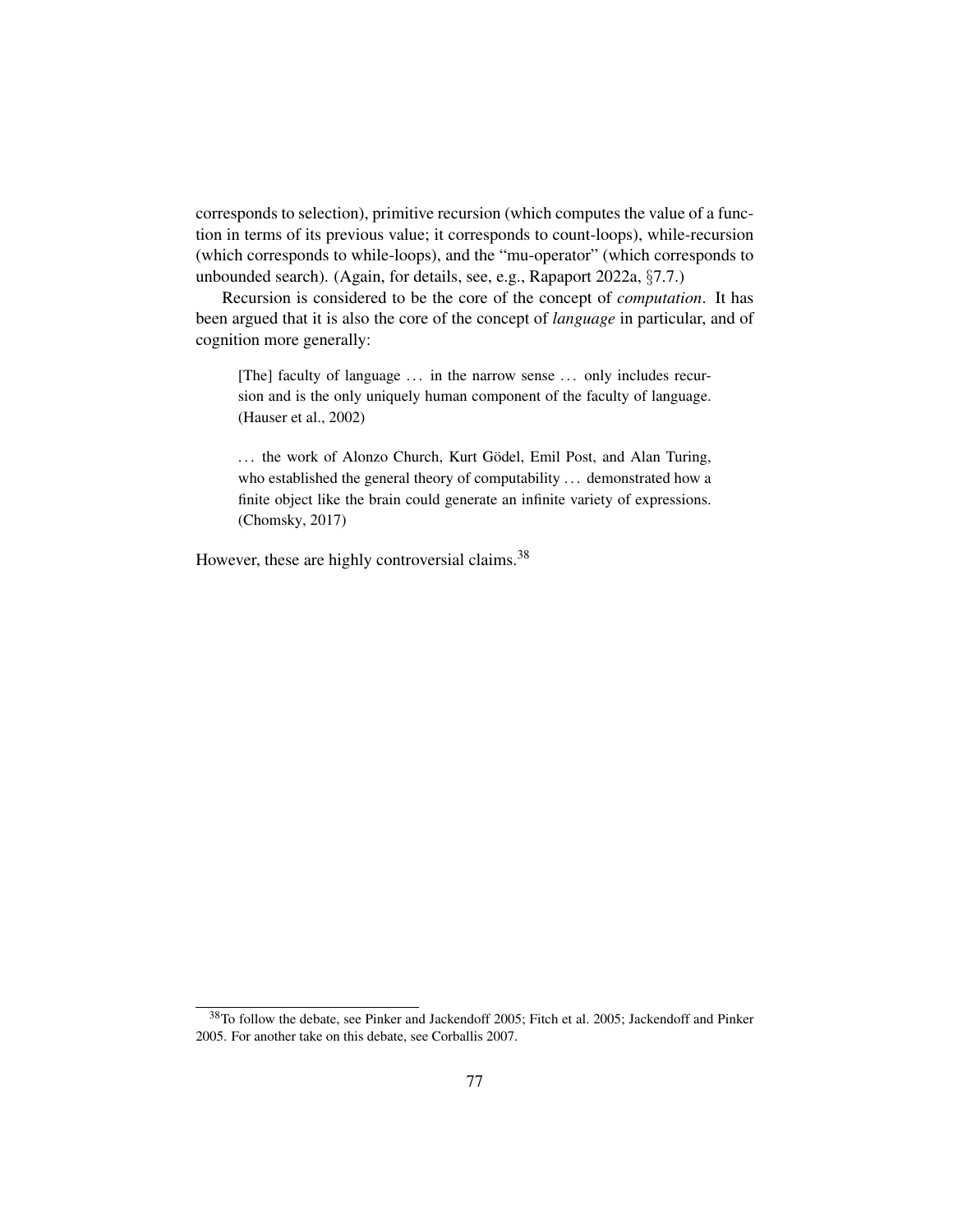## E Sidebar: *Reductio* Arguments

When one loves one's Art no service seems too hard. That is our premise. This story shall draw a conclusion from it, and show at the same time that the premise is incorrect. That will be a new thing in logic, and a feat in storytelling somewhat older than the great wall of China. —O. Henry (1906b, p. 20)

"Modus Tollens" (MT) is the argument form:

From  $A \rightarrow B$ and  $\neg B$ you may infer ¬*A*

The strategy of a proof by contradiction, or *reductio ad absurdum*, is:

To prove that *P*, do: assume for the sake of argument (i.e., make believe) that  $\neg P$ ; derive a contradiction *C* [Often,  $C = (P\&\neg P)$ ]  $\cdot$  ¬*P* → *C*. But  $\neg C$  (because *C* is a contradiction). ∴ ¬¬*P* (by MT, taking  $A = \neg P \& B = C$ ) Conclude that *P* (by Double Negation)

Here are two famous examples of *reductio* arguments.

#### √ 2 Is Irrational

- 1. Suppose, by way of contradiction, that  $\sqrt{2}$  *is* rational (i.e., that it is *not ir*rational).
- 2. ∴ There are integers *a*,*b* such that  $\sqrt{2} = a/b$  and such that that fraction *a*/*b* is in lowest terms (i.e., that *a* and *b* have no common factor). [Follows from premise 1 by the definition of 'rational'.]
- 3. Because  $\sqrt{2} = a/b$ , it follows that  $2 = a^2/b^2$ . [By squaring both sides of the equation.]
- 4.  $\therefore$   $2b^2 = a^2$ . [By elementary algebra.]
- 5.  $\therefore$   $a^2$  is even. [Because it is a multiple of 2.]
- 6.  $\cdot$  *a* is even.
	- [If  $a$  were odd, then  $a^2$  would be odd (by elementary algebra).
	- ∴ By Modus Tollens, if  $a^2$  is even, then *a* is even.]
- 7. ∴ There is some integer *k* such that  $a = 2k$  [By the definition of 'even'.]
- 8. ∴  $2b^2 = (2k)^2 = 4k^2$ . [By elementary algebra.]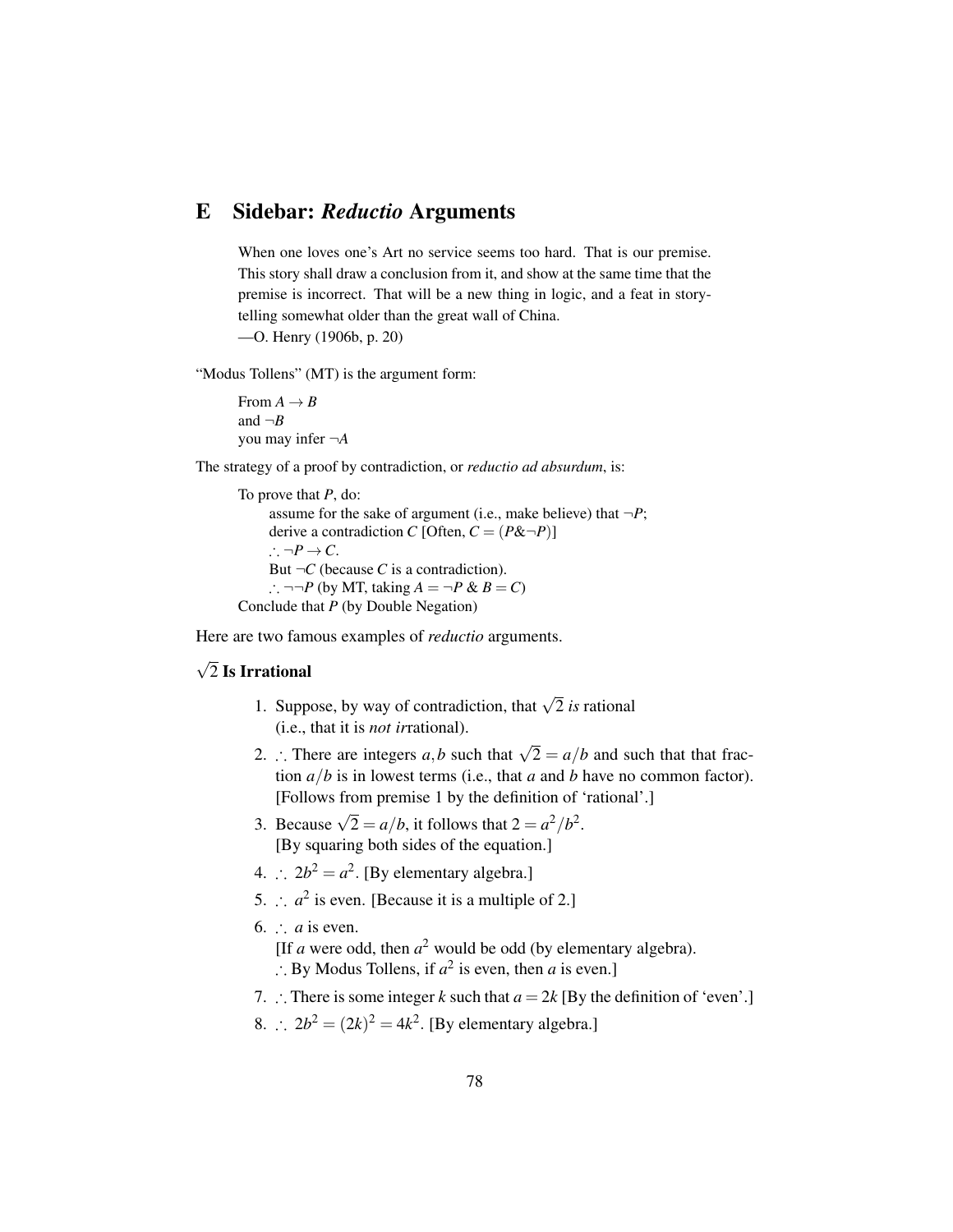- 9.  $\therefore$   $b^2 = 2k^2$ . [By elementary algebra.]
- 10. ∴  $b^2$  is even. [By the definition of 'even'.]
- 11. ∴ *b* is even. [As before.]
- 12. But if both *a* and *b* are even, then they have a common factor (namely, 2), which contradicts the claim above that they had *no* common factor.
- 13. ∴ Our initial supposition, that  $\sqrt{2}$  was rational, was false.
- 14. ∴ √ 2 is irrational.

### The Mutilated Chessboard

Consider the following problem:

An ordinary chessboard has had two squares—one at each end of a diagonal—removed. There is on hand a supply of 31 dominoes, each of whihc is large enough to cover exactly two adjacent squares of the board. Is it possible to lay the dominoes on the mutilated chessboard in such a manner as to cover it completely? (Black, 1952, pp. 157, 433)

Typical chessboards have 64 alternating red and black squares. So, each domino would have to cover one red and one black square. Suppose (by way of contradiction) that it *is* possible to cover the mutilated chessboard with the 31 dominoes. But the two squares that were removed were the same color (look at a chessboard to see why this is the case), let's say red. Therefore, the mutilated chessboard has 32 black squares, but only 30 red ones. So, it is impossible for the dominos to cover an equal number of them.

(For more on the mutilated chessboard, in the context of AI, see Simon 1995, pp. 33–34.)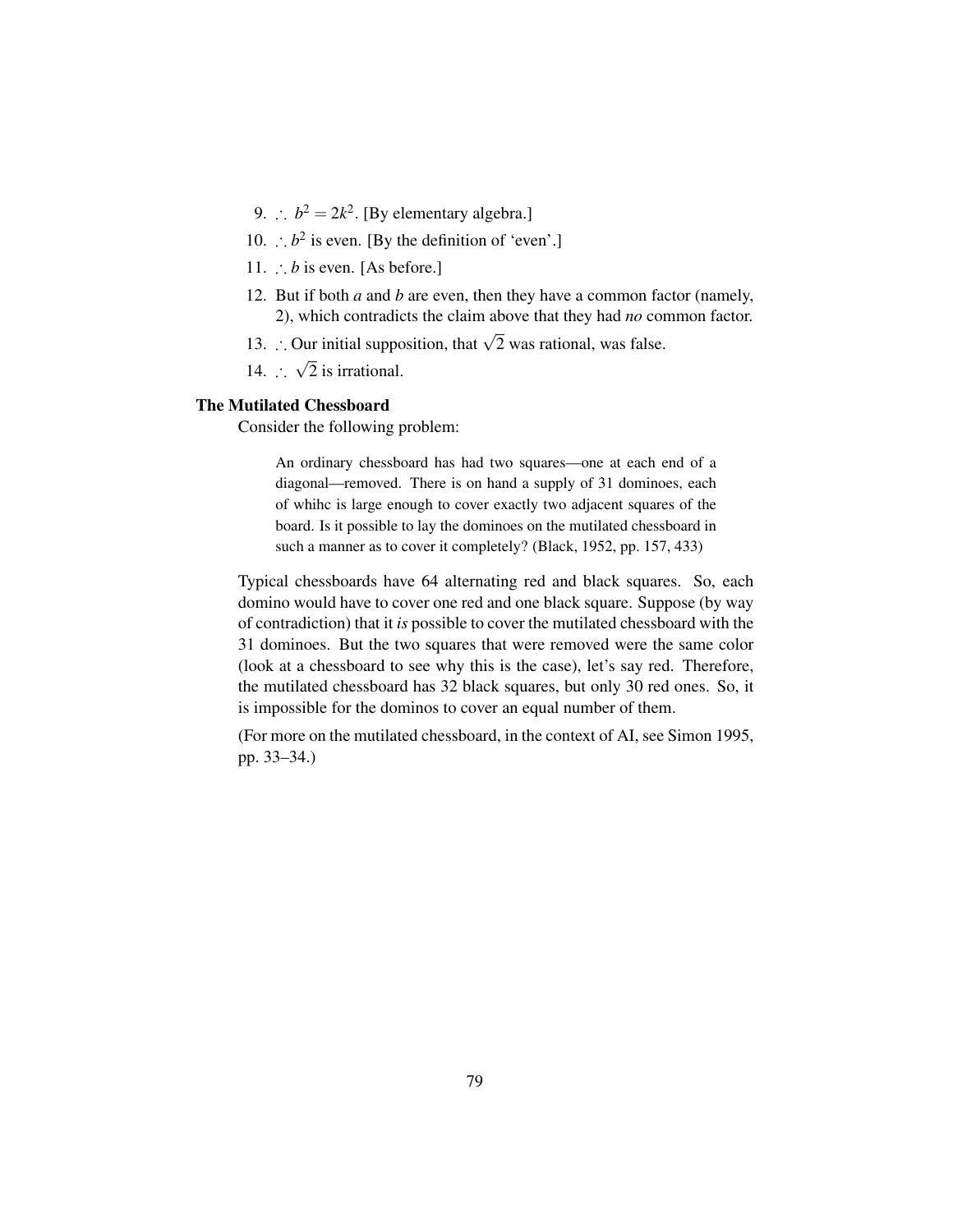## F Sidebar: The Halting Problem

You can build an organ which can do anything that can be done, but you cannot build an organ which tells you whether it can be done. —John von Neumann (1966), cited in Dyson 2012.

#### F.1 The Halting Function *H*

The Halting Problem provides an example of a *non-computable* function, that is, a function that cannot be computed using any of the mechanisms of Turing Machines.<sup>39</sup> Recall that a function *is* computable if and only if there is an algorithm (that is, a computer program) that computes it. So, the Halting Problem asks whether there is an *algorithm* (for example, a program for a Turing Machine) call it the "Halting Algorithm",  $A_H$ —that computes the following *function*  $H(C, i)$ (call it the "Halting Function"):

*H*(*C*,*i*) takes as input *both*:

1. any algorithm (or computer program) *C* (which we can suppose takes an integer as input),

*and*

2. *C*'s input *i* (which would be an integer)

and  $H(C, i)$  outputs:

- "*C* halts", if *C* halts on *i*
- "*C* loops", if *C* loops on *i*.

Is there an *algorithm*  $A_H$  that computes the Halting Function  $H$ ? Can we write such a program? Alternatively, is there a computer whose program is  $A_H$ ? When you input the pair  $\langle C, i \rangle$  to this computer, it should output "*C* halts" if another computer (namely, the computer for*C*) successfully halts and outputs a value when you give it input *i*. And it should output "*C* loops" if the computer for *C* goes into an infinite loop and never outputs any final answer. (*C* may, however, output some messages—e.g., "I'm still working; please be patient."—but it never halts with an answer to  $C(i)$ .)

The computer whose program is  $A_H$  is a kind of "super"-computer that takes as input, not only an integer *i*, but also another *computer C*. When you run  $A_H$ , it

<sup>39</sup>This sidebar is adapted from Rapaport 2022a, §7.8.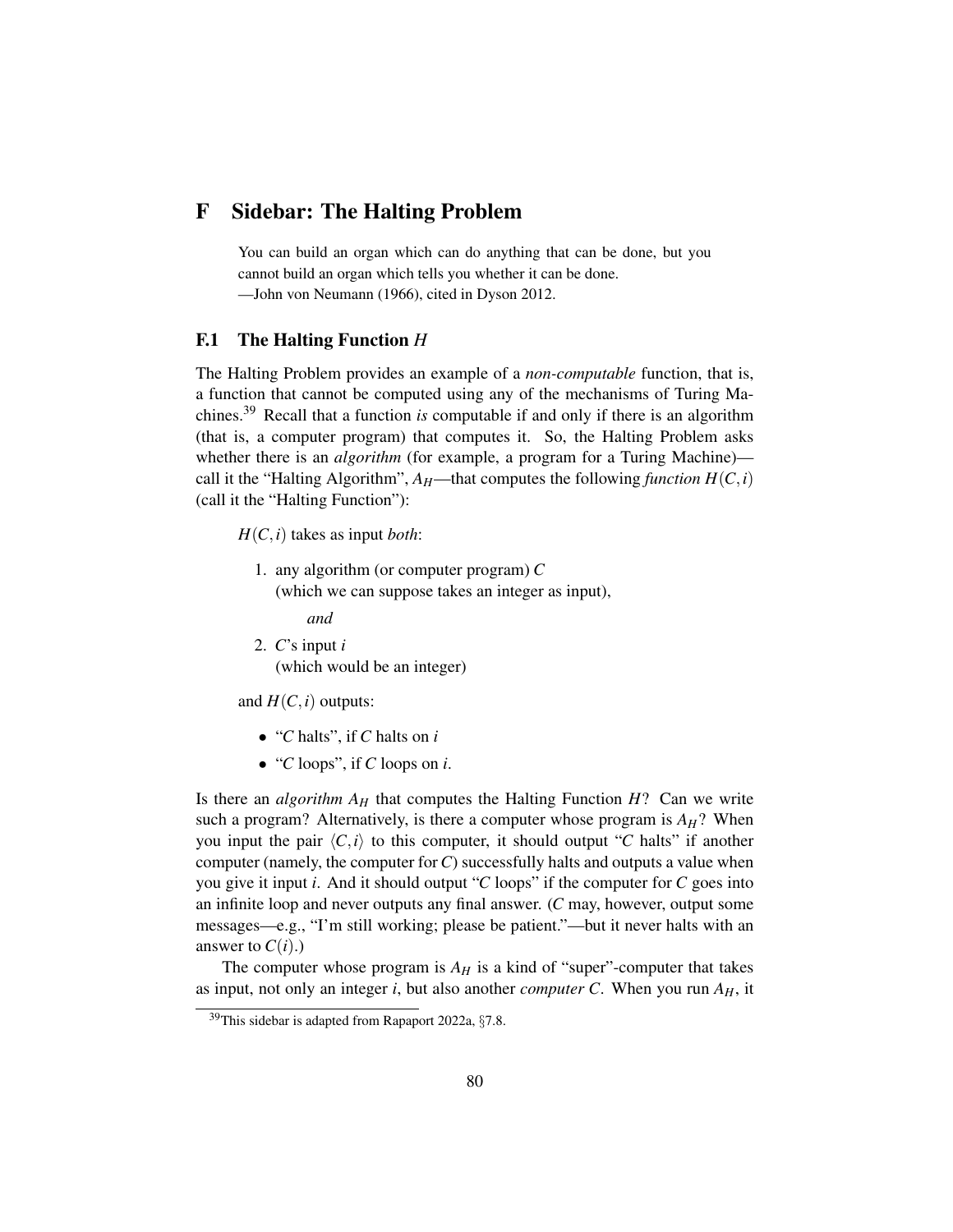first feeds *i* to *C*, and then  $A_H$  runs *C*. If  $A_H$  detects that *C* has successfully output a value, then  $A_H$  outputs "*C* halts"; otherwise,  $A_H$  outputs "*C* loops".

It is important to be clear that it *can* be possible to write a program that will check if *another* program has an infinite loop. In other words, given a program *C*1, there might be another program  $H_1$  that will check whether  $C_1$ —*but not necessarily any other program*—has an infinite loop. What *cannot* be done is this: To write a single program *A<sup>H</sup>* that will take *any program C whatsoever* and tell you whether *C* will halt or not.

Note, by the way, that we can't answer the question whether *C* halts on *i* by just running *C* on *i*: If it halts, we will know that it halts. But if it loops, how would we know that it loops? After all, it might just be taking a long time to halt.

There are two ways that we might try to write  $A_H$ .

- 1. You can imagine that  $A_H(C, i)$  works as follows:
	- *A<sup>H</sup>* gives *C* its input *i*, and then runs *C* on *i*.
	- If *C* halts on *i*, then  $A_H$  outputs "*C* halts"; otherwise, *A<sup>H</sup>* outputs "*C* loops".

So, we might write  $A_H$  as follows:

```
algorithm A_H^1(C, i):
begin
  if C(i) halts
     then output 'C halts'
     else output 'C loops'
end.
```
This matches our definition of function *H*.

2. Here's another way to write  $A_H$ :

```
algorithm A_H^2(C, i):
begin
  output 'C loops'; {i.e., make an initial guess that C loops}
  if C(i) halts
     then output 'C halts'; {i.e., revise your guess}
end.
```
But  $A_H^2$  doesn't really do the required job: It doesn't give us a *definitive* answer to the question of whether *C* halts, because its initial answer is not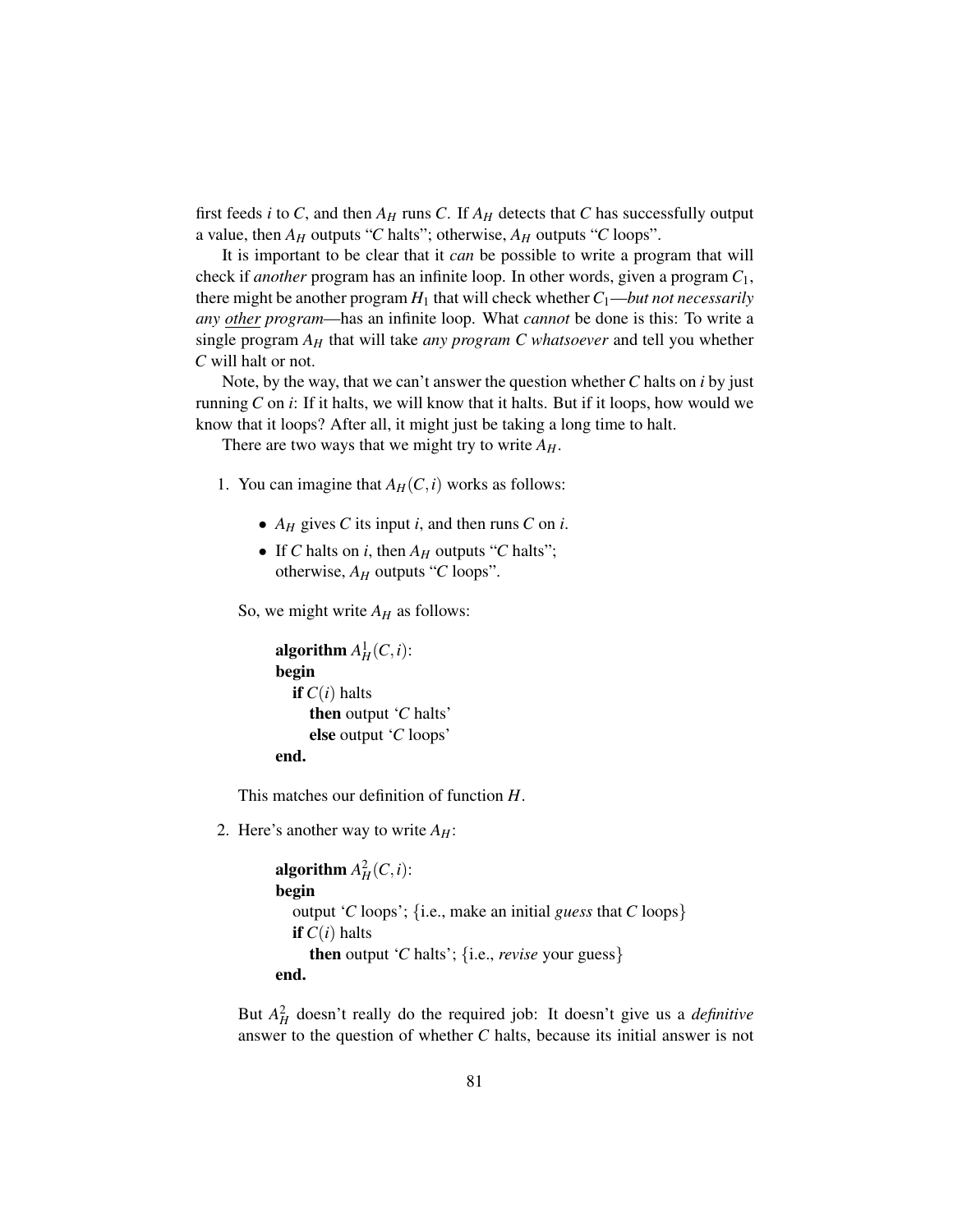really "*C* loops", but something like "*C* hasn't halted yet".<sup>40</sup> In any case, this won't work here, because we're going to need to convert our program for *H* to another program called  $A_H^*$ , and  $A_H^2$  can't be converted that way, as we'll see.

The answer to our question about whether algorithm  $A_H$  exists or can be written is negative: There is no program for  $H(C, i)$ . In other words,  $H(C, i)$  is a noncomputable function. Note that it *is* a function: There exists a perfectly good set of input-output pairs that satisfies the extensional definition of 'function' and that looks like this:

$$
\{ \langle C_1, i_1 \rangle, "C_1 \text{ halts"} \rangle , \ldots , \langle C_j, i_k \rangle, "C_j \text{ loops"} \rangle , \ldots \}
$$

The next section sketches a proof that  $H$  is not computable. The proof takes the form of a "*reductio ad absurdum*" argument. (See Sidebar E: *Reductio* Arguments.) So, for our proof, we will assume that *H is* computable, and derive a contradiction.

#### F.2 Proof Sketch that *H* Is Not Computable

#### F.2.1 Step 1

Assume that function *H is* computable. So, there is an *algorithm A<sup>H</sup>* that computes *function H*. Now consider another algorithm,  $A_H^*$ , that works as follows:

 $A_H^*$  is just like algorithm  $A_H$ , except that:

• if *C halts* on *i*, then  $A_H^*$  *loops* 

(Remember: If *C* halts on *i*, then, by *C*'s definition, *A<sup>H</sup>* does *not* loop, because  $A_H$  outputs "C halts" and then halts.)

and

• if *C loops* on *i*, then  $A_H^*$  outputs "*C* loops" and halts (just like  $A_H$  does).

Here is how we might write  $A_H^*$ , corresponding to the version of  $A_H$  that we called ' $A_H^1$ ' above:

algorithm  $A_H^{1*}(C,i)$ : begin if  $C(i)$  halts

 $^{40}$ It is, in fact a trial-and-error program of the sort mentioned in §B.2.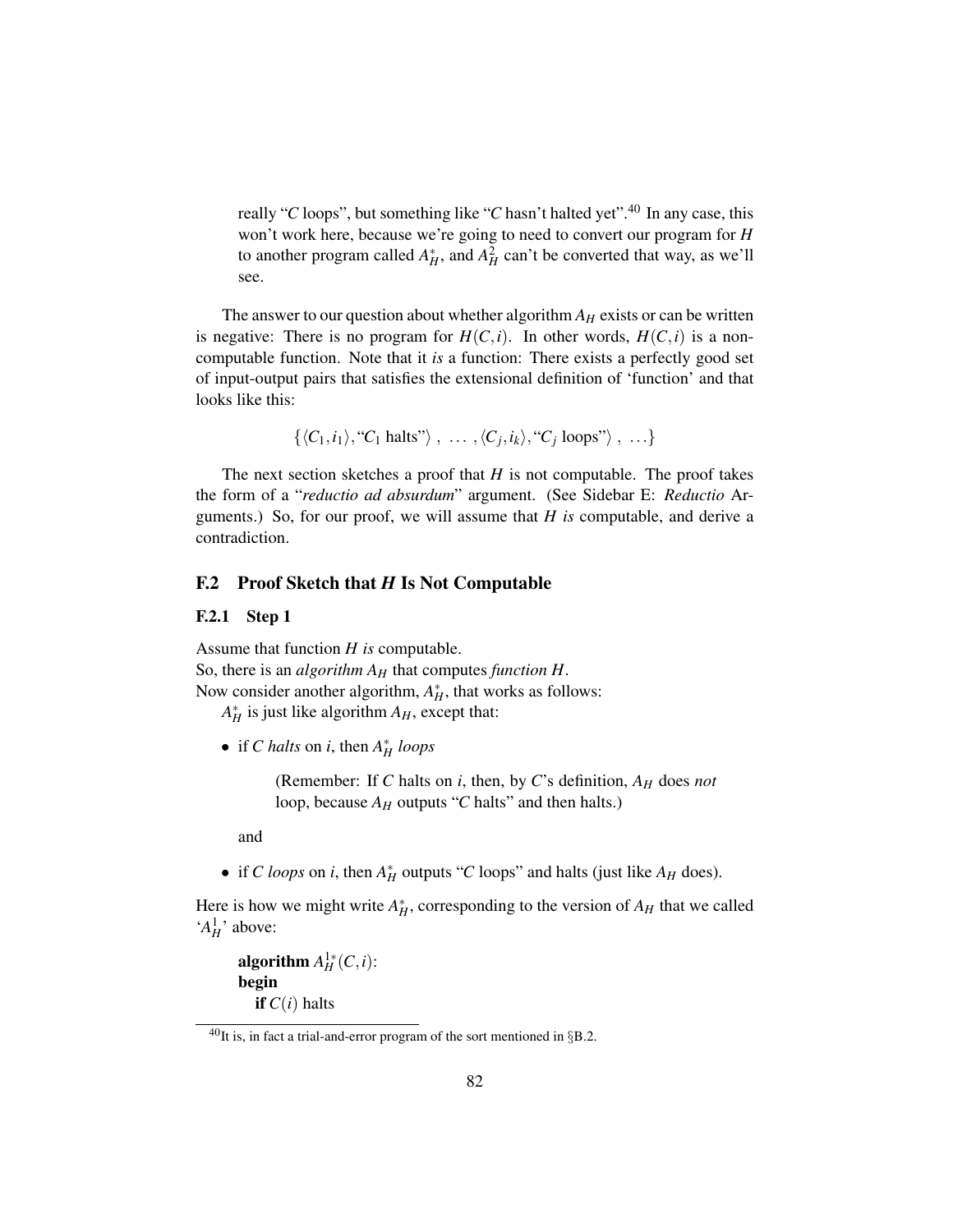# then while true do begin end else output '*C* loops'

end.

Here, 'true' is a Boolean test that is always true, so the while-clause is an infinite loop.

Note that we cannot write a version of  $A_H^2$  that might look like this:

```
algorithm A_H^{2*}(C,i):
begin
  output 'C loops'; {i.e., make an initial guess that C loops}
  if C(i) halts
     then while true do begin end {that is, if C halts, then loop}
end.
```
Why not? Because if *C halts*, then the only output we will ever see is the message that says that *C loops*! That initial, incorrect guess is never revised. So, we'll stick with  $A_H$  (that is, with  $A_H^1$ ) and with  $A_H^*$  (that is, with  $A_H^{1*}$ ).

Note that if  $A_H$  exists, so does  $A_H^*$ . That is, we can turn  $A_H$  into  $A_H^*$  as follows: If  $A_H$  were to output "*C* halts", then let  $A_H^*$  go into an infinite loop. That is, replace  $A_H$ 's "output '*C* halts' " by  $A_H^*$ 's infinite loop. This is important, because we are going to show that, in fact,  $A_H^*$  does *not* exist; hence, neither does  $A_H$ .

#### F.2.2 Step 2

Returning to our proof sketch, the next step is to code  $C$  as a number, so that it can be treated as input to itself. This is the way to simulate the idea of putting the *C* "machine" into the  $A_H$  machine and then having the  $A_H$  machine run the *C* machine.

So, how do you "code" a program as a number? This is an insight due to Gödel. To code *any* text (including a computer program) as a number in such a way that you could also *de*code it, begin by coding each symbol in the text as a unique number (for example, using the ASCII code). Suppose that these numbers, in order, are  $L_1, L_2, L_3, \ldots, L_n$ , where  $L_1$  codes the first symbol in the text,  $L_2$  codes the second,  $\dots$ , and  $L_n$  codes the last symbol.

Then compute the following number:

$$
2^{L_1} \times 3^{L_2} \times 5^{L_3} \times 7^{L_4} \times \ldots \times p_n^{L_n}
$$

where  $p_n$  is the *n*th prime number, and where the *i*th factor in this product is the *i*th prime number raised to the  $L_i$ <sup>th</sup> power.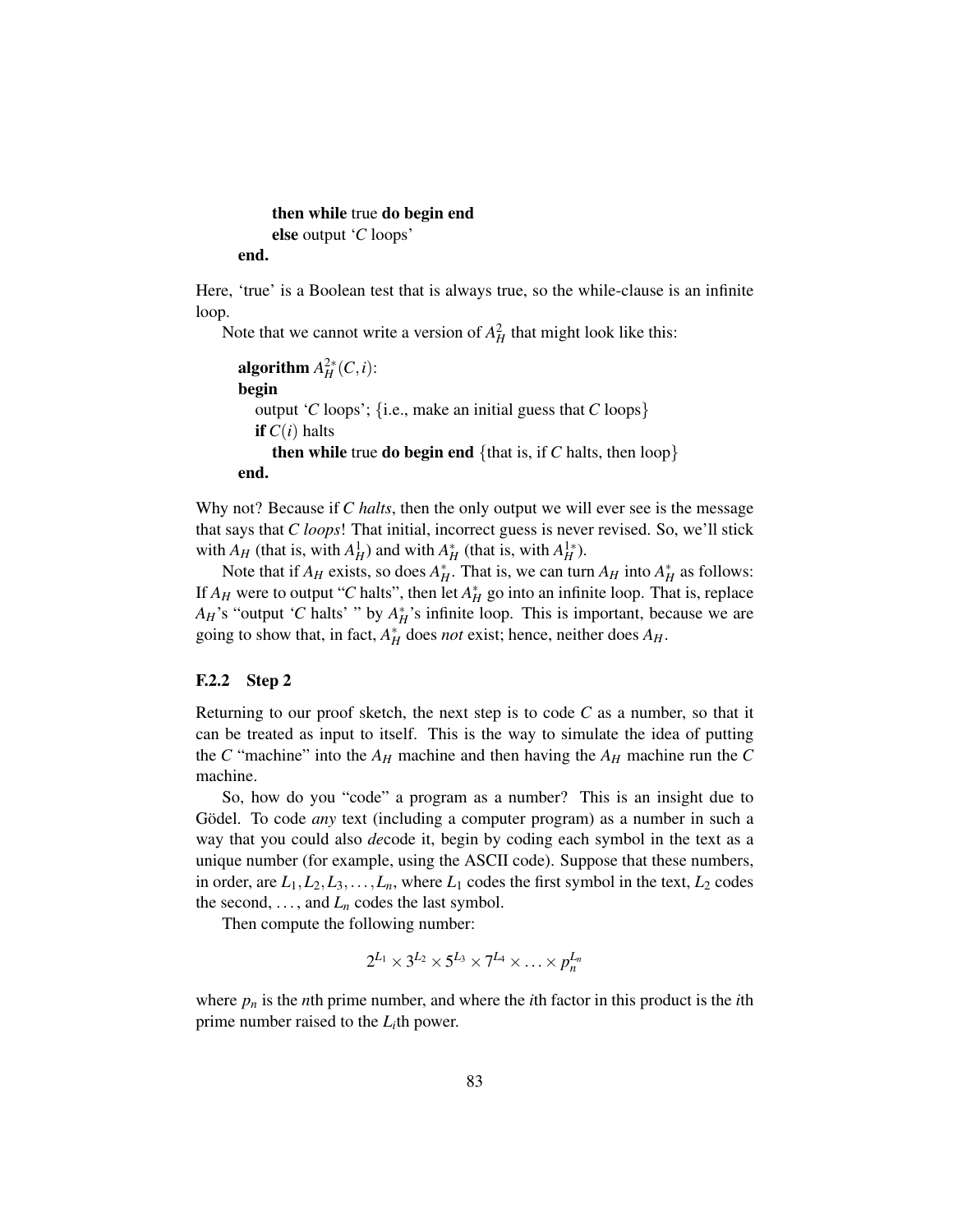By the "Fundamental Theorem of Arithmetic",<sup>41</sup> the number that is the value of this product can be uniquely factored, so those exponents can be recovered, and then they can be decoded to yield the original text. $42$ 

### F.2.3 Step 3

Now consider  $A_H^*(C, C)$ . This step is called "diagonalization". It looks like a form of self-reference, because it looks as if we are letting*C* take itself as input to itself but actually  $C$  will take its own Gödel number as input. That is, suppose that you (1) code up program C as a Godel number, (2) use it as input to the program C itself (after all, the Gödel number of  $C$  is an integer, and thus it is in the domain of the function that *C* computes, so it is a legal input for *C*), and (3) then let  $A_H^*$  do its job on *that* pair of inputs.

By the definition of  $A_H^*$ :

if program *C halts* on input *C*, then  $A_H^*(C, C)$  *loops*;

and

if program *C loops* on input *C*, then  $A_H^*(C, C)$  *halts* and outputs "*C* loops".

#### F.2.4 Step 4

The reason, essentially, is that the scope of the task covers *all* computer programs, including the program of the very computer attempting the task. —B. Jack Copeland (2017a, p. 61)

Now code  $A_H^*$  by a Gödel number! And consider  $A_H^*(A_H^*, A_H^*)$ . This is another instance of diagonalization. Again, it may look like some kind of self-reference, but it really isn't, because the first occurrence of ' $A_H^*$ ' names an algorithm, but the second and third occurrences are just numbers that happen to be the code for that algorithm.<sup>43</sup>

In other words, (1) code up  $A_H^*$  by a Gödel number, (2) use it as input to the program  $A_H^*$  itself, and then (3) let  $A_H^*$  do its job on that pair of inputs.

Again, by the definition of  $A_H^*$ :

<sup>41</sup>http://mathworld.wolfram.com/FundamentalTheoremofArithmetic.html

 $42$ Gödel numbering is actually a bit more complicated than this. For more information, see http: //mathworld.wolfram.com/GoedelNumber.html or http://en.wikipedia.org/wiki/Godel numbering.

 $^{43}$ My notation here, cumbersome as it is(!), is nonetheless rather informal, but—I hope—clearer than it would be if I tried to be even more formally precise.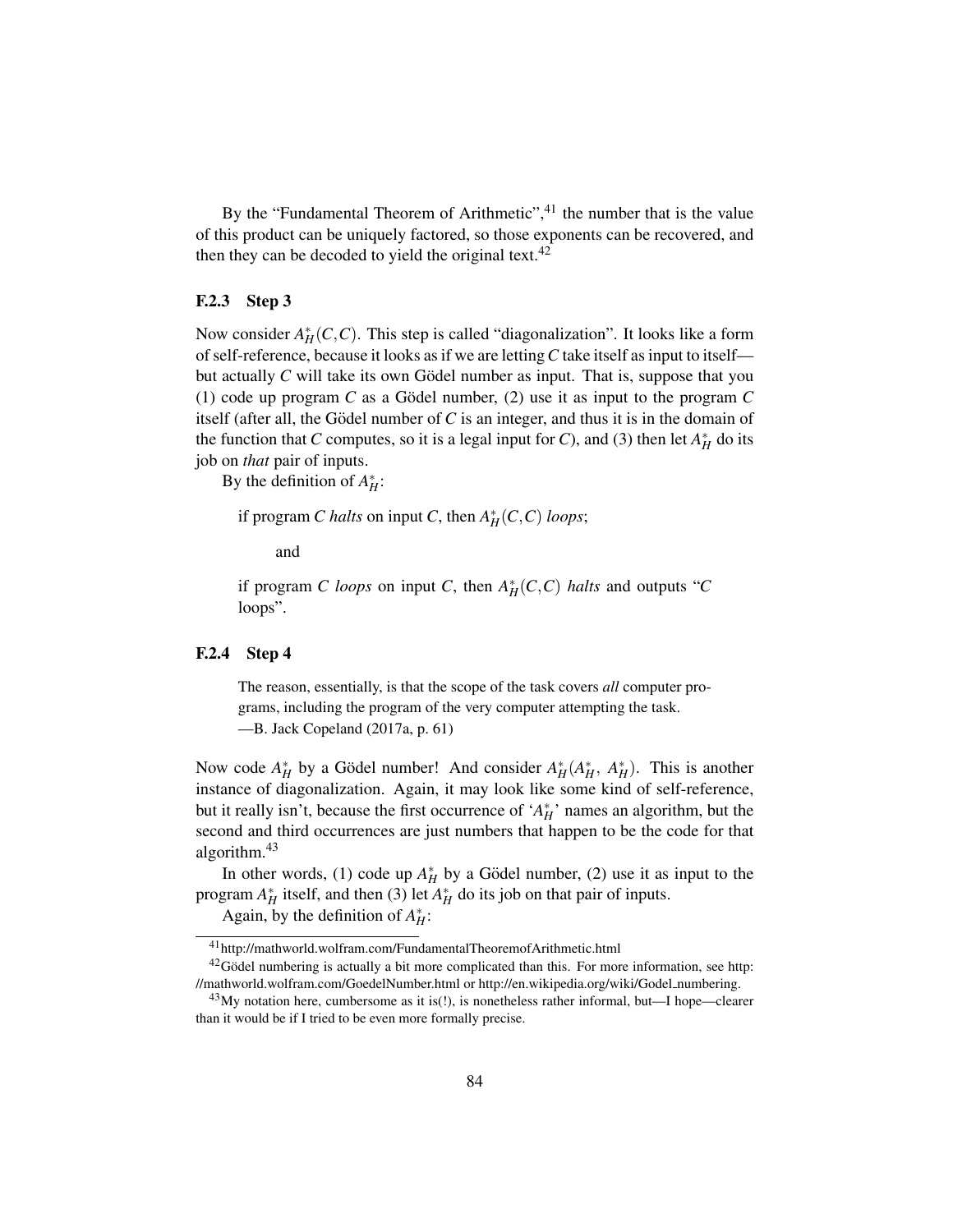if program  $A_H^*$  *halts* on input  $A_H^*$ , then  $A_H^*(A_H^*, A_H^*)$  *loops*;

and

if program  $A_H^*$  *loops* on input  $A_H^*$ , then  $A_H^*(A_H^*, A_H^*)$  *halts* and outputs "*A* ∗ *H* loops".

### F.2.5 Final Result

But  $A_H^*$  outputting " $A_H^*$  loops" means that  $A_H^*$  halts!

So, if  $A_H^*$  *halts* (outputting " $A_H^*$  loops"), then it *loops*, and, if  $A_H^*$  *loops*, then it *halts*. In other words, *it loops if and only if it halts*; that is, it *does* loop if and only if it does *not* loop!

*But that's a contradiction!*

So, there is no such program as  $A_H^*$ . But that means that there is no such program as *AH*. In other words, *the Halting Function H is not computable.*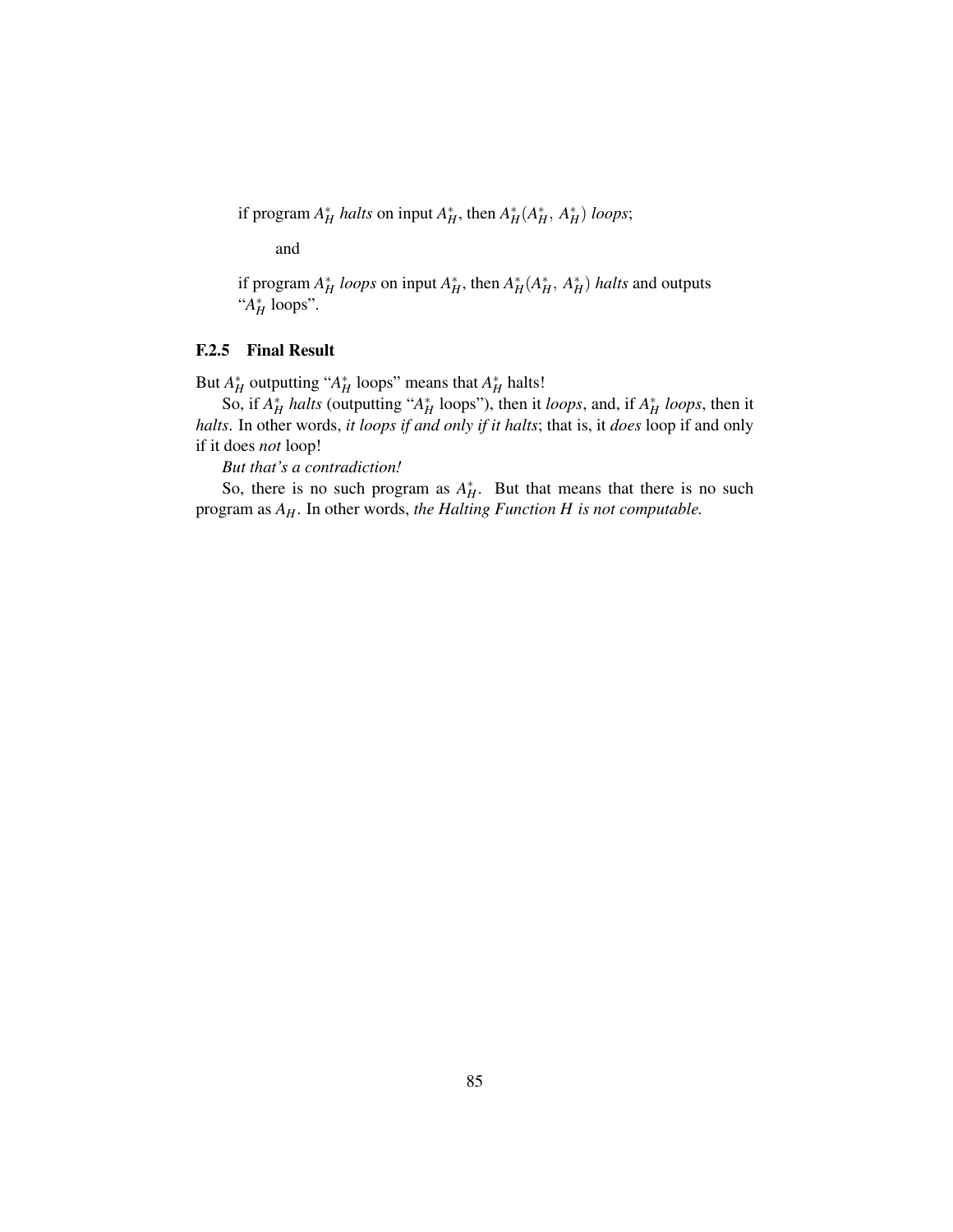## G Glossary

Note to co-author and reviewers: Are there other terms that should be in this glossary?

- Algorithm Roughly, a set of very explicit instructions (leaving no room for interpretation) for accomplishing a task. See §2.4.2.
- Artificial Intelligence (AI) As used in this chapter, 'AI' refers to the computational study of cognition. See §2.
- Chinese Room Argument John Searle's thought experiment designed to show that a computer executing a Chinese natural-language-understanding program would not thereby understand Chinese, because a human who did not understand Chinese and who followed the program would still not understand Chinese. See Sidebar A.
- Cognitive Science The interdisciplinary study of cognition. The central disciplines include (but are not limited to) computer science (especially AI), linguistics, philosophy, and psychology. Others include cognitive anthropology and cognitive neuroscience. See Rapaport 2000a.
- Computable A mathematical function (or any task that can be expressed as such a function) is computable if there is an algorithm for calculating the outputs of the function (or for accomplishing the task). See §2.4.3 and Sidebar B.
- Computer Science As used in this chapter, computer science is the scientific study of which problems can be solved, which tasks can be accomplished, and which features of the world can be understood computationally, and then to provide algorithms to show how this can be done efficiently, practically, physically, and ethically. See §2.4.1.
- Hypercomputation A controversial and general form of computation that is said to be more powerful than Turing Machine computation. See §5.4.2.
- First-Order Logic Sometimes called predicate logic or predicate calculus. The study of inferences that can be made on the basis of an analysis of atomic sentences (i.e., sentences without connectives such as 'not', 'and', 'or', etc.) into "terms" (noun phrases), "predicates" (verb phrases), and quantifiers ('for all', 'there is'). What makes it "first-order", roughly, is that only terms, and not predicates, can be quantified over. See, e.g., Rapaport 1992a,b.
- Ineffable A phenomenon is ineffable if it cannot be expressed in language. Examples of possibly ineffable phenomena relevant to AI are implicit (or tacit) knowledge ("intuition", "gut feelings") (see  $\S 4.2.1$ ) and qualia (see  $\S 5.3$ ).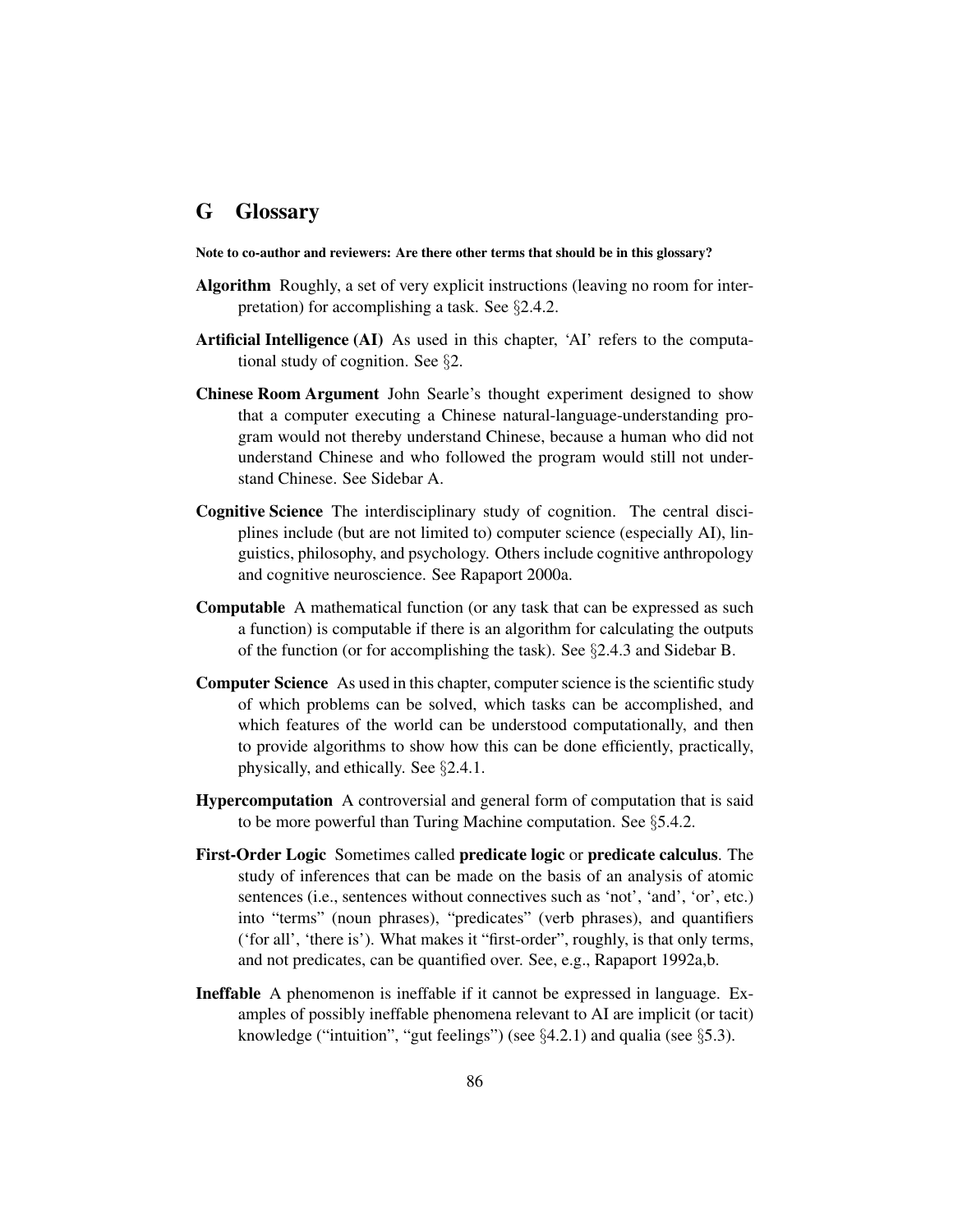- Halting Problem A version of a theorem proved in Turing 1936 to the effect that there is no algorithm (i.e., no computer program)  $H$  such that, for any algorithm (i.e., computer program) *C* (including *H*), *H* can determine whether or not *C* halts. See Sidebar F.
- Intentionality As used in this chapter, a technical philosophical term for the property of being about, or being directed to, something. E.g., the word 'dog' is about dogs, the sentence 'Santa Claus is thin' is about Santa Claus, and I am currently thinking about intentionality, etc. See §2.3.1.
- NP and NP-Complete Problems Computable problems that are among the most difficult to program efficiently. See Sidebar B.3.
- **Peano's Axioms** Informally, the set N of natural numbers =  $\{0, 1, 2, ...\}$ . They are the numbers defined (recursively!) by *Peano's axioms*.
	- **P1** Base case:  $0 \in \mathbb{N}$ . (That is, 0 is a natural number.)
	- **P2** Recursive case: If  $n \in \mathbb{N}$ , then  $S(n) \in \mathbb{N}$ , where *S* is a one-to-one function from N to N such that  $(\forall n \in \mathbb{N})[S(n) \neq 0].$

*S*(*n*) is called "the *successor* of *n*". So, the recursive case says that every natural number has a successor that is also a natural number. The fact that *S* is a *function* means that each *n* ∈ N has only *one* successor. The fact that *S* is *one-to-one* means that no two natural numbers have the *same* successor. And the fact that 0 is not the successor of any natural number means both that *S* is not an "onto" function and that 0 is the "first" natural number.

P3 Closure clause: Nothing else is a natural number.

We now have a set of natural numbers:

$$
\mathbb{N} = \{0, S(0), S(S(0)), S(S(S(0))), \ldots\}
$$

and, as is usually done, we define  $1 =_{def} S(0), 2 =_{def} S(S(0)),$ and so on. The closure clause guarantees that there are no other natural numbers besides 0 and its successors: Suppose that there *were* an  $m \in \mathbb{N}$  that was neither 0 nor a successor of 0, nor a successor of any of 0's successors; without the closure clause, such an *m* could be used to start a "second" natural-number sequence:  $m$ ,  $S(m)$ ,  $S(S(m))$ , .... So, the closure clause ensures that no proper *superset* of N is also a set of natural numbers. Thus, in a sense,  $\mathbb N$  is "bounded from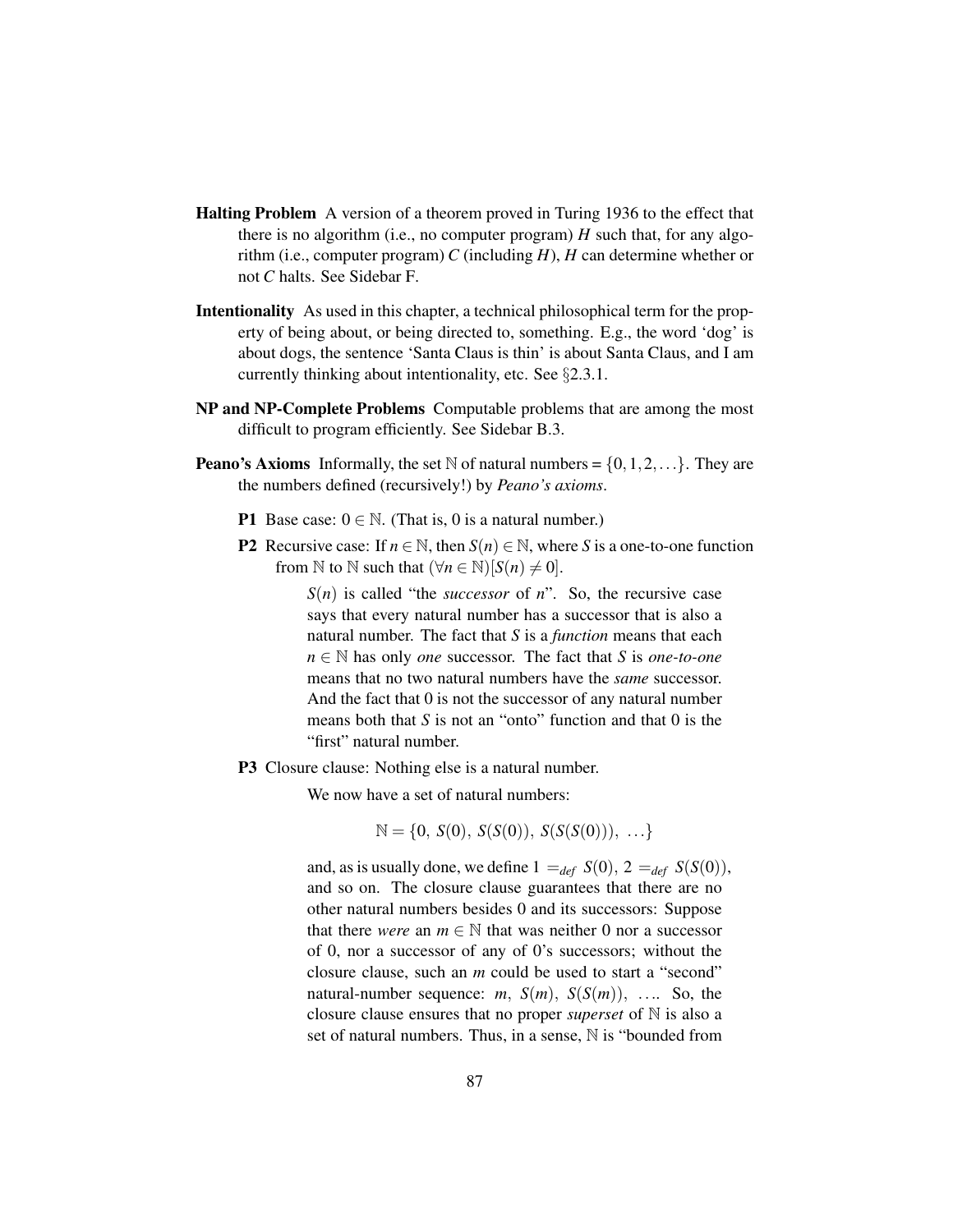above". But we also want to "bound" it from *below*; that is, we want to say that  $\mathbb N$  is the *smallest* set satisfying (P1)–(P3). We do that with one more axiom:

**P4** Consider an allegedly proper (hence, smaller) subset  $M$  of  $N$ . Suppose that:

(1)  $0 \in M$ , and (2) for all  $n \in \mathbb{N}$ , if  $n \in M$ , then  $S(n) \in M$ . Then  $M = N$ .

Stated thus, (P4) is the axiom that underlies the logical rule of inference known as "mathematical induction":

From the fact that 0 has a certain property M

and from the fact that any natural number that has the property  $M$  is such that its successor also has that property,

then it may be inferred that *all* natural numbers have that property.

See https://mathworld.wolfram.com/PeanosAxioms.html and Rapaport 2022a, §7.6.1.

- Traveling Salesperson Problem The problem of finding the shortest possible route among a finite set of cities, visiting each one (except the first) only once and returning to the first one. It is *NP*-complete.
- Turing Machine Not a real, physical machine, but an abstract, mathematical model of computation developed by Alan Turing in 1936, consisting of an arbitrarily large "tape" whose "cells" (like those of a spreadsheet) contain only '0' or '1', and a read-write head that can move to any cell and rewrite its contents. See §B.2.2.
- Turing Test Alan Turing's 1950 thought experiment about the cognitive behavior of a computer. It was designed to replace the question "Can a machine think?". See §3.2.2.
- Universal Turing Machine A Turing Machine that can have the program for any other Turing Machine encoded on its tape, which it can execute by explicitly following those instructions. It is "universal" in the sense that it can do what any other Turing Machine can do. Real physical computers that are programmable are implementations of Universal Turing Machines. See Sidebar B.2.3.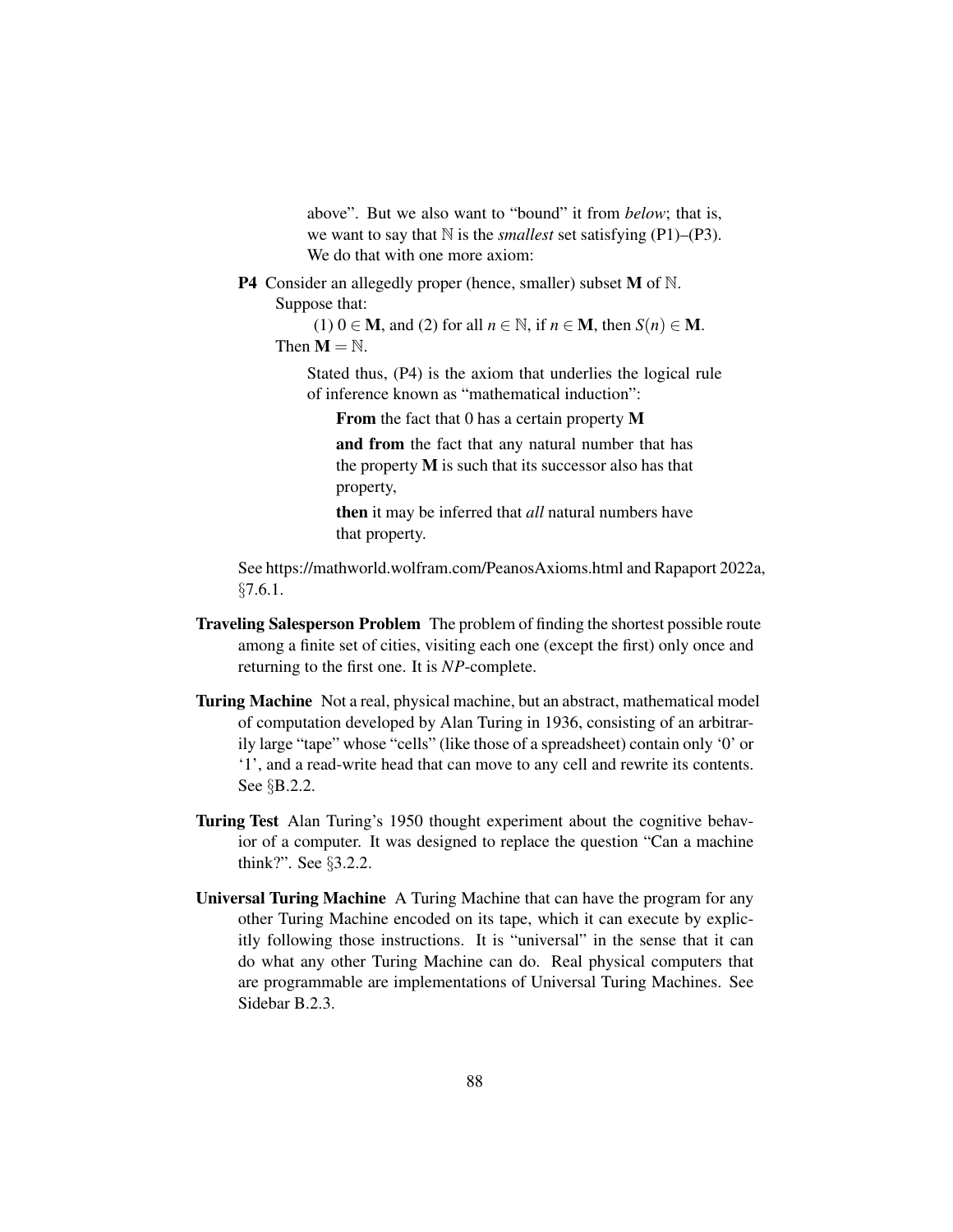## References

- Aaronson, S. (2008, March). The limits of quantum computers. *Scientific American*, 62–69. http: //www.cs.virginia.edu/∼robins/The Limits of Quantum Computers.pdf.
- Aaronson, S. (2011, 9 December). Quantum computing promises new insights, not just supermachines. *New York Times*, D5. 9 December; http://www.nytimes.com/2011/12/06/science/ scott-aaronson-quantum-computing-promises-new-insights.html.
- Aaronson, S. (2013). Why philosophers should care about computational complexity. In B. J. Copeland, C. J. Posy, and O. Shagrir (Eds.), *Computability: Turing, Gödel, Church, and Beyond,* pp. 261–327. Cambridge, MA: MIT Press. http://www.scottaaronson.com/papers/philos.pdf.
- Aaronson, S. (2014, July-August). Quantum randomness. *American Scientist 102*(4), 266–271. http://www.americanscientist.org/issues/pub/quantum-randomness.
- Adleman, L. M. (1998, August). Computing with DNA. *Scientific American*, 54–61. http://152.2. 128.56/∼montek/teaching/Comp790-Fall11/Home/Home files/Adleman-ScAm94.pdf.
- Aizawa, K. (2010, September). Computation in cognitive science: It is not all about Turingequivalent computation. *Studies in History and Philosophy of Science 41*(3), 227–236.
- Akman, V. and P. Blackburn (Eds.) (2000). *Alan Turing and Artificial Intelligence*. Special issue of *Journal of Logic, Language and Information* 9(4) (October). Table of contents at https://link. springer.com/journal/10849/9/4.
- Alama, J. and J. Korbmacher (2021). The Lambda Calculus. In E. N. Zalta (Ed.), *The Stanford Encyclopedia of Philosophy* (Summer 2021 ed.). Metaphysics Research Lab, Stanford University.
- Anderson, A. R. and N. D. Belnap, Jr. (Eds.) (1975). *Entailment: The Logic of Relevance and Necessity*, Volume I. Princeton, NJ: Princeton University Press.
- Anderson, A. R., N. D. Belnap, Jr., and J. M. Dunn (Eds.) (1992). *Entailment: The Logic of Relevance and Necessity*, Volume II. Princeton, NJ: Princeton University Press.
- Arden, B. W. (Ed.) (1980). *What Can Be Automated? The Computer Science and Engineering Research Study (COSERS)*. Cambridge, MA: MIT Press.
- Argamon, S., M. Koppel, J. Fine, and A. R. Shimoni (2003). Gender, genre, and writing style in formal written texts. *Text & Talk 23*(3), 321–346. http://writerunboxed.com/wp-content/uploads/ 2007/10/male-female-text-final.pdf.
- Arvan, M. and C. J. Maley (2022). Panpsychism and AI consciousness. *Synthese 200*(244). https: //doi.org/10.1007/s11229-022-03695-x.
- Asimov, I. (1972). *The Gods Themselves*. Garden City, NY: Doubleday.
- Asimov, I. (1988). *Fantastic Voyage II: Destination Brain*. Spectra.
- Austin, A. K. (1983). An elementary approach to *NP*-completeness. *American Mathematical Monthly 90*, 398–399.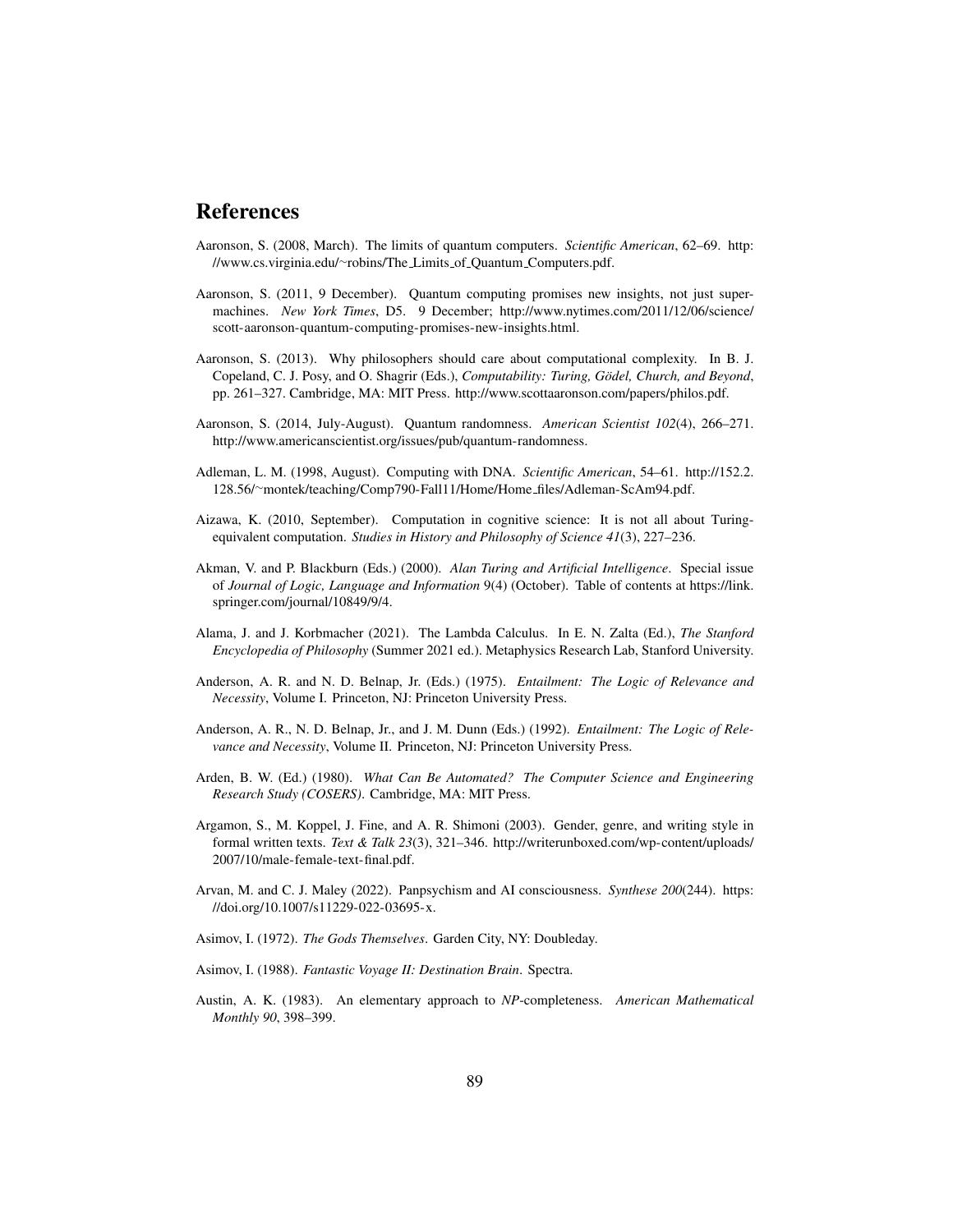- Awad, E., S. Levine, M. Anderson, S. L. Anderson, V. Conitzer, M. Crockett, J. A. Everett, T. Evgeniou, A. Gopnik, J. C. Jamison, T. W. Kim, S. M. Liao, M. N. Meyer, J. Mikhail, K. Opoku-Agyemang, J. S. Borg, J. Schroeder, W. Sinnott-Armstrong, M. Slavkovik, and J. B. Tenenbaum (2022, May). Computational ethics. *Trends in Cognitive Sciences 26*(5), 388–404. https://doi.org/10.1016/j.tics.2022.02.009.
- Bacon, D. (2010, December). What is computation? Computation and fundamental physics. *Ubiquity 2010*. Article 4, http://ubiquity.acm.org/article.cfm?id=1920826.
- Bacon, D. and W. van Dam (2010, February). Recent progress in quantum algorithms. *Communications of the ACM 53*(2), 84–93.
- Benacerraf, P. (1967, January). God, the Devil, and Gödel. *The Monist 51*(1), 9–32. Reprint at http://www2.units.it/etica/2003\_1/3\_monographica.htm; see also Lucas 1968.
- Bernhardt, C. (2016). *Turing's Vision: The Birth of Computer Science*. Cambridge, MA: MIT Press.
- Berreby, D. (2020, 22 November). Can we make our robots less biased than we are? *New York Times*. https://www.nytimes.com/2020/11/22/science/artificial-intelligence-robots-racism-police.html.
- Black, M. (1952). *Critical Thinking: An Introduction to Logic and Scientific Method, second edition*. Englewood Cliffs, NJ: Prentice-Hall.
- Block, N. (1995). On a confusion about a function of consciousness. *Behavioral and Brain Sci*ences 18, 227-287. http://www.nyu.edu/gsas/dept/philo/faculty/block/papers/1995\_Function.pdf.
- Block, N. (1999, Spring/Fall). Sexism, racism, ageism, and the nature of consciousness. *Philosophical Topics 26*(1/2), 39–70. http://www.nyu.edu/gsas/dept/philo/faculty/block/papers/1999 Sexism.pdf.
- Blum, M. and L. Blum (2021). A theoretical computer science perspective on consciousness. *Journal of Artificial Intelligence and Consciousness 8*(1), 1–42. https://www.worldscientific.com/doi/ reader/10.1142/S2705078521500028.
- Boden, M. A. (1977). *Artificial Intelligence and Natural Man*. New York: Basic Books.
- Boden, M. A. (1990). *The Creative Mind: Myths & Mechanisms*. New York: Basic Books.
- Boden, M. A. (2018). *AI: A Very Short Introduction*. Oxford: Oxford University Press.
- Bolden, C. (2016, September). Katherine Johnson, the NASA mathematician who advanced human rights with a slide rule and pencil. *Vanity Fair*. http://www.vanityfair.com/culture/2016/08/ katherine-johnson-the-nasa-mathematician-who-advanced-human-rights.
- Boolos, G. S. (1968, December). Review of Lucas 1961; Benacerraf 1967. *Journal of Symbolic Logic 33*(4), 613–615.
- Boolos, G. S. and R. C. Jeffrey (1974). *Computability and Logic*. Cambridge, UK: Cambridge University Press.
- Bowles, N. (2019, 1 April). A journey—if you dare—into the minds of Silicon Valley programmers. *New York Times Book Review*. https://www.nytimes.com/2019/04/01/books/review/ clive-thompson-coders.html.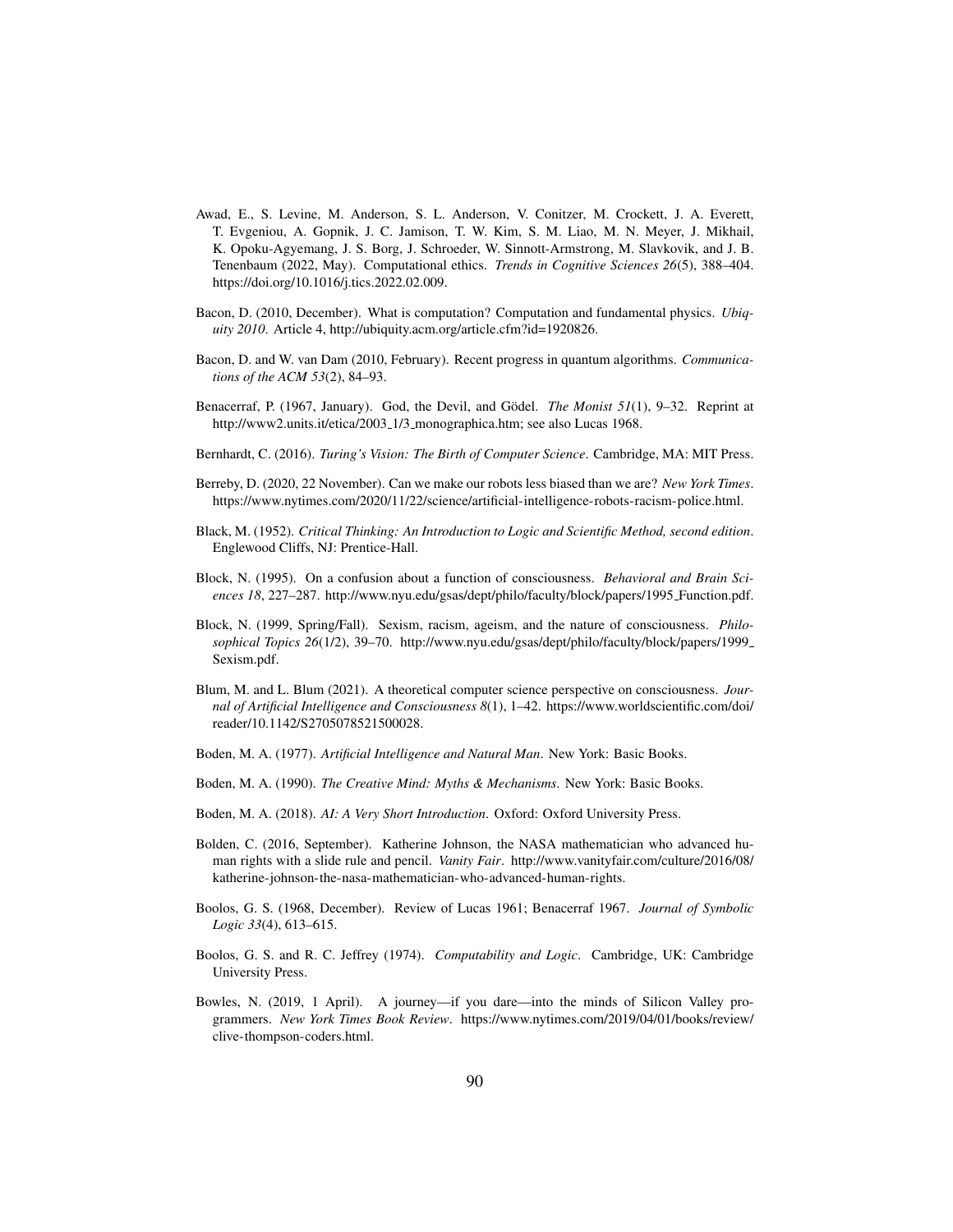- Brentano, F. (1874). The distinction between mental and physical phenomena. In R. M. Chisholm (Ed.), *Realism and the Background of Phenomenology*, pp. 39–61. New York: Free Press, 1960. Trans. by D.B. Terrell.
- Bringsjord, S. (2021, 22 March 2021). Ethical A.I. *The Academic Minute*. https://academicminute. org/2021/03/selmer-bringsjord-rensselaer-polytechnic-institute-ethical-a-i/.
- Bringsjord, S. and N. S. Govindarajulu (2020). Artificial Intelligence. In E. N. Zalta (Ed.), *The Stanford Encyclopedia of Philosophy* (Summer 2020 ed.). Metaphysics Research Lab, Stanford University.
- Brown, T. B., B. Mann, N. Ryder, M. Subbiah, J. Kaplan, P. Dhariwal, A. Neelakantan, P. Shyam, G. Sastry, A. Askell, S. Agarwal, A. Herbert-Voss, G. Krueger, T. Henighan, R. Child, A. Ramesh, D. M. Ziegler, J. Wu, C. Winter, C. Hesse, M. Chen, E. Sigler, M. Litwin, G. Scott, B. Chess, J. Clark, C. Berner, S. McCandllish, A. Radford, I. Sutskever, and D. Amodei (2020, 22 July). Language models are few-shot learners. https://arxiv.org/abs/2005.14165.
- Buckner, C. (2013). Morgan's Canon, meet Hume's Dictum: Avoiding anthropofabulation in crossspecies comparisons. *Biology & Philosophy 28*, 853–871. Preprint at http://philsci-archive.pitt. edu/16327/.
- Buckner, C. (2020). Black boxes or unflattering mirrors? Comparative bias in the science of machine behavior. *British Journal for the Philosophy of Science*. Preprint at http://cameronbuckner.net/ professional/blackboxesormirrors.pdf.
- Buechner, J. (2011). Not even computing machines can follow rules: Kripke's critique of functionalism. In A. Berger (Ed.), *Saul Kripke*, pp. 343–367. New York: Cambridge University Press.
- Buechner, J. (2018, Spring). Does Kripke's argument against functionalism undermine the standard view of what computers are? *Minds and Machines 28*(3), 491–513.
- Bundy, A. (2017, February). Smart machines are not a threat to humanity. *Communications of the ACM 60*(2), 40–42.
- Burdick, A. (2020, 24 November). Artificial intelligence is here. *New York Times Science Times*. https://nims360.blogspot.com/2020/11/science-times-artificial-intelligence.html.
- Byrne, A. (2020). Inverted qualia. In E. N. Zalta (Ed.), *The Stanford Encyclopedia of Philosophy* (Spring 2020 ed.). Metaphysics Research Lab, Stanford University.
- Capek, K. (1920). R.U.R.: Rossom's Universal Robots. Trans. by Paul Selver and Nigel Playfair at ˇ http://preprints.readingroo.ms/RUR/rur.pdf; trans. by David Wyllie at http://ebooks.adelaide.edu. au/c/capek/karel/rur/.
- Care, C. (2007, May). Not only digital: A review of ACM's early involvement with analog computing technology. *Communications of the ACM 50*(5), 42–45.
- Carey, B. (2019, 26 June). 'It's gigantic': A new way to gauge the chances for unresponsive patients. *New York Times*. https://www.nytimes.com/2019/06/26/health/brain-injury-eeg-consciousness. html.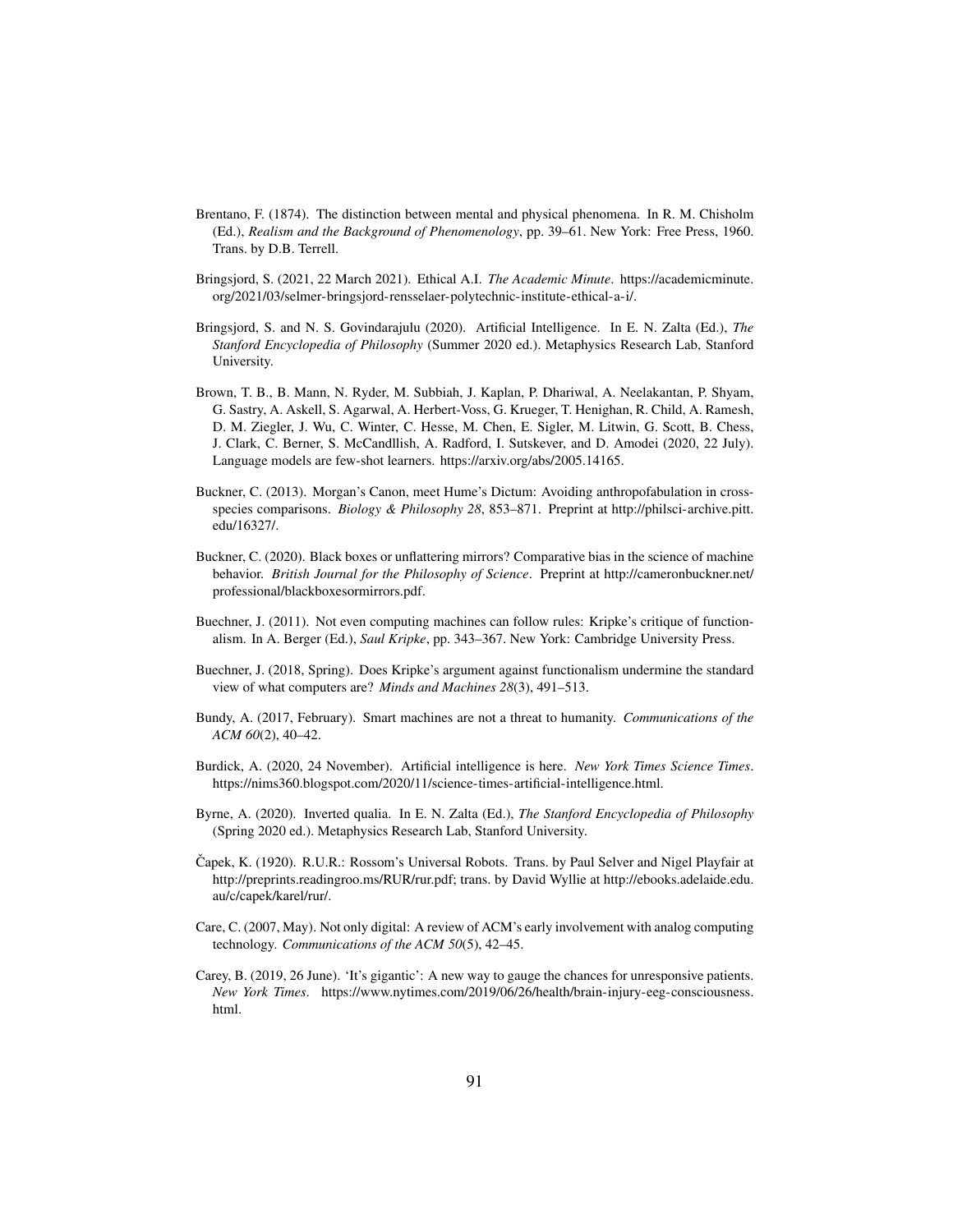- Casner, S. M., E. L. Hutchins, and D. Norman (2016, May). The challenges of partially automated driving. *Communications of the ACM 59*(5), 70–77. https://cacm.acm.org/magazines/2016/5/ 201592-the-challenges-of-partially-automated-driving/fulltext.
- Chalmers, D. J. (1995). Facing up to the problem of consciousness. *Journal of Consciousness Studies 2*(3), 200–219. http://consc.net/papers/facing.html.
- Chalmers, D. J. (1996). *The Conscious Mind: In Search of a Fundamental Theory*. New York: Oxford University Press. http://tinyurl.com/plv877.
- Chalmers, D. J. (2010). The singularity: A philosophical analysis. *Journal of Consciousness Studies 17*, 7–65. http://consc.net/papers/singularity.pdf.
- Chalmers, D. J. (2011, October-December). A computational foundation for the study of cognition. *Journal of Cognitive Science (South Korea) 12*(4), 323–357. http://cogsci.snu.ac.kr/jcs/ issue/vol12/no4/01Chalmers.pdf.
- Chalmers, D. J. (2012). The singularity: A reply. *Journal of Consciousness Studies 19*(7–8), 141– 167. http://consc.net/papers/singreply.pdf.
- Charlesworth, A. (2014). The Comprehensibility Theorem and the foundations of artificial intelligence. *Minds and Machines 24*, 439–476. https://link.springer.com/content/pdf/10.1007/ s11023-014-9349-3.pdf.
- Chiang, T. (2002). Seventy-two letters. In *Stories of Your Life and Others*, pp. 147–200. New York: Vintage. http://will.tip.dhappy.org/revolution/Technoanarchist/plan/.../book/Ted%20Chiang% 20-%20Seventy-Two%20Letters/Ted%20Chiang%20-%20Seventy-Two%20Letters.html.
- Chirimuuta, M. (2021). Your brain is like a computer: Function, analogy, simplification. In F. Calzavarini and M. Viola (Eds.), *Neural Mechanisms: New Challenges in the Philosophy of Neuroscience*, pp. 235–261. Cham, Switzerland: Springer. https://ruccs.rutgers.edu/images/ talks-materials/Chirimuuta Brain-Computer-Analogy Rutgers.pdf.
- Chomsky, N. (2017). The Galilean challenge. *Inference: International Review of Science 3*(1). http://inference-review.com/article/the-galilean-challenge.
- Chow, S. J. (2015). Many meanings of 'heuristic'. *British Journal for the Philosophy of Science 66*, 977–1016.
- Church, A. (1936, March). A note on the Entscheidungsproblem. *Journal of Symbolic Logic 1*(1), 40–41. See also "Correction to *A Note on the Entscheidungsproblem*", in *Journal of Symbolic Logic* 1(3) (September): 101–102.
- Church, A. (1937, March). Review of Turing 1936. *Journal of Symbolic Logic 2*(1), 42–43. For commentary on this review, see Hodges 2013.
- Clark, K. L. and D. F. Cowell (1976). *Programs, Machines, and Computation: An Introduction to the Theory of Computing*. London: McGraw-Hill.
- Cole, D. (2014, 31 December). Alan Turing & the Chinese Room Argument. http://www.thecritique. com/articles/alan-turing-the-chinese-room-argument/.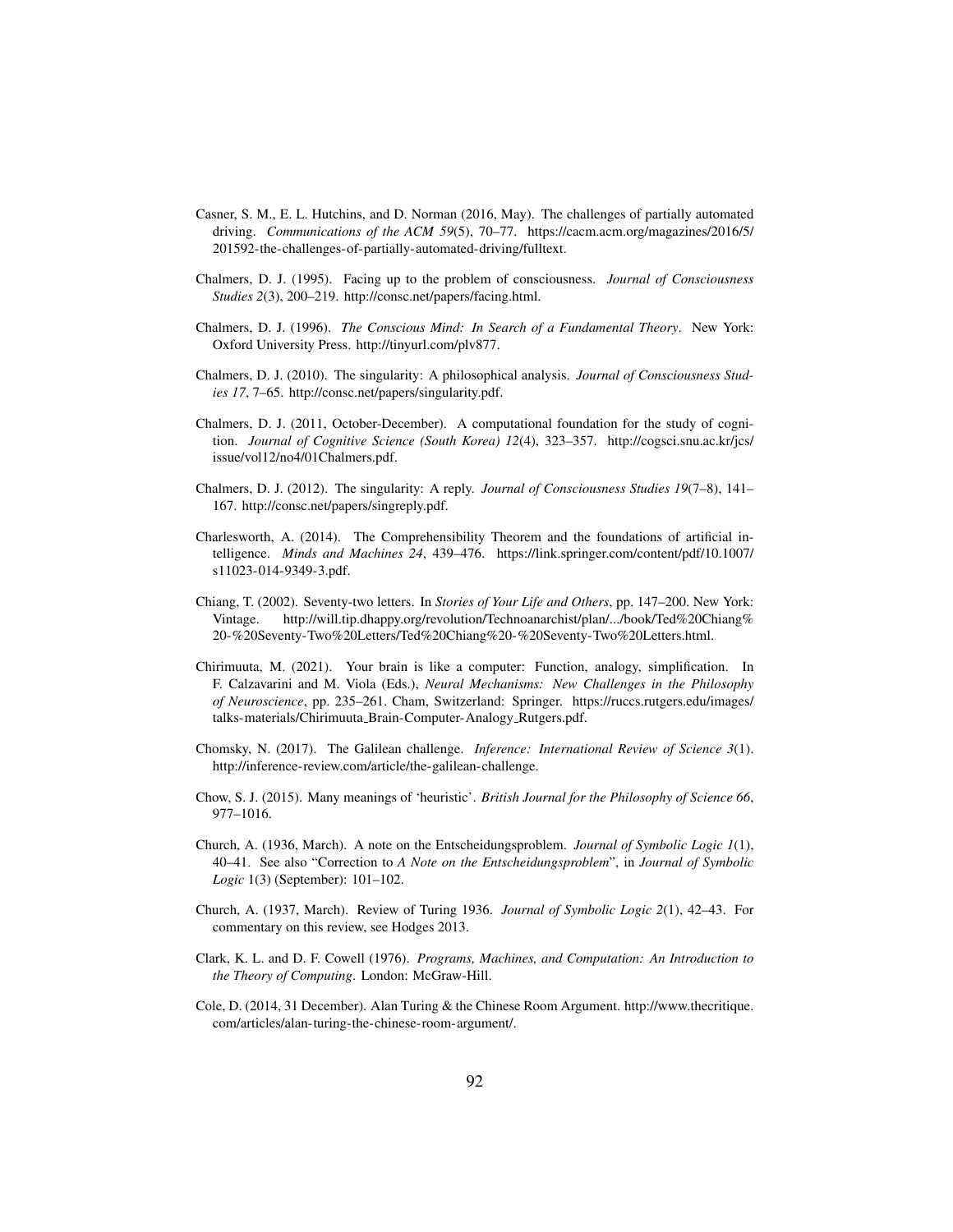- Cole, D. (2020). The Chinese Room Argument. In E. N. Zalta (Ed.), *The Stanford Encyclopedia of Philosophy* (Spring 2020 ed.). Metaphysics Research Lab, Stanford University.
- Cook, S. A. (1983, June). An overview of computational complexity. *Communications of the ACM 26*(6), 400–408. http://www.jdl.ac.cn/turing/pdf/p400-cook.pdf.
- Copeland, B. J. (1997, May). The broad conception of computation. *American Behavioral Scientist 40*(6), 690–716.
- Copeland, B. J. (2002a, November). Hypercomputation. *Minds and Machines 12*(4), 461–502.
- Copeland, B. J. (Ed.) (2002b). *Hypercomputation*. Special issue of *Minds and Machines* 12(4) (November). http://link.springer.com/journal/11023/12/4/.
- Copeland, B. J. (Ed.) (2003). *Hypercomputation (continued)*. Special issue of *Minds and Machines* 13(1) (February). http://link.springer.com/journal/11023/13/1/.
- Copeland, B. J. (Ed.) (2004). *The Essential Turing*. Oxford: Oxford University Press.
- Copeland, B. J. (2017a). Hilbert and his famous problem. In B. J. Copeland, J. P. Bowen, M. Sprevak, and R. Wilson (Eds.), *The Turing Guide*, pp. 57–65. Oxford: Oxford University Press.
- Copeland, B. J. (2017b). Intelligent machinery. In B. J. Copeland, J. P. Bowen, M. Sprevak, and R. Wilson (Eds.), *The Turing Guide*, pp. 265–275. Oxford: Oxford University Press.
- Copeland, B. J. and J. Bowen (2017). Life and work. In B. J. Copeland, J. P. Bowen, M. Sprevak, and R. Wilson (Eds.), *The Turing Guide*, pp. 3–17. Oxford: Oxford University Press.
- Copeland, B. J. and D. Prinz (2017). Computer chess—the first moments. In B. J. Copeland, J. Bowen, M. Sprevak, and R. Wilson (Eds.), *The Turing Guide*, pp. 327–346. Oxford: Oxford University Press.
- Copeland, B. J. and D. Proudfoot (2017). Connectionism: Computing with neurons. In B. J. Copeland, J. Bowen, M. Sprevak, and R. Wilson (Eds.), *The Turing Guide*, pp. 309–314. Oxford: Oxford University Press.
- Copeland, B. J. and O. Shagrir (2013). Turing versus Gödel on computability and the mind. In B. J. Copeland, C. J. Posy, and O. Shagrir (Eds.), *Computability: Turing, Gödel, Church, and Beyond,* pp. 1–33. Cambridge, MA: MIT Press.
- Copeland, B. J. and O. Shagrir (2019, January). The Church-Turing thesis: Logical limit or breachable barrier? *Communications of the ACM 62*(1), 66–74. https://cacm.acm.org/magazines/2019/ 1/233526-the-church-turing-thesis/fulltext.
- Corballis, M. C. (2007, May-June). The uniqueness of human recursive thinking. *American Scientist 95*, 240–248.
- Corry, L. (2017, August). Turing's pre-war analog computers: The fatherhood of the modern computer revisited. *Communications of the ACM 60*(8), 50–58. https://cacm.acm.org/magazines/ 2017/8/219602-turings-pre-war-analog-computers/fulltext.
- Crawford, K. (2016, 25 June). Artificial intelligence's white guy problem. *New York Times*. https:// www.nytimes.com/2016/06/26/opinion/sunday/artificial-intelligences-white-guy-problem.html.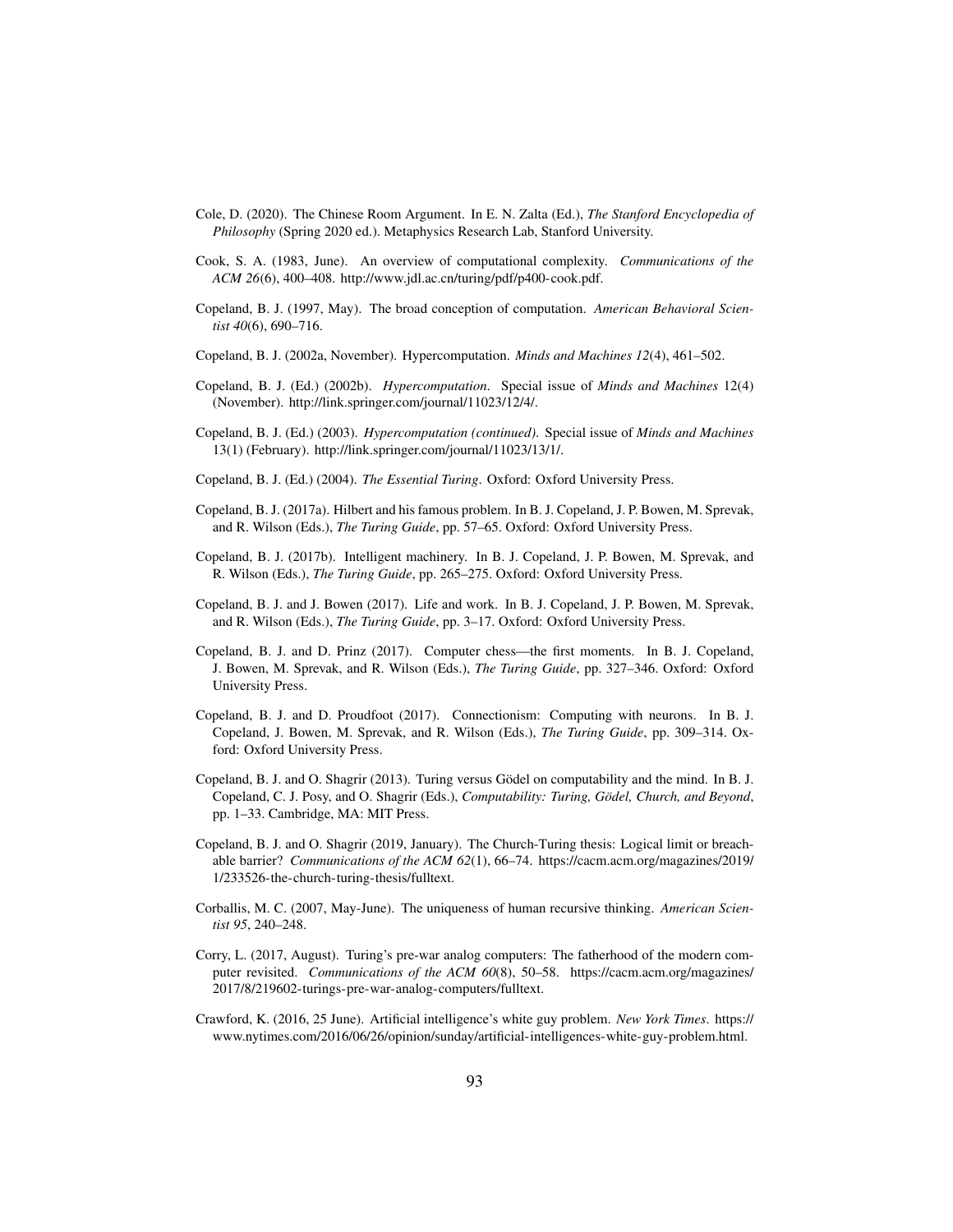- Crosby, M. (2020, December). Building thinking machines by solving animal cognition tasks. *Minds and Machines 30*(4), 589–615. https://link.springer.com/article/10.1007/s11023-020-09535-6.
- Cummins, R. and G. Schwarz (1991). Connectionism, computation, and cognition. In T. E. Horgan and J. L. Tienson (Eds.), *Connectionism and the Philosophy of Mind*, pp. 60–73. Dordrecht, The Netherlands: Kluwer.
- Damassino, N. and N. Novelli (Eds.) (2020). *Rethinking, Reworking and Revolutionising the Turing Test*. Special Issue of *Minds and Machines*, Vol. 30, No. 4 (December). https://link.springer.com/ journal/11023/volumes-and-issues/30-4.
- Darwiche, A. (2018, October). Human-level intelligence or animal-like abilities? *Communications of the ACM 61*(10), 56–67. https://arxiv.org/abs/1707.04327.
- Davidson, D. (1990). Turing's Test. In K. Said, M. Said, W. Newton-Smith, R. Viale, and K. Wilkes (Eds.), *Modelling the Mind*, pp. 1–11. Oxford: Clarendon Press.
- Davidson, J. (2006, 21 August). Measure for measure: Exploring the mysteries of conducting. *The New Yorker*, 60–69.
- Davis, E. (2015). Ethical guidelines for a superintelligence. *Artificial Intelligence 220*, 121–124. https://www.cs.nyu.edu/davise/papers/Bostrom.pdf.
- Davis, M. D. (Ed.) (1965). *The Undecidable: Basic Papers on Undecidable Propositions, Unsolvable Problems and Computable Functions*. New York: Raven Press.
- Davis, M. D. (1990). Is mathematical insight algorithmic? *Behavioral and Brain Sciences 13*(4), 659–660. http://www.cs.nyu.edu/faculty/davism/penrose.ps.
- Davis, M. D. (1993). How subtle is Gödel's theorem? More on Roger Penrose. *Behavioral and Brain Sciences 16*(3), 611. http://www.cs.nyu.edu/faculty/davism/penrose2.ps.
- Davis, M. D. (2004). The myth of hypercomputation. In C. Teuscher (Ed.), *Alan Turing: The Life and Legacy of a Great Thinker*, pp. 195–212. Berlin: Springer. http://www1.maths.leeds.ac.uk/ ∼pmt6sbc/docs/davis.myth.pdf.
- Davis, M. D. (2006). Why there is no such discipline as hypercomputation. *Applied Mathematics and Computation 178*, 4–7.
- de Souza, N. (2021, 20 April). Editing humanity's future. *New York Review of Books 68*(7), 21–23. https://www.nybooks.com/articles/2021/04/29/crispr-editing-humanity-future/.
- Dedekind, R. (1890). Letter to Keferstein. In J. van Heijenoort (Ed.), *From Frege to Godel: A Source ¨ Book in Mathematical Logic, 1879–1931*, pp. 98–103. Cambridge, MA: Harvard University Press. Trans. by Hao Wang and Stefan Bauer-Mengelberg.
- Dehaene, S., H. Lau, and S. Kouider (2017, 27 October). What is consciousness, and could machines have it? *Science 358*(6362), 486–492. https://science.sciencemag.org/content/358/6362/486. See correspondence, *Science*, Vol. 359, No. 6374 (26 January 2018): 400–402.
- Dehaene, S., H. Lau, and S. Kouider (2018, 26 January). Response. *Science 359*(6374), 400–402.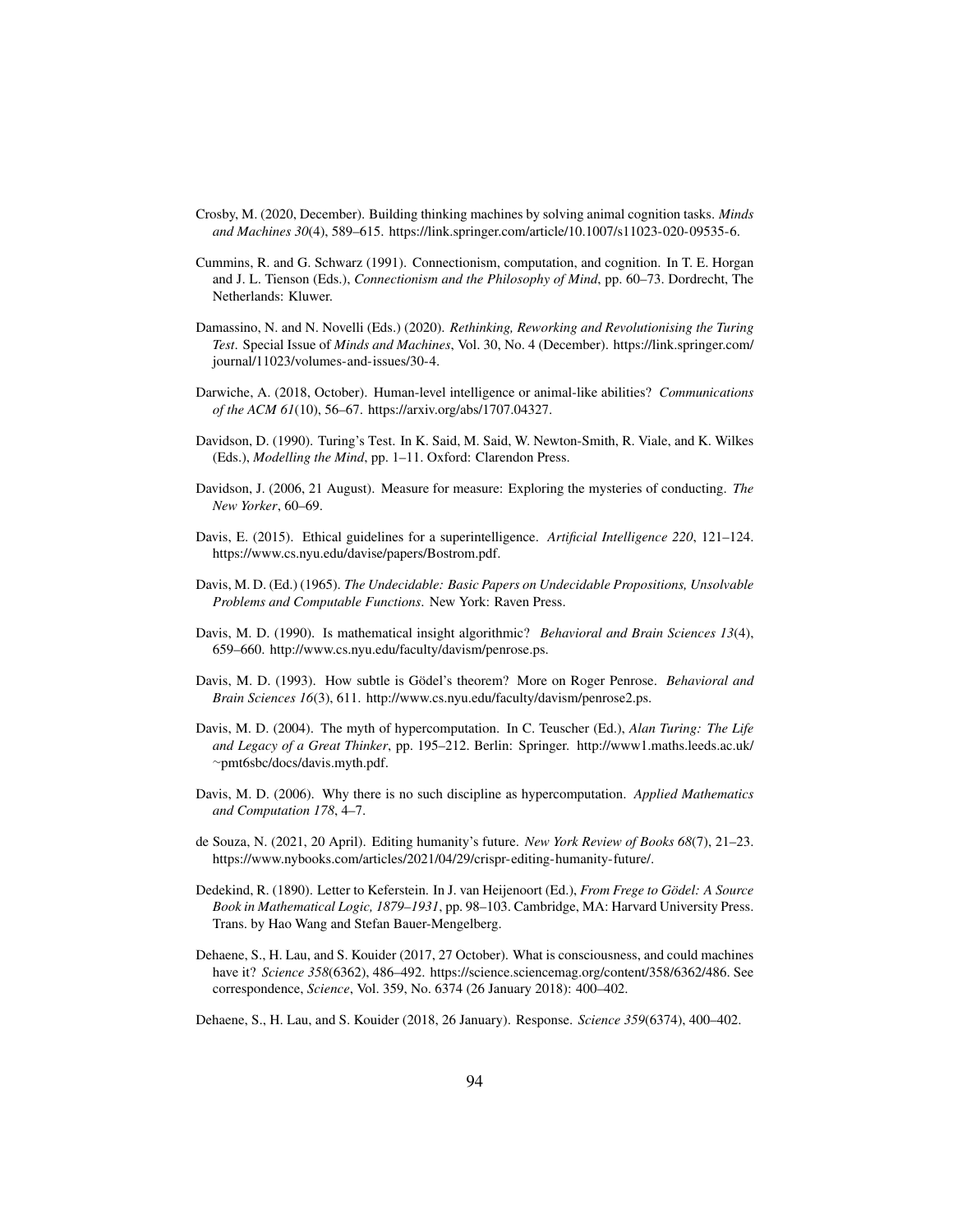- Dennett, D. C. (1971). Intentional systems. *Journal of Philosophy 68*, 87–106. Reprinted in Daniel C. Dennett, *Brainstorms* (Montgomery, VT: Bradford Books, 1978): 3–22.
- Dennett, D. C. (1975). Why the law of effect will not go away. *Journal for the Theory of Social Behaviour 5*(2), 169–188. Reprinted in Daniel C. Dennett, *Brainstorms* (Montgomery, VT: Bradford Books): 71-89, https://dl.tufts.edu/downloads/j9602b715?filename=2r36v862p.pdf.
- Dennett, D. C. (1978, July). Why you can't make a computer feel pain. *Synthese 38*(3), 415–456. https://dl.tufts.edu/downloads/9w032f88p?filename=m039kh27m.pdf. Reprinted in Daniel C. Dennett, *Brainstorms* (Montgomery, VT: Bradford Books, 1978): 190–229.
- Dennett, D. C. (1979). Artificial Intelligence as philosophy and as psychology. In M. D. Ringle (Ed.), *Philosophical Perspectives in Artificial Intelligence*, pp. 57–78. Brighton, Sussex, UK: Harvester Press.
- Dennett, D. C. (1985). Can machines think? In M. Shafto (Ed.), *How We Know*, pp. 121–145. San Francisco: Harper & Row. https://www.researchgate.net/publication/285475907 Can Machines Think.
- Dennett, D. C. (1987). *The Intentional Stance*. Cambridge, MA: MIT Press.
- Dennett, D. C. (1992). *Consciousness Explained*. Boston: Little, Brown and Co.
- Dennett, D. C. (1995). *Darwin's Dangerous Idea*. New York: Simon & Schuster.
- Dennett, D. C. (2009a, 16 June). Darwin's 'strange inversion of reasoning'. *Proceedings of the National Academy of Science 106, suppl. 1*, 10061–10065. http://www.pnas.org/cgi/doi/10.1073/ pnas.0904433106. See also Dennett 2013b.
- Dennett, D. C. (2009b). Intentional systems theory. In B. McLaughlin, A. Beckermann, and S. Walter (Eds.), *The Oxford Handbook of Philosophy of Mind*, pp. 339–350. Oxford: Oxford University Press. https://ase.tufts.edu/cogstud/dennett/papers/intentionalsystems.pdf.
- Dennett, D. C. (2013a). *Intuition Pumps and Other Tools for Thinking*. New York: W.W. Norton.
- Dennett, D. C. (2013b). Turing's 'strange inversion of reasoning'. In S. B. Cooper and J. van Leeuwen (Eds.), *Alan Turing: His Work and Impact*, pp. 569–573. Amsterdam: Elsevier. See also Dennett 2009a.
- Dennett, D. C. (2017). *From Bacteria to Bach and Back: The Evolution of Mind*. New York: W.W. Norton.
- Dershowitz, N. and Y. Gurevich (2008, September). A natural axiomatization of computability and proof of Church's thesis. *Bulletin of Symbolic Logic 14*(3), 299–350. http://research.microsoft. com/pubs/70459/tr-2007-85.pdf.
- Descartes, R. (1637). Discourse on method. In E. S. Haldane and G. Ross (Eds.), *The Philosophical Works of Descartes*, pp. 79–130. Cambridge, UK: Cambridge University Press, 1970. Online versions at https://www.gutenberg.org/files/59/59-h/59-h.htm and https://www.earlymoderntexts. com/assets/pdfs/descartes1637.pdf.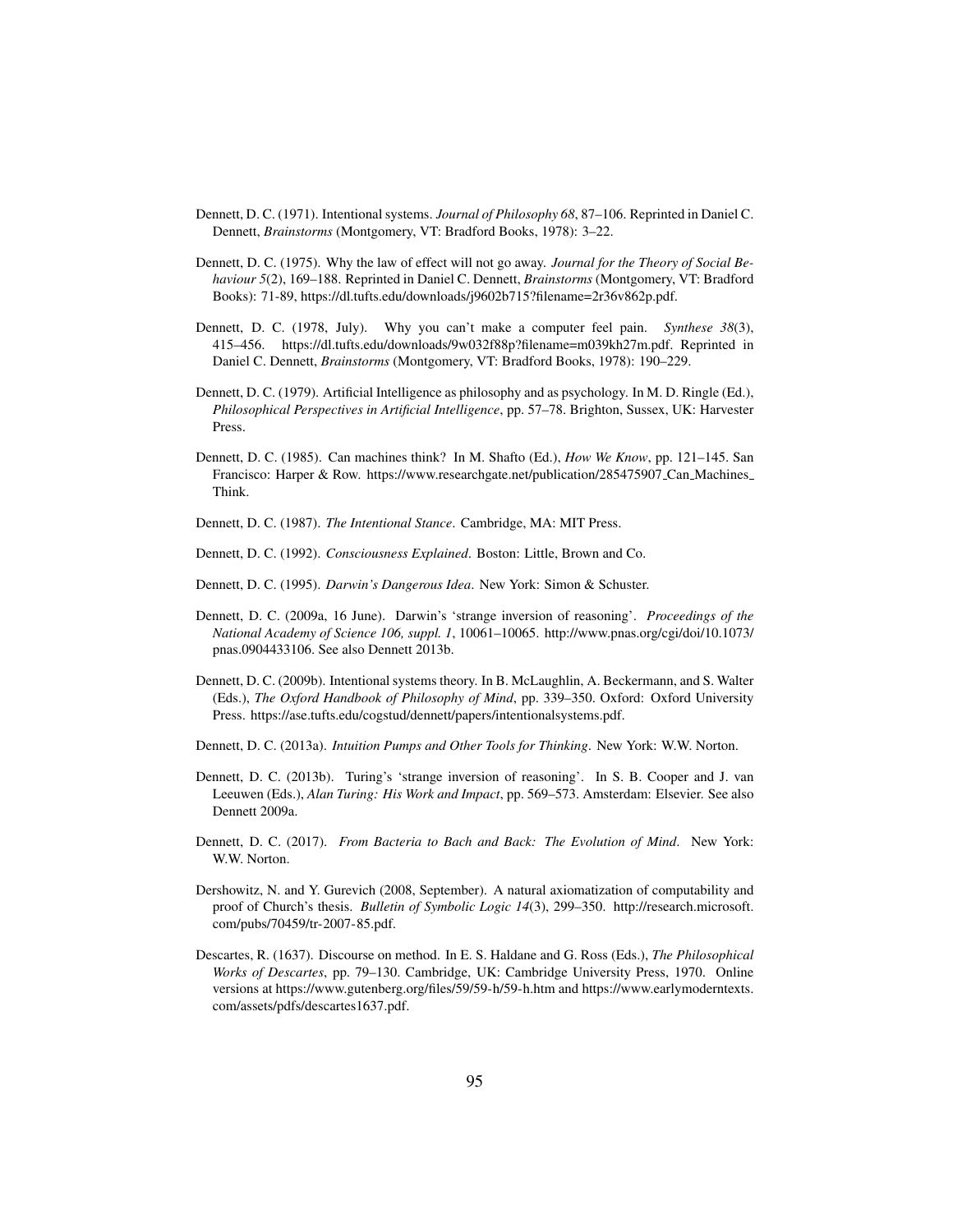- Descartes, R. (1641). Meditations on first philosophy. In E. S. Haldane and G. Ross (Eds.), *The Philosophical Works of Descartes*, pp. 131–199. Cambridge, UK: Cambridge University Press, 1970. Online versions at http://selfpace.uconn.edu/class/percep/DescartesMeditations.pdf and https://www.earlymoderntexts.com/assets/pdfs/descartes1641 3.pdf.
- Dietrich, E. (1993). The ubiquity of computation. *Think 2*, 12–78. Reprinted in *Psycoloquy* 12(040) (2001), Art. 7, http://www.cogsci.ecs.soton.ac.uk/cgi/psyc/newpsy?12.040.
- Dietrich, E., C. Fields, J. P. Sullins, B. van Heuveln, and R. Zebrowski (2021). *Great Philosophical Objections to Artificial Intelligence: The History and Legacy of the AI Wars*. London: Bloomsbury Academic.
- Dipert, R. R. (1993). *Artifacts, Art Works, and Agency*. Philadelphia: Temple University Press.
- Dreyfus, H. L. (1965). *Alchemy and Artificial Intelligence*. Santa Monica, CA: Rand Corporation. https://www.rand.org/pubs/papers/P3244.html.
- Dreyfus, H. L. (1992). *What Computers Still Can't Do: A Critique of Artificial Reason*. Cambridge, MA: MIT Press.
- Dreyfus, H. L. and S. E. Dreyfus (1986). *Mind over Machine: The Power of Human Intuition and Expertise in the Era of the Computer*. New York: Free Press.
- Dummett, M. A. (1976). What is a theory of meaning? (II). In G. Evans and J. McDowell (Eds.), *Truth and Meaning: Essays in Semantics*, pp. 67–137. Oxford: Clarendon Press.
- Durán, J. M. (2020). What is a simulation model? *Minds and Machines 30*, 301–323. https: //link.springer.com/content/pdf/10.1007/s11023-020-09520-z.pdf.
- Duwell, A. (2021). *Physics and Computation*. Cambridge, UK: Cambridge University Press. https: //doi.org/10.1017/9781009104975.
- Dyson, G. (2012, 23 February). Turing centenary: The dawn of computing. *Nature 482*(7386), 459–460. doi:10.1038/482459a.
- Ebcioğlu, K. (1990). An expert system for harmonizing chorales in the style of J.S. Bach. *Journal of Logic Programming 8*, 145–185. https://tinyurl.com/yy5wz8jt.
- Edelman, S. (2008). *Computing the Mind*. New York: Oxford University Press.
- Edelman, S. (2011, 17 March). Regarding reality: Some consequences of two incapacities. *Frontiers in Psychology 2*(44), 1–8. https://www.frontiersin.org/articles/10.3389/fpsyg.2011.00044/full.
- Eden, A. H., J. H. Moor, J. H. Søraker, and E. Steinhart (Eds.) (2012). *Singularity Hypotheses: A Scientific and Philosophical Assessment*. Berlin: Springer. http://singularityhypothesis.blogspot. co.uk/.
- Feferman, S. (2009, April). Gödel, nagel, minds, and machines. *Journal of Philosophy 106(4)*, 201–219.
- Feferman, S. (2011). Gödel's incompleteness theorems, free will, and mathematical thought. In R. Swinburne (Ed.), *Free Will and Modern Science*. Oxford University Press/British Academy. https://philarchive.org/archive/FEFGIT.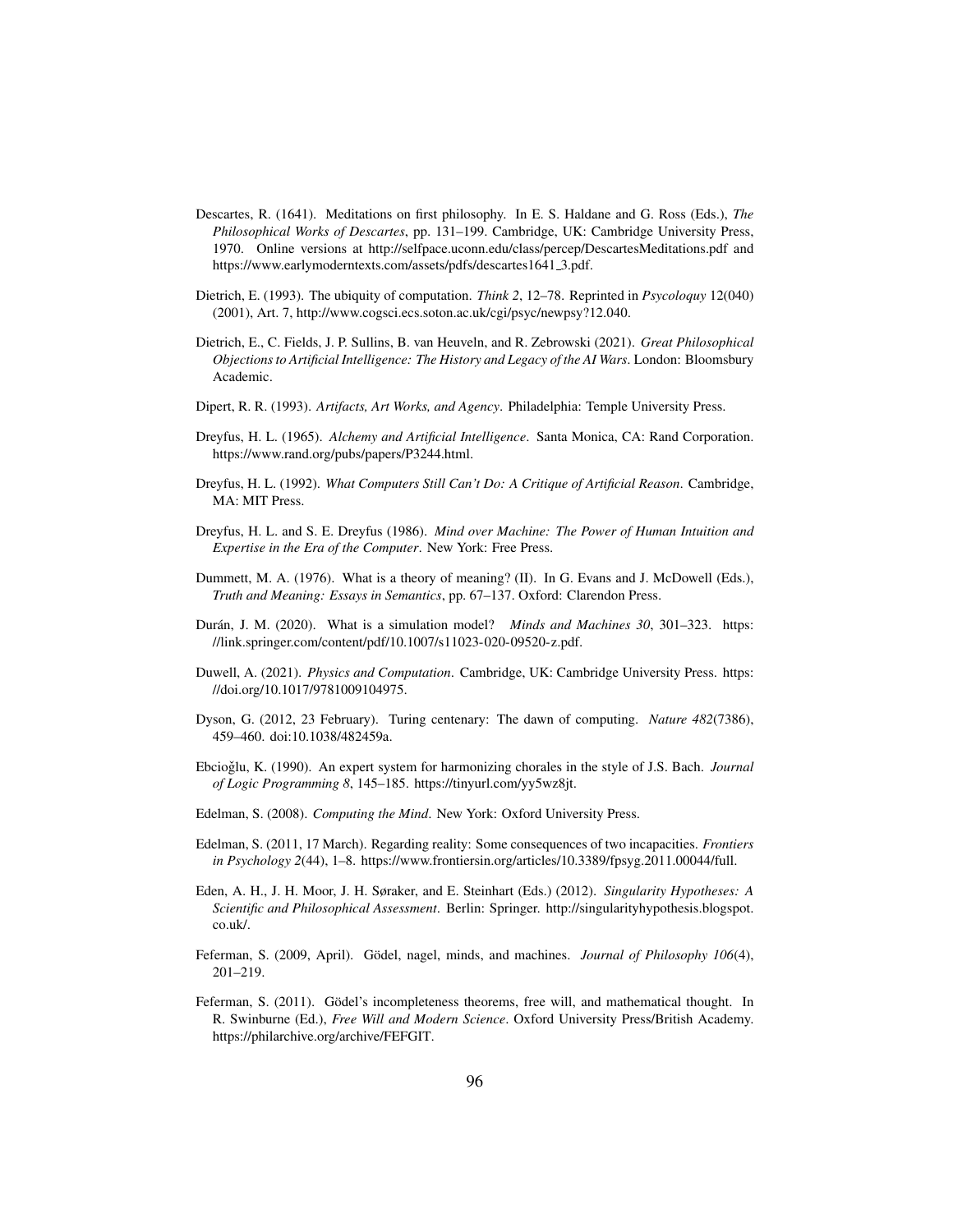- Fetzer, J. H. (2011, January-June). Minds and machines: Limits to simulations of thought and action. *International Journal of Signs and Semiotic Systems 1*(1), 39–48.
- Findler, N. V. (1993). Heuristic. In A. Ralston and E. D. Reilly (Eds.), *Encyclopedia of Computer Science, 3rd Edition*, pp. 611–612. New York: Van Nostrand Reinhold.
- Fitch, W. T., M. D. Hauser, and N. Chomsky (2005). The evolution of the language faculty: Clarifications and implications. *Cognition 97*, 179–210. http://dash.harvard.edu/bitstream/handle/1/ 3117935/Hauser EvolutionLanguageFaculty.pdf.
- Floridi, L. and M. Chiriatti (2020, December). GPT-3: Its nature, scope, limits, and consequences. *Minds and Machines 30*(4), 681–694. https://link.springer.com/article/10.1007/ s11023-020-09548-1.
- Fodor, J. A. (1974, October). Special sciences (or: The disunity of science as a working hypothesis). *Synthese 28*(2), 97–115.
- Folina, J. (1998). Church's thesis: Prelude to a proof. *Philosophia Mathematica 6*, 302–323.
- Fortnow, L. (2009, September). The status of the P versus NP problem. *Communications of the ACM 52*(9), 78–86. http://cacm.acm.org/magazines/2009/9/ 38904-the-status-of-the-p-versus-np-problem/fulltext.
- Fortnow, L. (2010, December). What is computation? *Ubiquity 2010*. Article 5, http://ubiquity.acm. org/article.cfm?id=1921573.
- Fortnow, L. (2013). *The Golden Ticket: P, NP, and the Search for the Impossible*. Princeton, NJ: Princeton University Press.
- Fortnow, L. (2022, January). Fifty years of P vs. NP and the possibility of the impossible. *Communications of the ACM 65*(1), 76–85. https://cacm.acm.org/magazines/2022/1/ 257448-fifty-years-of-p-vs-np-and-the-possibility-of-the-impossible/fulltext.
- Franzén, T. (2005). Gödel's Theorem: An Incomplete Guide to Its Use and Abuse. Wellesley, MA: A K Peters.
- French, R. M. (2000). The Turing test: The first fifty years. *Trends in Cognitive Sciences 4*(3), 115–121. http://leadserv.u-bourgogne.fr/rfrench/french/TICS turing.pdf.
- Gandy, R. (1988). The confluence of ideas in 1936. In R. Herken (Ed.), *The Universal Turing Machine: A Half-Century Survey, Second Edition*, pp. 51–102. Vienna: Springer-Verlag. https: //fi.ort.edu.uy/innovaportal/file/20124/1/41-herken ed. 95 - the universal turing machine.pdf.
- Gardner, H. (1983). *Frames of Mind: The Theory of Multiple Intelligences*. New York: Basic Books, 2011.
- Garnelo, M. and M. Shanahan (2019). Reconciling deep learning with symbolic artificial intelligence: Representing objects and relations. *Current Opinion in Behavioral Sciences 29*, 17–23. https://www.sciencedirect.com/science/article/pii/S2352154618301943.
- Gleick, J. (2021, 29 April). Eclipsed by fame. *New York Review of Books 68*(7), 34–36. https: //www.nybooks.com/articles/2021/04/29/stephen-hawking-eclipsed-by-fame/.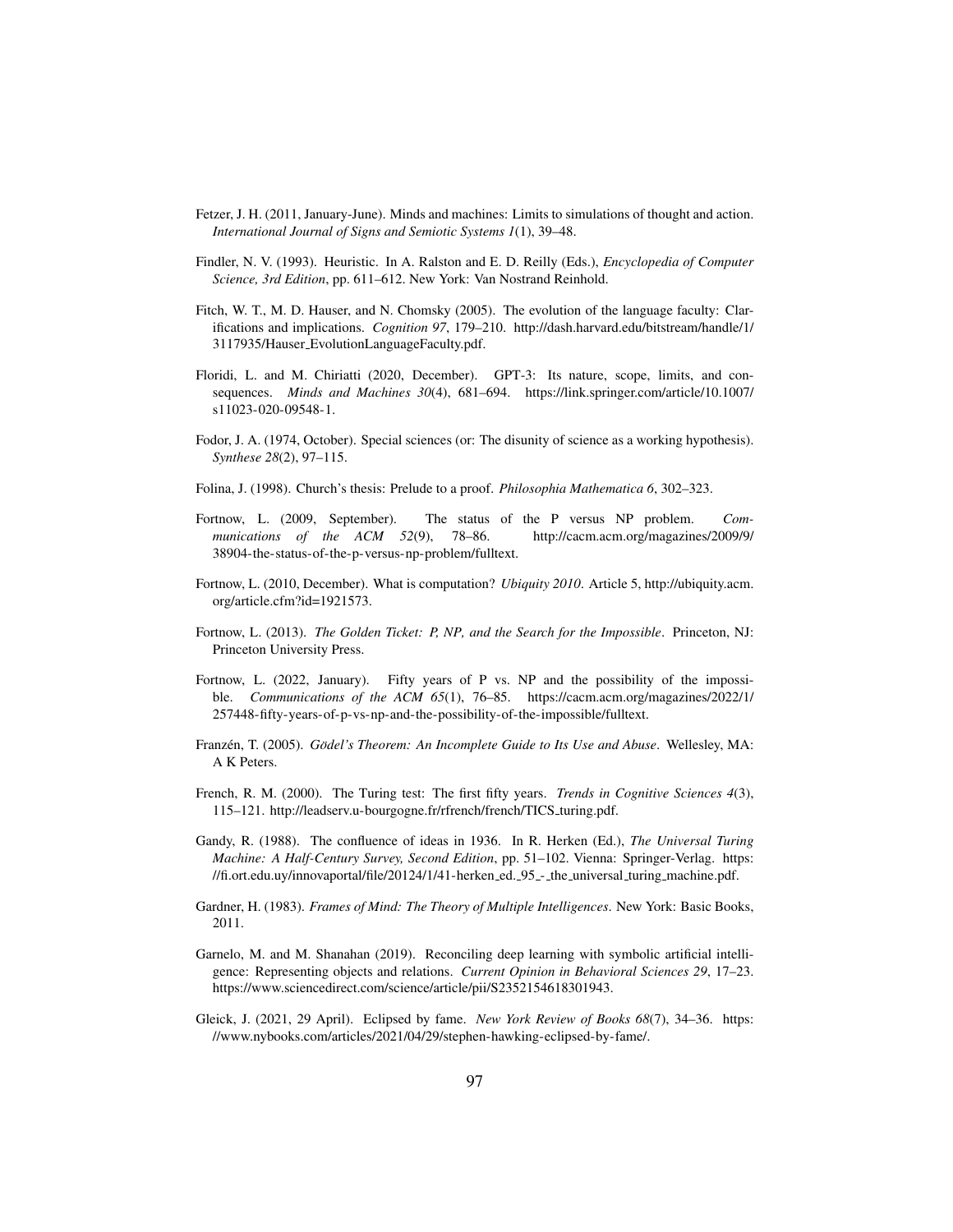Goertzel, B. and C. Pennachin (Eds.) (2007). *Artificial General Intelligence*. Berlin: Springer Verlag.

- Gold, E. M. (1967). Language identification in the limit. *Information and Control 10*, 447–474. https://www.sciencedirect.com/science/article/pii/S0019995867911655.
- Goodman, N. D. (1984, July). The knowing mathematician. *Synthese 60*(1), 21–38.
- Gopnik, A. (2009). *The Philosophical Baby: What Children's Minds Tell Us about Truth, Love, and the Meaning of Life*. New York: Farrar, Straus and Giroux.
- Gorman, J. (2021, 7 September). How the cat gets its stripes: It's genetics, not a folk tale. *New York Times*. https://www.nytimes.com/2021/09/07/science/cat-stripes-genetics.html.
- Griffiths, T. L. (2020, November). Understanding human intelligence through human limitations. *Trends in Cognitive Sciences 24*(11), 873–883. https://arxiv.org/pdf/2009.14050.pdf.
- Grover, L. K. (1999, July/August). Quantum computing. *The Sciences*, 24–30. http://cryptome.org/ qc-grover.htm.
- Gunderson, K. (1964, July). Descartes, La Mettrie, language, and machines. *Philosophy 39*(149), 193–222.
- Gurevich, Y. (1999, February). The sequential ASM thesis. *Bulletin of the European Association for Theoretical Computer Science 67*, 93–124. http://research.microsoft.com/en-us/um/people/ gurevich/Opera/136.pdf.
- Halina, M. (2021). Insightful artificial intelligence. *Mind & Language 36*(2), 315–329. https: //onlinelibrary.wiley.com/doi/10.1111/mila.12321.
- Halverson, T., C. W. Myers, J. M. Gearhart, M. W. Linakis, and G. Gunzelmann (2022). Physiocognitive modeling: Explaining the effects of caffeine on fatigue. *Topics in Cognitive Science*. https://doi.org/10.1111/tops.12615.
- Harnad, S. (1991). Other bodies, other minds: A machine incarnation of an old philosophical problem. *Minds and Machines 1*(1), 43–54. http://www.southampton.ac.uk/∼harnad/Papers/Harnad/ harnad91.otherminds.html.
- Harris, P. (2000). *The Work of the Imagination*. Malden, MA: Blackwell.
- Haugeland, J. (1981, Spring). Analog and analog. *Philosophical Topics 12*(1), 213–225.
- Haugeland, J. (1985). *Artificial Intelligence: The Very Idea*. Cambridge, MA: MIT Press.
- Hauser, L. (2001). Chinese room argument. *Internet Encyclopedia of Philosophy*. https://www.iep. utm.edu/chineser/.
- Hauser, M. D., N. Chomsky, and W. T. Fitch (2002, 22 November). The faculty of language: What is it, who has it, and how did it evolve. *Science 298*, 1569–1579. http://www.chomsky.info/articles/ 20021122.pdf.
- Hayes, B. (1995, July-August). The square root of NOT. *American Scientist 83*, 304–308. http: //bit-player.org/wp-content/extras/bph-publications/AmSci-1995-07-Hayes-quantum.pdf.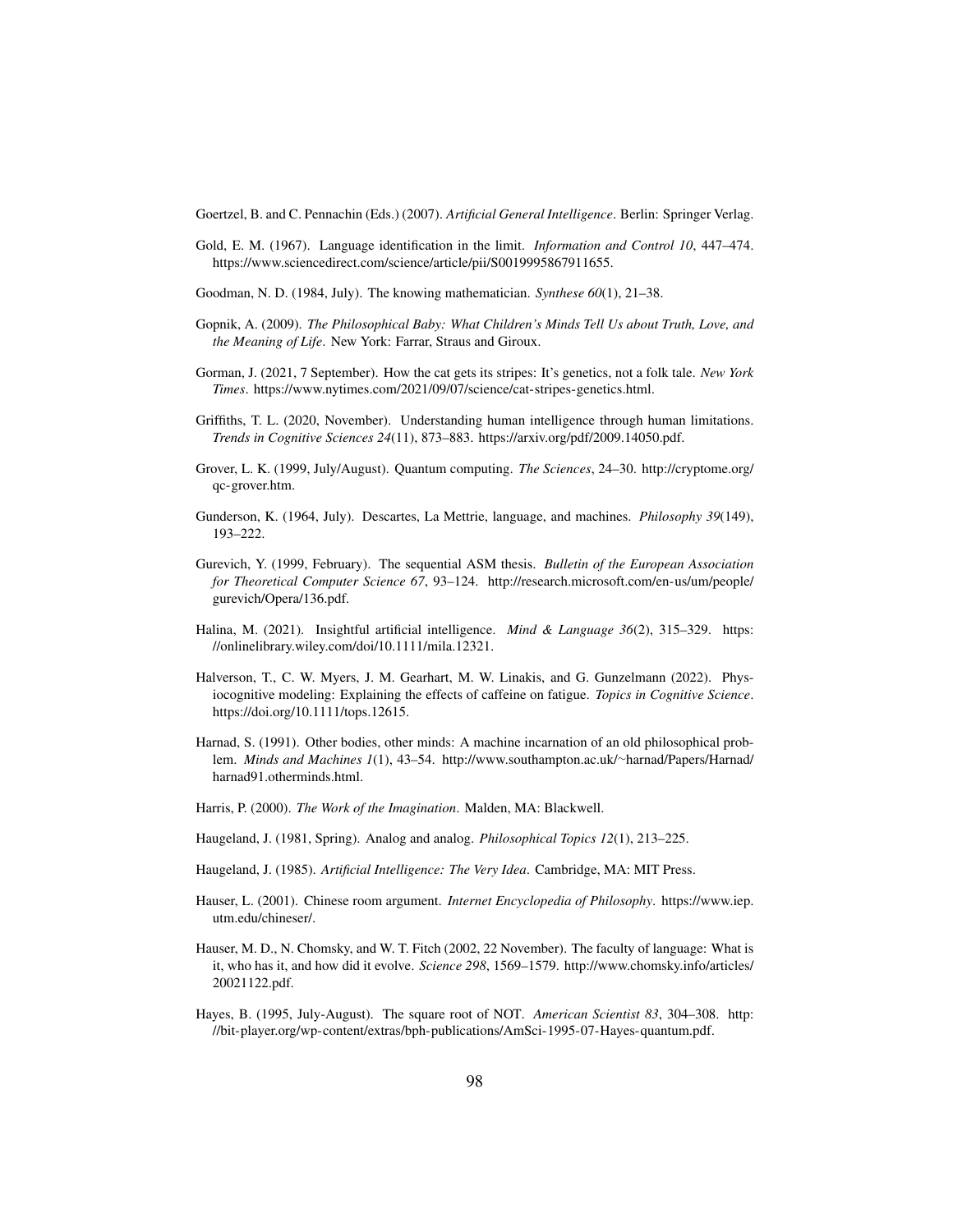Hayes, B. (2014, January-February). Programming your quantum computer. programming-your-quantum-computer.

*American Scientist 102*(1), 22–25. https://www.americanscientist.org/article/

- Henry, O. (1906a). The romance of a busy broker. In *The Complete Works of O. Henry*, pp. 67– 69. Garden City, NY: Doubleday, Doran & Co. https://americanliterature.com/author/o-henry/ short-story/the-romance-of-a-busy-broker.
- Henry, O. (1906b). A service of love. In *The Complete Works of O. Henry*, pp. 20–24. Garden City, NY: Doubleday, Doran & Co. https://americanliterature.com/author/o-henry/short-story/ a-service-of-love.
- Hernández-Orallo, J. (2020, December). Twenty years beyond the Turing test: Moving beyond the human judges too. *Minds and Machines 30*(4), 533–562. https://link.springer.com/article/10. 1007/s11023-020-09549-0.
- Hilbert, D. (1900, July). Mathematical problems: Lecture delivered before the International Congress of Mathematicians at Paris in 1900. *Bulletin of the American Mathematical Society 8 (1902)*(10), 437–479. Trans. by Mary Winston Newson; first published in *Göttinger Nachrichten* (1900): 253–297.
- Hilpinen, R. (2011). Artifact. In E. N. Zalta (Ed.), *Stanford Encyclopedia of Philosophy*. Metaphysics Research Lab. http://plato.stanford.edu/entries/artifact/.
- Hintikka, J. and A. Mutanen (1997). An alternative concept of computability. In J. Hintikka (Ed.), *Language, Truth, and Logic in Mathematics*, pp. 174–188. Dordrecht, The Netherlands: Springer.
- Hodges, A. (2013). Church's review of computable numbers. In S. B. Cooper and J. van Leeuwen (Eds.), *Alan Turing: His Work and Impact*, pp. 117–118. Amsterdam: Elsevier.
- Hofstadter, D. R. (1979). *Godel, Escher, Bach: An Eternal Golden Braid ¨* . New York: Basic Books.
- Hofstadter, D. R. (1981, May). Metamagical themas: A coffeehouse conversation on the Turing test to determine if a machine can think. *Scientific American*, 15–36. https://cs.brynmawr.edu/ ∼dblank/csem/coffeehouse.html. Reprinted as "The Turing Test: A Coffeehouse Conversation", in Douglas R. Hofstadter & Daniel C. Dennett (eds.), *The Mind's I: Fantasies and Reflections on Self and Soul* (New York: Basic Books, 1981): 69–95.
- Hollan, J., E. Hutchins, and D. Kirsh (2000, June). Distributed cognition: Toward a new foundation for human-computer interaction research. *ACM Transactions on Computer-Human Interaction 7*(2), 174–196. https://www.lri.fr/∼mbl/Stanford/CS477/papers/ DistributedCognition-TOCHI.pdf.
- Holst, P. A. (2000). Analog computer. In A. Ralston, E. D. Reilly, and D. Hemmendinger (Eds.), *Encyclopedia of Computer Science, 4th Edition*, pp. 53–59. New York: Grove's Dictionaries.
- Homer, S. and A. L. Selman (2011). *Computability and Complexity Theory, 2nd Edition*. New York: Springer.
- Horst, S. (2014, 14 December). The computational theory of mind: Alan Turing & the Cartesian challenge. http://www.thecritique.com/articles/ the-computational-theory-of-mind-alan-turing-the-cartesian-challenge/.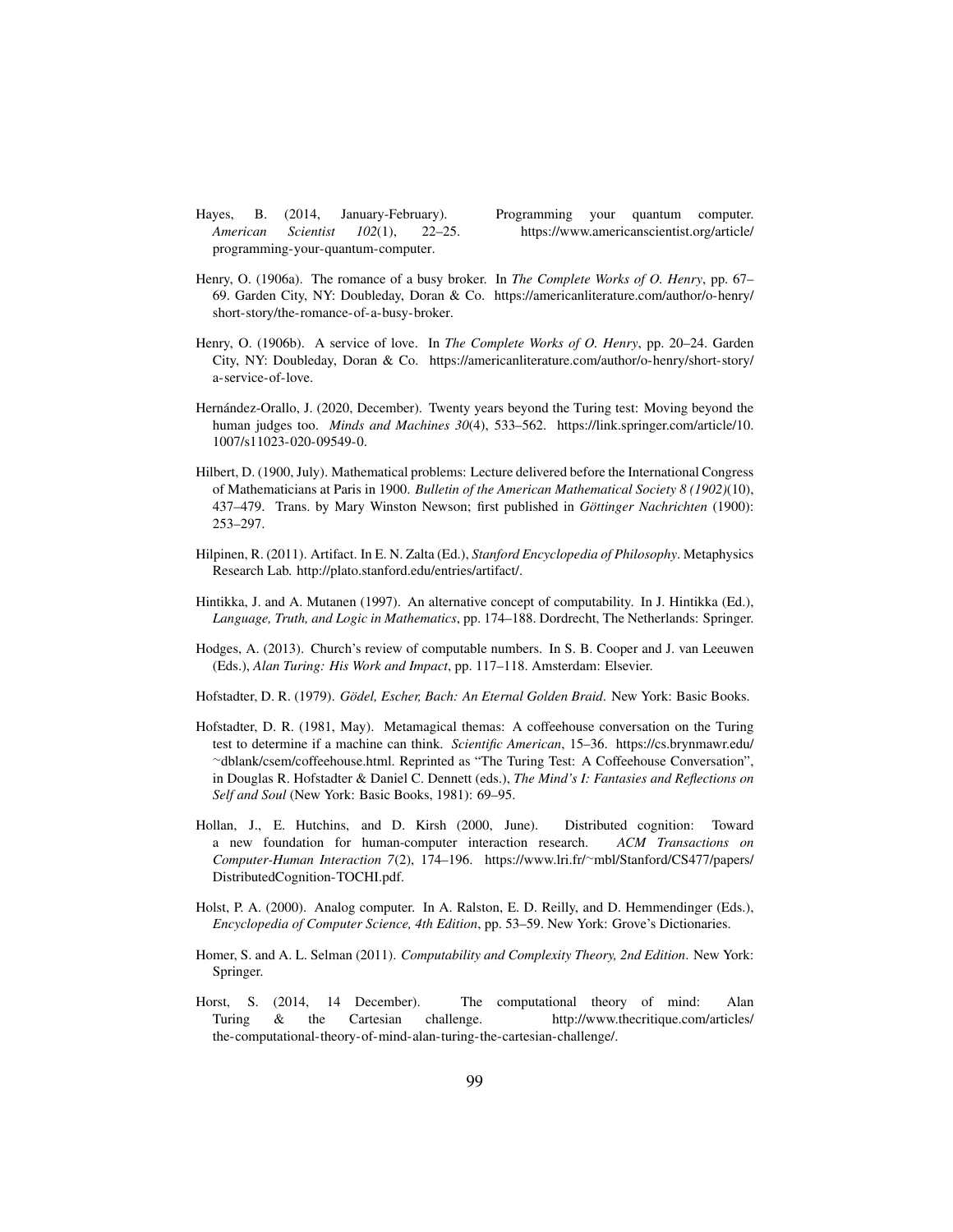Hutchins, E. (1995a). *Cognition in the Wild*. Cambridge, MA: MIT Press.

Hutchins, E. (1995b). How a cockpit remembers its speeds. *Cognitive Science 19*, 265–288.

- Hutchins, E. (2010). Cognitive ecology. *Topics in Cognitive Science 2*, 705–715. https: //onlinelibrary.wiley.com/doi/epdf/10.1111/j.1756-8765.2010.01089.x.
- Irmak, N. (2012). Software is an abstract artifact. *Grazer Philosophische Studien 86*, 55–72. http: //philpapers.org/archive/IRMSIA.pdf.
- Ishiguro, K. (2021). *Klara and the Sun*. London: Faber.
- Jackendoff, R. and S. Pinker (2005). The nature of the language faculty and its implications for evolution of language. *Cognition 97*, 211–225. http://pinker.wjh.harvard.edu/articles/papers/ 2005 09 Jackendoff Pinker.pdf.
- Jackson, A. S. (1960). *Analog Computation*. New York: McGraw-Hill.
- Jackson, F. and P. Pettit (2002, December). Response-dependence without tears. *Philosophical Issues 12*(*Nousˆ* 36(s1)), 97–117.
- Jacob, P. (2019). Intentionality. In E. N. Zalta (Ed.), *Stanford Encyclopedia of Philosophy*. Metaphysics Research Lab, Stanford University. https://plato.stanford.edu/archives/win2019/entries/ intentionality/.
- Jarvis, B. (2021, 28 January). What can covid-19 teach us about the mysteries of smell? *New York Times Magazine*. https://www.nytimes.com/2021/01/28/magazine/covid-smell-science.html.
- Jefferson, G. (1949, 25 June). The mind of mechanical man. *British Medical Journal 1*(4616), 1105–1110. The Lister Oration.
- Joyce, D. (2005). The Dedekind/Peano axioms. http://aleph0.clarku.edu/∼djoyce/numbers/peano. pdf.
- Kennedy, H. C. (1968, November). Giuseppe Peano at the University of Turin. *Mathematics Teacher*, 703–706. Reprinted in Kennedy, Hubert C. (2002), *Twelve Articles on Giuseppe Peano* (San Francisco: Peremptory Publications): 14–19, http://hubertkennedy.angelfire.com/TwelveArticles. pdf.
- Kim, Q. S. (2015, 27 October). Stuart Russell on why moral philosophy will be big business in tech. *KQED: The California Report*. https://www.kqed.org/news/10734380/ stuart-russell-on-a-i-and-how-moral-philosophy-will-be-big-business.
- Kirk, R. (1974, January). Sentience and behaviour. *Mind 83*(329), 43–60.
- Koellner, P. (2018, July). On the question of whether the mind can be mechanized, I: From Gödel to Penrose. *Journal of Philosophy 115*(7), 337–360.
- Kolbert, E. (2022, 13 June). Contact. *New Yorker*, 22–26. https://tinyurl.com/3u2mxjve.
- Korf, R. E. (1992). Heuristics. In S. C. Shapiro (Ed.), *Encyclopedia of Artificial Intelligence, 2nd edition*, pp. 611–615. New York: John Wiley & Sons.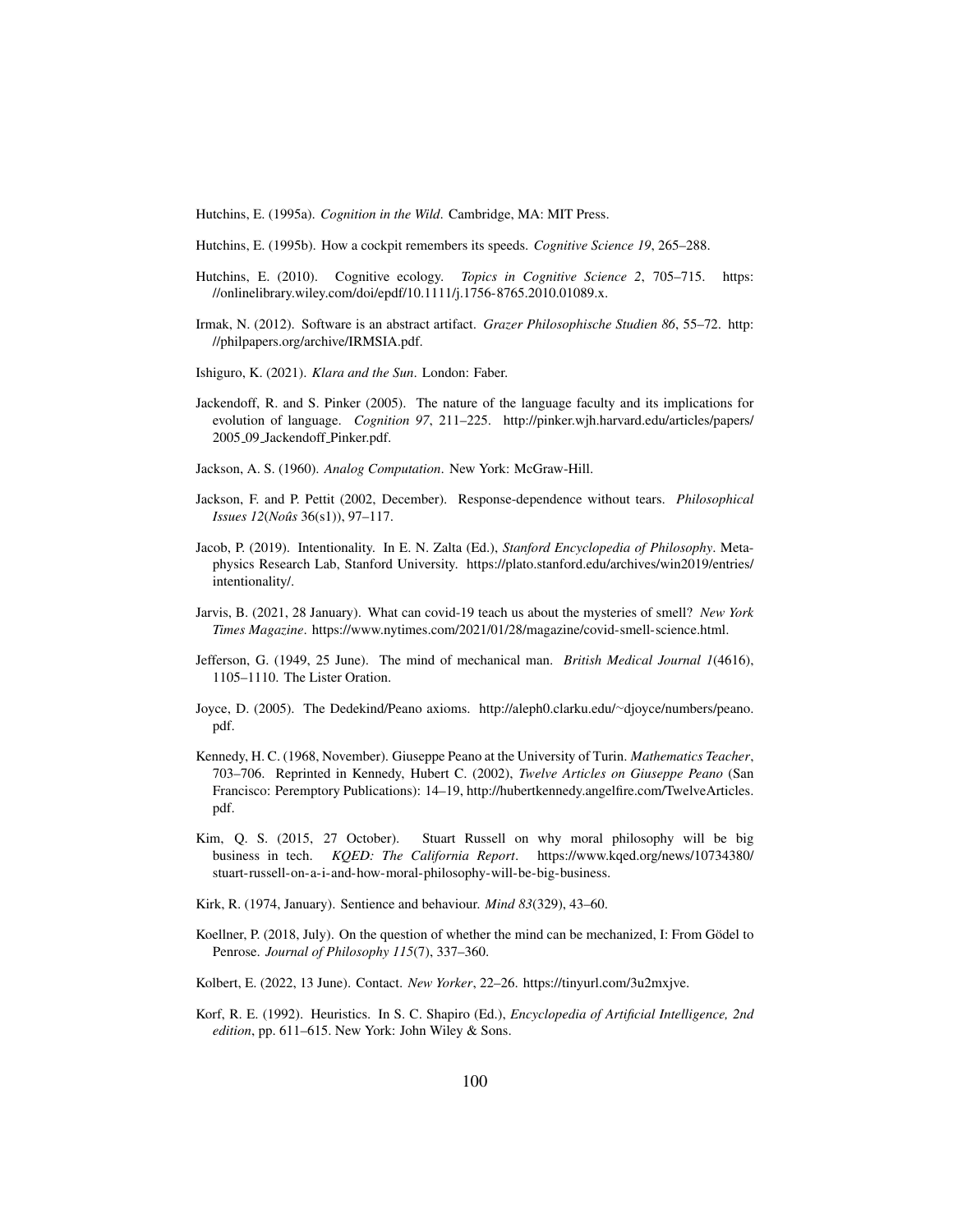- Kriegel, U. (2006). Consciousness: Phenomenal consciousness, access consciousness, and scientific practice. In P. Thagard (Ed.), *Handbook of Philosophy of Psychology and Cognitive Science*, pp. 195–217. Amsterdam: North-Holland. http://www.uriahkriegel.com/userfiles/downloads/ concept.pdf.
- Kriegel, U. (2016). Brentano's mature theory of intentionality. *Journal for the History of Analytical Philosophy 4*(2), 1–15. https://jhaponline.org/jhap/article/view/2428.
- Kripke, S. A. (2013). The Church-Turing "thesis" as a special corollary of Gödel's completeness theorem. In B. J. Copeland, C. J. Posy, and O. Shagrir (Eds.), *Computability: Turing, Godel, ¨ Church, and Beyond*, pp. 77–104. Cambridge, MA: MIT Press.
- Kryven, M., T. D. Ullman, W. Cowan, and J. B. Tenenbaum (2021, September). Plans or outcomes: How do we attribute intelligence to others? *Cognitive Science 45*(9). https://doi.org/10.1111/ cogs.13041.
- Kugel, P. (2002, November). Computing machines can't be intelligent (... and Turing said so). *Minds and Machines 12*(4), 563–579. http://cs.bc.edu/∼kugel/Publications/Hyper.pdf.
- LaForte, G., P. J. Hayes, and K. M. Ford (1998). Why Gödel's theorem cannot refute computationalism. *Artificial Intelligence 104*, 265–286. https://www.researchgate.net/publication/ 222498386 Why Godel's theorem cannot refute computationalism.
- Lakoff, G. and M. Johnson (1980a). Conceptual metaphor in everyday language. *Journal of Philosophy 77*(8), 453–486.
- Lakoff, G. and M. Johnson (1980b). *Metaphors We Live By*. Chicago: University of Chicago Press.
- Landgrebe, J. and B. Smith (2019a). Making AI meaningful again. *Synthese*. https://doi.org/10. 1007/s11229-019-02192-y.
- Landgrebe, J. and B. Smith (2019b, 2 December). There is no artificial general intelligence. https: //arxiv.org/pdf/1906.05833.pdf.
- Landgrebe, J. and B. Smith (2021, 16 November). An argument for the impossibility of machine intelligence. https://arxiv.org/abs/2111.07765.
- Le, Q. V., M. Ranzato, R. Monga, M. Devin, K. Chen, G. S. Corrado, and A. Y. Ng (2012). Building high-level features using large scale unsupervised learing. In *Proceedings of the 29th International Conference on Machine Learning*. Edinburgh, Scotland. https://icml.cc/2012/papers/73. pdf.
- Lee, A. Y., J. Myers, and G. O. Rabin (2022). The structure of analog representation. *Noûs*. https: //doi.org/10.1111/nous.12404.
- Legg, S. and M. Hutter (2007). Universal intelligence: A definition of machine intelligence. *Minds and Machines 17*, 391–444. https://link.springer.com/content/pdf/10.1007/s11023-007-9079-x. pdf.
- Leibniz, G. W. (1714). *The Principles of Philosophy Known as Monadology*. Modern English version by Jonathan Bennett (July 2007), *Some Texts from Early Modern Philosophy*, http://www. earlymoderntexts.com/assets/pdfs/leibniz1714b.pdf.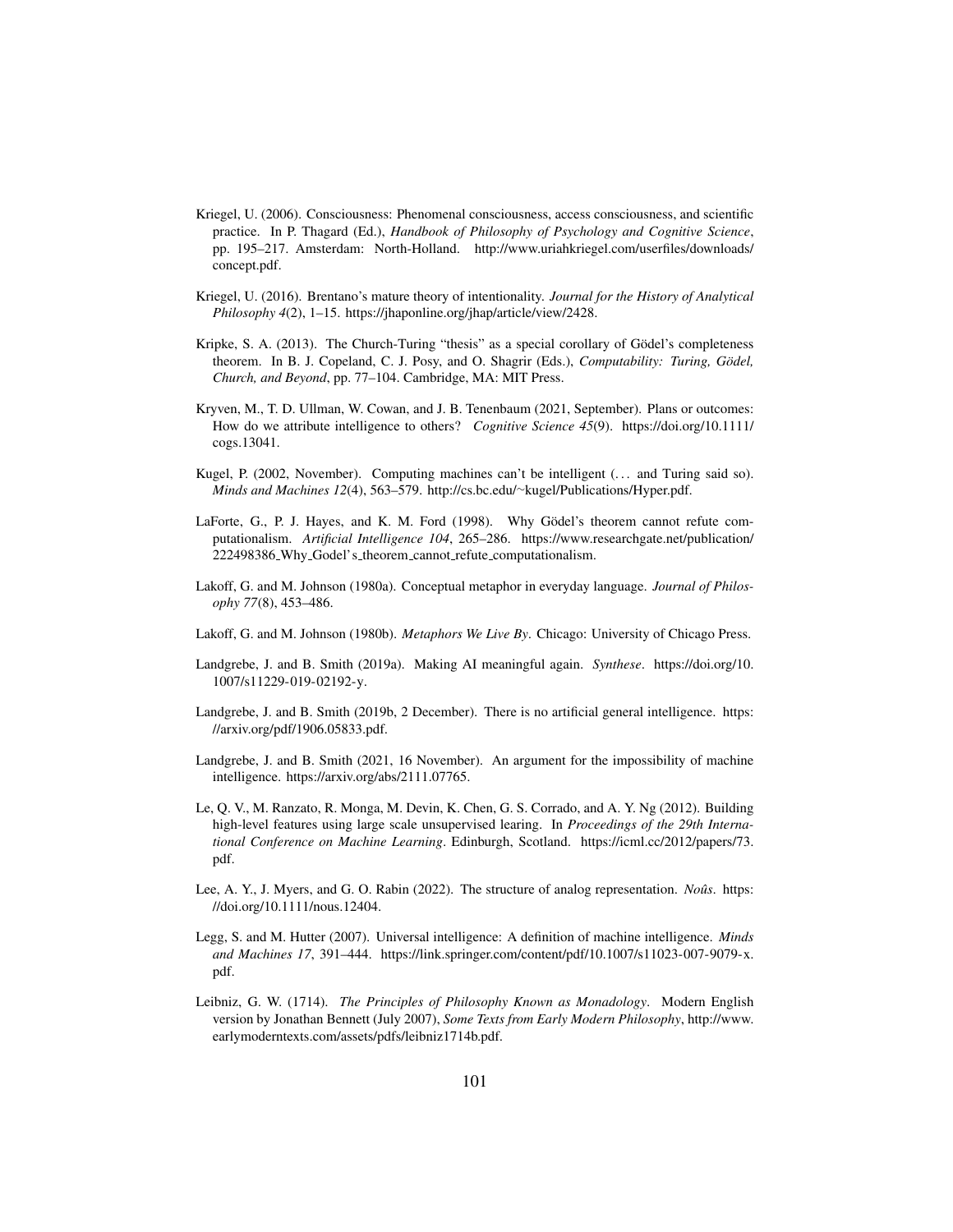- Lethen, T. (2020). Kurt Gödel's anticipation of the Turing machine: A vitalistic approach. *History and Philosophy of Logic 41*(3), 252–264.
- Levesque, H. J. (2017). *Common Sense, the Turing Test, and the Quest for Real AI*. Cambridge, MA: MIT Press.
- Lewis, D. (1969, July). Lucas against mechanism. *Philosophy 44*(169), 231–233. See also Lewis 1979.
- Lewis, D. (1979, September). Lucas against mechanism II. *Canadian Journal of Philosophy 9*(2), 373–376. See also Lewis 1969.
- Lewontin, R. (2014, 8 May). The new synthetic biology: Who gains? *New York Review of Books 61*(8), 22–23. http://www.nybooks.com/articles/archives/2014/may/08/ new-synthetic-biology-who-gains/.
- Lipton, R. J. (2020, 19 November). Traveling salesman problem meets complexity theory. *Gödel's Lost Letter and P=NP*. https://rjlipton.wordpress.com/2020/11/19/ traveling-salesman-problem-meets-complexity-theory/.
- Locke, J. (1694). *An Essay concerning Human Understanding*. Oxford: Oxford University Press, 1975. Edited by Peter H. Nidditch.
- Lu, T. K. and O. Purcell (2016, April). Machine life. *Scientific American 314*(4), 58–63.
- Lucas, J. (1961, Apr.-Jul.). Minds, machines and Gödel. *Philosophy 36*(137), 112–127. http: //users.ox.ac.uk/∼jrlucas/Godel/mmg.html.
- Lucas, J. (1968, January). Satan stultified: A rejoinder to Paul Benacerraf. *The Monist 52*(1), 145– 158. See also Benacerraf 1967.
- MacFarquhar, L. (2007, 12 February). Two heads: A marriage devoted to the mind-body problem. *The New Yorker*, 58–69. https://www.newyorker.com/magazine/2007/02/12/two-heads.
- Marcus, G., F. Rossi, and M. Veloso (Eds.) (2016). *Beyond the Turing Test*. Special issue of *AI Magazine* 37(1) (Spring). https://aaai.org/ojs/index.php/aimagazine/issue/view/213.
- Markoff, J. (2012, 25 June). How many computers to identify a cat? 16,000. *New York Times*. https://www.nytimes.com/2012/06/26/technology/ in-a-big-network-of-computers-evidence-of-machine-learning.html.
- Markoff, J. (2020, 21 May). A case for cooperation between machines and humans. *New York Times*. https://www.nytimes.com/2020/05/21/technology/ben-shneiderman-automation-humans.html.
- Martins, J. P. and S. C. Shapiro (1988). A model for belief revision. *Artificial Intelligence 35*(1), 25–79. http://www.cse.buffalo.edu/∼shapiro/Papers/marsha88.pdf.
- McCarthy, J. (1979). Ascribing mental qualities to machines. In M. D. Ringle (Ed.), *Philosophical Perspectives in Artificial Intelligence*, pp. 161–195. Brighton, Sussex, UK: Harvester Press. http: //jmc.stanford.edu/articles/ascribing.html.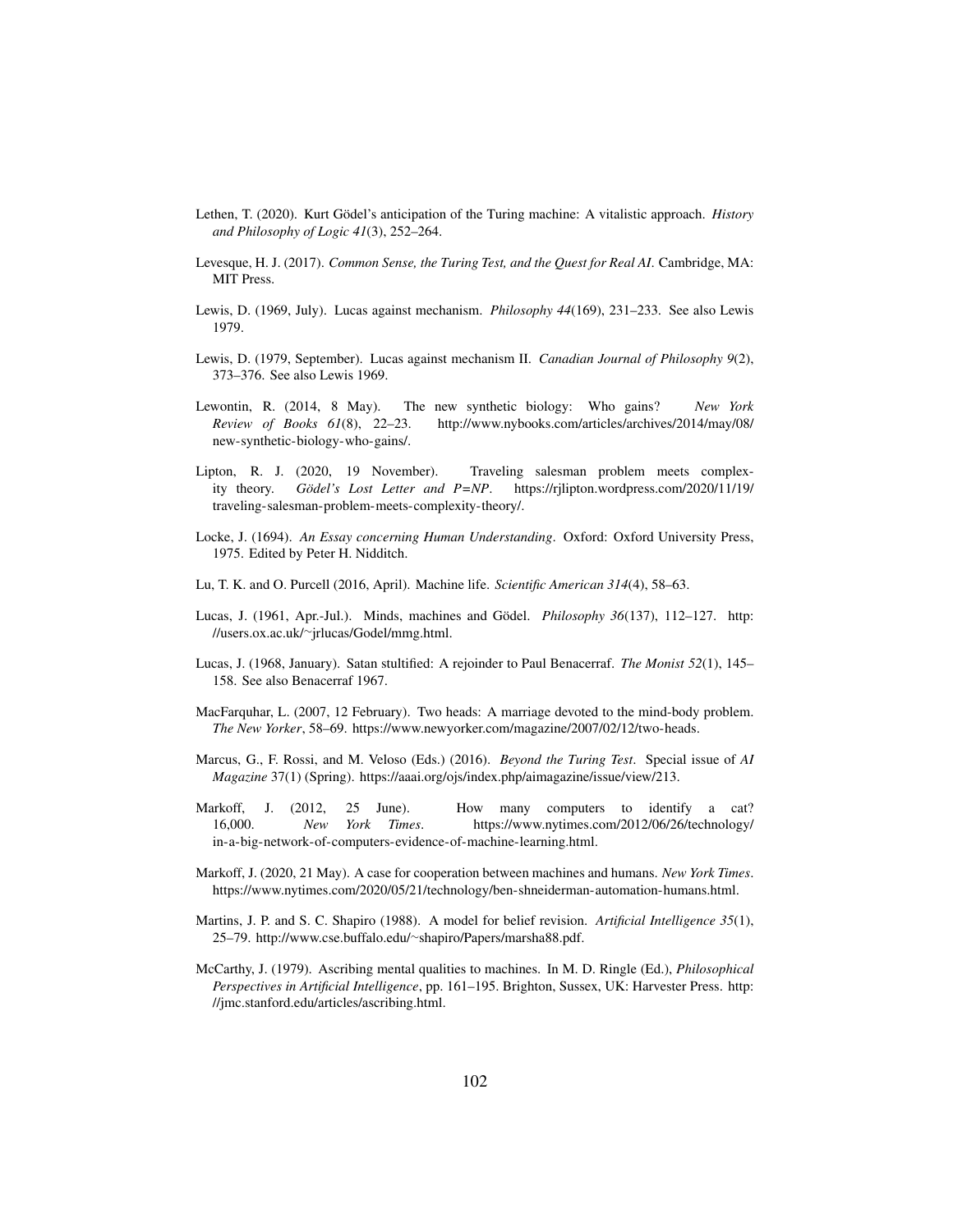- McCarthy, J., M. Minsky, N. Rochester, and C. Shannon (1955). A proposal for the Dartmouth Summer Research Project on Artificial Intelligence. http://www-formal.stanford.edu/jmc/history/ dartmouth.html, 31 August.
- McCarthy, T. (2018). Normativity and mechanism. In G. Hellman and R. T. Cook (Eds.), *Hilary Putnam on Logic and Mathematics*, pp. 93–113. Cham, Switzerland: Springer Nature Switzerland.
- McCulloch, W. S. and W. H. Pitts (1943). A logical calculus of the ideas immanent in nervous activity. *Bulletin of Mathematical Biophysics 7*, 114–133. http://www.cs.cmu.edu/∼epxing/ Class/10715/reading/McCulloch.and.Pitts.pdf. Reprinted in Warren S. McCulloch, *Embodiments of Mind* (Cambridge, MA: MIT Press, 1965): 19–39.
- McMillan, R. (2013, 7 July). The end of digital tyranny: Why the future of computing is analog. *Wired*. http://www.wired.com/wiredenterprise/2013/07/analogfuture/.
- Mendelsohn, D. (2015, 4 June). The robots are winning! *New York Review of Books 62*(10), 51–54. http://www.nybooks.com/articles/archives/2015/jun/04/robots-are-winning/.
- Mendelson, E. (1990, May). Second thoughts about Church's thesis and mathematical proofs. *Journal of Philosophy 87*(5), 225–233.
- Metz, C. (2019a, 16 August). A.I. is learning from humans. Many humans. *New York Times*. https: //www.nytimes.com/2019/08/16/technology/ai-humans.html.
- Metz, C. (2019b, 11 November). We teach A.I. systems everything, including our biases. *New York Times*. https://www.nytimes.com/2019/11/11/technology/artificial-intelligence-bias.html.
- Metz, C. (2021, 15 March). Who is making sure the A.I. machines aren't racist? *New York Times*. https://www.nytimes.com/2021/03/15/technology/artificial-intelligence-google-bias.html.
- Miller, G. A., E. Galanter, and K. H. Pribram (1960). *Plans and the Structure of Behavior*. New York: Henry Holt.
- Minsky, M. (1967). *Computation: Finite and Infinite Machines*. Englewood Cliffs, NJ: Prentice-Hall.
- Minsky, M. (1968). *Semantic Information Processing*. Cambridge, MA: MIT Press.
- Minsky, M. (2006). *The Emotion Machine: Commonsense Thinking, Artificial Intelligence, and the Future of the Human Mind*. New York: Pantheon.
- Minsky, M. and S. Papert (1974). *Artificial Intelligence: Condon Lectures*. University of Oregon Press. https://web.media.mit.edu/∼minsky/papers/PR1971.html.
- Mitchell, M. (2021, 16 December). What does it mean for AI to understand? *Quanta Magazine*. https://www.quantamagazine.org/what-does-it-mean-for-ai-to-understand-20211216/.
- Mizoguchi, R. and Y. Kitamura (2009). A functional ontology of artifacts. *The Monist 92*(3), 387– 402.
- Monett, D., C. W. Lewis, and K. R. Thórisson (Eds.) (2020). On Defining Artificial Intelligence. Special Issue of *Journal of Artificial General Intelligence*, Vol. 11, No. 2 (February). https: //content.sciendo.com/view/journals/jagi/11/2/jagi.11.issue-2.xml.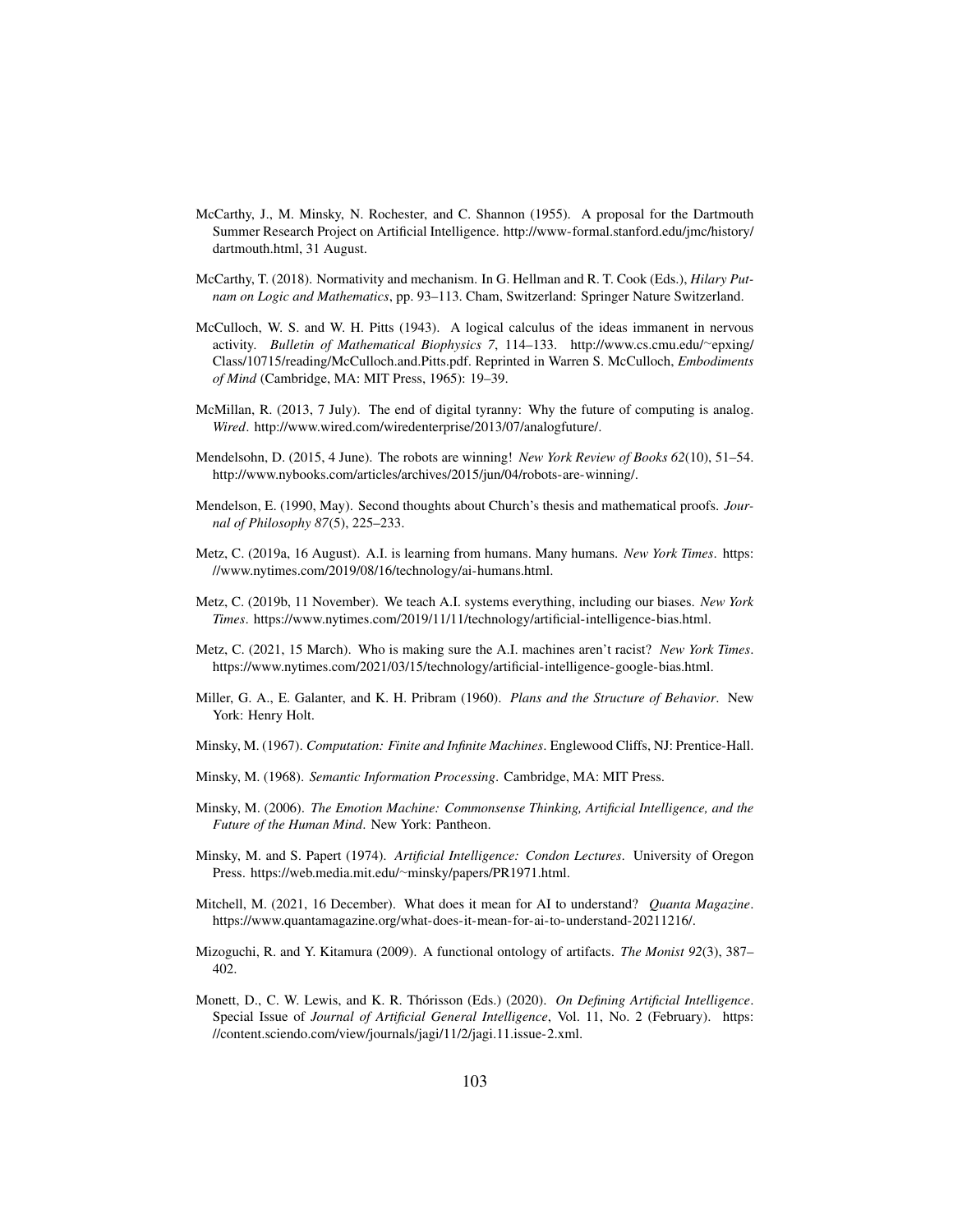- Monroe, C. R. and D. J. Wineland (2008, August). Quantum computing with ions. *Scientific American*, 64–71. http://www.cs.virginia.edu/∼robins/Quantum Computing with Ions.pdf.
- Montague, R. (1960, December). Towards a general theory of computability. *Synthese 12*(4), 429– 438.
- Moor, J. H. (1976, October). An analysis of the Turing test. *Philosophical Studies 30*(4), 249–257.
- Moor, J. H. (1978, September). Three myths of computer science. *British Journal for the Philosophy of Science 29*(3), 213–222.
- Moor, J. H. (Ed.) (2003). *The Turing Test: The Elusive Standard of Artificial Intelligence*. Dordrecht, The Netherlands: Kluwer Academic.
- Mycielski, J. (1983, February). The meaning of the conjecture  $P \neq NP$  for mathematical logic. *American Mathematical Monthly 90*, 129–130.
- Nagel, E., J. R. Newman, and D. R. Hofstadter (2001). *Gödel's Proof, Revised Edition*. New York: New York University Press.
- Nagel, T. (1974, October). What is it like to be a bat? *Philosophical Review 83*(4), 435–450. https://www.sas.upenn.edu/∼cavitch/pdf-library/Nagel Bat.pdf.
- Natarajan, P. (2017, 25 May). Calculating women. *New York Review of Books 64*(9), 38–39. http: //www.nybooks.com/articles/2017/05/25/hidden-figures-calculating-women/.
- Newell, A., J. Shaw, and H. A. Simon (1958). Elements of a theory of human problem solving. *Psychological Review 65*(3), 151–166.
- Newell, A. and H. A. Simon (1976, March). Computer science as empirical inquiry: Symbols and search. *Communications of the ACM 19*(3), 113–126.
- Newman, M. (1949, 25 June). A note on electronic automatic computing machines. *British Medical Journal 1*(4616), 1133.
- Ohlsson, S., R. H. Sloan, G. Turan, and A. Urasky (2015, 11 September). Measuring an Artificial ` Intelligence system's performance on a verbal IQ test for young children. http://arxiv.org/abs/ 1509.03390, http://arxiv.org/pdf/1509.03390v1.pdf.
- Oommen, B. J. and L. G. Rueda (2005, May). A formal analysis of why heuristic functions work. *Artificial Intelligence 164*(1-2), 1–22.
- Oppenheim, P. and H. Putnam (1958). Unity of science as a working hypothesis. *Minnesota Studies in the Philosophy of Science 2*(3), 3–35. https://philpapers.org/archive/OPPUOS.pdf.
- Oppy, G. and D. Dowe (2020). The Turing test. In E. N. Zalta (Ed.), *The Stanford Encyclopedia of Philosophy* (Fall 2020 ed.). Metaphysics Research Lab, Stanford University.
- O'Regan, J. K. (2011). *Why Red Doesn't Sound Like a Bell: Understanding the Feeling of Consciousness*. New York: Oxford University Press.
- Ovide, S. (2020, 25 November). We're still smarter than computers. For now. *New York Times On Tech*. https://www.nytimes.com/2020/11/25/technology/ai-gpt3.html.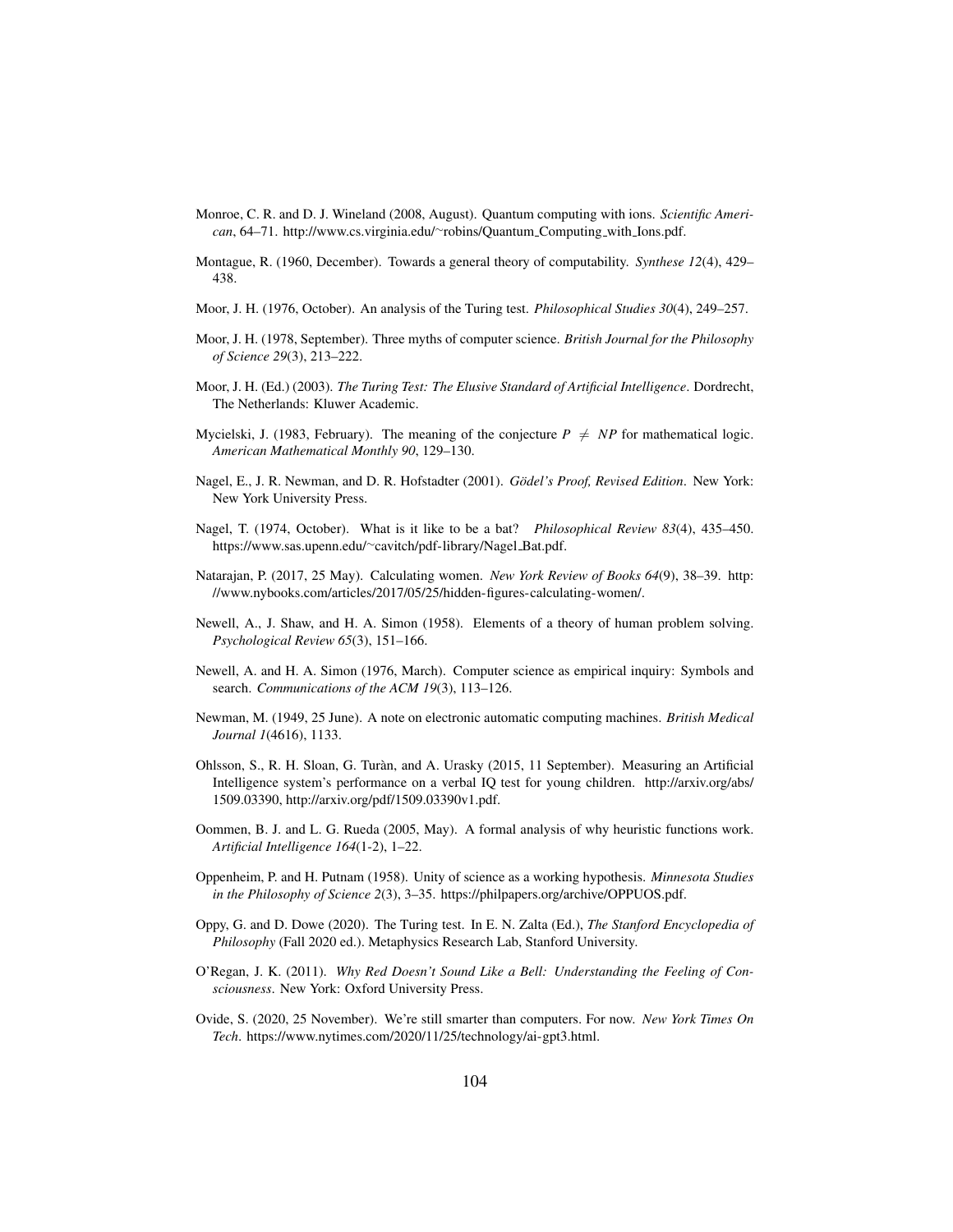- Ovide, S. (2021, 15 March 2021). A.I. is not what you think. *New York Times On Tech*. https: //www.nytimes.com/2021/03/15/technology/artificial-intelligence.html.
- Peano, G. (1889). The principles of arithmetic, presented by a new method. In J. van Heijenoort (Ed.), *From Frege to Gödel: A Source Book in Mathematical Logic, 1879–1931*, pp. 83–97. Cambridge, MA: Harvard University Press.
- Penrose, R. (1989). *The Emperor's New Mind: Concerning Computers, Minds, and the Laws of Physics*. Oxford: Oxford University Press.
- Perlis, A. (1982, September). Epigrams on programming. *SIGPLAN Notices 17*(9), 7–13. http: //pu.inf.uni-tuebingen.de/users/klaeren/epigrams.html.
- Pettit, P. (1991, October). Realism and response-dependence. *Mind 100*(4), 587–626.
- Petzold, C. (2008). *The Annotated Turing: A Guided Tour through Alan Turing's Historic Paper on Computability and the Turing Machine*. Indianapolis: Wiley.
- Picard, R. (1997). *Affective Computing*. Cambridge, MA: MIT Press.
- Piccinini, G. (2000). Turing's rules for the imitation game. *Minds and Machines 10*(4), 573–582.
- Piccinini, G. (2004). The first computational theory of mind and brain: A close look at McCulloch and Pitts's "Logical calculus of ideas immanent in nervous activity". *Synthese 141*, 175–215. For a reply, see Aizawa 2010.
- Piccinini, G. (2007, October). Computing mechanisms. *Philosophy of Science 74*(4), 501–526.
- Piccinini, G. (2008). Computers. *Pacific Philosophical Quarterly 89*, 32–73. http://www.umsl.edu/ ∼piccininig/Computers.pdf.
- Piccinini, G. (2009). Computationalism in the philosophy of mind. *Philosophy Compass 4*(3), 515– 532. 10.1111/j.1747-9991.2009.00215.x.
- Piccinini, G. (2010, December). The resilience of computionalism. *Philosophy of Science 77*(5), 852–861.
- Piccinini, G. (2011). The physical Church-Turing thesis: Modest or bold? *British Journal for the Philosophy of Science 62*, 733–769. http://www.umsl.edu/∼piccininig/CT Modest or Bold.pdf.
- Piccinini, G. (2012). Computationalism. In E. Margolis, R. Samuels, and S. P. Stich (Eds.), *The Oxford Handbook of Philosophy of Cognitive Science*. Oxford University Press. http://www.umsl. edu/∼piccininig/Computationalism.pdf.
- Piccinini, G. (2015). *Physical Computation: A Mechanistic Account*. Oxford: Oxford University Press.
- Piccinini, G. (2020). *Neurocognitive Mechanisms: Explaining Biological Cognition*. Oxford: Oxford University Press.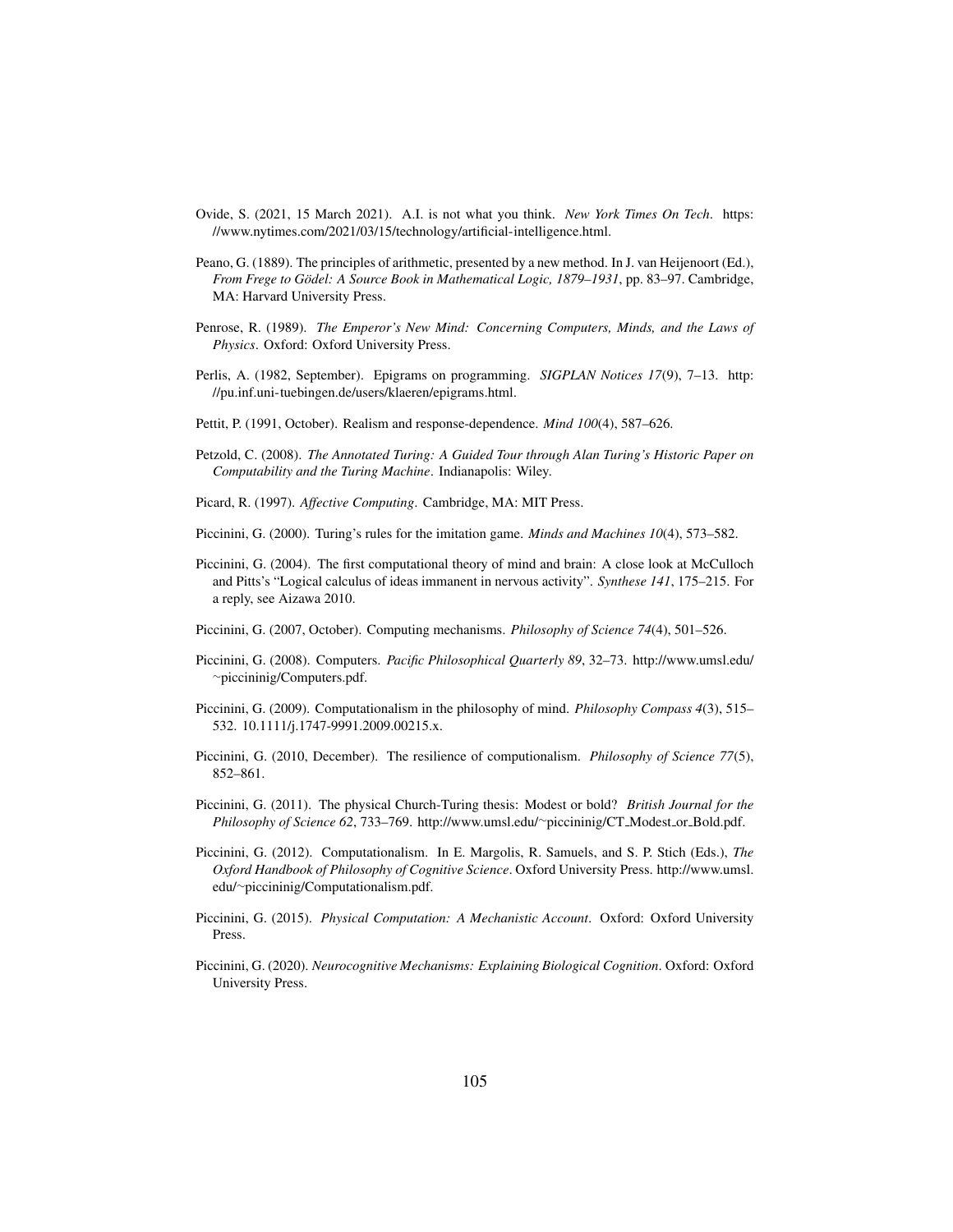- Piccinini, G. and N. G. Anderson (2020). Ontic pancomputationalism. In M. Cuffaro and S. Fletcher (Eds.), *Physical Perspectives on Computation, Computational Perspectives on Physics*. Cambridge, UK: Cambridge University Press. https://www.academia.edu/33271470/ Ontic Pancomputationalism.
- Piccinini, G. and S. Bahar (2013). Neural computation and the computational theory of cognition. *Cognitive Science 34*, 453–488. http://www.umsl.edu/∼piccininig/Neural Computation and the Computational Theory of Cognition.pdf.
- Piccinini, G. and C. Craver (2011). Integrating psychology and neuroscience: Functional analyses as mechanism sketches. *Synthese 183*(3), 283–311. http://philosophy.artsci.wustl.edu/files/ philosophy/imce/integrating\_psychology\_and\_neuroscience\_functional\_analyses\_as\_mechanism\_ sketches\_0.pdf.
- Pinker, S. and R. Jackendoff (2005). The faculty of language: What's special about it? *Cognition 95*, 201–236. http://pinker.wjh.harvard.edu/articles/papers/2005 03 Pinker Jackendoff.pdf.
- Piper, M. S. (2012). You can't eat causal cake with an abstract fork: An argument against computational theories of consciousness. *Journal of Consciousness Studies 19*(11–12), 154– 190. https://www.academia.edu/10883735/You Cant Eat Causal Cake with an Abstract Fork An Argument Against Computational Theories of Consciousness.
- "PolR" (2009). An explanation of computation theory for lawyers. 11 November, http:// www.groklaw.net/article.php?story=20091111151305785; also at http://www.groklaw.net/pdf2/ ComputationalTheoryforLawyers.pdf.
- Polya, G. (1957). *How to Solve It: A New Aspect of Mathematical Method, 2nd edition*. Garden City, NY: Doubleday Anchor.
- Popper, K. (1953). *Conjectures and Refutations: The Growth of Scientific Knowledge*. New York: Harper & Row.
- Popper, K. and J. C. Eccles (1977). *The Self and Its Brain: An Argument for Interactionism*. London: Routledge.
- Pour-El, M. B. (1974, November). Abstract computability and its relation to the general purpose analog computer (some connections between logic, differential equations and analog computers). *Transactions of the American Mathematical Society 199*, 1–28.
- Powers, R. (1988). *Prisoner's Dilemma*. New York: Harper Perrennial.
- Preston, J. and M. Bishop (Eds.) (2002). *Views into the Chinese Room: New Essays on Searle and Artificial Intelligence*. Oxford: Clarendon Press.
- Proudfoot, D. (2013, July). Rethinking Turing's test. *Journal of Philosophy 110*(7), 391–411.
- Proudfoot, D. (2017a). The Turing test—from every angle. In B. J. Copeland, J. P. Bowen, M. Sprevak, and R. Wilson (Eds.), *The Turing Guide*, pp. 287–300. Oxford: Oxford University Press.
- Proudfoot, D. (2017b). Turing's concept of intelligence. In B. J. Copeland, J. P. Bowen, M. Sprevak, and R. Wilson (Eds.), *The Turing Guide*, pp. 301–307. Oxford: Oxford University Press.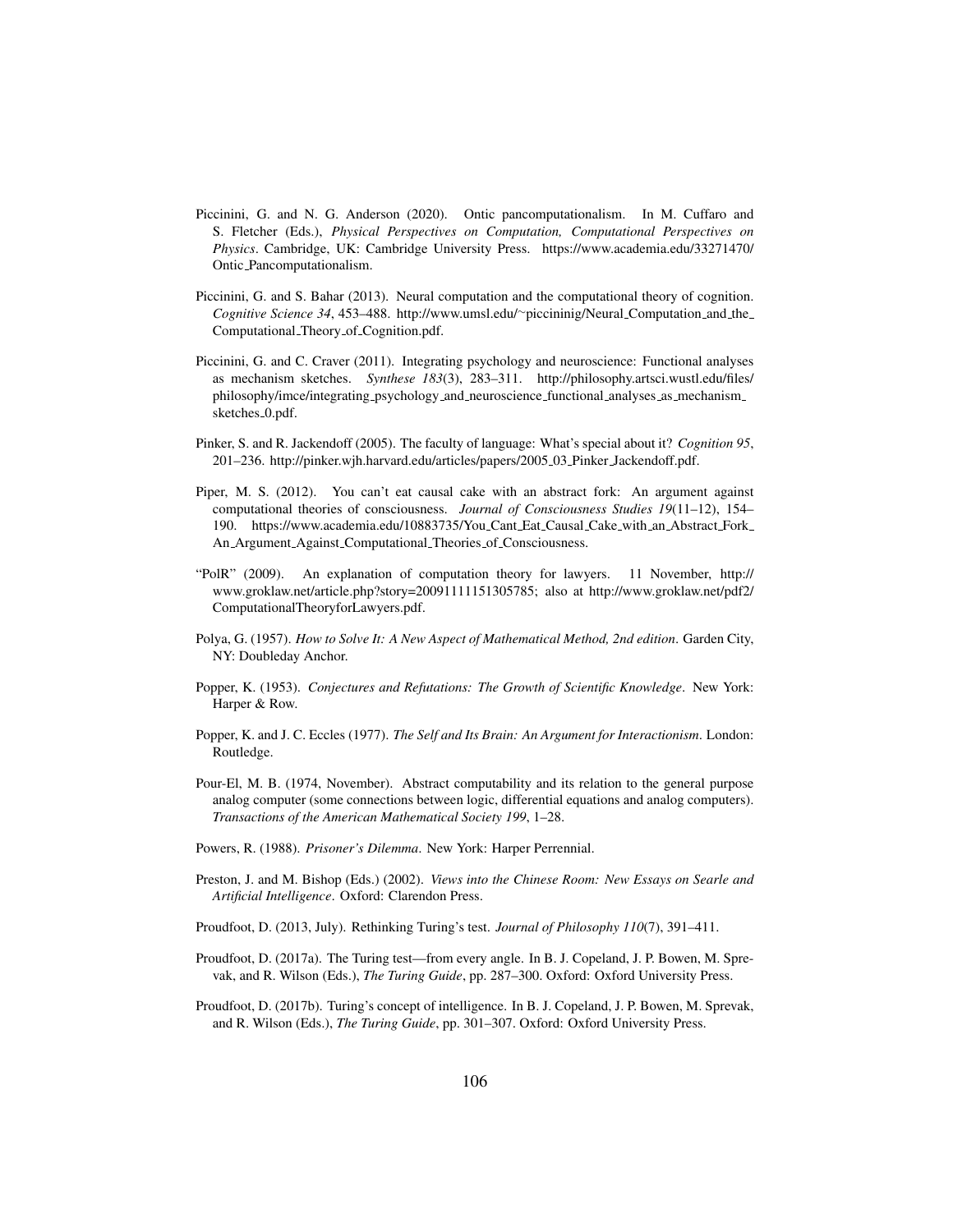- Putnam, H. (1960). Minds and machines. In S. Hook (Ed.), *Dimensions of Mind: A Symposium*, pp. 148–179. New York: New York University Press.
- Putnam, H. (1965, March). Trial and error predicates and the solution to a problem of Mostowski. *Journal of Symbolic Logic 30*(1), 49–57. http://www.ninagierasimczuk.com/flt2013/wp-content/ uploads/2013/01/Putnam 1965.pdf.
- Pylyshyn, Z. W. (1984). *Computation and Cognition: Towards a Foundation for Cognitive Science*. Cambridge, MA: MIT Press. Ch. 3 ("The Relevance of Computation"), pp. 48–86, esp. §"The Role of Computer Implementation" (pp. 74–78).
- Qian, L. and E. Winfree (2011, 3 June). Scaling up digital circuit computation with DNA strand displacement cascades. *Science 332*, 1196–1201. Reviewed in Reif 2011.
- Raatikainen, P. (2020). Gödel's incompleteness theorems. In E. N. Zalta (Ed.), The Stanford Ency*clopedia of Philosophy* (Summer 2020 ed.). Metaphysics Research Lab, Stanford University.
- Rapaport, W. J. (1986a, Summer). Philosophy, Artificial Intelligence, and the Chinese-room argument. *Abacus: The Magazine for the Computer Professional 3*, 6–17. Correspondence, *Abacus* 4 (Winter 1987): 6–7; 4 (Spring): 5–7; http://www.cse.buffalo.edu/∼rapaport/Papers/abacus.pdf.
- Rapaport, W. J. (1986b, June). Philosophy of Artificial Intelligence: A course outline. *Teaching Philosophy 9*(2), 103–120. http://www.cse.buffalo.edu/∼rapaport/Papers/teachphil1986.pdf.
- Rapaport, W. J. (1986c). Searle's experiments with thought. *Philosophy of Science 53*, 271–279. http://www.cse.buffalo.edu/∼rapaport/Papers/philsci.pdf.
- Rapaport, W. J. (1988a). Syntactic semantics: Foundations of computational natural-language understanding. In J. H. Fetzer (Ed.), *Aspects of Artificial Intelligence*, pp. 81–131. Dordrecht, The Netherlands: Kluwer Academic Publishers. http://www.cse.buffalo.edu/∼rapaport/Papers/ synsem.pdf; reprinted with numerous errors in Eric Dietrich (ed.) (1994), *Thinking Machines and Virtual Persons: Essays on the Intentionality of Machines* (San Diego: Academic Press): 225– 273.
- Rapaport, W. J. (1988b, December). To think or not to think: Review of Searle's *Minds, Brains and Science*. *Nous 22 ˆ* (4), 585–609. http://www.cse.buffalo.edu/∼rapaport/Papers/2Tor-2T.pdf.
- Rapaport, W. J. (1992a). Logic, predicate. In S. C. Shapiro (Ed.), *Encyclopedia of Artificial Intelligence, 2nd edition*, pp. 866–873. New York: John Wiley. http://www.cse.buffalo.edu/∼rapaport/ Papers/logic,predicate.pdf.
- Rapaport, W. J. (1992b). Logic, propositional. In S. C. Shapiro (Ed.), *Encyclopedia of Artificial Intelligence, 2nd edition*, pp. 891–897. New York: John Wiley. http://www.cse.buffalo.edu/∼rapaport/ Papers/logic,propositional.pdf.
- Rapaport, W. J. (1995). Understanding understanding: Syntactic semantics and computational cognition. In J. E. Tomberlin (Ed.), *AI, Connectionism, and Philosophical Psychology (Philosophical Perspectives, Vol. 9)*, pp. 49–88. Atascadero, CA: Ridgeview. http://www.cse.buffalo.edu/ ∼rapaport/Papers/rapaport95-uu.pdf. Reprinted in Toribio, Josefa, & Clark, Andy (eds.) (1998), *Language and Meaning in Cognitive Science: Cognitive Issues and Semantic Theory (Artificial Intelligence and Cognitive Science: Conceptual Issues*, Vol. 4) (New York: Garland).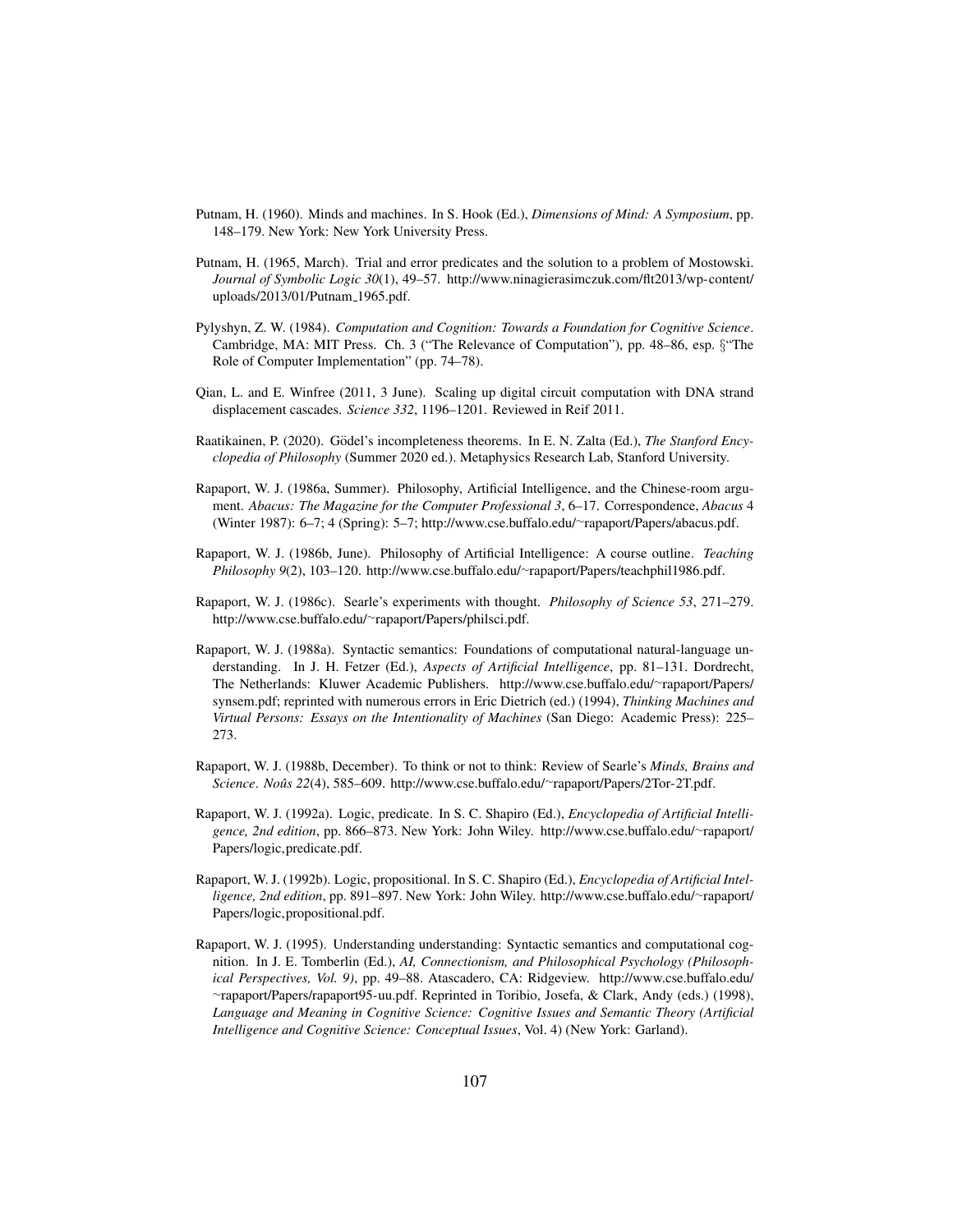- Rapaport, W. J. (1998). How minds can be computational systems. *Journal of Experimental and Theoretical Artificial Intelligence 10*, 403–419. http://www.cse.buffalo.edu/∼rapaport/Papers/ jetai-sspp98.pdf.
- Rapaport, W. J. (1999). Implementation is semantic interpretation. *The Monist 82*, 109–130. http: //www.cse.buffalo.edu/∼rapaport/Papers/monist.pdf.
- Rapaport, W. J. (2000a). Cognitive science. In A. Ralston, E. D. Reilly, and D. Hemmendinger (Eds.), *Encyclopedia of Computer Science, 4th edition*, pp. 227–233. New York: Grove's Dictionaries. http://www.cse.buffalo.edu/∼rapaport/Papers/cogsci.pdf.
- Rapaport, W. J. (2000b, October). How to pass a Turing test: Syntactic semantics, naturallanguage understanding, and first-person cognition. *Journal of Logic, Language, and Information 9*(4), 467–490. http://www.cse.buffalo.edu/∼rapaport/Papers/TURING.pdf. Reprinted in James H. Moor, *The Turing Test: The Elusive Standard of Artificial Intelligence* (Dordrecht, The Netherlands: Kluwer Academic, 2003): 161–184.
- Rapaport, W. J. (2002). Holism, conceptual-role semantics, and syntactic semantics. *Minds and Machines 12*(1), 3–59. http://www.cse.buffalo.edu/∼rapaport/Papers/crs.pdf.
- Rapaport, W. J. (2003). What did you mean by that? Misunderstanding, negotiation, and syntactic semantics. *Minds and Machines 13*(3), 397–427. http://www.cse.buffalo.edu/∼rapaport/Papers/ negotiation-mandm.pdf.
- Rapaport, W. J. (2005, December). Implementation is semantic interpretation: Further thoughts. *Journal of Experimental and Theoretical Artificial Intelligence 17*(4), 385–417. https://www.cse. buffalo.edu//∼rapaport/Papers/jetai05.pdf.
- Rapaport, W. J. (2006a). How Helen Keller used syntactic semantics to escape from a Chinese room. *Minds and Machines 16*, 381–436. http://www.cse.buffalo.edu/∼rapaport/Papers/helenkeller.pdf. See reply to comments, in Rapaport 2011.
- Rapaport, W. J. (2006b, March). Review of Preston and Bishop 2002. *Australasian Journal of Philosophy 84*(1), 129–133. https://cse.buffalo.edu/∼rapaport/Papers/crareview-ajp 129to133.pdf.
- Rapaport, W. J. (2006c). The Turing test. In K. Brown (Ed.), *Encyclopedia of Language and Linguistics, 2nd Edition*, pp. Vol. 13, pp. 151–159. Oxford: Elsevier. http://www.cse.buffalo.edu/ ∼rapaport/Papers/rapaport06-turingELL2.pdf.
- Rapaport, W. J. (2011, Spring). Yes, she was! Reply to Ford's "Helen Keller was never in a Chinese room". *Minds and Machines 21*(1), 3–17. http://www.cse.buffalo.edu/∼rapaport/Papers/Papers. by.Others/rapaport11-YesSheWas-MM.pdf.
- Rapaport, W. J. (2012, January-June). Semiotic systems, computers, and the mind: How cognition could be computing. *International Journal of Signs and Semiotic Systems 2*(1), 32– 71. http://www.cse.buffalo.edu/∼rapaport/Papers/Semiotic Systems, Computers, and the Mind. pdf. Revised version published as Rapaport 2018a.
- Rapaport, W. J. (2017a). On the relation of computing to the world. In T. M. Powers (Ed.), *Philosophy and Computing: Essays in Epistemology, Philosophy of Mind, Logic, and Ethics*, pp. 29–64. Cham, Switzerland: Springer. Preprint at http://www.cse.buffalo.edu/∼rapaport/Papers/ rapaport4IACAP.pdf.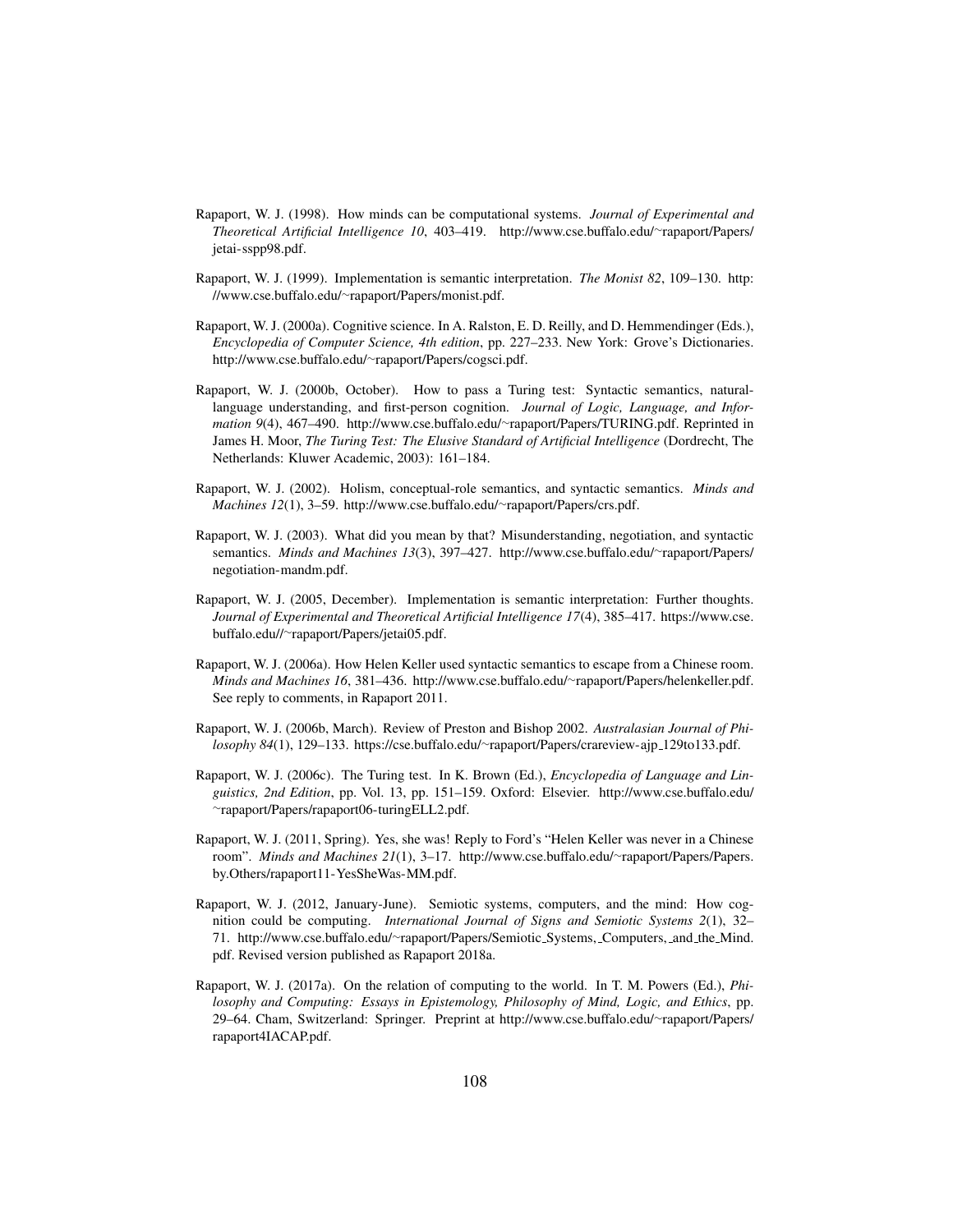- Rapaport, W. J. (2017b, Fall). Semantics as syntax. *American Philosophical Association Newsletter on Philosophy and Computers 17*(1), 2–11. http://c.ymcdn.com/sites/www.apaonline.org/ resource/collection/EADE8D52-8D02-4136-9A2A-729368501E43/ComputersV17n1.pdf.
- Rapaport, W. J. (2017c, Spring). What is computer science? *American Philosophical Association Newsletter on Philosophy and Computers 16*(2), 2–22. https://cdn.ymaws.com/www.apaonline. org/resource/collection/EADE8D52-8D02-4136-9A2A-729368501E43/ComputersV16n2.pdf.
- Rapaport, W. J. (2018a). Syntactic semantics and the proper treatment of computationalism. In M. Danesi (Ed.), *Empirical Research on Semiotics and Visual Rhetoric*, pp. 128–176. Hershey, PA: IGI Global. References on pp. 273–307; http://www.cse.buffalo.edu/∼rapaport/Papers/ SynSemProperTrtmtCompnlism.pdf. Revised version of Rapaport 2012.
- Rapaport, W. J. (2018b, Spring). What is a computer? A survey. *Minds and Machines 28*(3), 385– 426. https://cse.buffalo.edu/∼rapaport/Papers/rapaport2018-whatisacompr-MM.pdf.
- Rapaport, W. J. (2020a). Syntax, semantics, and computer programs: Comments on Turner's *Computational Artifacts*. *Philosophy and Technology 33*, 309–321. https://link.springer.com/content/ pdf/10.1007/s13347-019-00365-8.pdf.
- Rapaport, W. J. (2020b). What is Artificial Intelligence? *Journal of Artificial General Intelligence 11*(2), 52–56. https://cse.buffalo.edu/∼rapaport/Papers/rapaport2020whatisai.pdf.
- Rapaport, W. J. (2022a). Philosophy of computer science. Forthcoming from Wiley-Blackwell; draft of 10 May 2022 available from the author.
- Rapaport, W. J. (2022b). A role for qualia. https://cse.buffalo.edu/∼rapaport/Papers/qualia.pdf. (submitted).
- Reif, J. H. (2011, 3 June). Scaling up DNA computation. *Science 332*, 1156–1157. Review of Qian and Winfree 2011.
- Rescorla, M. (2013, December). Against structuralist theories of computational implementation. *British Journal for the Philosophy of Science 64*(4), 681–707. http://philosophy.ucsb.edu/docs/ faculty/papers/against.pdf.
- Rescorla, M. (2014). A theory of computational implementation. *Synthese 191*, 1277–1307. http: //philosophy.ucsb.edu/docs/faculty/papers/implementationfinal.pdf.
- Rey, G. (1986, September). What's really going on in Searle's 'Chinese room'. *Philosophical Studies 50*(2), 169–185.
- Rogers, Jr., H. (1959). The present theory of Turing machine computability. *Journal of the Society for Industrial and Applied Mathematics 7*(1), 114–130.
- Romanycia, M. H. and F. J. Pelletier (1985). What is a heuristic? *Computational Intelligence 1*(2), 47–58. http://www.sfu.ca/∼jeffpell/papers/RomanyciaPelletierHeuristics85.pdf.
- Rubinoff, M. (1953, October). Analogue vs. digital computers—a comparison. *Proceedings of the IRE 41*(10), 1254–1262.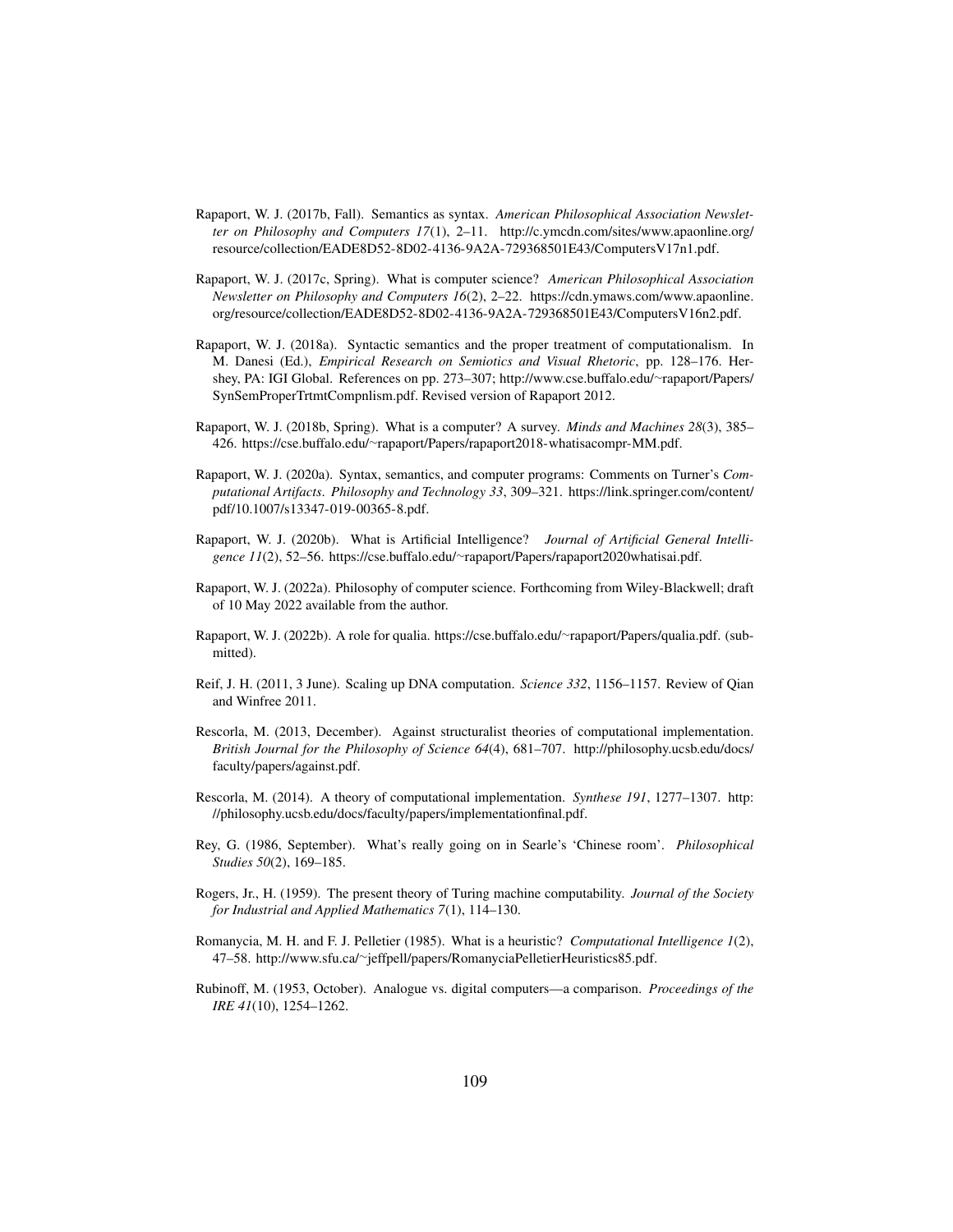- Russell, S. J. and P. Norvig (2020). *Artificial Intelligence: A Modern Approach; Fourth Edition*. Upper Saddle River, NJ: Pearson Education.
- Sable-Meyer, M., J. Fagot, S. Caparos, T. van Kerkoerle, M. Amalric, and D. Stanislas (2021). ´ Sensitivity to geometric shape regularity in humans and baboons: A putative signature of human singularity. *PNAS 118*(16). https://doi.org/10.1073/pnas.2023123118.
- Samuel, A. L. (1953, October). Computing bit by bit, or digital computers made easy. *Proceedings of the IRE 41*(10), 1223–1230.
- Satariano, A. (2021, 21 April). Europe proposes strict rules for artificial intelligence. *New York Times*. https://www.nytimes.com/2021/04/16/business/artificial-intelligence-regulation.html.
- Savage, N. (2016, March). When computers stand in the schoolhouse door. *Communications of the ACM 59*(3), 19–21. http://delivery.acm.org/10.1145/2880000/2875029/p19-savage.pdf.
- Schaeffer, J., N. Burch, Y. Björnsson, A. Kishimoto, M. Müller, R. Lake, P. Lu, and S. Sutphen (2007, 19 July). Checkers is solved. *Sciencexpress*. https://www.researchgate.net/publication/ 231216842 Checkers Is Solved.
- Scheutz, M. (1998). Implementation: Computationalism's weak spot. *Conceptus Journal of Philosophy 31*(79), 229–239. http://hrilab.tufts.edu/publications/scheutz98conceptus.pdf.
- Schneider, S. (2009). The paradox of fiction. *Internet Encyclopedia of Philosophy*. https://www.iep. utm.edu/fict-par/.
- Schweizer, P. (1998, November). The truly total Turing test. *Minds and Machines 8*(2), 263–272. https://www.researchgate.net/publication/262398634\_The\_Truly\_Total\_Turing\_Test.
- Seabrook, J. (2019, 14 October). The next word. *The New Yorker*, 52–63. https: //www.newyorker.com/magazine/2019/10/14/can-a-machine-learn-to-write-for-the-new-yorker. See also follow-up letters at https://www.newyorker.com/magazine/2019/11/11/ letters-from-the-november-11-2019-issue.
- Searle, J. R. (1980). Minds, brains, and programs. *Behavioral and Brain Sciences 3*, 417–457.
- Searle, J. R. (1982, 29 April). The myth of the computer. *New York Review of Books*, 3–6. See correspondence, same journal, 24 June 1982, pp. 56–57.
- Searle, J. R. (1984). *Minds, Brains and Science*. Cambridge, MA: Harvard University Press.
- Shagrir, O. (1997). Two dogmas of computationalism. *Minds and Machines 7*, 321–344. https: //link.springer.com/content/pdf/10.1023/A:1008236522699.pdf.
- Shagrir, O. (1999). What is computer science about? *The Monist 82*(1), 131–149.
- Shagrir, O. (2006). Why we view the brain as a computer. *Synthese 153*, 393–416. https://oronshagrir. huji.ac.il/publications/why-we-view-brain-computer.
- Shagrir, O. (2012, Summer). Computation, implementation, cognition. *Minds and Machines 22*(2), 137–148.
- Shagrir, O. (2022). *The Nature of Physical Computation*. New York: Oxford University Press.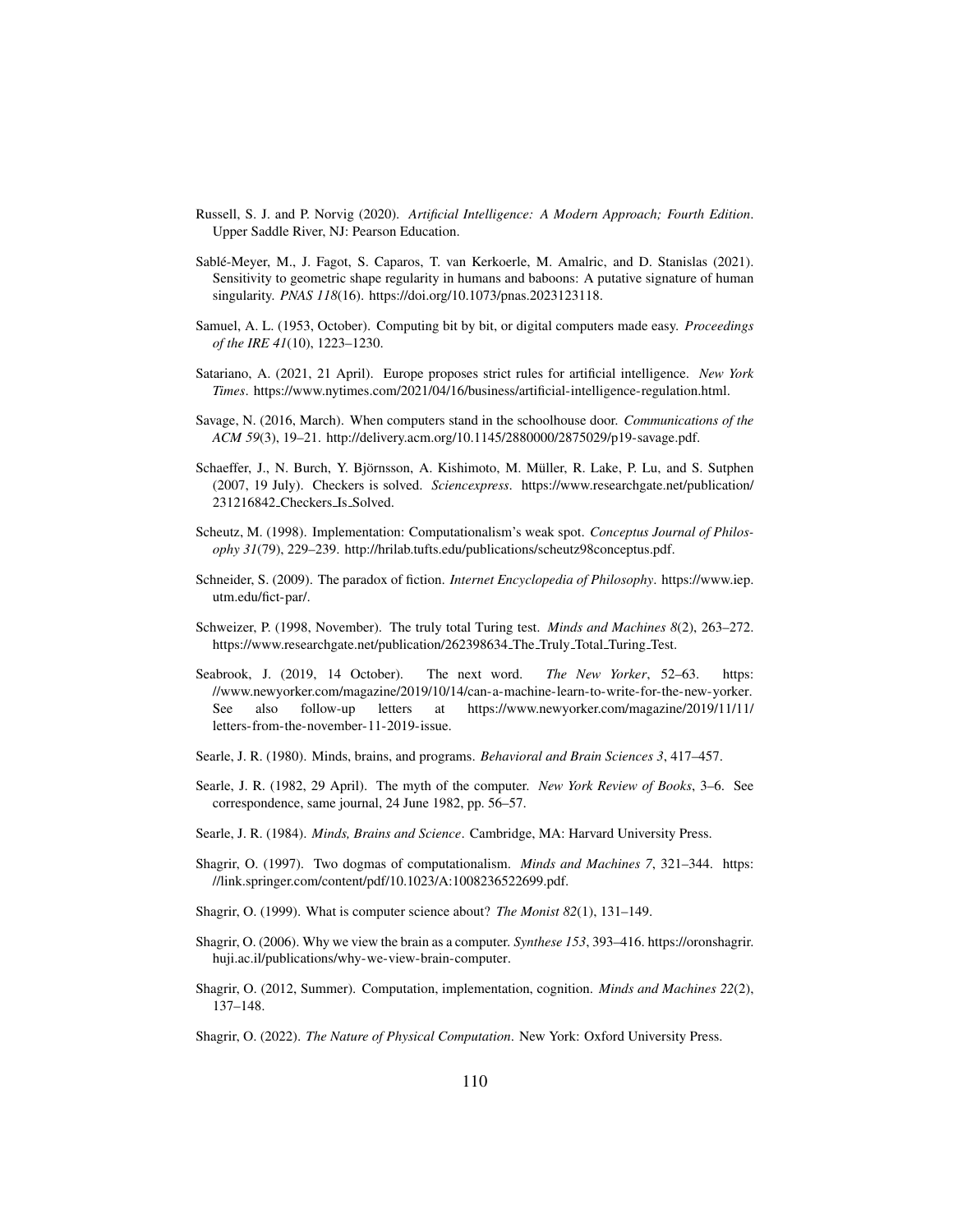- Shanahan, M., M. Crosby, B. Beyret, and L. Cheke (2020, November). Artificial Intelligence and the common sense of animals. *Trends in Cognitive Sciences 24*(11), 862–872. https://www.cell.com/ action/showPdf?pii=S1364-6613%2820%2930216-3.
- Shanker, S. (1987). Wittgenstein versus Turing on the nature of Church's thesis. *Notre Dame Journal of Formal Logic 28*(4), 615–649.
- Shapiro, E. and Y. Benenson (2006, May). Bringing DNA computers to life. *Scientific American 294*(5), 44–51. http://www.wisdom.weizmann.ac.il/∼udi/papers/ShapiroBenensonMay06. pdf.
- Shapiro, S. (1993). Understanding Church's thesis, again. *Acta Analytica 11*, 59–77.
- Shapiro, S. (2013). The open texture of computability. In B. J. Copeland, C. J. Posy, and O. Shagrir (Eds.), *Computability: Turing, Gödel, Church, and Beyond, pp.* 153–181. Cambridge, MA: MIT Press.
- Shapiro, S. C. (1992). Artificial Intelligence. In S. C. Shapiro (Ed.), *Encyclopedia of Artificial Intelligence, 2nd edition*, pp. 54–57. New York: John Wiley & Sons. https://www.cse.buffalo. edu/∼shapiro/Papers/ai.pdf. Revised version in Anthony Ralston, Edwin D. Reilly & David Hemmendinger (eds.), *Encyclopedia of Computer Science, 4th Edition* (New York: Grove's Dictionaries, 1993): 89–93, https://www.cse.buffalo.edu/∼shapiro/Papers/ai-eofcs.pdf.
- Shapiro, S. C. (1995, November). Computationalism. *Minds and Machines 5*(4), 517–524. http: //www.cse.buffalo.edu/∼shapiro/Papers/computationalism.pdf.
- Shapiro, S. C. and J. P. Bona (2010). The GLAIR cognitive architecture. *International Journal of Machine Consciousness 2*(2), 307–332. https://www.cse.buffalo.edu/∼shapiro/Papers/glairPublished. pdf.
- Shapiro, S. C. and S. C. Kwasny (1975, August). Interactive consulting via natural language. *Communications of the ACM 18*(8), 459–462. http://www.cse.buffalo.edu/∼shapiro/Papers/shakwa75. pdf.
- Shapiro, S. C. and W. J. Rapaport (1991). Models and minds: Knowledge representation for naturallanguage competence. In R. Cummins and J. Pollock (Eds.), *Philosophy and AI: Essays at the Interface*, pp. 215–259. Cambridge, MA: MIT Press. http://www.cse.buffalo.edu/∼rapaport/Papers/ mandm.tr.pdf.
- Shapiro, S. C. and M. Wand (1976, November). The relevance of relevance. Technical Report 46, Indiana University Computer Science Department, Bloomington, IN. https://legacy.cs.indiana. edu/ftp/techreports/TR46.pdf.
- Shepherdson, J. and H. Sturgis (1963, April). Computability of recursive functions. *Journal of the ACM 10*(2), 217–255.
- Shieber, S. M. (Ed.) (2004). *The Turing Test: Verbal Behavior as the Hallmark of Intelligence*. Cambridge, MA: MIT Press.
- Shladover, S. E. (2016, June). What "self-driving" cars will really look like. *Scientific Ameri*can. http://endofdriving.org/wp-content/uploads/2016/10/What\_Self-Driving\_Cars\_Will\_Really\_ Look Like-ShladoverScientificAmericanJune2016.pdf.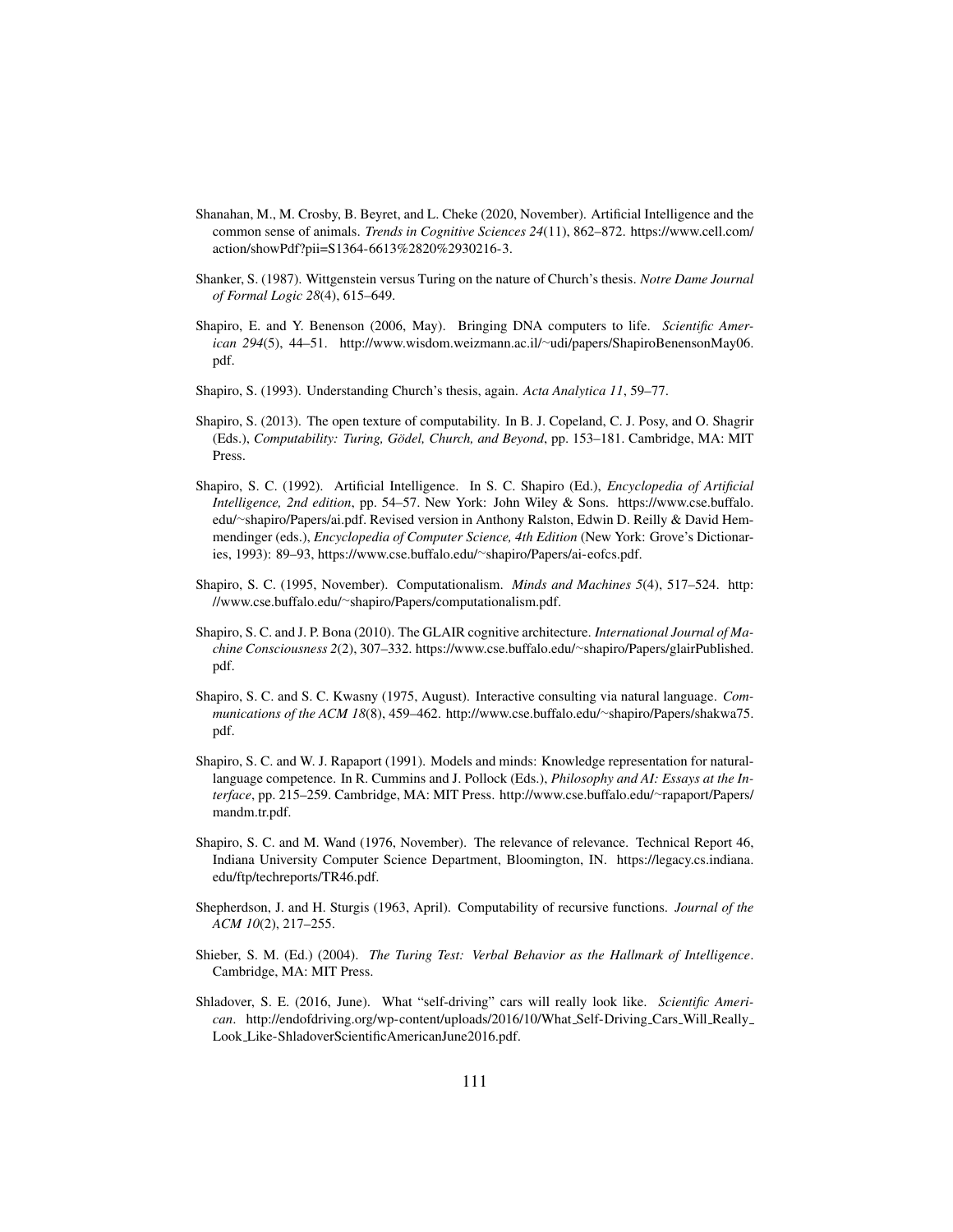- Sieg, W. (1994). Mechanical procedures and mathematical experience. In A. George (Ed.), *Mathematics and Mind*, pp. 71–117. New York: Oxford University Press. http://repository.cmu.edu/cgi/ viewcontent.cgi?article=1248&context=philosophy.
- Sieg, W. (1999, March). Hilbert's programs: 1917–1922. *Bulletin of Symbolic Logic 5*(1), 1–44. https://www.researchgate.net/publication/38373137\_Hilbert%27s\_Programs\_1917-1922.
- Sieg, W. (2000, 28 February). Calculations by man and machine: Conceptual analysis. Technical Report CMU-PHIL-104, Carnegie-Mellon University Department of Philosophy, Pittsburgh, PA. https://kilthub.cmu.edu/articles/journal\_contribution/Calculations\_by\_Man\_and\_ Machine Conceptual Analysis/6491045.
- Sieg, W. (2007, June). On mind & Turing's machines. *Natural Computing 6*(2), 187–205. https: //www.cmu.edu/dietrich/philosophy/docs/seig/OnmindTuringsMachines.pdf.
- Sieg, W. (2008a). Church without dogma: Axioms for computability. In S. Cooper, B. Löwe, and A. Sorbi (Eds.), *New Computational Paradigms: Changing Conceptions of What Is Computable*, pp. 139–152. Springer. https://www.cmu.edu/dietrich/philosophy/docs/tech-reports/175 Sieg. pdf.
- Sieg, W. (2008b). On computability. In A. Irvine (Ed.), *Philosophy of Mathematics*, pp. 525–621. Oxford: Elsevier. https://www.cmu.edu/dietrich/philosophy/docs/seig/On%20Computability.pdf.
- Sieg, W. (2020). Gödel's philosophical challenge (to Turing). In B. J. Copeland, C. J. Posy, and O. Shagrir (Eds.), *Computability: Turing, Gödel, Church, and Beyond*, pp. 183–202. Cambridge, MA: MIT Press. https://www.academia.edu/17065675/G%C3%B6del s philosophical challenge\_to\_Turing\_.
- Silver, D. et al. (2018, 7 December). A general reinforcement learning algorithm that masters chess, shogi, and Go through self-play. *Science 362*(6419), 1140–1144.
- Simon, H. A. (1959, June). Theories of decision-making in economics and behavioral science. *American Economic Review 49*(3), 253–283.
- Simon, H. A. (1978). Rational decision-making in business organizations. In A. Lindbeck (Ed.), *Nobel Lectures, Economics 1969–1980*, pp. 343–371. Singapore: World Scientific, 1992. http://www.nobelprize.org/nobel prizes/economic-sciences/laureates/1978/simon-lecture. pdf. Also, *American Economic Review* 69(4) (1979): 493–513.
- Simon, H. A. (1995). Machine as mind. In K. M. Ford, C. Glymour, and P. J. Hayes (Eds.), *Android Epistemology*, pp. 23–40. Menlo Park, CA, and Cambridge, MA: AAAI Press/MIT Press.
- Simon, H. A. (1996a). Computational theories of cognition. In W. O'Donohue and R. F. Kitchener (Eds.), *The Philosophy of Psychology*, pp. 160–172. London: SAGE Publications.
- Simon, H. A. (1996b). *The Sciences of the Artificial, Third Edition*. Cambridge, MA: MIT Press.
- Simon, H. A. and A. Newell (1958, January-February). Heuristic problem solving: The next advance in operations research. *Operations Research 6*(1), 1–10.
- Singer, N. and C. Metz (2019, 19 December). Many facial-recognition systems are biased, says U.S. study. *New York Times*. https://www.nytimes.com/2019/12/19/technology/ facial-recognition-bias.html.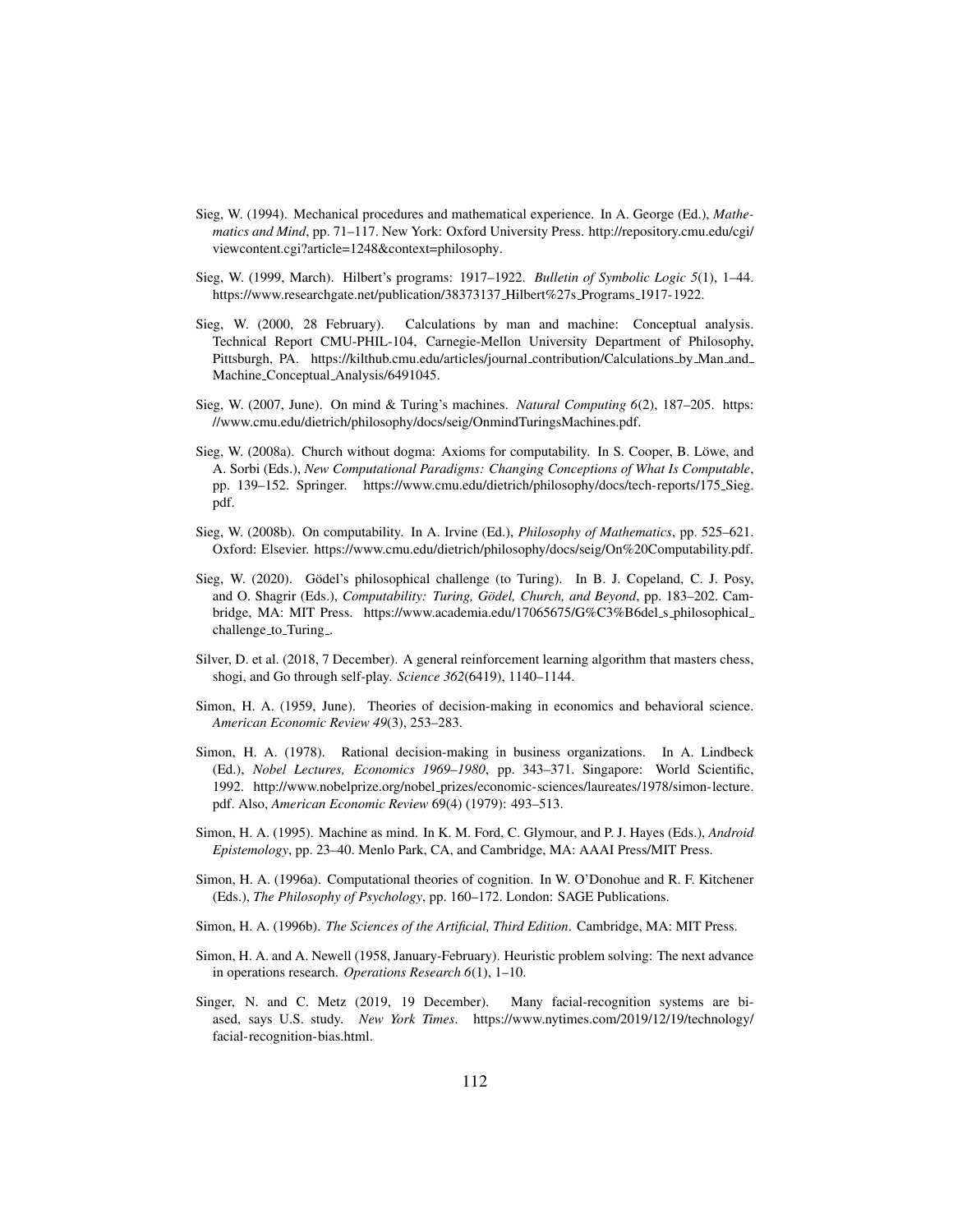- Sloman, A. (1984). The structure of the space of possible minds. In S. Torrance (Ed.), *The Mind and the Machine: Philosophical Aspects of Artificial Intelligence*, pp. 35–42. New York: John Wiley and Sons. http://www.cs.bham.ac.uk/research/projects/cogaff/81-95.html#49a.
- Sloman, A. (1998, 25 January). Supervenience and implementation: Virtual and physical machines. http://www.cs.bham.ac.uk/research/projects/cogaff/Sloman.supervenience.and. implementation.pdf.
- Sloman, A. (2020a, 30 January). How to trisect an angle (using P-Geometry). https://www.cs.bham. ac.uk/research/projects/cogaff/misc/trisect.html.
- Sloman, A. (2020b). Varieties of evolved forms of consciousness, including mathematical consciousness. *Entropy 22*(6), 615ff. https://www.mdpi.com/1099-4300/22/6/615.
- Sloman, A. and R. Chrisley (2003). Virtual machines and consciousness. In O. Holland (Ed.), *Machine Consciousness*, pp. 133–172. Charlottesville, VA: Imprint Academic. https://www.cs. bham.ac.uk/research/projects/cogaff/03.html#200302.
- Sloman, A. and M. Croucher (1981). Why robots will have emotions. In *Proceedings of IJCAI 1981*, pp. 197–202. IJCAI. http://www.ijcai.org/Proceedings/81-1/Papers/039.pdf.
- Smith, B. C. (2019). *The Promise of Artificial Intelligence: Reckoning and Judgment*. Cambridge, MA: MIT Press.
- Smith, C. S. (2020, 2 January). Dealing with bias in artificial intelligence. *New York Times*. https: //www.nytimes.com/2019/11/19/technology/artificial-intelligence-bias.html.
- Soare, R. I. (2009). Turing oracle machines, online computing, and three displacements in computability theory. *Annals of Pure and Applied Logic 160*, 368–399. Preprint at http://www.people.cs.uchicago.edu/∼soare/History/turing. pdf; published version at http://ac.els-cdn.com/S0168007209000128/1-s2. 0-S0168007209000128-main.pdf? tid=8258a7e2-01ef-11e4-9636-00000aab0f6b&acdnat= 1404309072 f745d1632bb6fdd95f711397fda63ee2. A slightly different version appears as Soare 2013.
- Soare, R. I. (2013). Interactive computing and relativized computability. In B. J. Copeland, C. J. Posy, and O. Shagrir (Eds.), *Computability: Turing, Gödel, Church, and Beyond*, pp. 203–260. Cambridge, MA: MIT Press. A slightly different version appeared as Soare 2009.
- Soare, R. I. (2016). *Turing Computability: Theory and Applications*. Berlin: Springer.
- Sprevak, M. (2017). Turing's model of the mind. In B. J. Copeland, J. P. Bowen, M. Sprevak, and R. Wilson (Eds.), *The Turing Guide*, pp. 277–285. Oxford: Oxford University Press. https: //marksprevak.com/publications/turing-s-model-of-the-mind-2017/.
- Sprevak, M. (2018). Triviality arguments about computational implementation. In M. Sprevak and C. Matteo (Eds.), *The Routledge Handbook of the Computational Mind*, pp. 175–191. London: Routledge. https://marksprevak.com/pdf/paper/Sprevak---Triviality%20arguments% 20about%20implementation.pdf.
- Sternberg, R. J. (1985). *Beyond IQ: A Triarchic Theory of Human Intelligence*. Cambridge, UK: Cambridge University Press.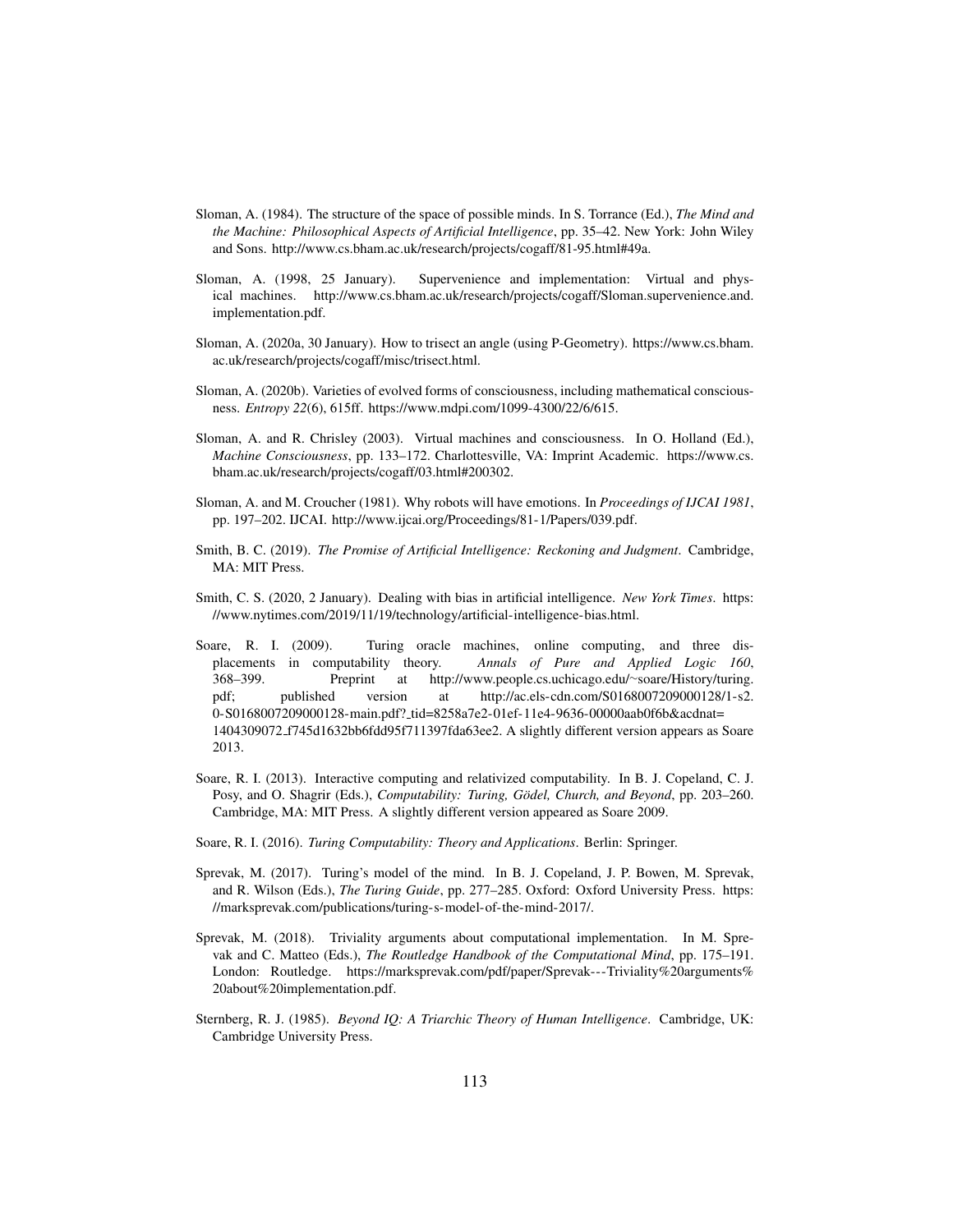- Sterrett, S. G. (2020, December). The genius of the 'original imitation game' test. *Minds and Machines 30*(4), 469–486. https://link.springer.com/article/10.1007/s11023-020-09543-6.
- Strawson, G. (2005). Intentionality and experience: Terminological preliminaries. In D. W. Smith and A. L. Thomasson (Eds.), *Phenomenology and Philosophy of Mind*, pp. 41–66. Oxford: Clarendon Press. https://www.academia.edu/397806/Intentionality and Experience Terminological Preliminaries.
- Strawson, G. (2015, 27 February). The consciousness myth. *Times Literary Supplement* (5839), 14–15. Revised version at https://www.researchgate.net/publication/279326090 Consciousness myth.
- Suber, P. (1988). What is software? *Journal of Speculative Philosophy 2*(2), 89–119. Revised version at https://dash.harvard.edu/bitstream/handle/1/3715472/suber\_software.html.
- Sullivan, P. (2018, 9 February). A battle over diamonds: Made by nature or in a lab? *New York Times*. https://www.nytimes.com/2018/02/09/your-money/synthetic-diamond-jewelry.html.
- Swade, D. D. (2017). Turing, Lovelace, and Babbage. In B. J. Copeland, J. P. Bowen, M. Sprevak, and R. Wilson (Eds.), *The Turing Guide*, pp. 249–262. Oxford: Oxford University Press.
- Tedre, M. (2015). *The Science of Computing: Shaping a Discipline*. Boca Raton, FL: CRC Press/Taylor & Francis.
- Thagard, P. (2006). *Hot Thought: Mechanisms and Applications of Emotional Cognition*. Cambridge, MA: MIT Press.
- Thagard, P. (2007, January). Coherence, truth, and the development of scientific knowledge. *Philosophy of Science 74*, 28–47.
- Thurner, S., R. Hanel, and P. Klimek (2018). *Introduction to the Theory of Complex Systems*. Oxford: Oxford University Press.
- Turing, A. M. (1936). On computable numbers, with an application to the *Entscheidungsproblem*. *Proceedings of the London Mathematical Society, Ser. 2, Vol. 42*, 230–265. Reprinted with corrections in Davis 1965, pp. 116–154; https://www.cs.virginia.edu/∼robins/Turing Paper 1936.pdf.
- Turing, A. M. (1939). Systems of logic based on ordinals. *Proceedings of the London Mathematical Society S2-45*(1), 161–228. https://londmathsoc.onlinelibrary.wiley.com/doi/epdf/10.1112/plms/ s2-45.1.161. Reprinted with commentary in Copeland 2004, Ch. 3.
- Turing, A. M. (1947). Lecture to the London Mathematical Society on 20 February 1947. In B. J. Copeland (Ed.), *The Essential Turing*, pp. 378–394. Oxford: Oxford University Press (2004). Editorial commentary on pp. 362–377; online at https://www.academia.edu/34875977/ Alan\_Turing\_LECTURE\_TO\_THE\_LONDON\_MATHEMATICAL\_SOCIETY\_1947\_.
- Turing, A. M. (1948). Intelligent machinery. In B. J. Copeland (Ed.), *The Essential Turing*, pp. 410– 432. Oxford: Oxford University Press (2004). https://weightagnostic.github.io/papers/turing1948. pdf.
- Turing, A. M. (1950, October). Computing machinery and intelligence. *Mind 59*(236), 433–460. https://academic.oup.com/mind/article/LIX/236/433/986238.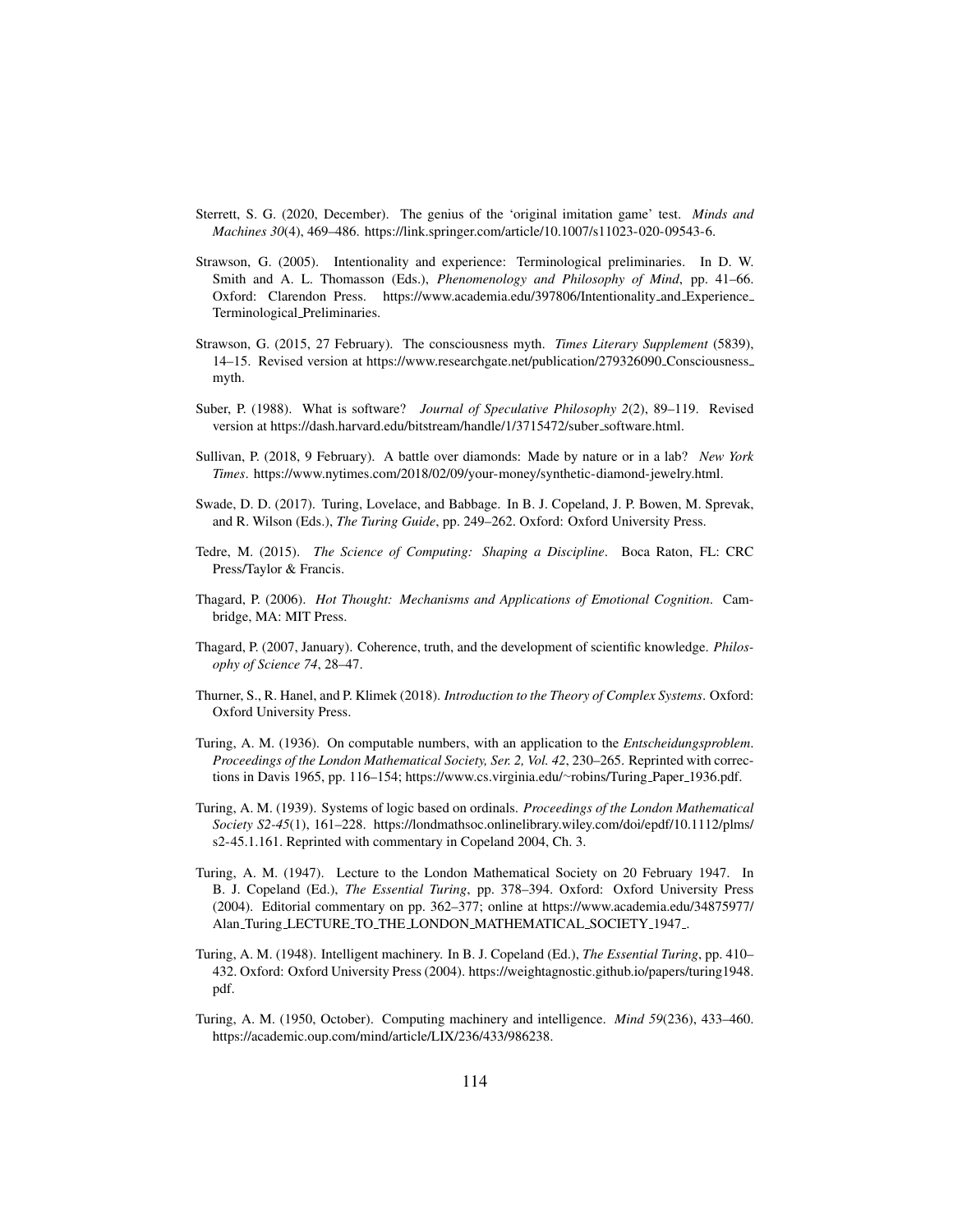- Turing, A. M. (1951a). Can digital computers think? In B. J. Copeland (Ed.), *The Essential Turing*, pp. 476–486. Oxford: Oxford University Press (2004). Also in Shieber 2004, Ch. 6; online at https://aperiodical.com/wp-content/uploads/2018/01/Turing-Can-Computers-Think.pdf.
- Turing, A. M. (1951b, 1996). Intelligent machinery, a heretical theory. *Philosophia Mathematica 4*(3), 256–260. Reprinted in Copeland 2004, Ch. 12 and Shieber 2004, Ch. 5; online at http:// viola.informatik.uni-bremen.de/typo/fileadmin/media/lernen/Turing- Intelligent Machinery.pdf.
- Turing, A. M. (1952, 14 August). The chemical basis of morphogenesis. *Philosophical Transactions of the Royal Society of London, Series B, Biological Science 237*(641), 37–72.
- Turing, A. M., R. Braithwaite, G. Jefferson, and M. Newman (1952). Can automatic calculating machines be said to think? In B. J. Copeland (Ed.), *The Essential Turing*, pp. 487–506. Oxford: Oxford University Press (2004). Also in Shieber 2004, Ch. 7.
- Turner, R. (2018). *Computational Artifacts: Towards a Philosophy of Computer Science*. Berlin: Springer.
- Tye, M. (2017). *Tense Bees and Shell-Shocked Crabs: Are Animals Conscious?* New York: Oxford University Press.
- Tye, M. (2021). Qualia. In E. N. Zalta (Ed.), *The Stanford Encyclopedia of Philosophy* (Fall 2021 ed.). Metaphysics Research Lab, Stanford University. https://plato.stanford.edu/archives/fall2021/ entries/qualia/.
- von Neumann, J. (1966). *Theory of Self-Reproducing Automata*. Urbana, IL: University of Illinois Press. Arthur W. Burks (ed.).
- Walsh, T. (2014, November-December). Candy Crush's puzzling mathematics. *American Scientist 102*(6), 430–433. https://www.americanscientist.org/article/ candy-crushs-puzzling-mathematics.

- Wang, H. (1957, January). A variant to Turing's theory of computing machines. *Journal of the ACM 4*(1), 63–92.
- Wang, P. (2019). On defining Artificial Intelligence. *Journal of Artificial General Intelligence 10*(2), 1–37. https://content.sciendo.com/view/journals/jagi/10/2/article-p1.xml.
- Wang, P. (2020). On defining Artificial Intelligence—author's response to commentaries. *Journal of Artificial General Intelligence 11*(2), 73–86. https://content.sciendo.com/downloadpdf/journals/ jagi/11/2/article-p1.xml.
- Wegner, P. (1997, May). Why interaction is more powerful than algorithms. *Communications of the ACM 40*(5), 80–91. http://www.cs.brown.edu/people/pw/papers/ficacm.ps.
- Weizenbaum, J. (1976). *Computer Power and Human Reason*. New York: W.H. Freeman.
- Wheeler, M. (2020, December). Deceptive appearances: The Turing test, response-dependence, and intelligence as an emotional concept. *Minds and Machines 30*(4), 513–532. https://link.springer. com/article/10.1007/s11023-020-09533-8.